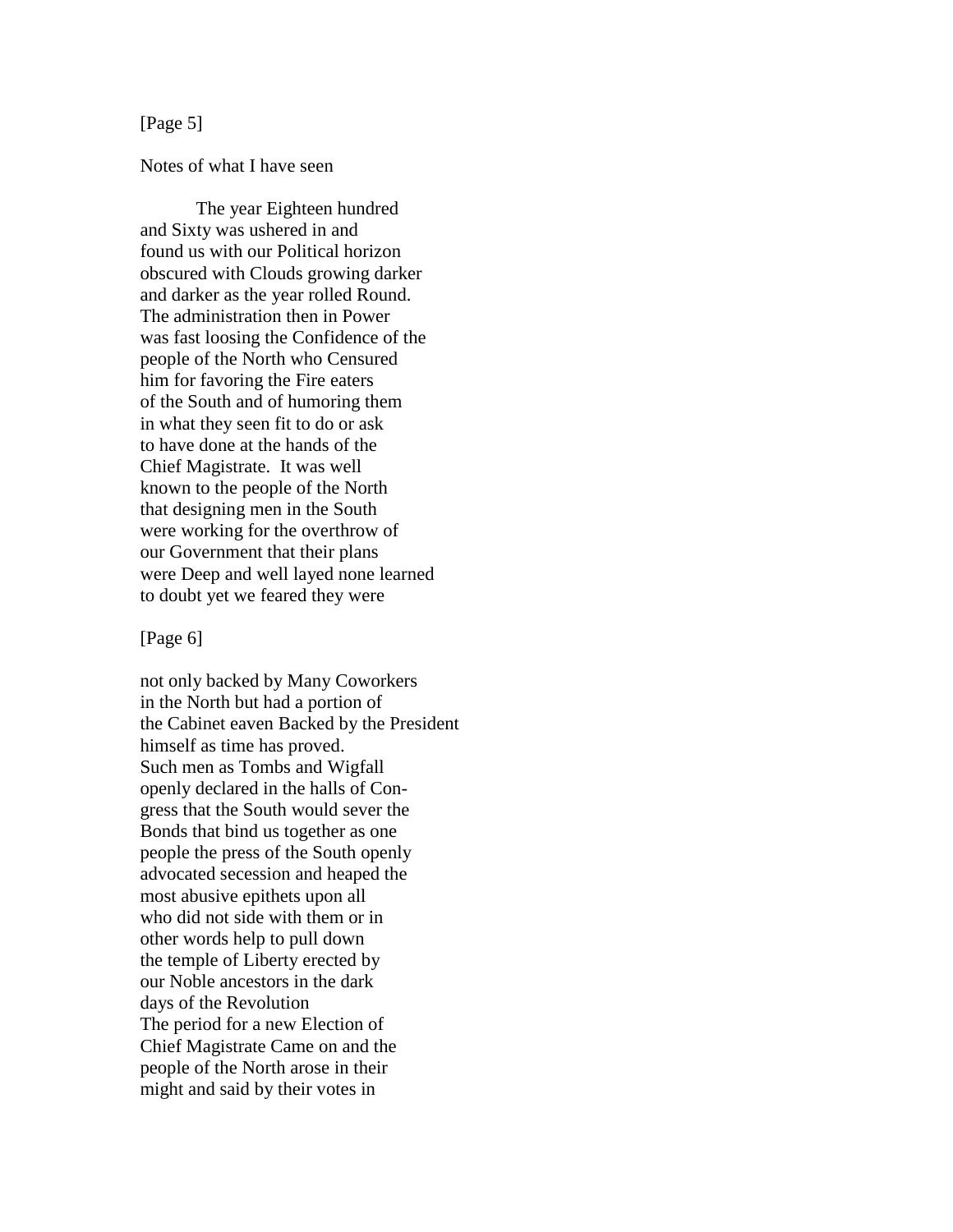November of that year we will elect a Man who will stand by the

[Page 7]

Constitution and deal farely with every portion of our Country. Abraham Lincoln a Champion of Constitutional Liberty was elected over all opposition. Then a new [plan] was set up saying a sectional Candidate had been elected and that now the south would secede from the Old union and establish a Government of their own. This only showed the weakness of these designing Men it was known to every sensible Man North or South that in the Election of Abraham Lincoln each Man who voted on that day voted in strict Compliance with the laws Governing Elections and that Abraham Lincoln was as Constitutionally elected as ever any President was who Preceded him The great objection was he would not stand by and see his and our liberties trampeled upon with out remonstrateing

## [Page 8]

Long before he was given the reigns of Government The Clouds that had been gathering began to burst upon us and the storms of Civil War Began to sweep over a portion of our happy Land on the  $24<sup>th</sup>$  of December South Carolina with drew her delegation from Congress and seceded from the union Major Anderson with a Little handful of Men had Command of Charleston Harbor being threatened by a lawless Mob left Moultry and with his force occupied Fort Sumpter and on the  $27<sup>th</sup>$ the Palmetto Flag was raised over Fort Moultry and Castle Pinkney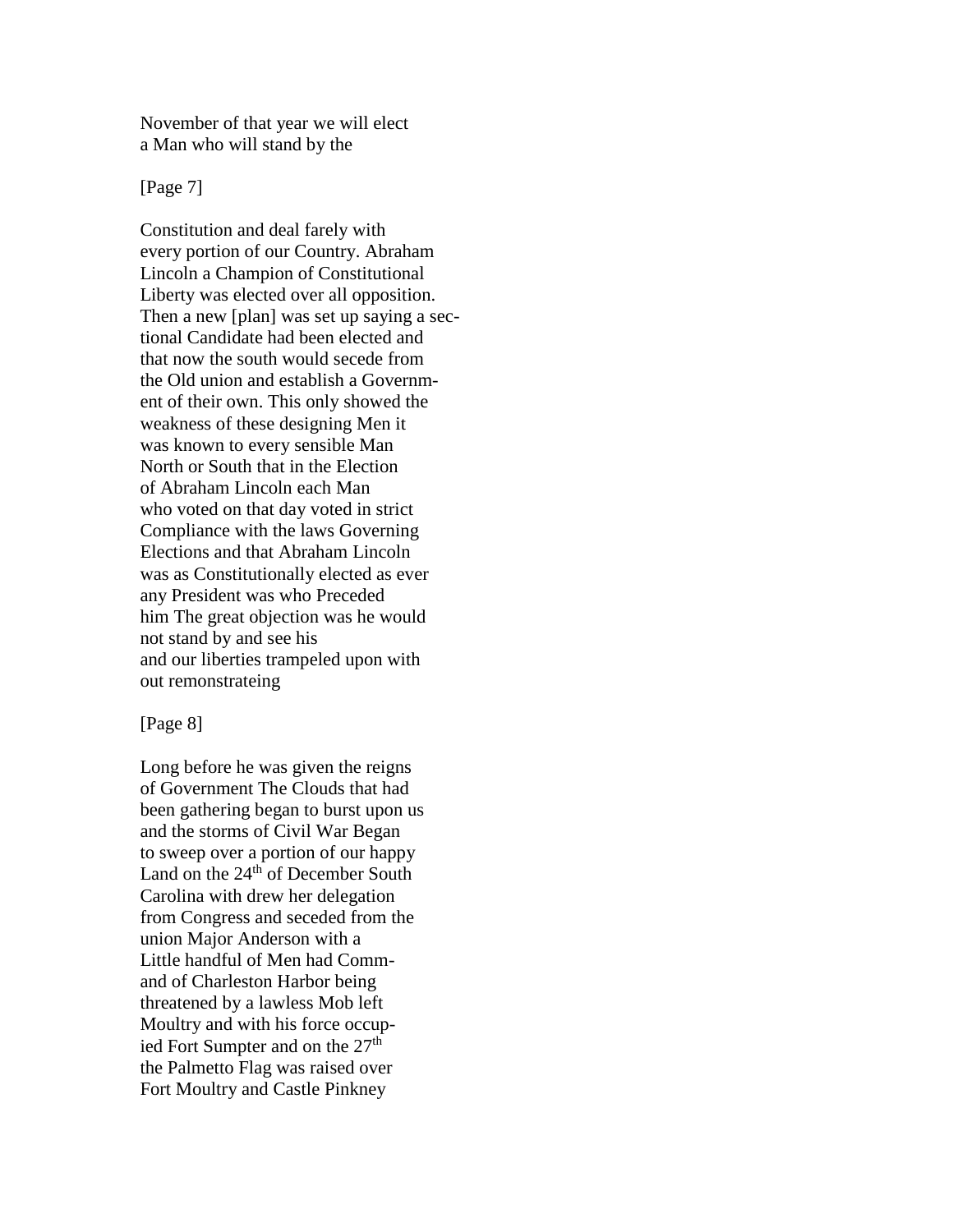and occupied by state troops during all this time the administration at Washington was doing nothing to protect our Forts. Our soldiers nor to allay the Coming struggle but showed by their actions they were

## [Page 9]

in League with the South. Could we have had a Jackson then me thinks he would have acted different in enforcing the laws. It was well known to Buchanan and to all who were interested that Anderson shut up in Sumpter needed Reinforcements and supplies and that if these did not reach him his surrender must only be a question of time. The popular voice spoke out in favor of sustaining the laws and punishing Treason. Our freedom had been [too] dearly bought and was [too] precious a boon to be given up thus easily the People who were loyal said those in rebellion must be put down South Carolina must return to her allegiance if not peaceable force of Arms must be the means of bringing her back. Members of Congress and Loyal men

#### [Page 10]

in the Cabinet said Major Anderson must be reinforced so Loud and so earnestly did they appeal that on the First Day of January 61 (?) the first symptoms of life appeared in the President and he ordered the Frigate Brooklyin and another War vessel to Charleston and on the  $10^{th}$  (?) the Star of the West left Newyork for Charleston with reinforcements for Anderson, arriving off Charleston on the  $9<sup>th</sup>$  but on enter-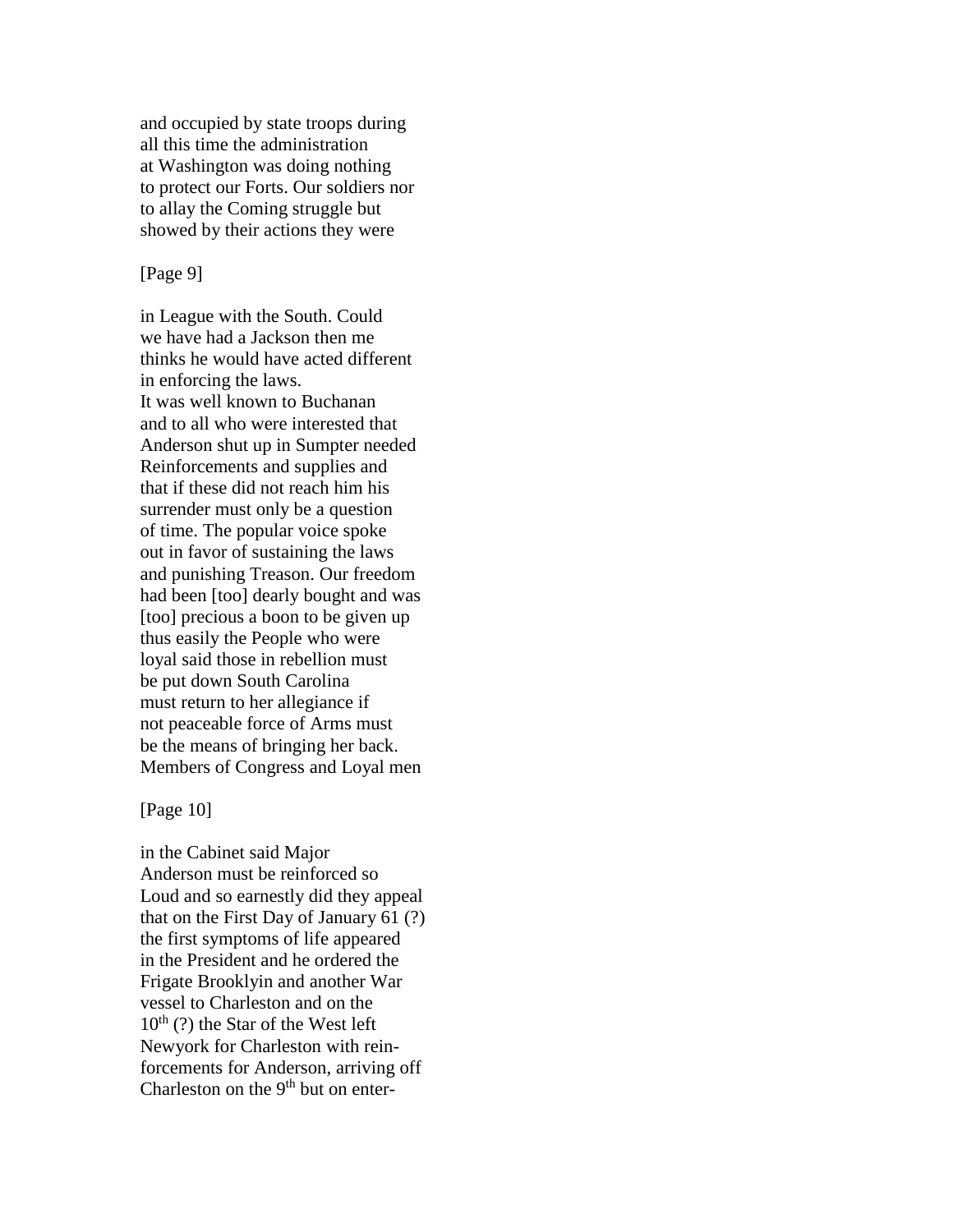ing the Harbor was fired upon by Batteries from Maris Island and Fort Moultrie and compelled to return. This Cowardly and Rebellious act of Firing on an unarmed vessel Carrying Men and supplies to one of our own Forts should have been at once Punished with Justice by the administration then in power but we find that Buchanan Like Nero

# [Page 11]

of old set down and fiddled while Rome was burning Seemingly nothing was done to stay the tide of War state after state seceded Forts Arsinells and Navy yards were seized by those in Rebellion Arms were shipped from the North under sanction of the secretary of War to the South Armies were allowed to assemble for the purpose of Drill and to practice the arts and science of War all these things if not sanctioned by the President & a portion of his Cabinet were Certainly not interfeared with.

On the 4<sup>th</sup> day of February Peace Commissioners assembled in Washington and on the Same Day a Convention was organized at Montgomery Alabama where they adopted the Constitution of the United States for the provisional Government of the Confederate States of America. Thus we see they Chose

#### [Page 12]

the same Constitution and same laws they were trampling under foot for their guideance how absurd to secede from one government then adopt the same Laws for a New one. On the 9<sup>th</sup> of February Jefferson Davis was Chosen President of the Confederates states and Alexander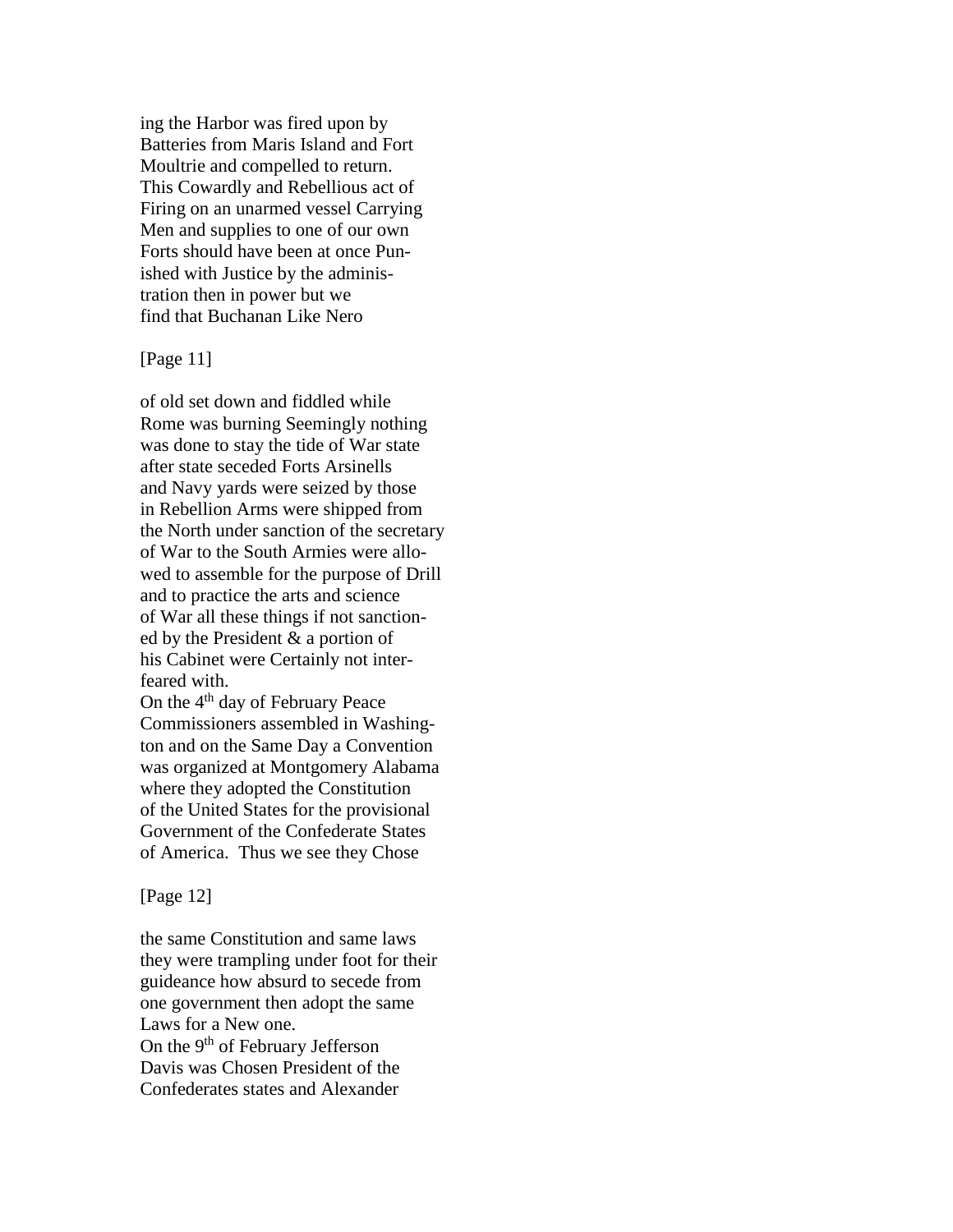H. Stevens Vice President to serve for a term of six years on the 18<sup>th</sup> they were Inaugurated On the 23<sup>rd</sup> of February President Lincoln arived in Washington and on the fourth of March was Inaugurated President of the United States. Never was there a President Came into power under so unfavorable Circumstances. his first duties after selecting his Constitutional advisors was to prepare for War already begun By firing on the star of the West and in the seizure of Public Property

## [Page 13]

Work in the Navy yards was vigorously Commenced and the works of Defence were Commenced as rapidly as possible It was found that during the Preceeding administration as if premeditated the Work in the Navy yards and Arsinals had almost been suspended Our Navy had been sent to distant seas so that we had no vessels of War to defend our own [Coast] or to Protect our own Property. One of the first steps taken was to Call home our Navy which took Months and eaven then Most of the vessels needed repairs before they were again fit for service. Thus it seamed every thing that Could be done was done to weaken us as a Nation during the Preceeding administration. And on Coming into Power the New President had every thing Calculated to embarrass War forced upon him by Rebbels well Drilled and in arms threatening the vitals of

#### [Page 14]

our Government When he was not prepared for War. how well he has done his duty under these embarrassing Circumstances the future will show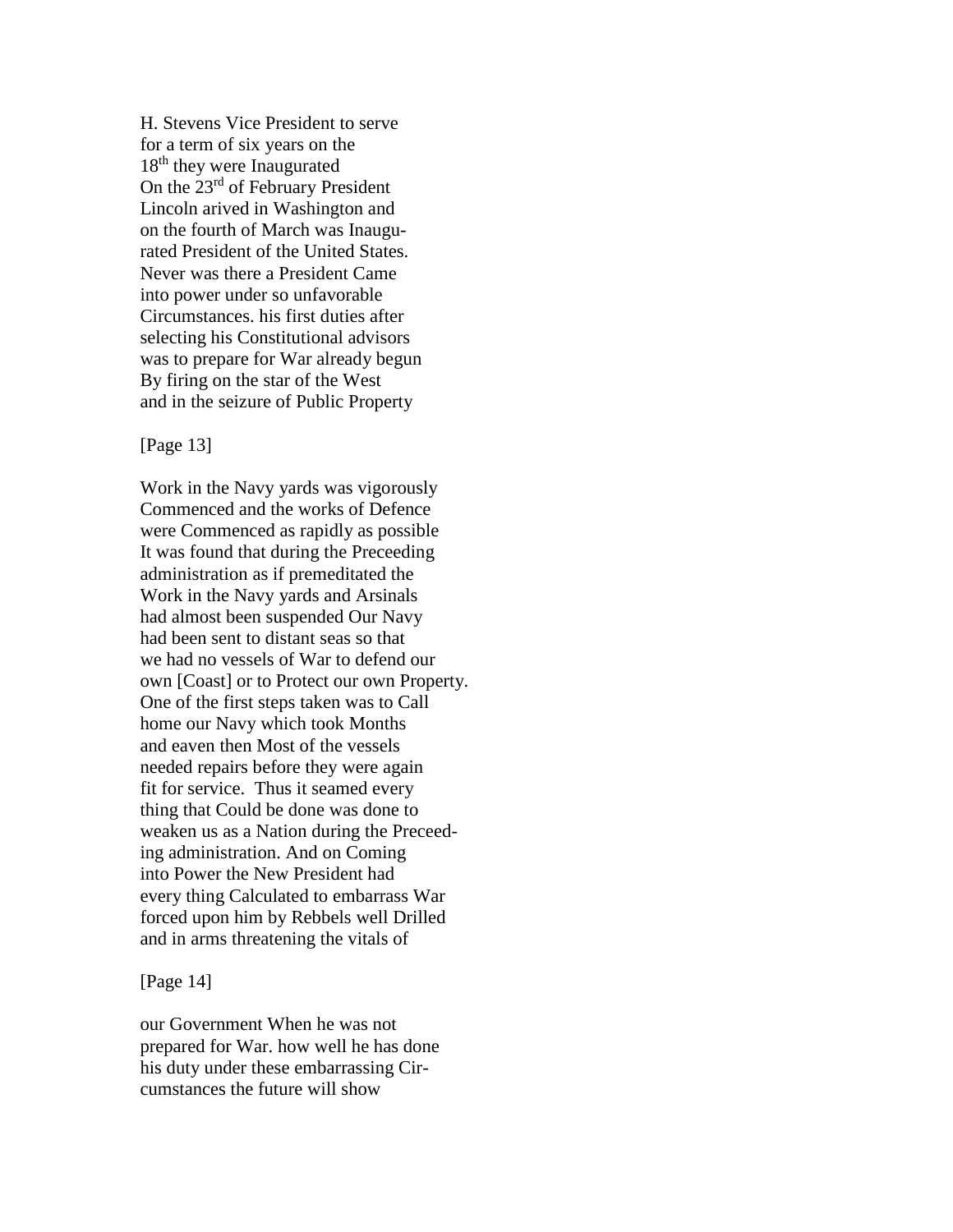On the 9<sup>th</sup> of Aprile Davis makes a requisition for troops and on the  $11<sup>th</sup>$  Beaureguard Made a demand for the unconditional surrender of Fort Sumpter Major Anderson did not feel disposed to surrender the trust in his keeping to Rebbels in Arms against his Government and he determined to hold the Fort so long as was in his power But we find he was soon to see the Realities of War On the 12<sup>th</sup> the Rebbels opened fire on Sumpter and Com pelled Anderson to surrender on the  $13<sup>th</sup>$  of Aprile. on the  $15<sup>th</sup>$ President Lincoln issued a Call for 75,000 troops

[Page 15]

The excitement through the North was intense The news spread with lightning speed over every Portion of our Land Work of all kinds was for a time suspended The Farmer left his Feald The Mechanic his shop Men of every Profession were seen here and there Enquiring the News and Discussing the One Topic We must away to the feald of strife speeches were made on the Corners of the street urging the young Men to Rally at their Country's Call The young Men felt the Blood of Noble ancestors swelling in their veins They needed not to be persuaded to fight for the Flag of their Country Not only did the young Men Respond but the Middle aged Men left their Families and Reported them selves for duty in Camp soon the quota was more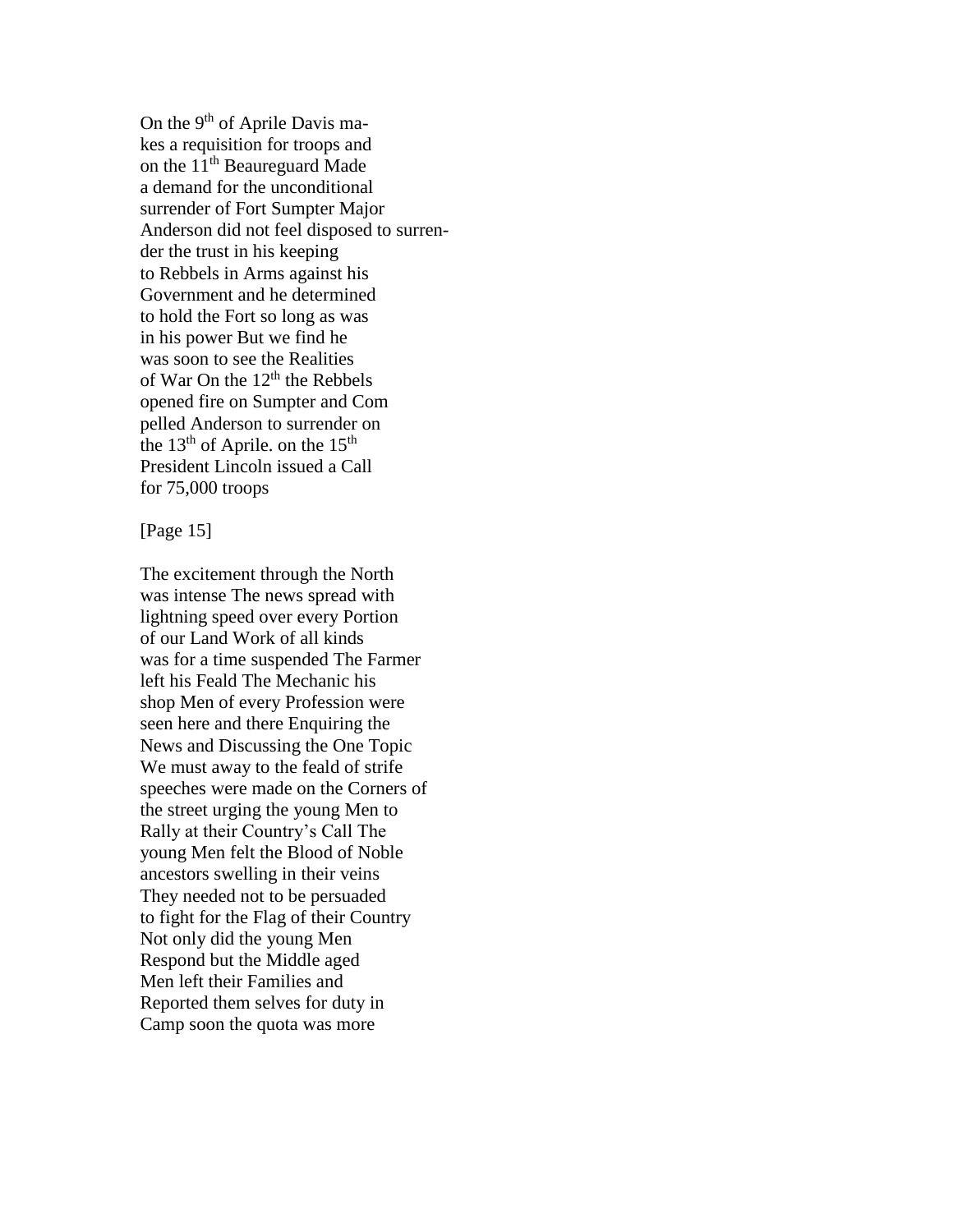[Page 16]

than filled and thousands were sent back to their homes the unbounded patriotism of Columbia's free born sons knew no parallel The Blood of Noble sires who long since had been sleeping beneath the sable shades of the Tomb flowed afresh in the veins of their Decendents All thought of the Liberties we had enjoyed under Laws and a Constitution established by our Fathers We thought of that starry Emblem our Nations Pride Could we stand back and see our Constitution our Laws set aside with impunity and our Flag trampled under by Men Like Deamons. Sooner try to arrest The Lightnings that Descend from the storm Clouds Or try to Curb and dam the Burning Lava that runs down from Aetna's Rockey sides

[Page 17]

Troops poured into Washington from the Northern states in such numbers and in so short a period as to astonish the Rebbels and Cause them to halt in their advance on that Citty Jefferson Davis had given out Word that he would Eat his Dinner in Washington on the Fourth of July While his Wife was to give a grand Ball and reception at the White House. During the Months of May June and July quite a number of skirmishes and Fights took place at different Points in Virginia Kentucky & Missouri in which the union troops were generally successful. July  $16<sup>th</sup>$  the Army of the Potomac took up the Line of March and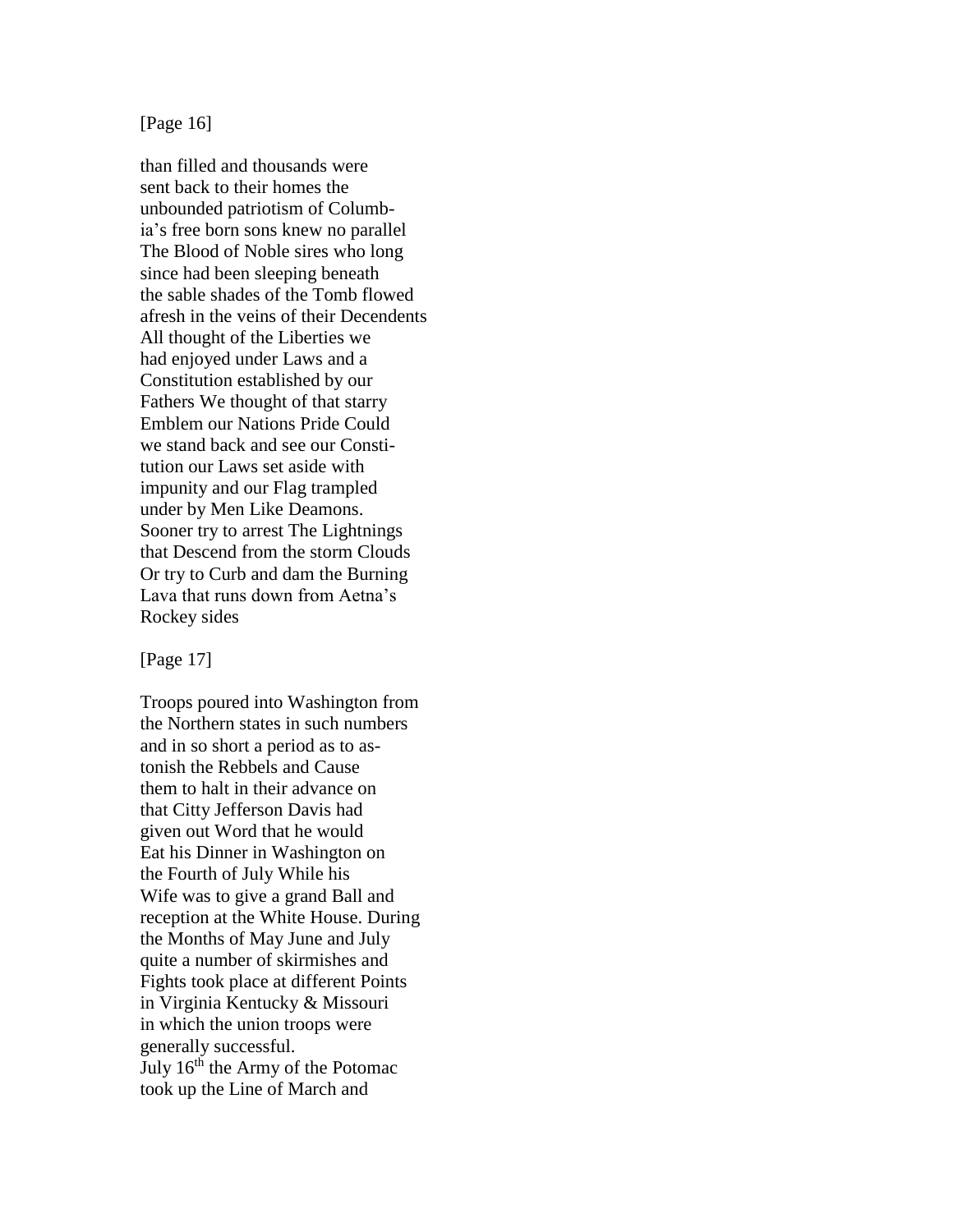on the 21st Met the Enemy at Manasses or Bull Run and were Defeated the Loss on both sides

[Page 18]

heavy the Enemy did not follow up their victory and Our forces again assembled in front of Washington Additional Calls were made for troops to serve for three years all of which were responded to with a will and a determination which showed Planely that Rebbels should not rule free and happy America.

During these troublesome times I am sorry to Confess that we had many Enemies through out the North to Contend against Men who loved party more than Liberty and to have and to hold Office Was what the looked at more than to see treason to our laws Punished with the severity that was due This party had for their Leader such men as Valandingham and others of like stamp

[Page 19]

backed by their Constituents These Men did what they Could to Encourage the South in their Helish designs against the Government and done all that Men Could do to discourage enlistments in the union Army [too] Cowardly to fight in defence of freedom they Chose to throw obsticles in the way of the Government thinking theirby to promote party interest These Men have been rightly Named Copperheads and may they ever while memory has a resting place in the hearts of honest supporters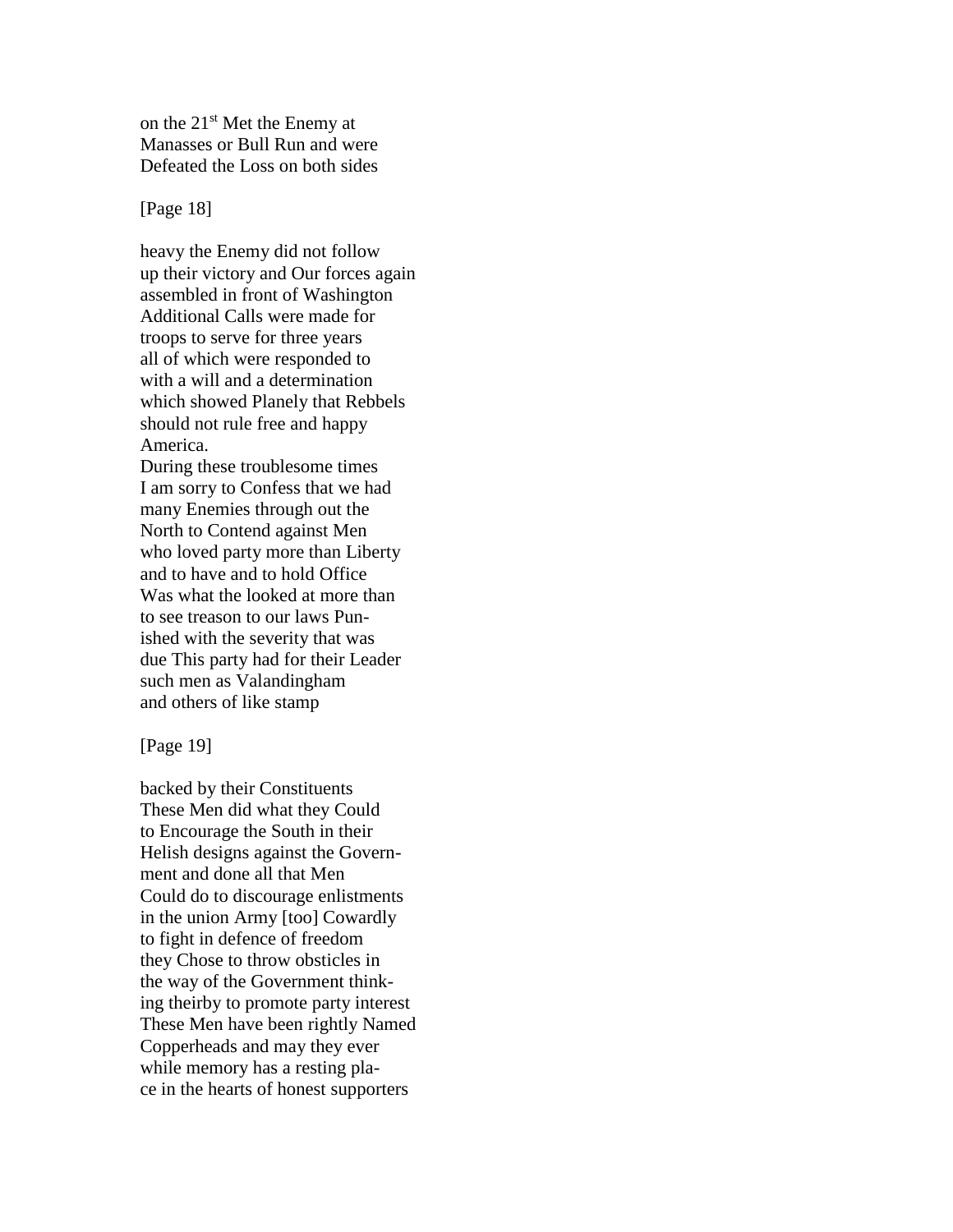of the Constitution be pointed at as those who wished to betray their Country. They will be remembered by those who are enduring the hardships of this terrible War Let the Brand of Cain be placed upon them that our Children and

[Page 20]

Childrens Children may know who to trust as they journey along through Life. Regiments of troops were being

organized in almost every Country throughout the Northern states. In September 1861 a grant was obtained to raise a Regiment in Champaign County Ohio to be Called the 66<sup>th</sup> Ohio Volunteer Infantry. A Camp was established at Urbana the County seat The beautiful Fare Ground was used for the Purpose of Camp.

Die was appointed Lieutenant Colonel and Joseph C. Brand Quarter Master of the Regiment a number of Men went out as Recruiting Officers and in a few Days quite a Number of the youths of our County were trying Camp Life On the  $11<sup>th</sup>$  Day of October I enlisted in Company G and

[Page 21]

after arranging my affairs at home I left a kind Companion and two Little Children that I loved as my own life But believing it to be a duty I owed to my Country to my Family. I Bid them farewell not knowing that I should ever see them again It was a task on my nerves more trying than any thing that has ever happened before or since But I loved Liberty and should I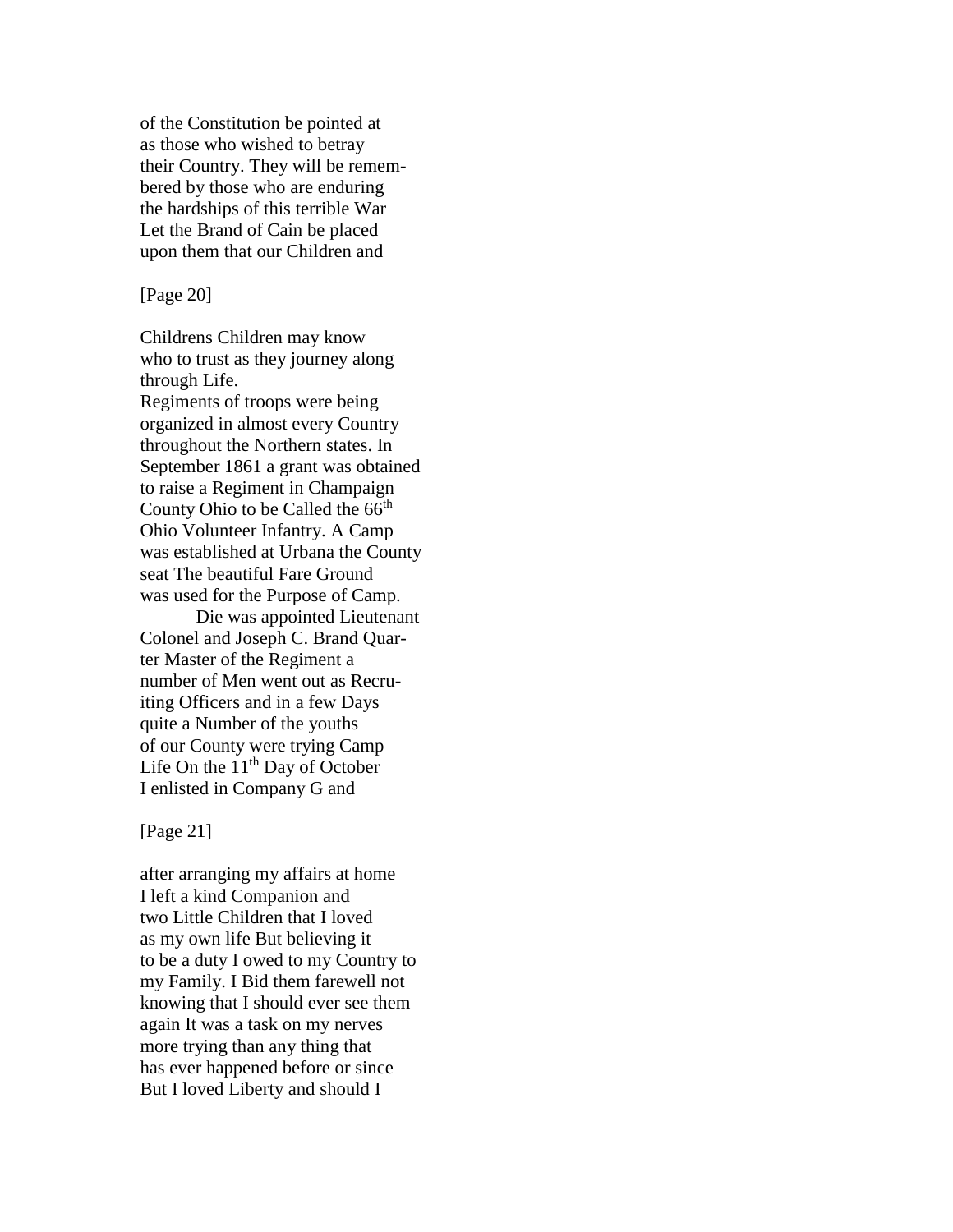be so ungrateful as to not help to defend the Liberty I had enjoyed and to hand it down to my Children unimpaired These thoughts Nerved me on to duty On the  $17<sup>th</sup>$  Day of December We were Mastered as a Regiment by Colonel Charles Candy who had been appointed Our Colonel, Eugene Powell of Deleware was Promoted to Major of the Regiment

### [Page 22]

January 17<sup>th</sup> we Left Camp McArthur Urbana for the Depo where Trains were awaiting us to Carry us away to the Feald of strife The Notice of our Leaving had been very short yet we found on our arrival at the depo a large Crowd awaiting us and to see us off Many were the Tears that were shed as Wife and Husband separated Fathers took the hand of their Little ones and wept them a silent Farewell but why dwell on the subject of parting this pen of mine Cannot portray it and this Brain Lacks thought expressive of the scene Over Nine hundred Men were Leaving how many may be permitted to return God only knows All abord the Whistle sounds and we are gone from every house we witnessed the

[Page 23]

Waveing of Flags handkerchiefs & as we went whirling by Passing through Columbus we took the Central Ohio Railroad for Belair on the Ohio River when nearing that Place one of the Cars was thrown from the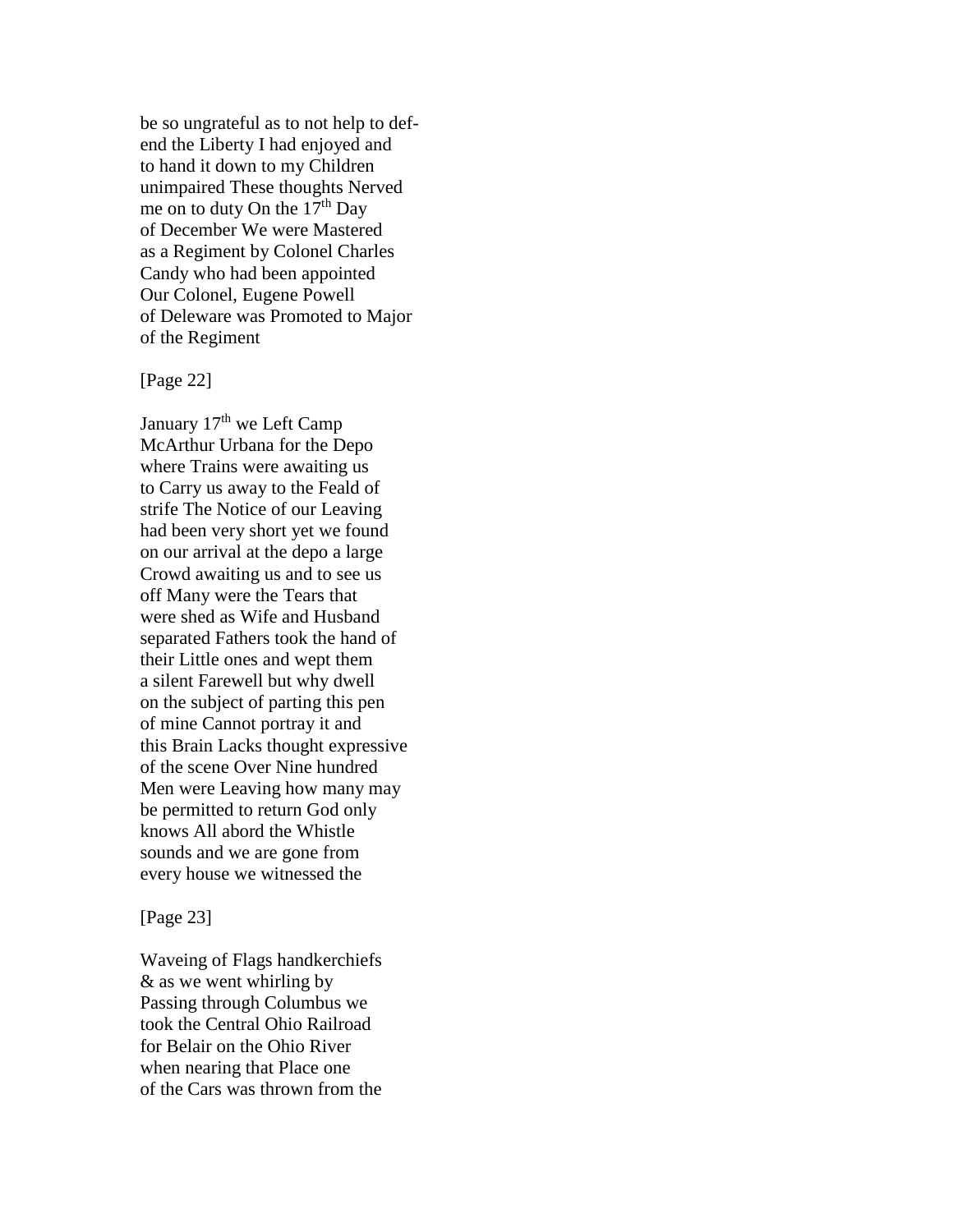Track in Consequence of a wheel Breaking and one of Our Comrads was Crushed to Death two more were badly hurt We Crossed the Ohio River at Belair and took Cars on the Baltimore and Ohio Rail Road and were soon steaming through the hills and valleys of Western Virginia It was known to the Regiment that we were going to Reinforce General Lander who had fell back from Romney and was expecting a Fight with Jackson who had a superior number

[Page 24]

of troops Reinforcements arriving in time Caused the Rebbels to Check their advance Our first Camp was established at New Creek on the Baltimore and Ohio Railroad beyond this point the track had been torn up in Many places the Rebbels were then holding several points on the Road. Toward the Latter part of January we again Broke Camp and proceeded by rail to a point on the Railroad Called Frenches Store here we again stopped and after unloading our Baggage and storeing it we were ordered to March we left the Rail Road and proceeded in the Direction of Blues gap We Marched all Night through snow and [Meud ?] Climbing high Hills then Down over Rocks

[Page 25]

and through Ravines Crossing a Number of Creeks which we had to ford Wearily we trudged along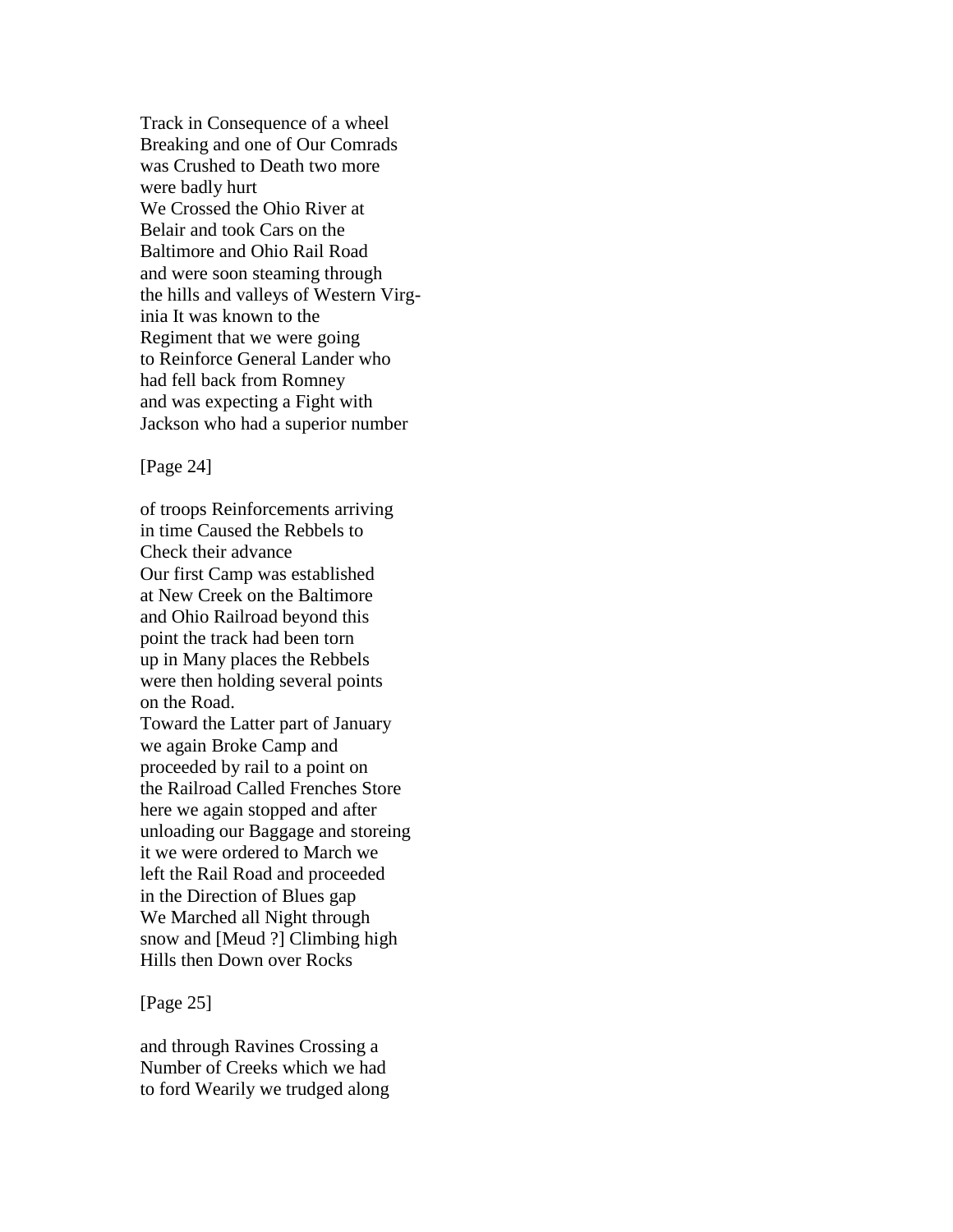During that long Night Our Clothing Wet Our shoes filled with Water from the Creeks This being our first March it Caused us to almost Depair of ever seeing the Morning I had not slept for two Nights Preceeding the March and the loss of sleep and the March was trying on me indeed but not wishing to be out done by my Companions I kept my place in the ranks Before leaving the Railroad we had joined an expedition under the Command of General Tylor the object of the expedition was

to intercept The Rebble Jackson in his Retreat from Romney Morning found us near Blues

[Page 26]

Gap where we halted for Breakfast we remained here until afternoon in the Mean time scouts had been sent out who came in and reported the enemy gone so far ahead of us that persuit was useless. The Order was given for us to Counter March when we again took up the line of March in the Direction we had Come Night found us encamped in a valley at the foot of a Mountain we found some stacks of Wheat which we tore down for Bedding and we soon found ourselves Laying down and were soon fast asleep Never I suppose did sleep and rest Come more exceptable to Weary Mortals being unused to Marching he effect began to tell on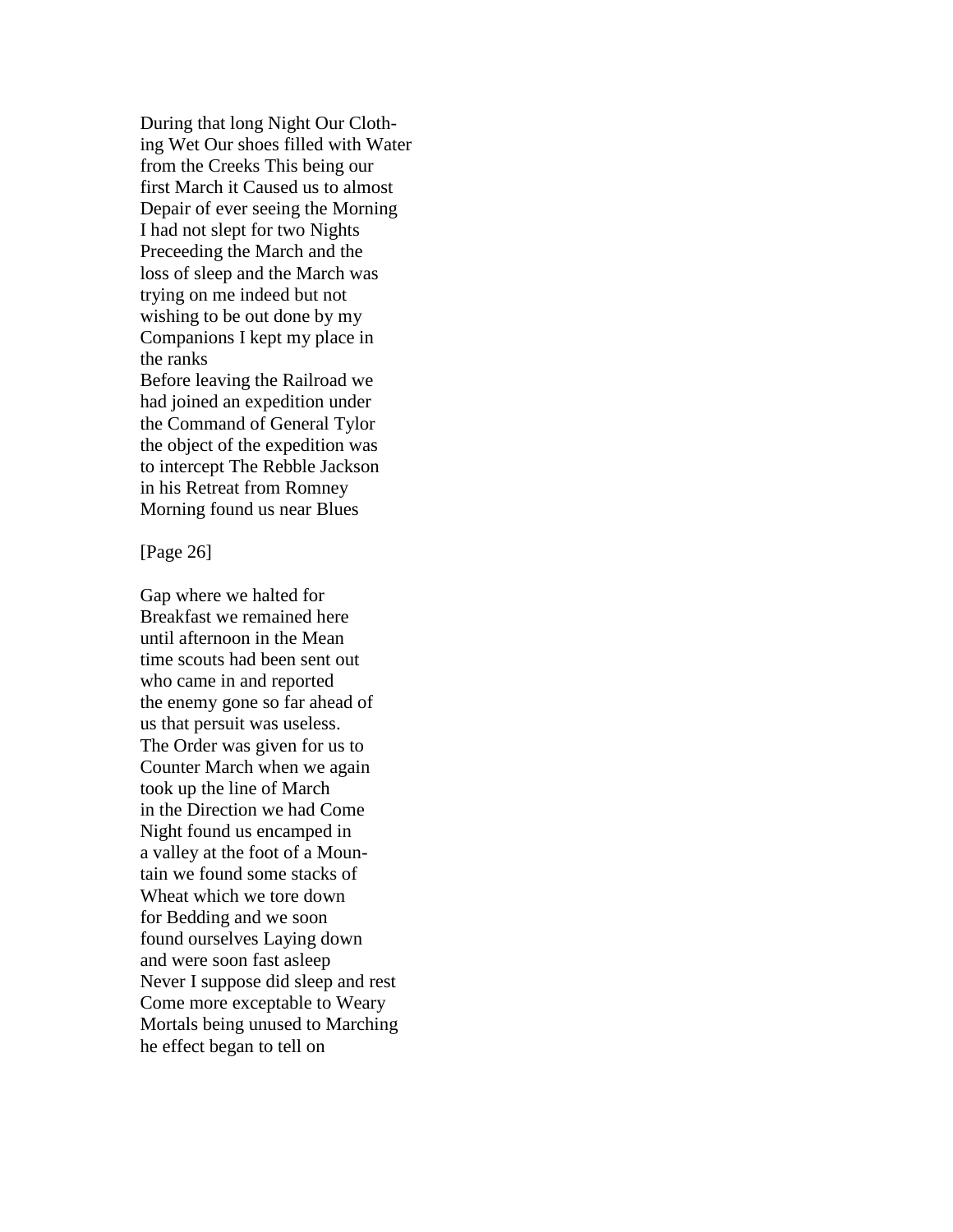[Page 27]

every one and when Morning Came it seamed that we had but began to rest our weary Limbs After Cooking and eating our Mornings Meal the Order to fall in was sounded along the Line and we fell into our places and were soon trudgeing along Our points had become stiff from our Nights March and exposure to Wet and Cold so that it was some Time before we Could March with Ease we had the same streams of the Preceeding Night to Cross in our Days March but the light of Day Greatly aided us as we Could now see to Choose the best Crossings Night Comeing on as we encamped on the Crest of a Hill over looking a Clear running Mountain stream of Pure Water

[Page 28]

Here timber was plenty and we Cut and rolled Logs together and Made us Large Fires by which we lay down and rested for the Night Morning broke Clear and Cold the snow was about five Inches deep with a hard Crust frozen on the top Orders Came for us to Make our selves as Comfortable as possible as we would remain in our present Camp for some days we then set to work to build us Brush Tents to shelter us from the Cold Winds and storms we Cut poles and Built three sides of a pen then covered with Brush [also] setting brush around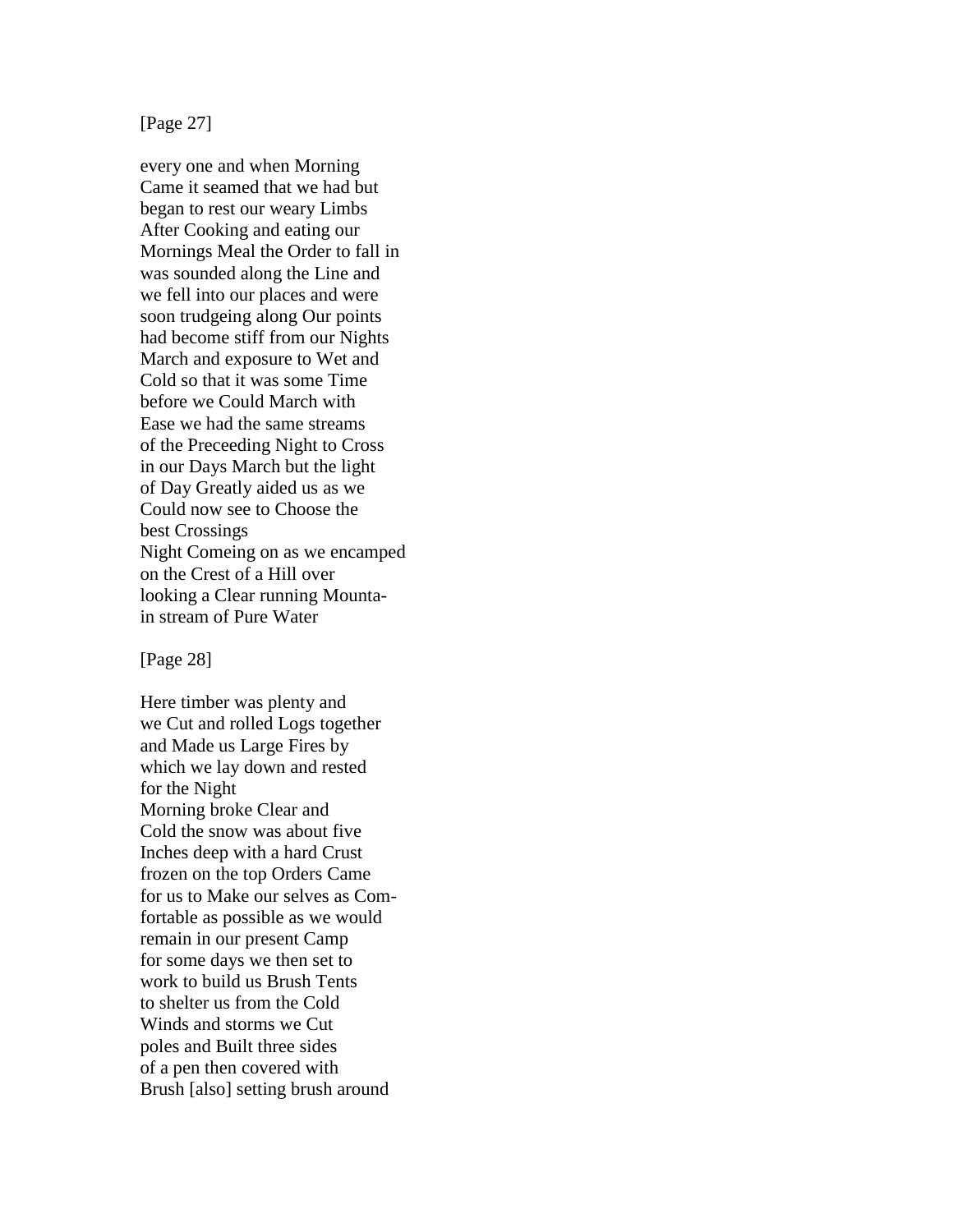the outside to Break the Wind In front we Built Fires to sit by and to Cook

[Page 29]

our Meals Dry Rails were Plenty on a Neighboring Farm which soon found their way to our Fires and while we lay there Many were the Chickens Pigs and sheep that would find them selves inside of our Pickets when they were transferred to our Pots and kettles and Constituted a part of our Ration Not Layed down in Army Regulations We lay here 10 Days during the severest Weather of the season Our Tents were Left at the Railroad five Miles Distant Why we lay there without the use of our Tents I have never been able to learn Many of our Boys were taken sick on account of the Cold and exposures and were sent to hospitals from

[Page 30]

Which many of them never Returned some Dieing others being discharged The Regiment was reduced fully one Third its members About the  $10^{th}$  of February we Marched to Camp Chase on the Railroad where we joined The Army of General Landers We were Pushed rapidly foreward in the Direction of Bloomery Gap Expecting to surprise a Force of Rebbels encamped there after Marching a Distance of 7 Miles We were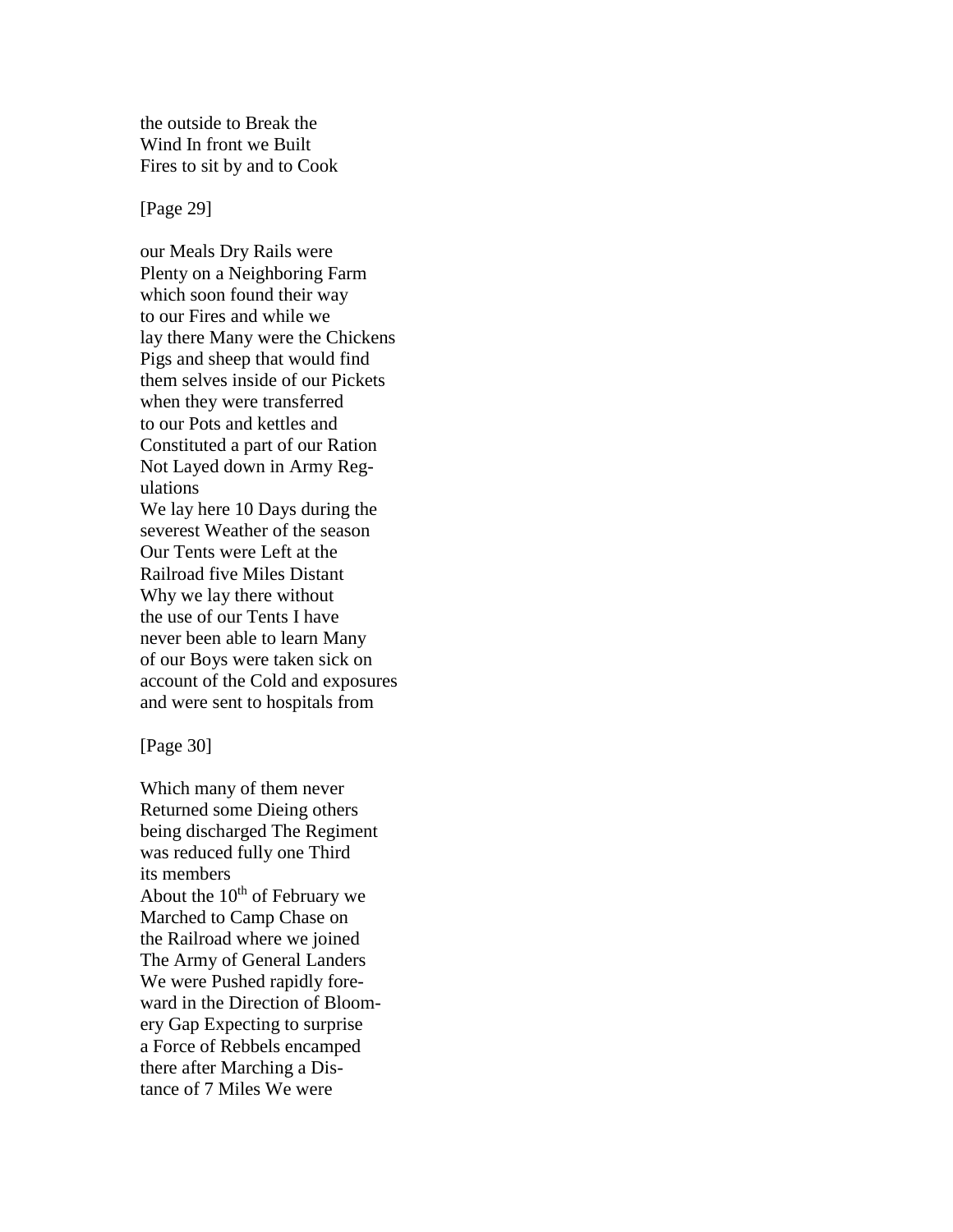Halted for the Night in the Mean Time General Landers had gone forward with a Cavalry Force and surprised and Captured a good portion of the Rebbel force and scattering the ballence takeing all their Camp [equipace]

[Page 31]

a Large lot of small Arms & we were then Ordered back to Camp Chase where we got our Tents and established our Camp on the hill Near the Depot The Day we got there we Received Official Notice of The Capture of Fort Donaldson Which caused a thrill of Joy through out our Area

Our Regiment was now Detaled as Provost Guards for General Landers Army we haveing charge of all Prisoners it being Necessary to Convey the Prisoners Captured at the Gap to Camp Chase Ohio I was Detaled as one of the Guards to go with the Prisoners We Left Camp and Proceeded to Cumberland where the Prisoners were Confined

[Page 32]

We left Cumberland at six A. M. on the Morning of February 19<sup>th</sup> haveing 48 Prisoners in Charge One Colonel and 23 others Commissioned Officers. We arrived at Columbus with out any thing worthy of Note transpiring after Delivering up our Prisoners to the Authorities at Camp Chase we were allowed to visit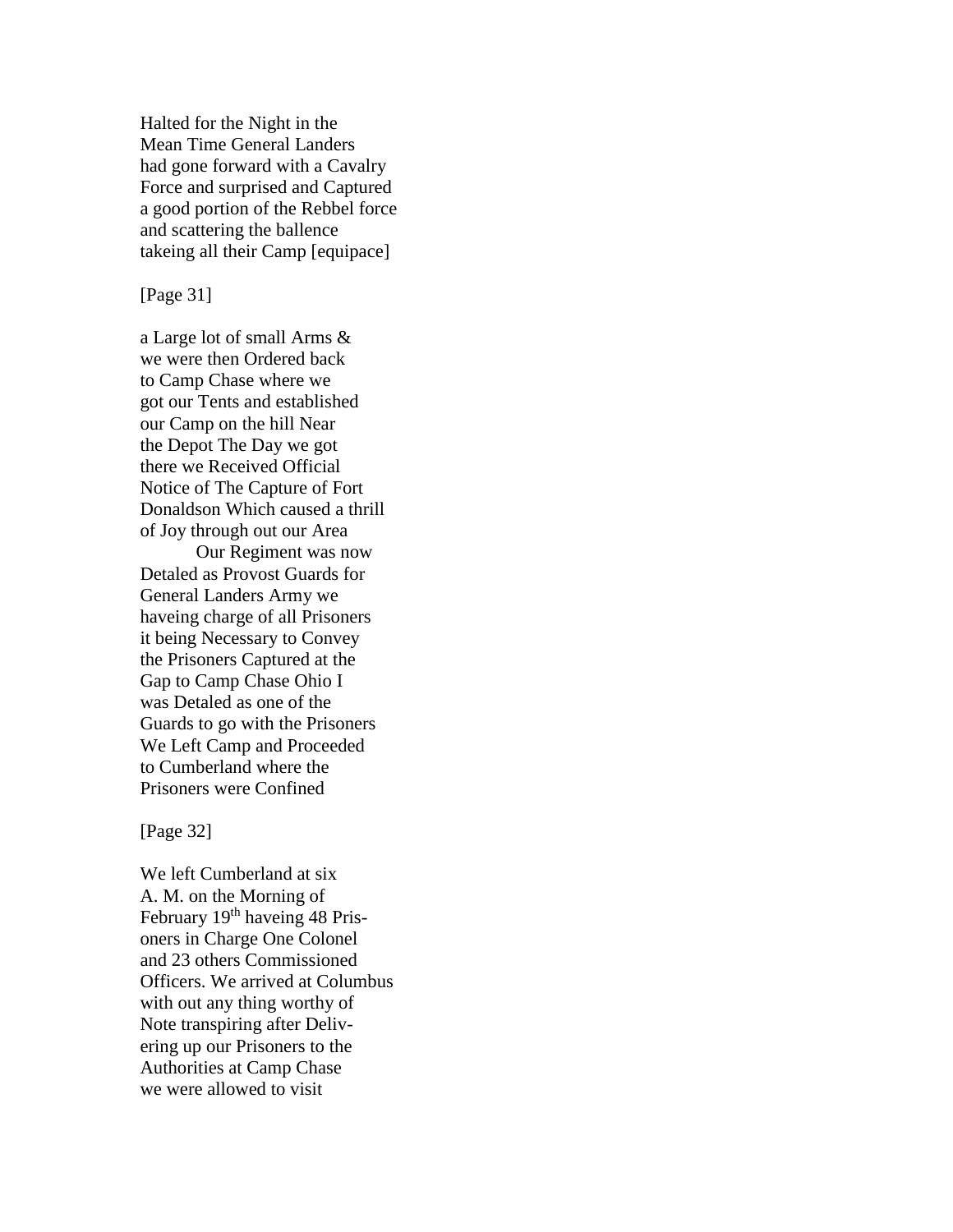our Families and friends for a few Days we gladly availed ourselves of the opportunity and I soon took Cars for my Home in St Paris where I surprised the Good people they thinking Me in Virginia On Monday the 26<sup>th</sup>, I Left for the Regiment again where I arrived in Due season and found the Boys in Tolerable

[Page 33]

Health and spirits ready for any emergency About the first of March General Banks Occupied Martinsburg Virginia There being no Enemy in our vicinity it became evident that we must soon March to a new feald of operation The Illness of General Landers however prevented our moveing up to this time On the 2<sup>nd</sup> Day of March a Nation was Called to mourn the Loss of one of its Best Generals Our Little Army around Camp Chase was Notified of the Death of Our General which Cast a gloom over the minds of all In looseing Landers we had lost a bold and fearless Leader One who was not afraid to strike at the Heart of the Rebellion always on the alert he was ever

[Page 34]

To resist an attack or to take the Enemy in turn by surprise He was borne to the Cars on the 3rd of March with due honors by his entire Command and his remains were sent to his friends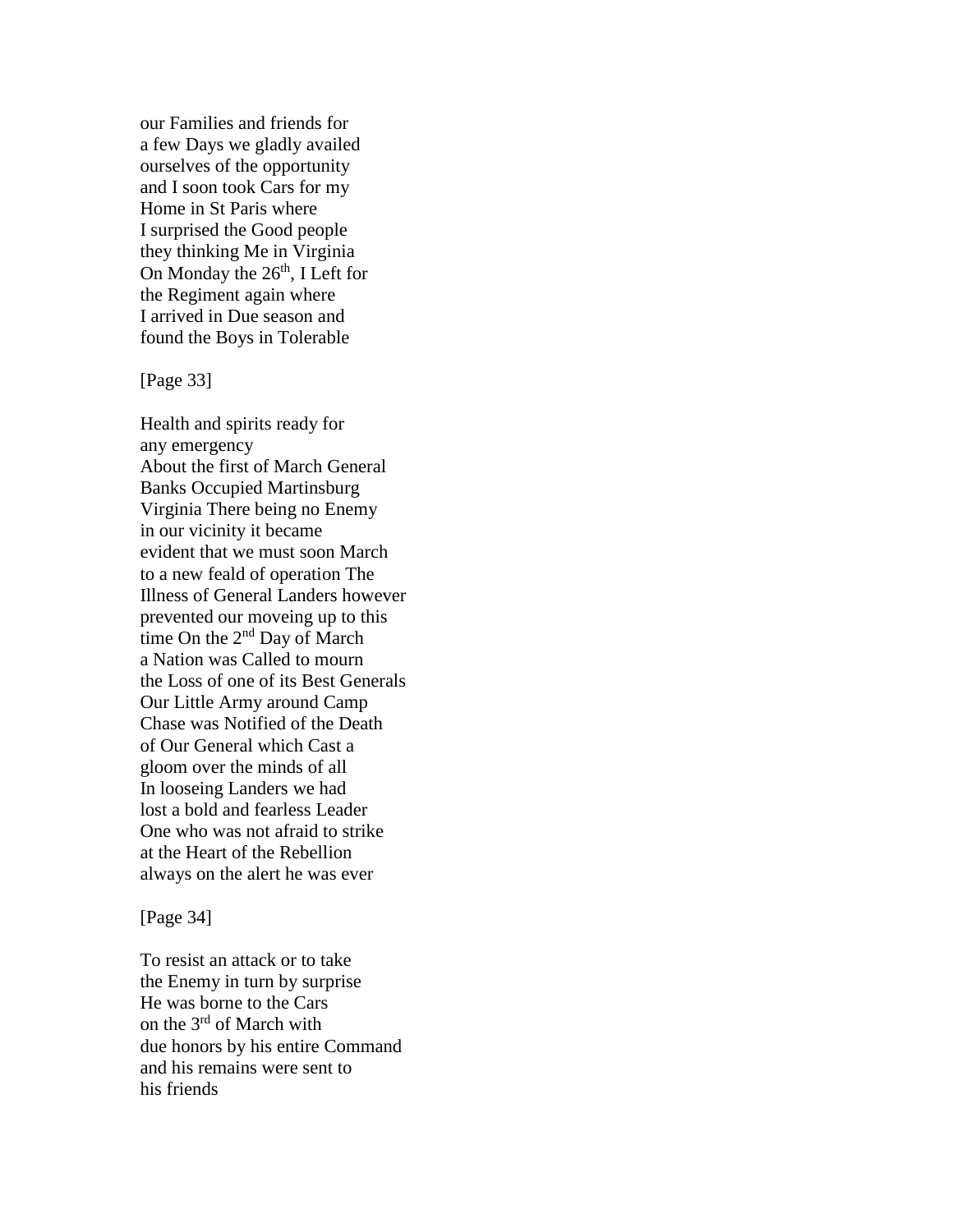Major General Shields was assigned to our Command and we Broke up Camp Marching to Martins Burg Our Regiment still acting as Proud Guards While at Martins Burg Colonel Candy was put in Command of the Post. We remained at Martins Burg untill about the  $20<sup>th</sup>$  of March when an Order was received to March to Winchester we started the  $22<sup>nd</sup>$  at 9 A. M. And reached Winchester on the Morning of the  $24<sup>th</sup>$  [too] late to take Part in the Battle there which was fought on the  $23<sup>rd</sup>$  By Our Division under Shields and the Rebbels under

[Page 35]

Jackson in which we were victorious Our Loss was 115 Killed and 459 Wounded Rebble Loss in Killed and Wounded 869 I will now Pass over the time spent in Winchester and Next speak of our arrival at Strasburg on the first of Aprile here I was taken from the Company upon an Order from Col Candy and Placed in the Post Commissary and on the 8th Day of Aprile I Commenced Work in that Department Having Left my Company Doing Picket Duty at a Bridge on the Shenandoah River two Miles from town. In a few Days after Ward they were Fired up on By Rebbel Cavalry from the opposite side of the River With Damage the Fire was returned When the Rebbels dispersed We Left Strasburg on the Day of Aprile and Proceeded up the valley to New Market where we halted

[Page 36]

a short time when we again Proceeded on in the Direction of Harrison Burg Haveing reached there we Became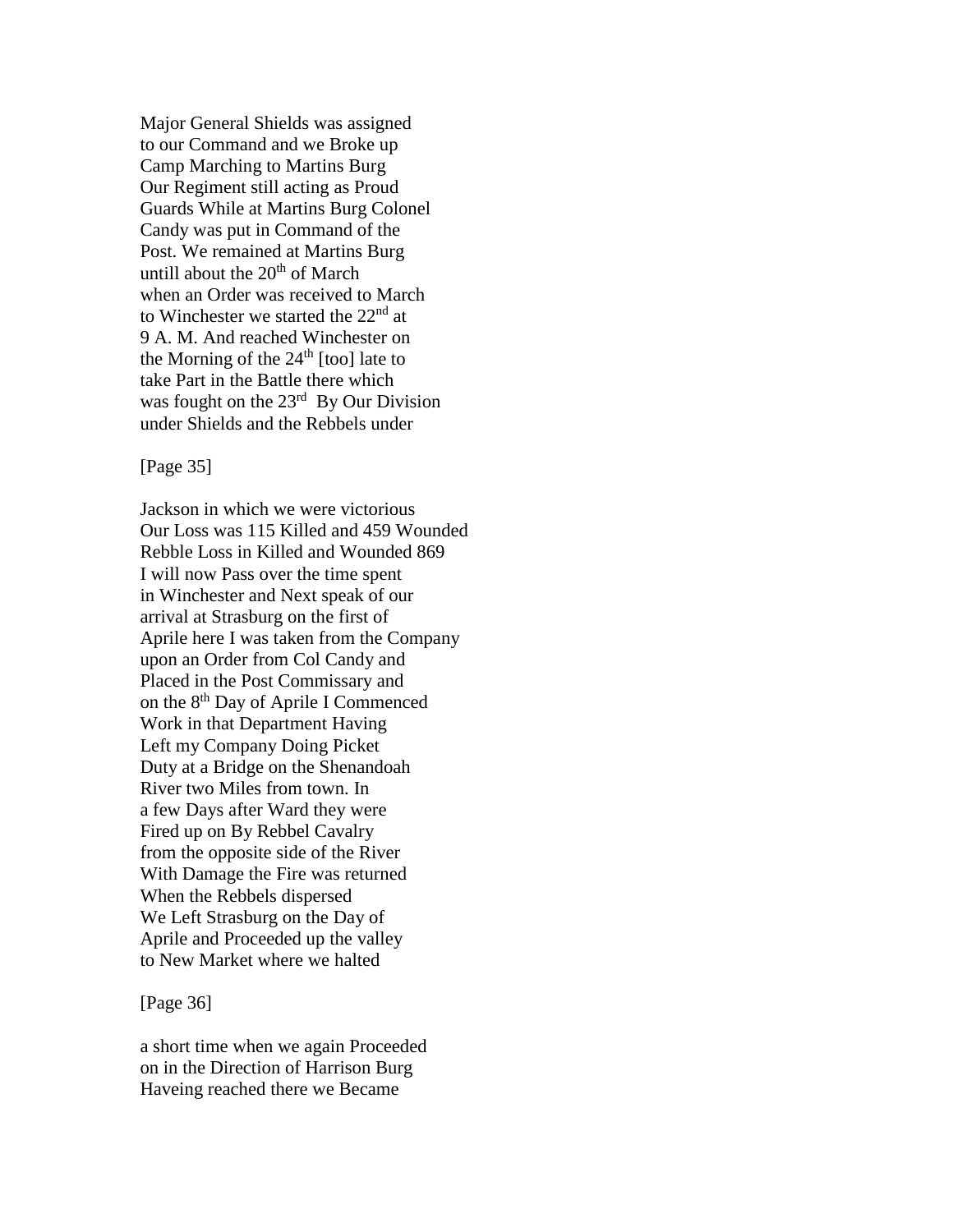aware of a Force of the Enemy on our Flank and trying to cut us off when this fact was ascertainned a Retreat was ordered and we fell back to within a few Miles of New Market where we took Position in line of Battle and waited the Enemy they did not Choose however to attack us here Our Division was Reorganized and the  $66<sup>th</sup>$  was assigned to the 3rd Brigade Commanded By Brigadier General Terry Preparations were then being Made for a March across the Mountains to join Mc Lelen in his expedition to ward Richmond Everything was Put in readiness and on the morning of the  $7<sup>th</sup>$  of May we Broke up Camp and started on our Long and weary

#### [Page 37]

tramp The design was to March 15 Miles per Day We found the task a very difficult one as we had high Mountains to Cross in the very outset Though we were Cheerful and in good Heart and we Persevered in our onward March in a manner that surprised our Generals the Roads were good at the time of starting and Continued good over the Mountain Called the Massanutten Range after Crossing and reaching the Low Lands we found the Road in Places Bad and for days we Performed our weary March through Mud and and Drought Rain and sunshine At Night we would Lay our weary Boddys down often on the Wet Ground With no shelter save the Blue Firmament or the Rain Clouds And yet sleep would shut out the Dreary vision for being so weary we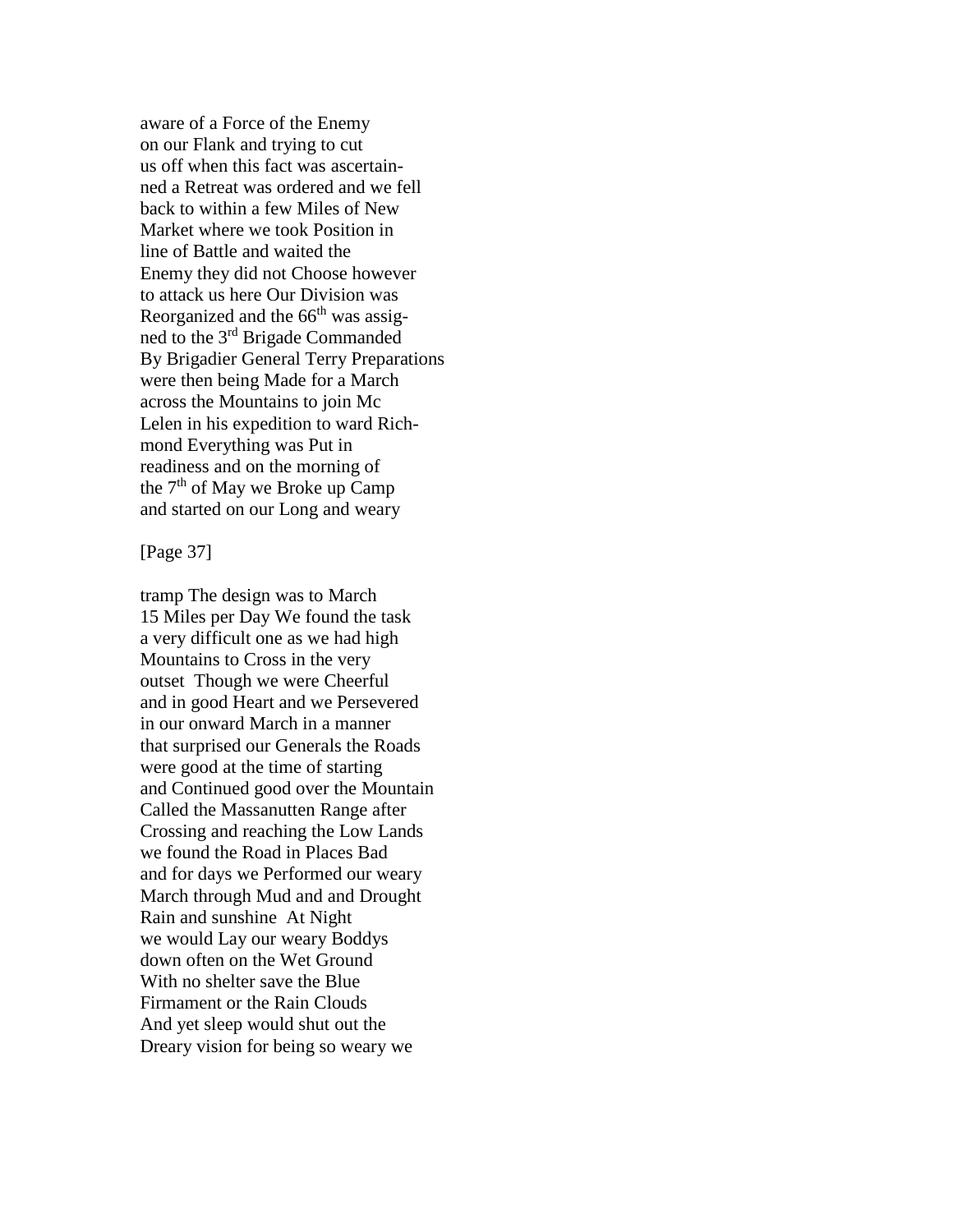[Page 38]

Could sleep Though the Frosts might Whiten our Locks or the Rain wash us We passed through front Royal Warentor and through thoroughfare Gap thense to Catlets Station here we rested a day or two then took up our March for Fredericks Burg at which Place we arrived on the Day of May here we joined the forces of McDowell Our hopes Beat high in the expectation of soon being Lead on to the Capital of the so Called Confederate states We remained at Fredericks Burg two Nights and a portion of two Days when we Received Orders to March again But what was our surprise when informed that we must go back again the Heart sunk under its load of Disappointment and with feelings that Cannot be described we turned our Faces and started Back on the Road which we had But so recently

[Page 39]

passed over then with spirits Buoyant we over Came the obsticles in our way but now that we must go back it seemed that everything went wrong The Mud seemed Deeper and it was all the Men Could do to drag along while the Teams were sticking in the Mud at every turn of the Road All this however can be accounted for as the Roads were Bad when we went over them first Our Teams were then But lightly Loaded But Now we had got a supply of Forage and Rations and in traveling over the same Road the second time the Mud became so deep that the Wagons would stick so tight that we were Compelled to Pry them out Our March was slow from these Causes yet we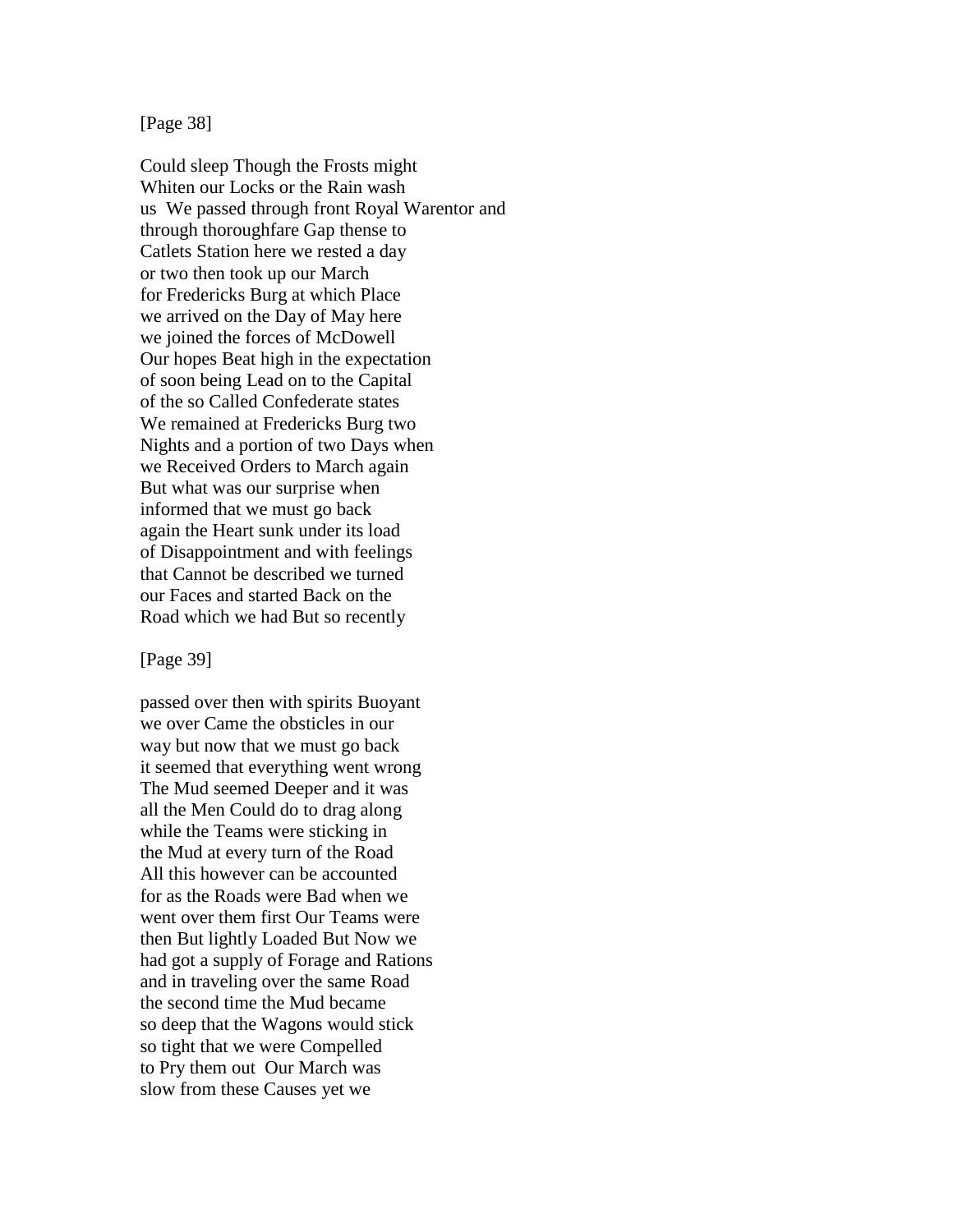finally triumphed over all these obsticles and we at length Reached Luirey at the Foot of the Massanuton

[Page 40]

Mountains Near the Pass traveled over the Mountain in our first Days March from New Market in the Shenandoah Valley The Reason of our Backward movement was in consequence of an overwhelming force of the enemy haveing driven Banks from the valley This News Reached us upon our arrival at Fredericks Burg and with this News Came the Order for us to go to the Relief of General Banks While at Fredericksburg a Change was Made Transfering our Regiment from the  $1<sup>st</sup>$  to the  $3<sup>rd</sup>$  Brigade Commanded by General Tiler When we arrived at Front Royal It was ascertained the Rebbels were Retreating up the valley in turn pursued by the forces of Banks and we kept on their Flank to prevent their Crossing

[Page 41]

The Mountain and joining their Main Army at or near Richmond We arrived at the Town of Luray in time to Prevent their Crossing at that point Compelling them to Keep on up the valley about the third of May we Pushed on up the Massanutton valley taking Possession of all the River Crossings until our advance reached Port Republic on the After noon of the  $8<sup>th</sup>$  of May heavy Firing had been heard on the opposite side of the Shenandoah River and it was known that Freemont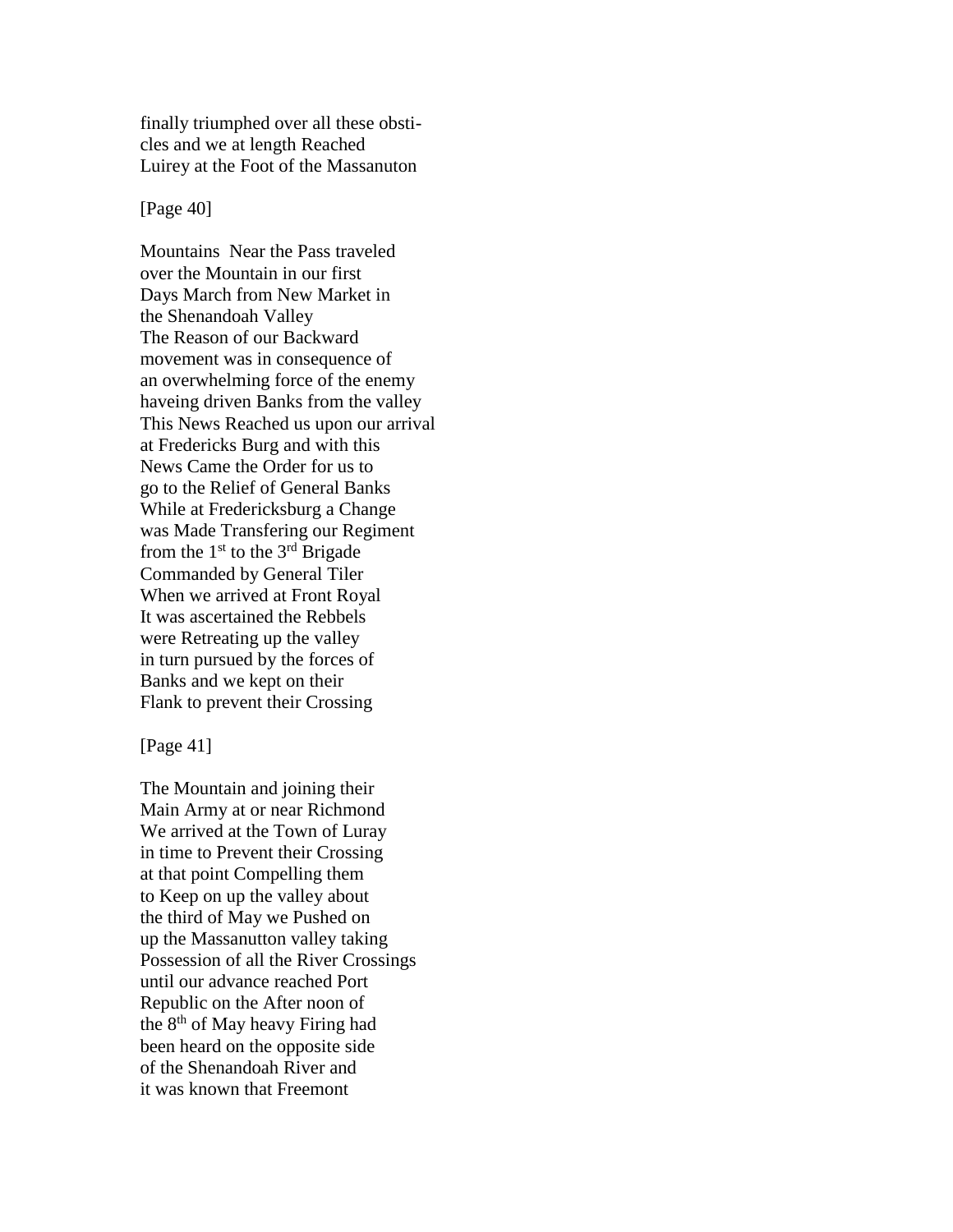who then Commanded Bankese Forces was [engaged] with the Enemy and that it was evident the Enemy were Determined to Cross at Port Republic a good Bridge spanned the North Branch of the Shenandoah at this Point

[Page 42]

The River forks here Leaving a strip of Land of Considerable Width between the two streams The Town of Port Republic an insignificant little village is Located on this Island Beyond the Town and Island another Bridge spans the South Forks of the River Unfortunately for us or for Freemont The Rebbels succeeded on Crossing on to the Island and destroying the Bridge thus preventing Freemont from Persueing had Our forces had the same forethought and destroyed the Bridge Spaning the North River the whole force of Rebbels would have been Bagged with out Blood shed But from some to me unaccountable Cause the Bridge was left standing and during the Night of the  $8<sup>th</sup>$  June they crossed over and were

[Page 43]

in line of Battle when Daylight appeared on the Morning of the 9<sup>th</sup> of June.

I will speak of another grand oversight in the Commanding officer of this expedition from some Cause which seamed almost to have been Premeditated, the 3rd Brigade had been ordered to advance while the 1st and  $2<sup>nd</sup>$  Brigades were held in reserve And were not in supporting Distance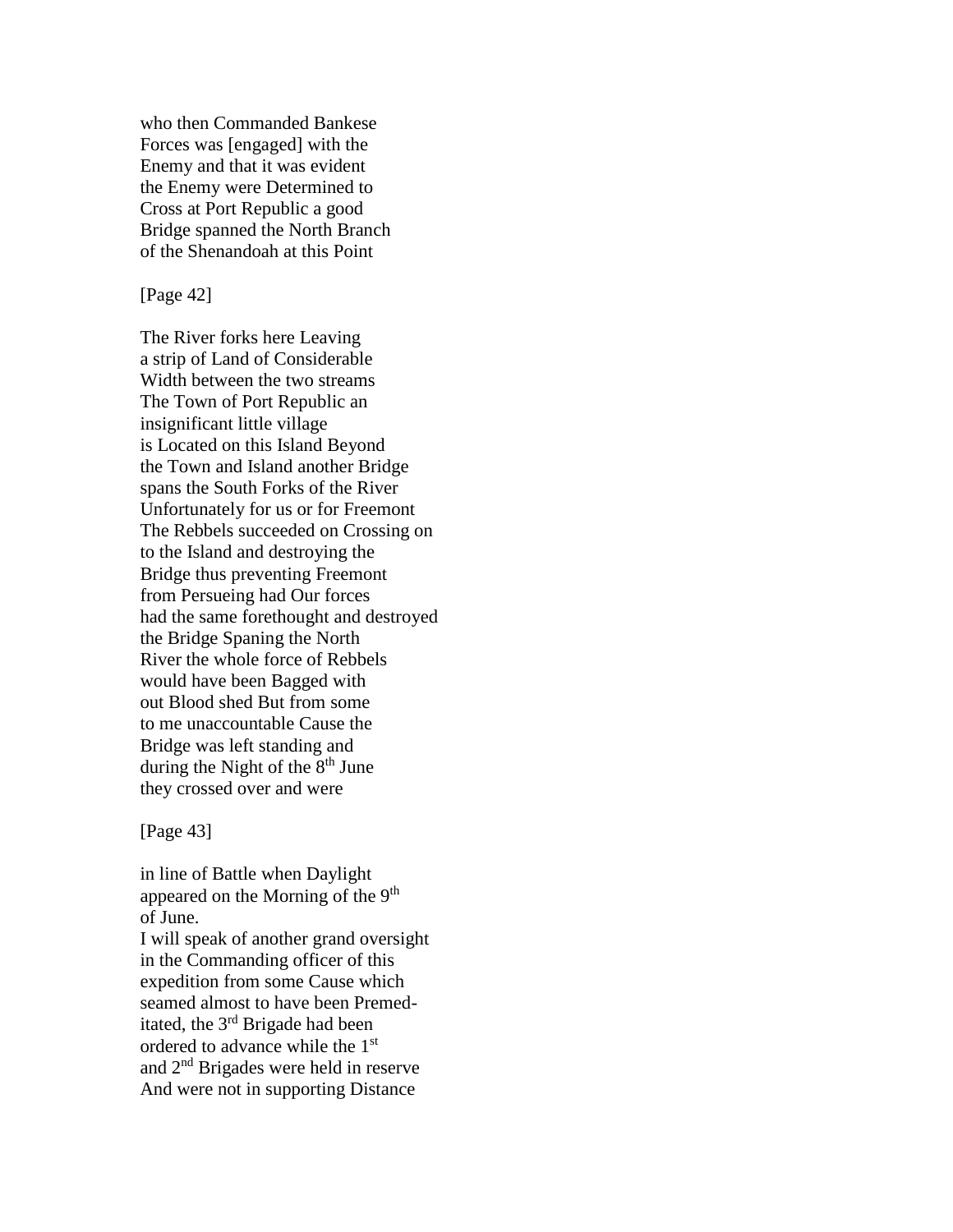on the Morning of the  $9<sup>th</sup>$  supposing them to be near the  $3<sup>rd</sup>$  Brigade formed in Line of Battle and the Ball soon opened and for two long Hours Our Little Band Held the Entire Rebble Army in check This being the first time the  $66<sup>th</sup>$ had been engaged they Merited the admiration of their General and Comrads How well they fought their thinned ranks gave evidence

### [Page 44]

None gave way but Nobly did that Noble Brigade acquit them selves on that ill fated morn they stood and Poured volley after volley into the Rebble Lines Causing them to quail and fall Back But only to renew the Contest with fresh troops No support Comeing to our relief General Tyler ordered a Retreat which was Executed in a Masterly Manner the Enemy Persueing with Cavalry Picking up a good many of our Boys who worn down were Compelled to fall behind After retreating about Nine miles we met the  $1<sup>st</sup>$  &  $2<sup>nd</sup>$ Brigades Comeing up they took Position and the Rebbels fell Back Our Loss in the 66<sup>th</sup> was 100 Killed Wounded and missing the other Regiments suffered

## [Page 45]

in Proportion We marched Back to ward Luray where we encamped for a few Days then again set out for Front Royal where we remained for a Week here I was Detaled to Take Charge of the Issuing Department of the Post Commissary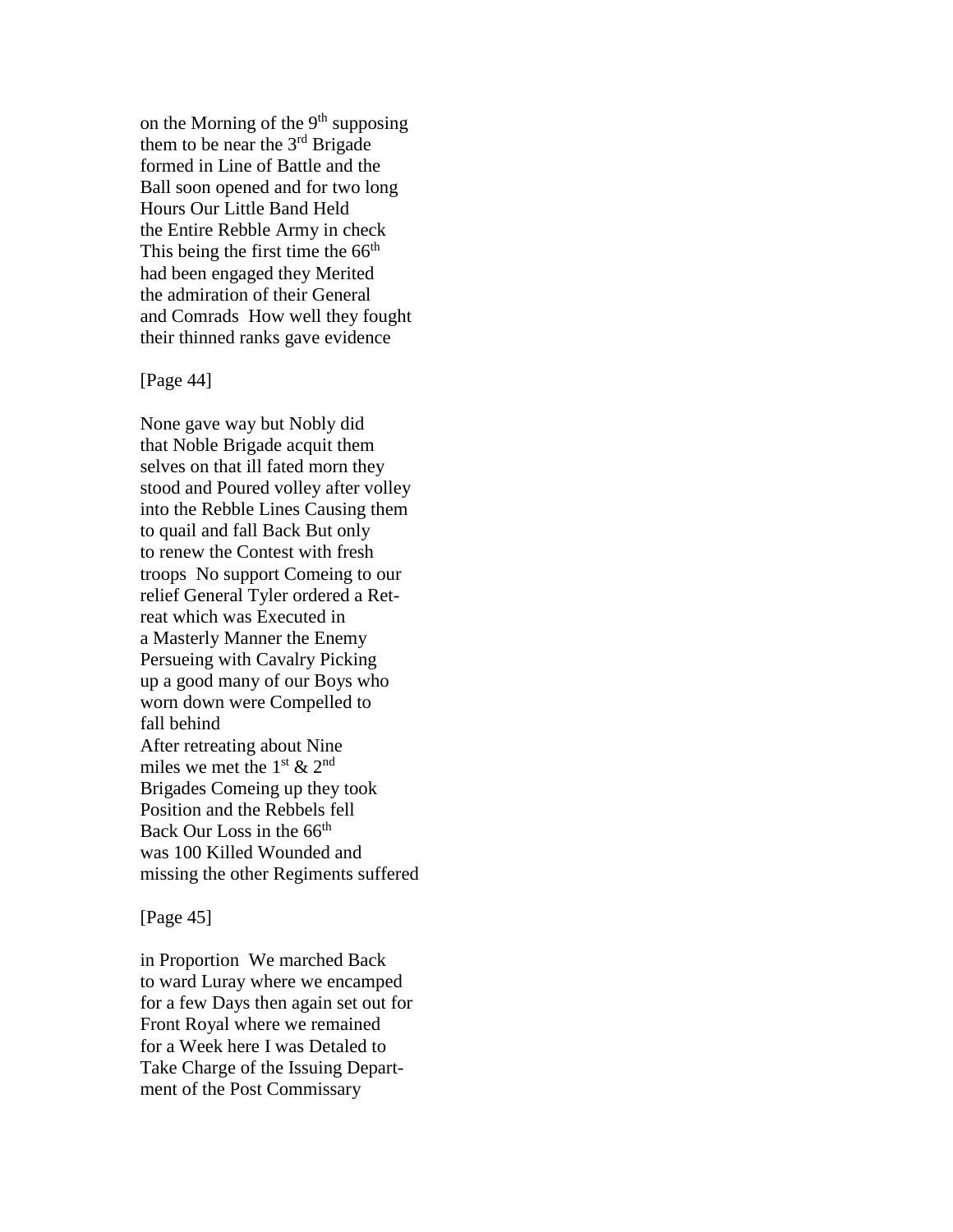About the  $20<sup>th</sup>$  of June The troops of our Division started on the March once more after having settled up our Business and turned over our subsistence in Company with Dr Master Brand and Son's Took Cars for Washington and for the first time in my life visited the Capital of Our Country We remained there three Days then again set out to mete our Companions in arms we took the Cars from Alexandria via Manasses and found the Division encamped at Broad Run four Miles Beyond

[Page 46]

After Resting a Couple of Days we again Marched a short Distance and encamped on the Rail Road from Here we took Cars for Alexandria where the Brigade embarked on Boats Destined for the Peninsula In the Mean time General Tiler Proceeded to Washington and Procured a respite for us and after remaining on Boats one Night we Disembarked and Pitched out Tents two Miles West of Alexandria Here we spent the  $4<sup>th</sup>$  of July Remaining in Camp until the Latter Part of the Month This Rest the troops Greatly stood in need of as we Had been almost Constantly on the March since the  $8<sup>th</sup>$  of May a good Portion of the time Beyond Lines of Communication a portion of the time we were Compelled to subsist off the Country through

[Page 47]

which we passed The Men became Ragged and Many shoeless and were Compelled to perform a portion of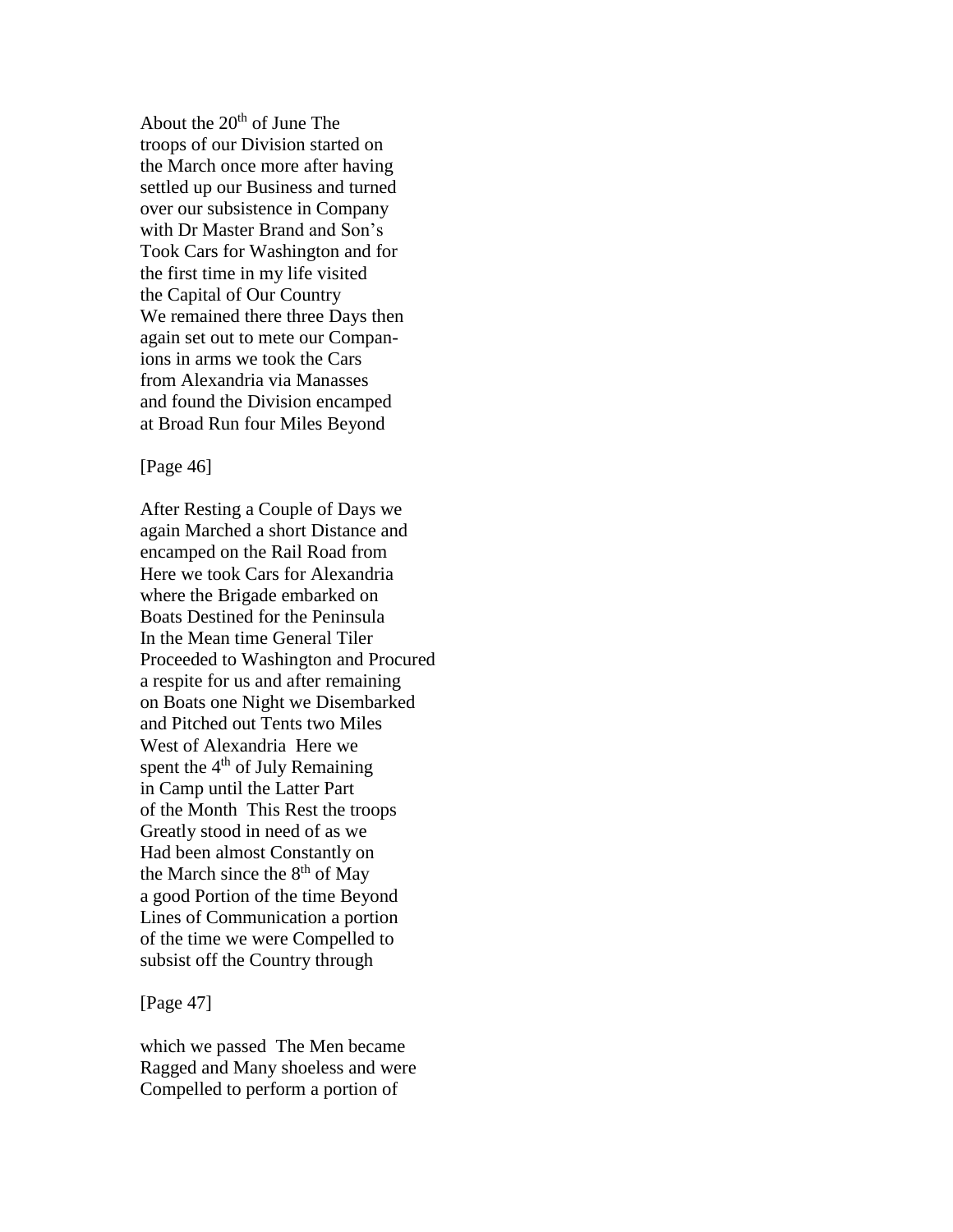these Long Marches Barefoot and upon our arrival at Alexandria we Did not present a very Tidy appearance General Pope Now assumed Command of the Army of Virginia and the Troops Formerly Commanded by Freemont Banks & Shields were Consolidated and Massed in and around Warenton We again Broke Camp at Alexandria and took Cars for Warenton where we drew Transportation and Prepared to Move about the first of August The Army of Virginia then being in motion another reorganization took place in our Division General Tiler was relieved of the Command of Our Brigade and Brig General John W. Geary appointed his successor

[Page 48]

The Division was now Commanded by General Auger we were assigned to the 2nd Division 12 [AC] Commanded by General Banks We Marched over a Beautiful Country from Warenton to Culpepper at Which Place we arrived in the Night of the  $8<sup>th</sup>$  August It being reported the Enemy were Prepareing to dispute our further progress and were Massing their forces some six Miles south of Culpepper Court House On the Morning of the 9<sup>th</sup> of August The various Regiments took up the line of March Expecting a fight in which they were not Disappointed the Enemy were found strangly posted at Slaughter or Cedar Mountain Our Men were formed in line of Battle and at 3 P M the Fight Commenced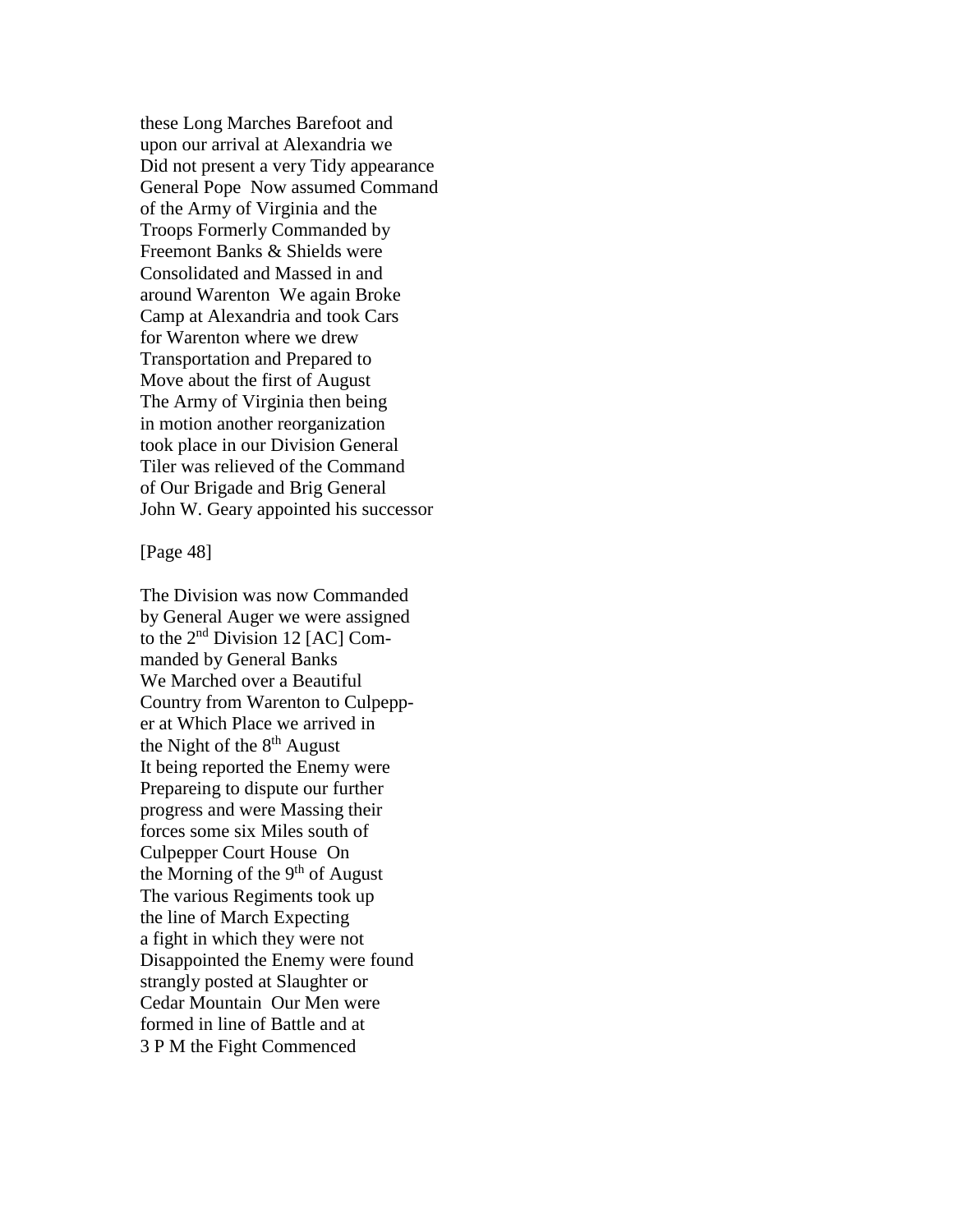[Page 49]

and Continued with unabated fury until Late at Night Our Brigade was exposed to a galling fire During the whole fight and the  $66<sup>th</sup>$ again Lost 102 Men in Killed Wounded and Missing Our Division and Brigade Commanders were Both Wounded When the Command fell on Col Candy of the 66<sup>th</sup> Darkness Put an end to the slaughter Both Armies fell Back during the Night and formed their Lines in Rear of the Positions occupied during the Fight A flag of truce Came in from the Enemy asking Permission to Bury the Dead when Both Armies Performed these sad rights to departed Heroes. On Monday Morning it was ascertained the Rebbels had Fallen Back. Our Cavalry Persued them to the Rapid Ann takeing

[Page 50]

some Prisoners Neither Party seamed to have gained mutch advantage over the other in this fight Bath looseing Heavily Our Division Now fell Back to Culpepper where we encamped Remaining there about 8 days From Spies and Scouts sent out by Our Generals it was ascertained the Enemy were strongly reinforced and with greatly superior Numbers were Comeing to attack us Then Commenced on our part what is known as Popes Retreat we Left Culpepper on Sunday Eavning Aug the 17<sup>th</sup> And Marched all Night Crossed the Rappahannock at Day Break with the Train Advance Troops Crossed at sun up The Enemy Came on in overwhelm-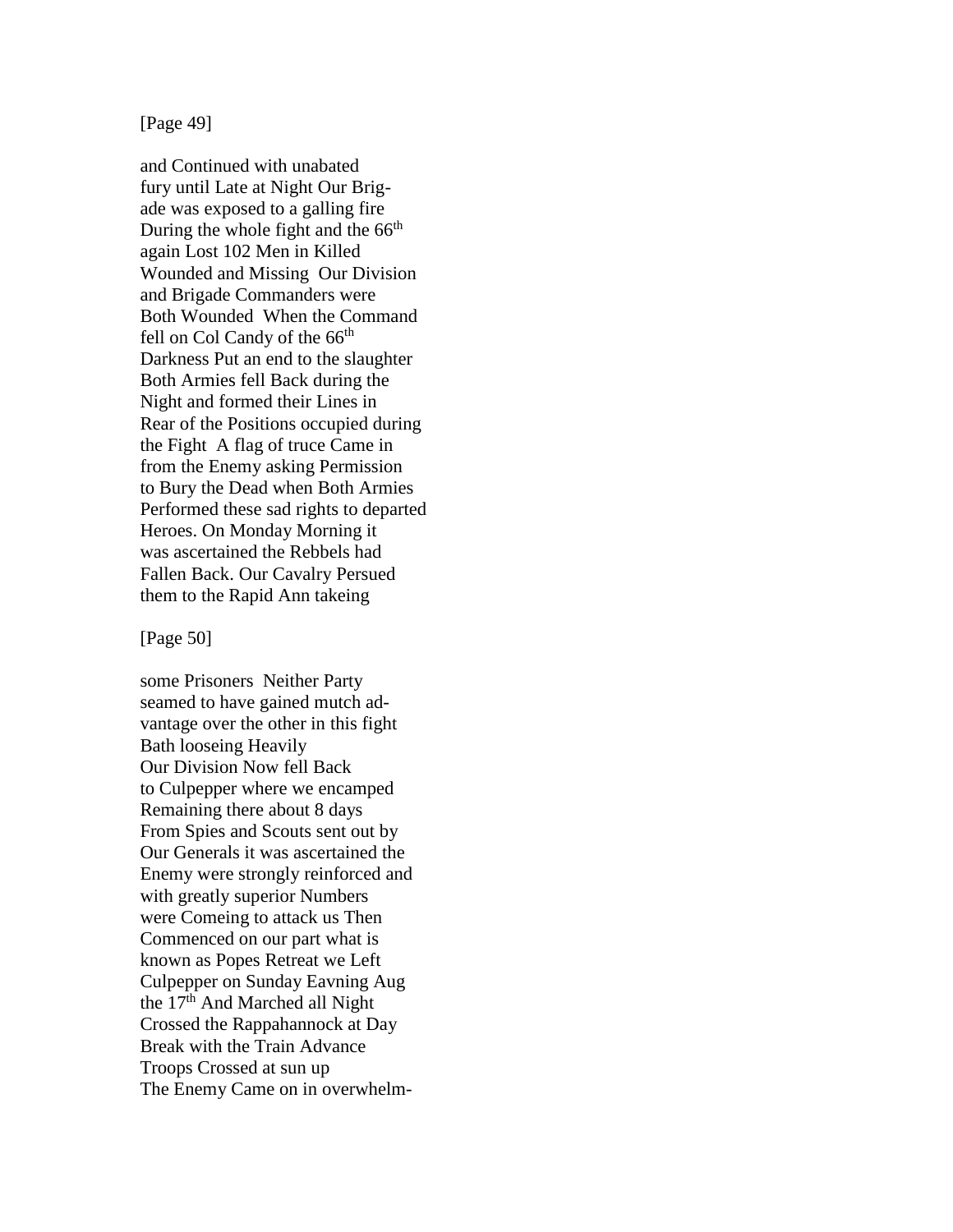ming Numbers and skirmishing was going on Continually with

[Page 51]

Our Rear Guard and the Rebble advance our Forces took Position on the Rappahannock and for a time Checked their advance but they Crossed above and Below us and Come in on both Flanks and again we had to beat a hasty Retreat Then followed what is known as the second Bull Run Battle where Our Army was again defeated and Retreated on Washington and a Badly Disorganized and Demoralized Condition Here we were met by the Forces under Mclelan who had also fallen Back from the James River Mclelen now took Command of the entire Armies and Persued the Rebbels who had Crossed the Potomac and were threatening Washington from the Maryland side and had it not been for the timely arrival of Mclelan and

[Page 52]

his Forces Washington must have fallen On the Retreat from Culpepper I was taken sick with Bilious Fever and taken to the Washington Hospital where I arrived on the day Before the disastrous Retreat of Our Forces from Bull Run From Washington I was taken to Ports Mouth Grove R.P. While there the Battle of Antetam was fought where our Forces were victorious Driving the Rebbels across the Potomac and out of Maryland I joined the Regiment again at Harpers Ferry Va. the Last of October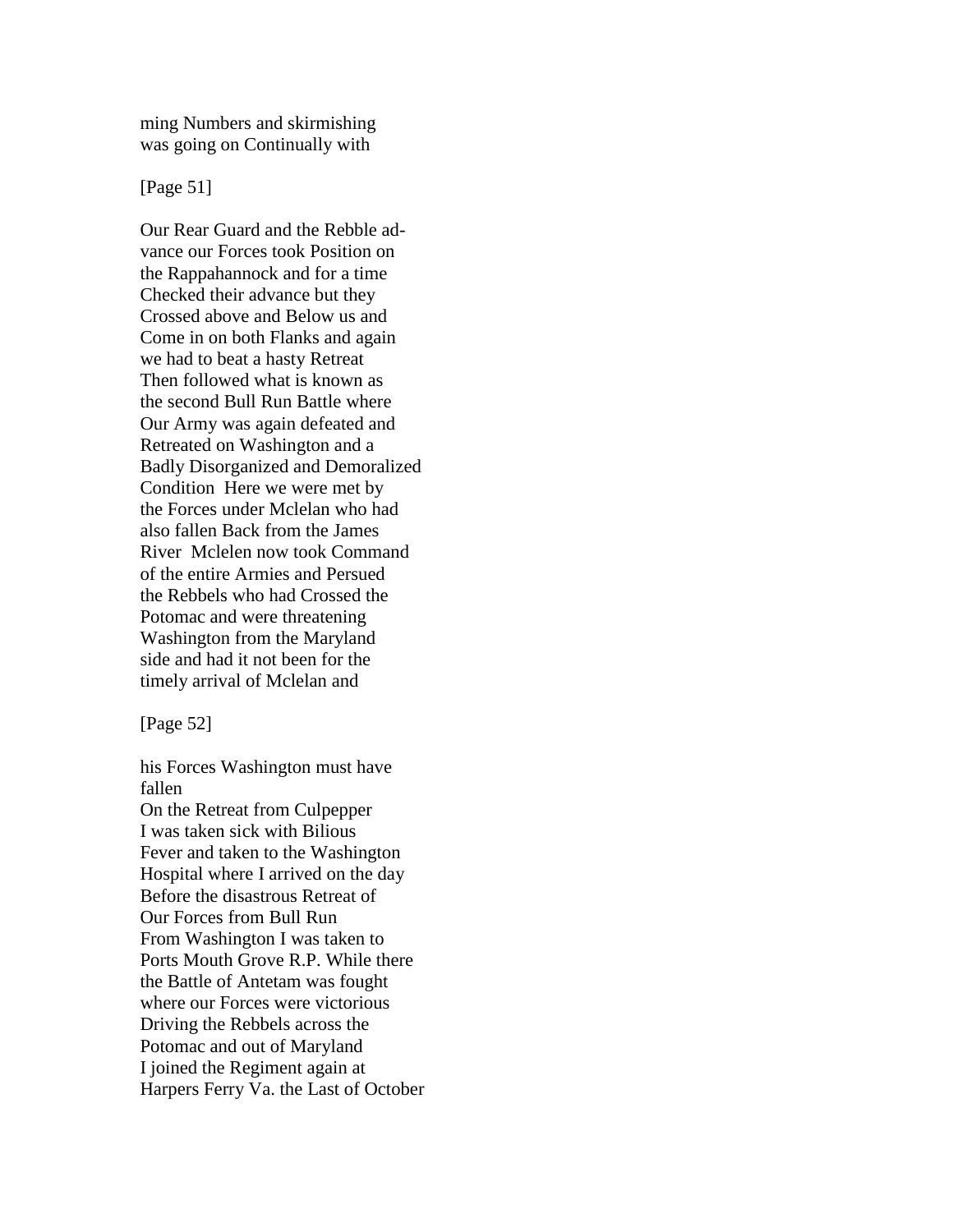General Geary was then Commanding the Division and Major General Slocum the Corps. Soon after My arrival I was Detaled to take Charge of the Commissary Department of the Regiment

## [Page 53]

the Commissary Sergt Being sick and at Home. In the Month of November Our Division went on a Reconaissance to Winchester Capturing a few Prisoners and Driving the small Rebbel Force from the Place having accomplished all that was intended we returned to Camp where we had erected good and substantial Winter Quarters where we expected to spend the Winter But in this we were disappointed for no sooner had we every thing fixed Comfortable and were enjoying the Comforts of good quarters with Plenty to eat when we were surprised one fine Morning to find ourselves under Orders to March the ensueing Morning As the soldier is doomed to Disappointment we Bore this with the Best Grace we

#### [Page 54]

Could Master and Began makeing Preparations accordingly Morning Came and we Broke up Camp and Crossed the Potomac at Harpers Ferry Takeing the Road far Leesburg The Country from Harpers Ferry to and Beyond Leesburg is the finest Country I seen in Virginia I do not think I ever seen a finer Country for fertility of soil and Beautiful scenery Passing through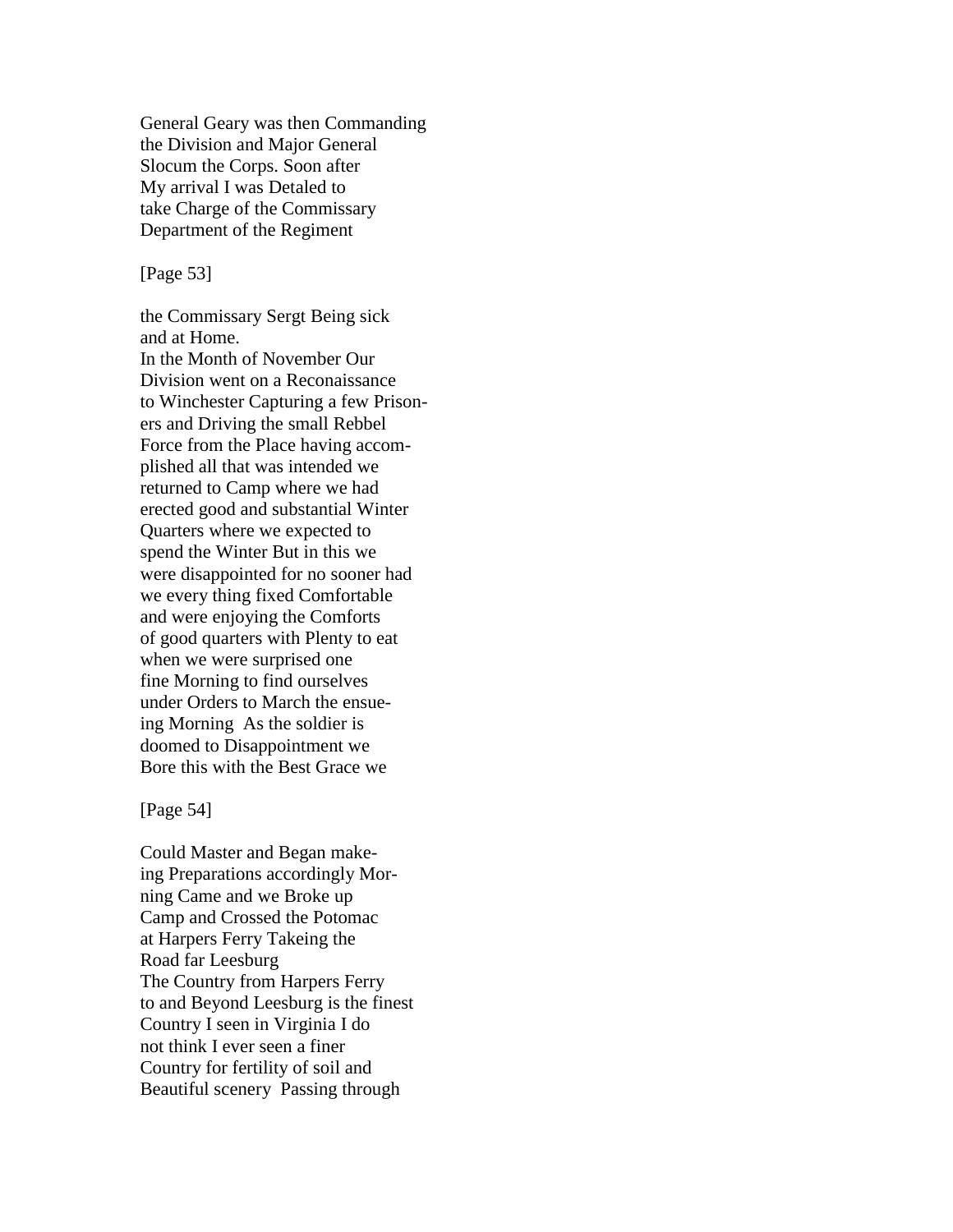Leesburg we took the Road to Fairfax from thence to Dumfries It had been the Design for us to join Burnside Previous to the Battle of Fredericks Burg But the Terrible Muddy state of the Roads Prevented our Reaching there in time and we did not get further than Dumfries at Which Place we arrived on the

[Page 55]

16<sup>th</sup> Day of December A portion of our Division was ordered to Garrison the Town of Dumfries The  $5<sup>th</sup> 7<sup>th</sup> 29<sup>th</sup>$  and  $66<sup>th</sup>$  Ohio Regiments were assigned this Duty under Command of Col Chas Candy Joseph C Brand as segnior QM took Charge of the Post Quarter Master & Commissary Departments I was given Charge of the Commissary Department Where I was kept very Busy during my stay in that Department Our supplies were Brought by Boat from Alexandria to a Point on the Potomac with in four Miles of our Post from there they had to be Wagoned over a Miserable Road it Being almost an impossibility to supply the Command with supplies oweing to the state of the Road it being almost a

[Page 56]

Mire from the Boat Landing to the Town So far I have omitted giving a Description of Towns and villages Passed through or a description of the Country and Miles traveled From the Fact that at this Time of Writing which is more than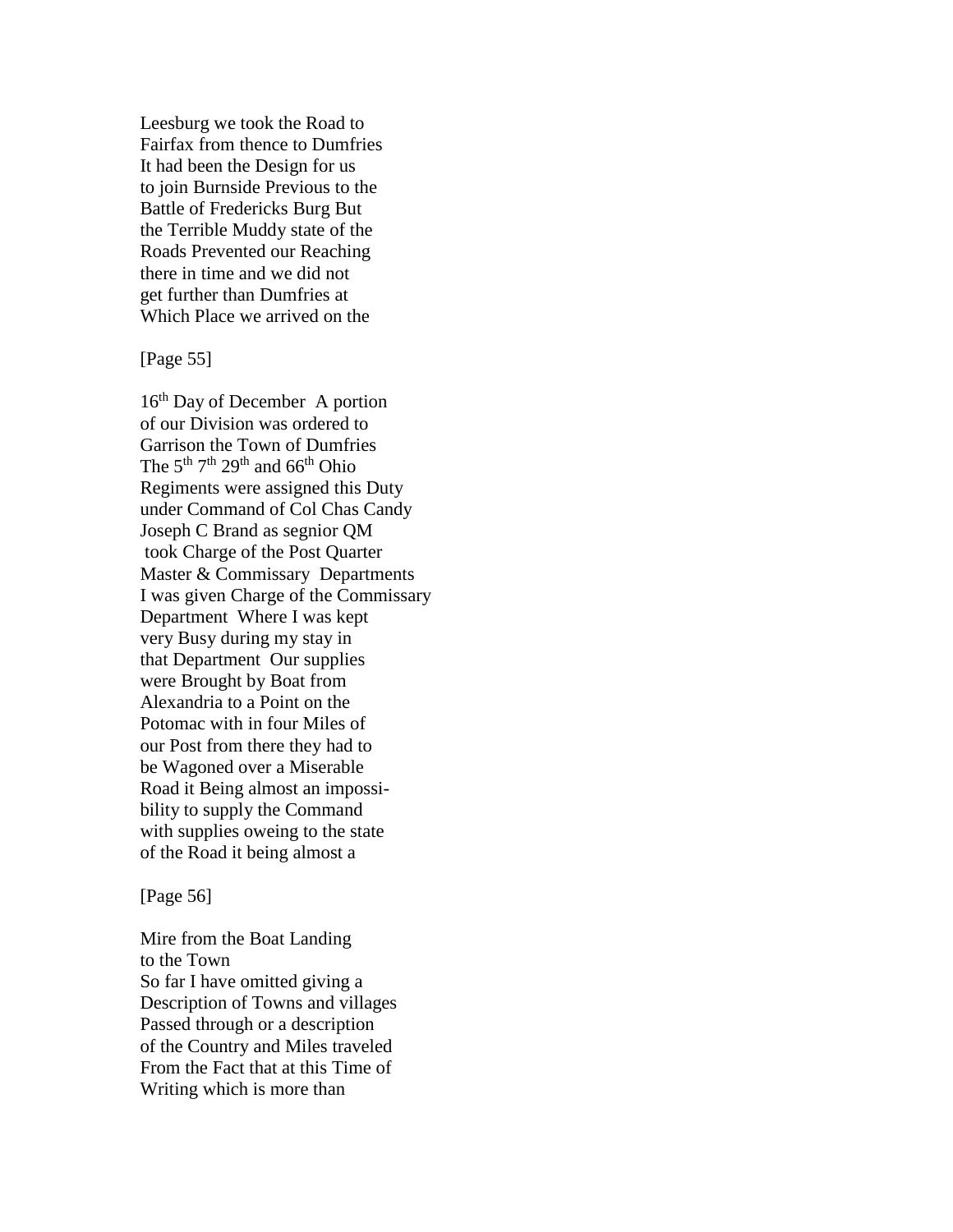12 Month since our arrival at the Last Named Town. I have had to Write from Memory haveing Lost my Note Book at this Place From the time of our Reaching Dumfries I will be able to give a more Minute Detale of Our Marches

## [Page 57]

Dumfries has at one time been a Large and Prosperous Town and deserves more than a Passing notice It was settled in the year [blank] by Emigrants from Scotland it being the second settlement in Virginia the Town has been twice Burned and now Numbers about 20 Dilapedated Houses The Present Rebellion has Left its March here and on the Country around Sewels & Back Pit Points being Near here the Rebbels occupying those Places have destroyed all Fencing together with a number of buildings in and around the Town This was formerly a County seat the Court House still standing The Brick of Which it is built were Brought from Scotland and the First Bell ever imported to America summoned the People together

#### [Page 58]

When Patrick Henery delivered his famous speech against Colonial Taxation with in the Walls of the Court House twas here That Washington spent a portion of his youth. And the House in which Wemes the Author of the Life of Washington Lived is still standing The Glory of Dumfries has Departed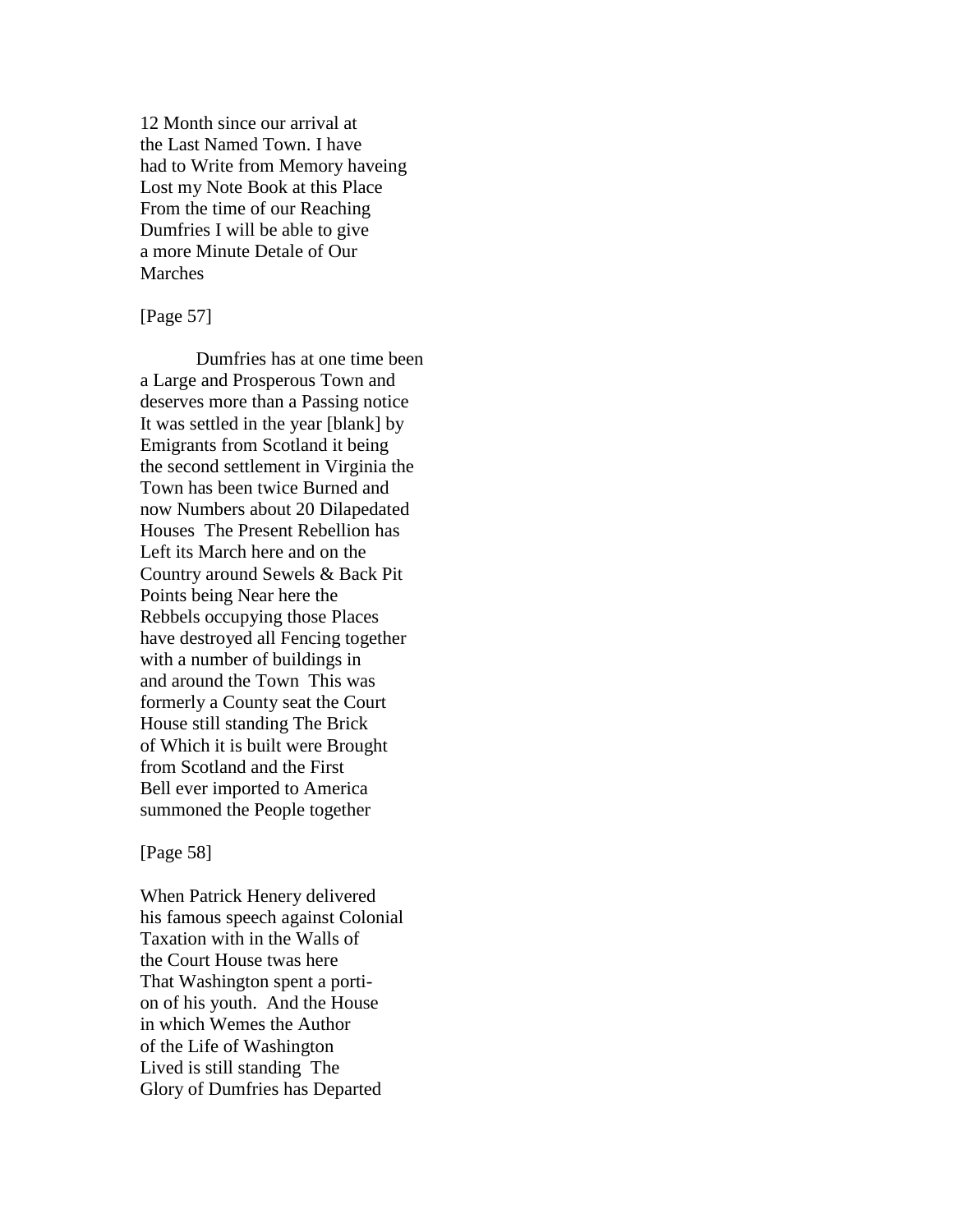and soon it will cease to be a Town as none But the Poorer Class now reside there Men of Capital haveing gone to more enterprising Towns where they have established them selves in business. While we remained here Our Pickets were sometimes annoyed By Bushwhackers and very often Sutter wagons were Captured on the Road between there and Alexandria yet we were

#### [Page 59]

allowed to remain in quietude with the exception of an occasional false Alarm and the Frequent intelligence of the Capture of Sutter Wagons which we attributed to Citizens. Thus our time Passed from the  $16<sup>th</sup>$  of December to the [blank] of December when we were startled By the Booming of Cannon at 12 oclock. While we were at Dinner on going out to Learn the Cause we found the Rebbels had a Battery planted on a hill overlooking the Town The troops of our Command were stationed out of Town Hall a Mile on the East and North While the Enemy appeared on the West we had but two Pieces of Artillery they were soon placed in Position and the Fire Returned in the Mean time the

### [Page 60]

Infantry Came up and the Musketry Commenced the fight lasted until Dark and Left us in full Possession of the Feald though the Enemy out Numbered us three to one they haven't four Pieces of Artillery yet we Repulsed them at every Point where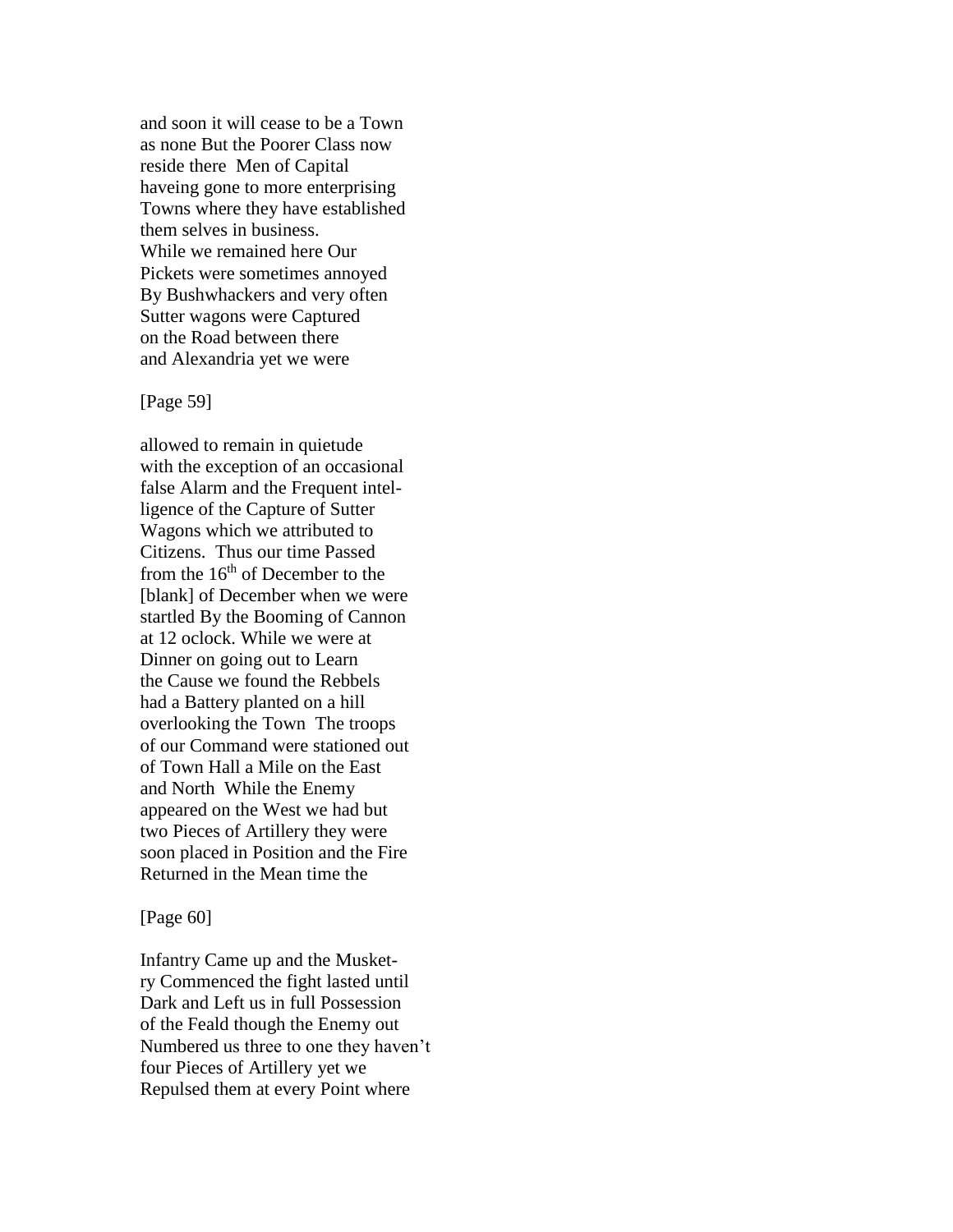they attempted to advance They retreated in the Night and we were not molested any more by them our Loss was three Killed a few Wounded and one Picket Post Captured with a small Guard we Remained at Dumfries until the  $20<sup>th</sup>$  Day of Apr. when we marched to Acquia Creek and joined our old Division again We have eight Days Rations Constantly in the Hands of the Men which they must carry on the March & now have to Draw and Issue Rations about every Day in order to Keep the full Eight Days in the hands

# [Page 61]

of the Men While at Dumfries I was promoted to Commissary Sergeant Vice Purington Reduced my appointment Dates from the firs Day of January Eighteen Hundred and sixty three We remained at Acquia Creek from the  $22<sup>nd</sup>$  to the  $27<sup>th</sup>$  Aprile when we again Marched with the Army of the Potomac in the Direction of the Rappahannock arriving at Kelly's Ford on the 29<sup>th</sup> Crossed The River with out opposition And traveled Down the River surprised and Captured two Hundred of the Enemy at the Crossing of the Rapid Ann from the Rapid Ann we traveled on the Plank Road in the Direction of Fredericks Burg arriving at Chancelorville on the 30th Aprile here the Army halted in Line of Battle and Rested for the Night The Enemy were Disposed

## [Page 62]

to dispute our further March May  $1<sup>st</sup>$  Reconontering parties were sent out and had some heavy sk-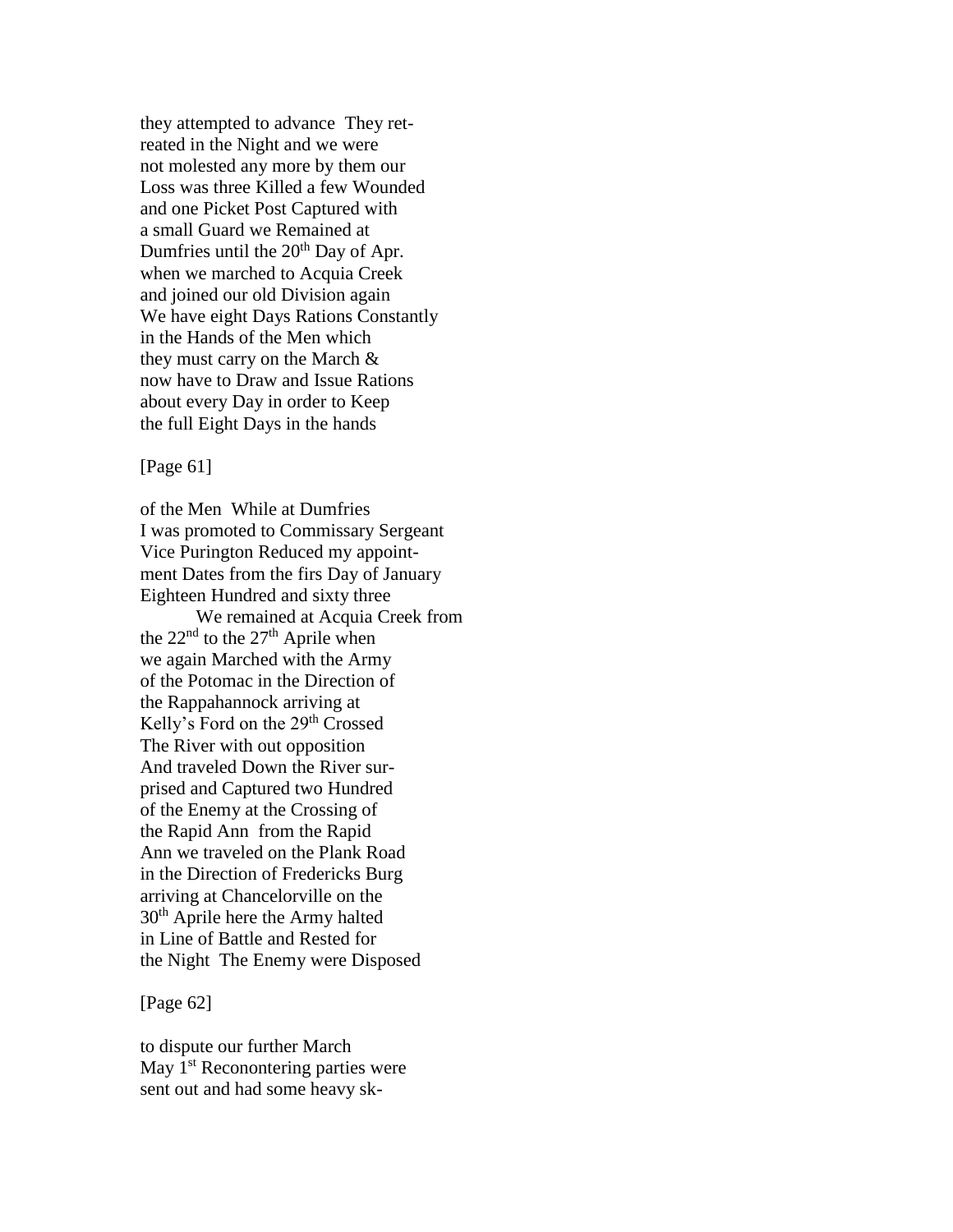irmishing with the Rebbels  $66<sup>th</sup>$ were of the skirmishes It now be came evident that a Big fight must Come of soon Entrenchments were Hastily thrown By our Army Behind which they sheltered themselves from the Balls of the Enemy the Rebbels advanced to the attack and were promptly Met by our Troops Heavy Fighting after Noon and Night May 2<sup>nd</sup> this after Noon the Enemy under Jackson were Massed on our Right where the  $11<sup>th</sup>$  A Corps were stationed here the Fighting was terrific after a stout resistance of Near two hours the  $11<sup>th</sup>$  A C gave way and Broke their lines the Enemy followed up this advantage there by gaining a Crossfire

### [Page 63]

on the Right Center 12 A Corps Causing that to give way Our lines fell Back slowly and formed anew and Checked the tide of Battle which for a time had set against the  $12<sup>th</sup>$  Corps was now Relieved from the Right Center and assigned to the Left of our Line of Battle May 3<sup>rd</sup> the Battle raged all day the Cannonading was teriffic there was scarcely any intermission between reports but was almost a Constant Roar while the Rattle of Musketry was almost Deafning yet remarkable as it may appear Could Distinctly hear the Cheers of those who were then engaged in Deadly strife. Our Army held their New position and Repulsed every attempt made by the Enemy to Dislodge them yet oweing to the Disaster of the Preceeding Day our forces Could not successfully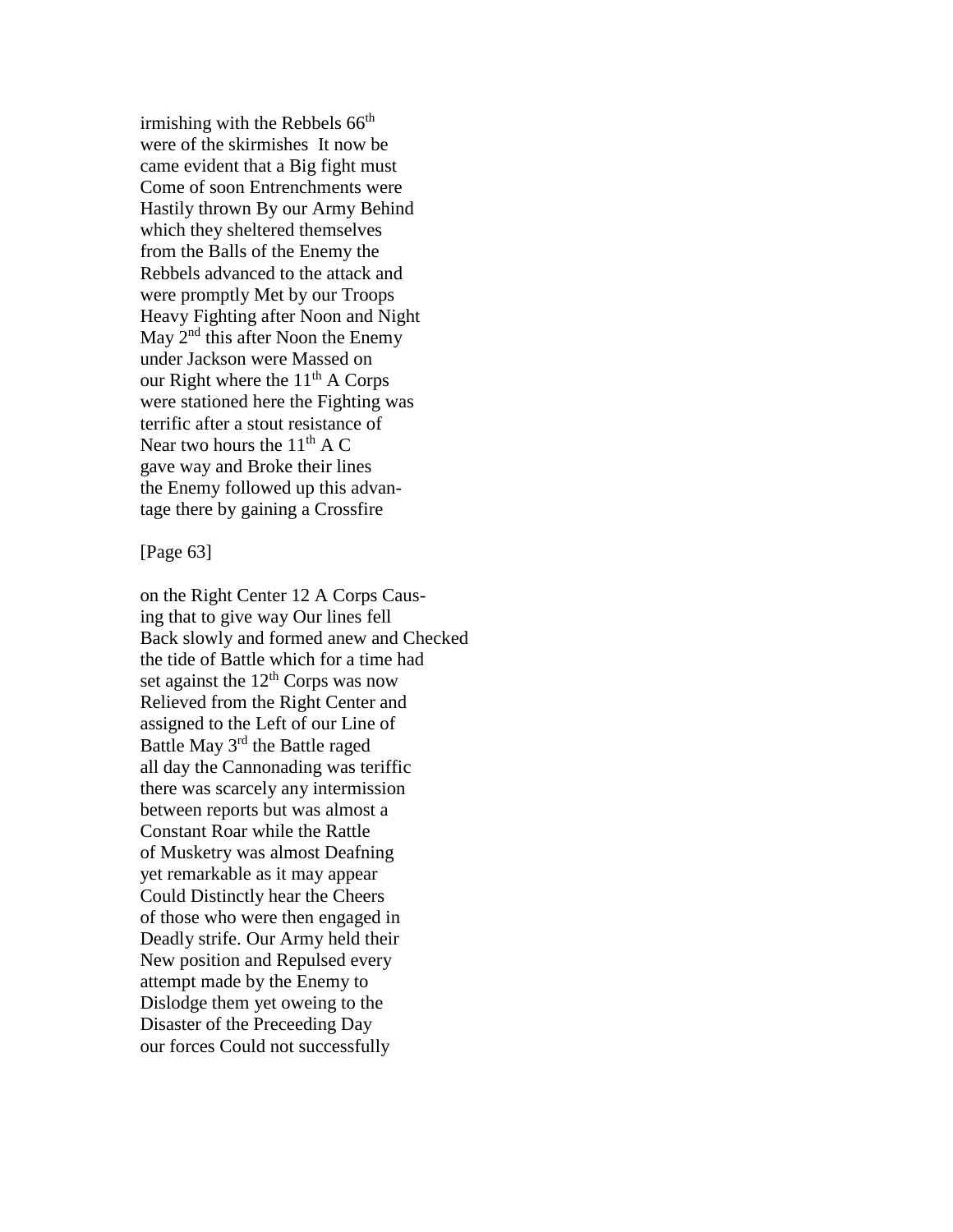## [Page 64

advance On the Fourth the Fighting was again renewed and Continued through out the Day at intervals Neither Army seemingly gaining any advantage the slaughter of Human Life has been dredful The  $66<sup>th</sup>$  has again suffered severely though our loss in Killed has been light This evening the Enemy attempted to Cross the Rappahannock at Bankes'es Ford so as to gain our rear but after a hard fight they were repulsed with great slaughter 5<sup>th</sup> this Morning Our Army fell Back Crossing the Rapahannock at United States Ford Each Corps Falling back to its Former Camp Around Falmouth Acquia Creek and Stafford the Rebbels did not persue and Our Retreat from the Battle Field was very successfully accomplished Thus ended another

### [Page 65]

Campaign in which Our Army has lost much in Officers and Men Though good authority says the Rebbel loss greatly exceeds ours We have taken a Large number of Prisoners while the Enemy have taken about an equal number from us In the assault on our Right the eavning of the 2<sup>nd</sup> The Rebble General Jackson Received a Mortal Wound and Died in a few Hours Our Division fell Back to Camp near Acquia Creek I now made application for a Furlough which was granted and I set out to visit my Family from whom I had Been absent for 15 Months My stay at Home was Brief haveing But fifteen Days to go and return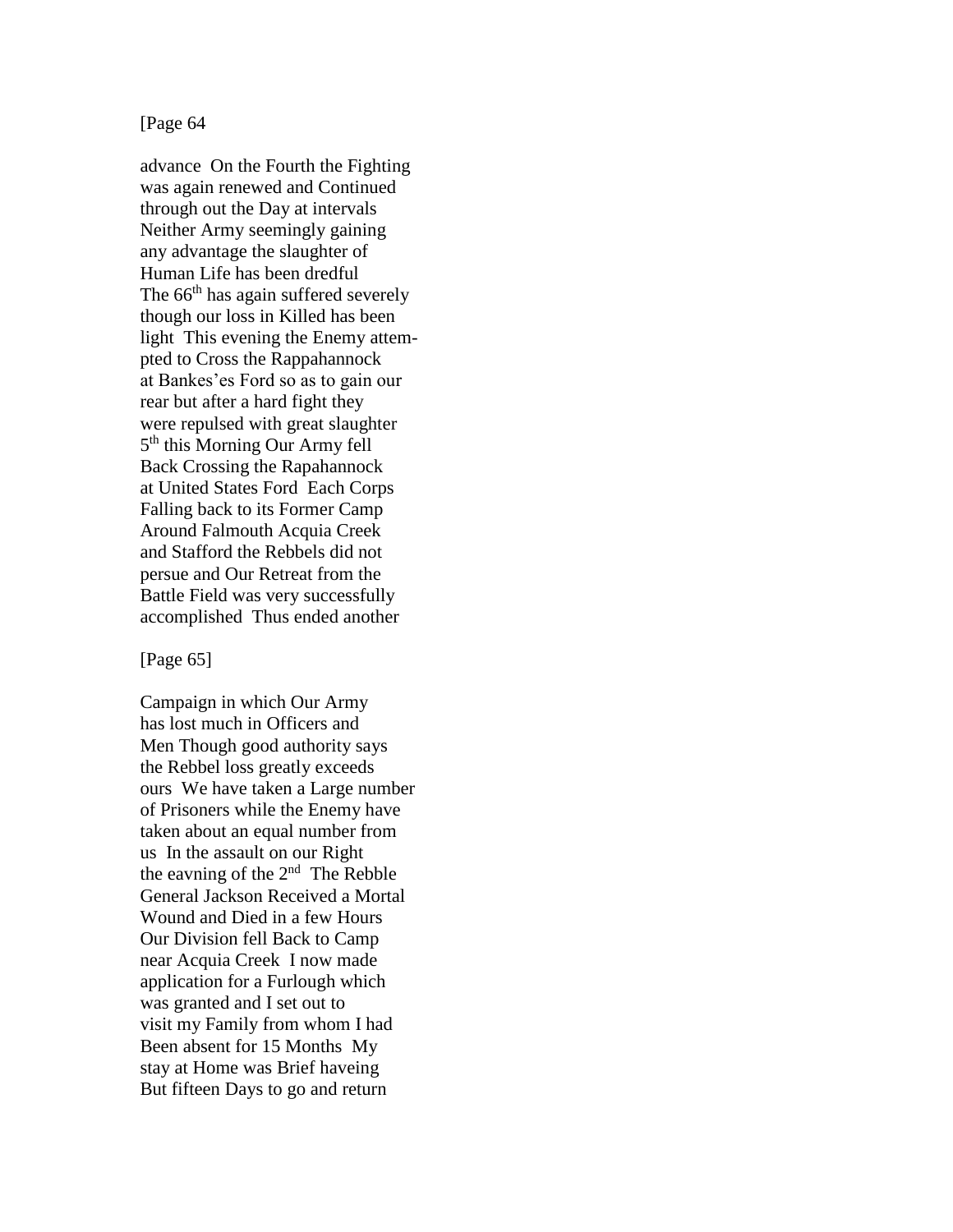in Out the Morning of the  $1<sup>st</sup>$  June I Bid farewell to Loved ones and again set out for the Feald of strife

[Page 66]

and in three Days I was with my Comrads in Camps We were not allowed to remain Long in Camp as the Enemy were evidently intent on another grand advance They Massed their forces in the vicinity of Culpepper and Then Marched up the Rappahannock Crossing it Near Front Royal and Below and Moved in two Columns The intention was for one Column to Cross the Potomac at Leesburg or what is known as Edward's Ferry While the Other Column Crossed at Williams Port and vicinity Our Generals were Not asleep but were aware of the Movements of the Enemy On the Eavning of the  $13<sup>th</sup>$ of June we received Orders to March and set out on a forced March Traveling all Night with all the Rapidity that Troops Could be

[Page 67]

Moved the Trains were Put in the advance and Hurried through with the utmost possible Haste Orders were Issued to abandon any Wagon that got out of repair and Before Morning there was quite a Lot of Mules Being Lead that had been Drawing Loads in the start but were abandoned on account of a Wheel Breaking on an upset and other Causes I Noticed one Wagon that had been run into a hole by the Road side and the Driver had taken all his Mule but one this one he had Left with the Harness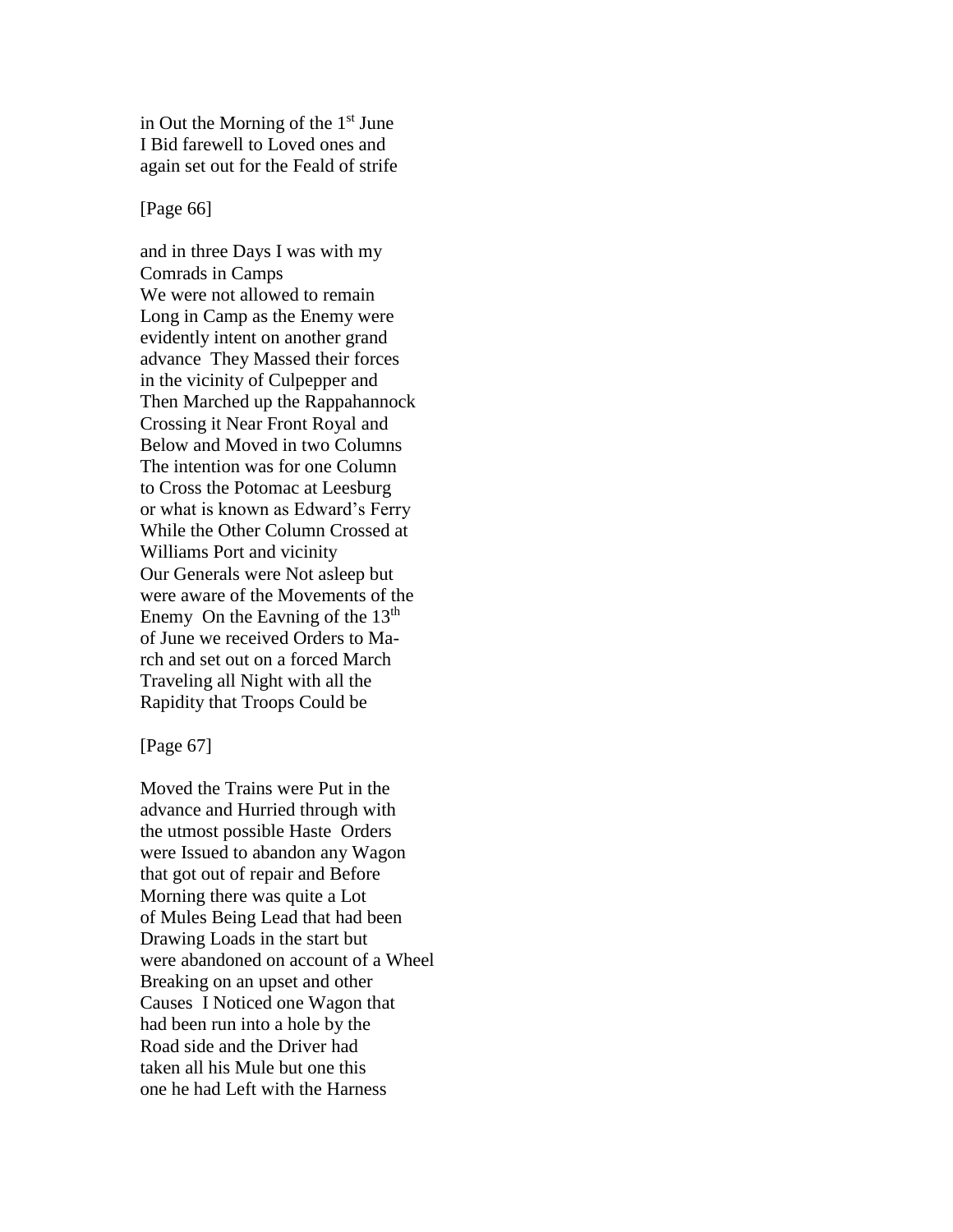on some of our Boys got it out Thus adding one more Mule and Harness to their Teams June 14<sup>th</sup> Reached Dumfries at 9 A. M. Halted a short time then Proceeded in the Direction of Fairfax at 12 we stoped

[Page 68]

and Fed and Watered the animals which was the first eat or Drink they had since starting. From Acquia Creek it was One Mile to Ocquecon City and Also the River of that Name We did not get across the River until the Morning of the  $15<sup>th</sup>$ We had traveled By Inches all Night. The work of Crossing was very Tedious we Crossed on a Pontoon. We arrived at Fairfax at 11 A. M. Haveing traveled since Morning 16 Miles Distance from Acquia Creek 60 Miles this we traveled with our Train only haveing fed and Watered the Animals Once We remained at Fairfax until the Morning of the  $17<sup>th</sup>$  when we again Marched in the Direction of Leesburg The weather for the Past few Days has been very Hot and sultry Our March has been

[Page 69]

slow on account of the Extream heat The Rebbels are traveling in a parallel Line with us Evidently trying to get ahead of us. We have the inside Track and Can Hold it in spite of all opposition On the Eavning of the  $18<sup>th</sup>$  of June we Camped on the Banks of Goose Creek 8 Miles from Leesburg This was the most Sultry Day I think I ever experienced Horses dropped Dead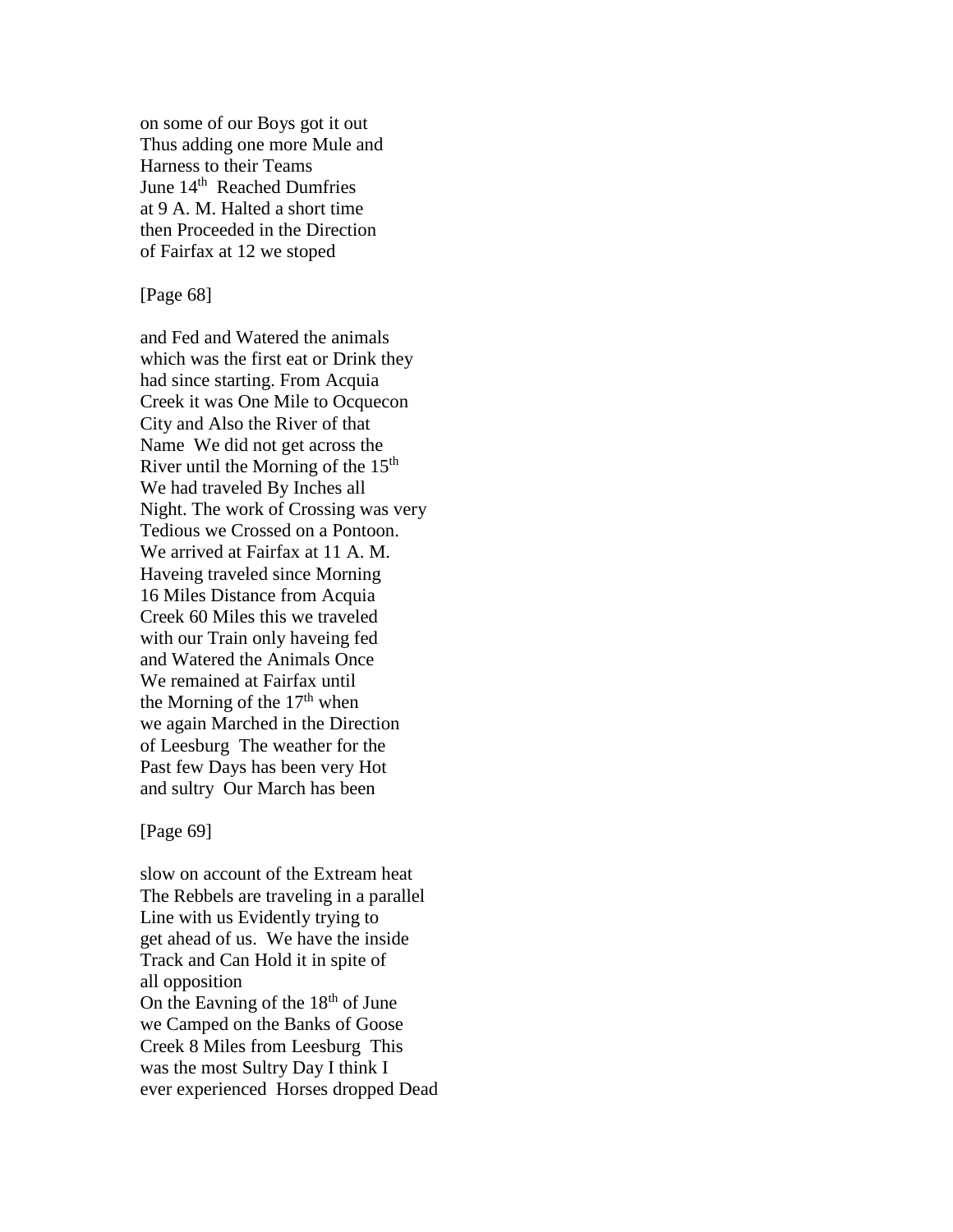in the Road with Heat. In the after Noon we were visited by a severe Hail storm and Heavy Rain which Cooled the atmosphere a Little  $19<sup>th</sup>$  of June we reached Leesburg The troops of our Corps have encamped Here we have accomplished our Mission which was to gain Edwards Ferry on the Potomac and Prevent the Enemy from Crossing here into Maryland They must now Cross above

### [Page 70]

Harpers Ferry if at all To Day the troops were drawn up forming three sides of a hollow square to witness the execution of three Men Deserters from our Army they were shot Dead by Musketry when seated on their Coffins After which they were Buried in a Feald by the Road side. We parked the Train Near Edwards Ferry and in full view of the Potomac Near By is the Battle Feald of Balls Bluff where the lamented Baker fell The Rebbels failed in their Plan of gaining a crossing at this point But they did not fail in getting into Maryland By Crossing further up and soon we hear of them in not only Maryland but Pennsylvania Threatening the Capitol of the state Our Army followed Close on their

## [Page 71]

Track Our Corps Crossed the River and Marched to Frederic Citty Md. thence in the Direction of Gettisburg The Rebbels were evidently trying to get out of the scrape they were in and get safely Back across the Potomac Our advance Came up with them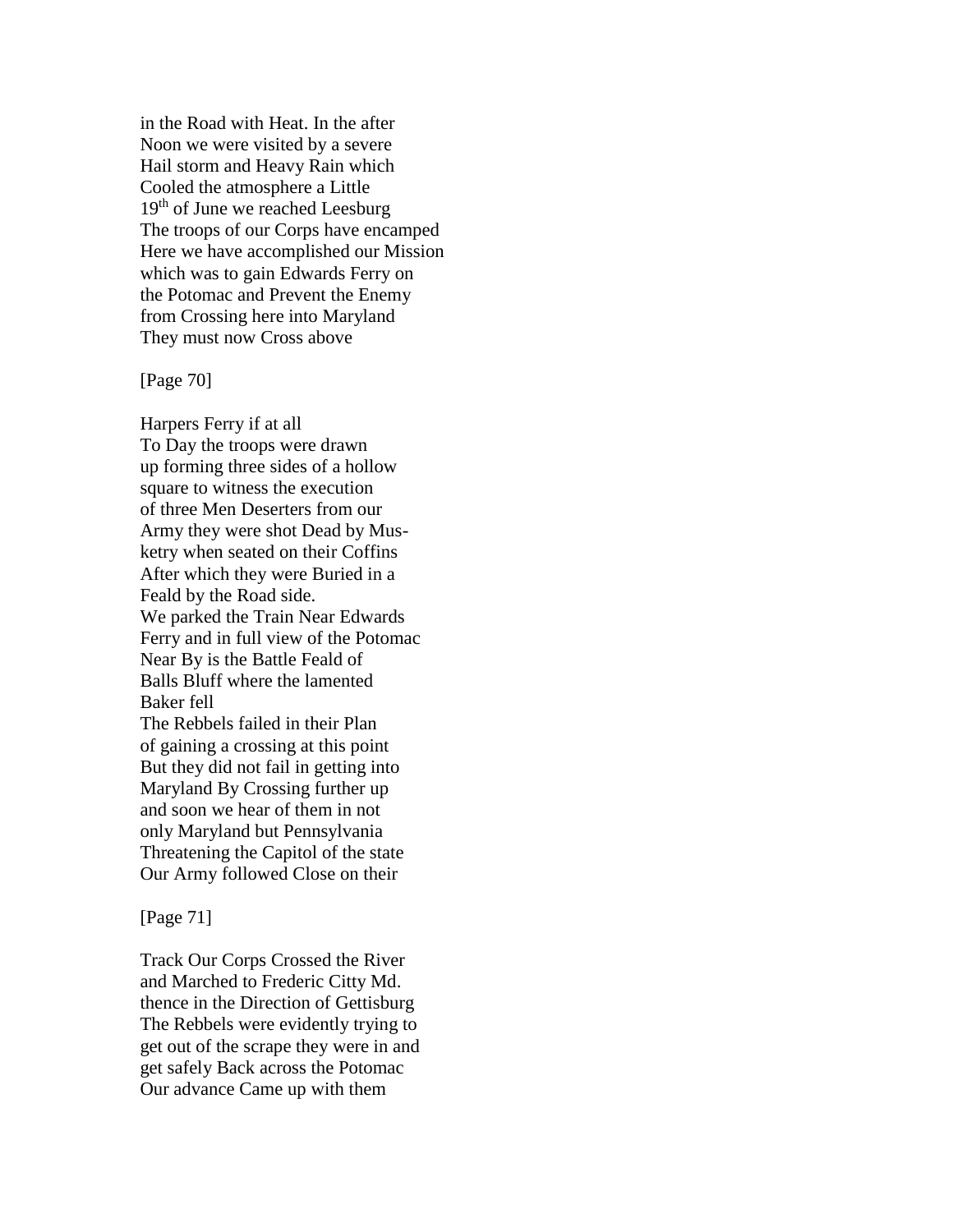a little beyond Gettisburg where Considerable skirmishing ensued our advance fell back to the Main Body and farmed in Order of Battle in the farm of a Horse shoe occupying the Crest of a Hill overlooking the Town of Gettisburg Our Corps the  $12<sup>th</sup>$  occupied the Right this was the 3<sup>rd</sup> Day of July There had been some hard Fighting to Day Night Comeing on put an end to the Battle Each Army occupying good Positions When the Fighting ceased then Both Armies slept on their Arms ready to Commence the work of to Morrow

[Page 72]

while this lull in the Conflict Generals Met to Devise Plans for the work before them They feel the responsibility resting up on them General Hasker has been relieved and General Mead is now in Command of our Army we hope he may be successful if not who Can foretell the Consequence the Night wears sloly away What are the feelings of those who are watching for the Comeing Day knowing that with the Mornings Dawn the work of Death will Commence and will I be the first Victim may be the Thoughts of a Father who thinks of a Dear Companion and Dear Little ones whom he has seen Perhaps for the Least time on Earth But if he falls may he meet them in Heaven. I Can not describe this suspense before a Battle

[Page 73]

Many of our Boys went into the Battle of Gettisburg very low spirited From Causes which I will explain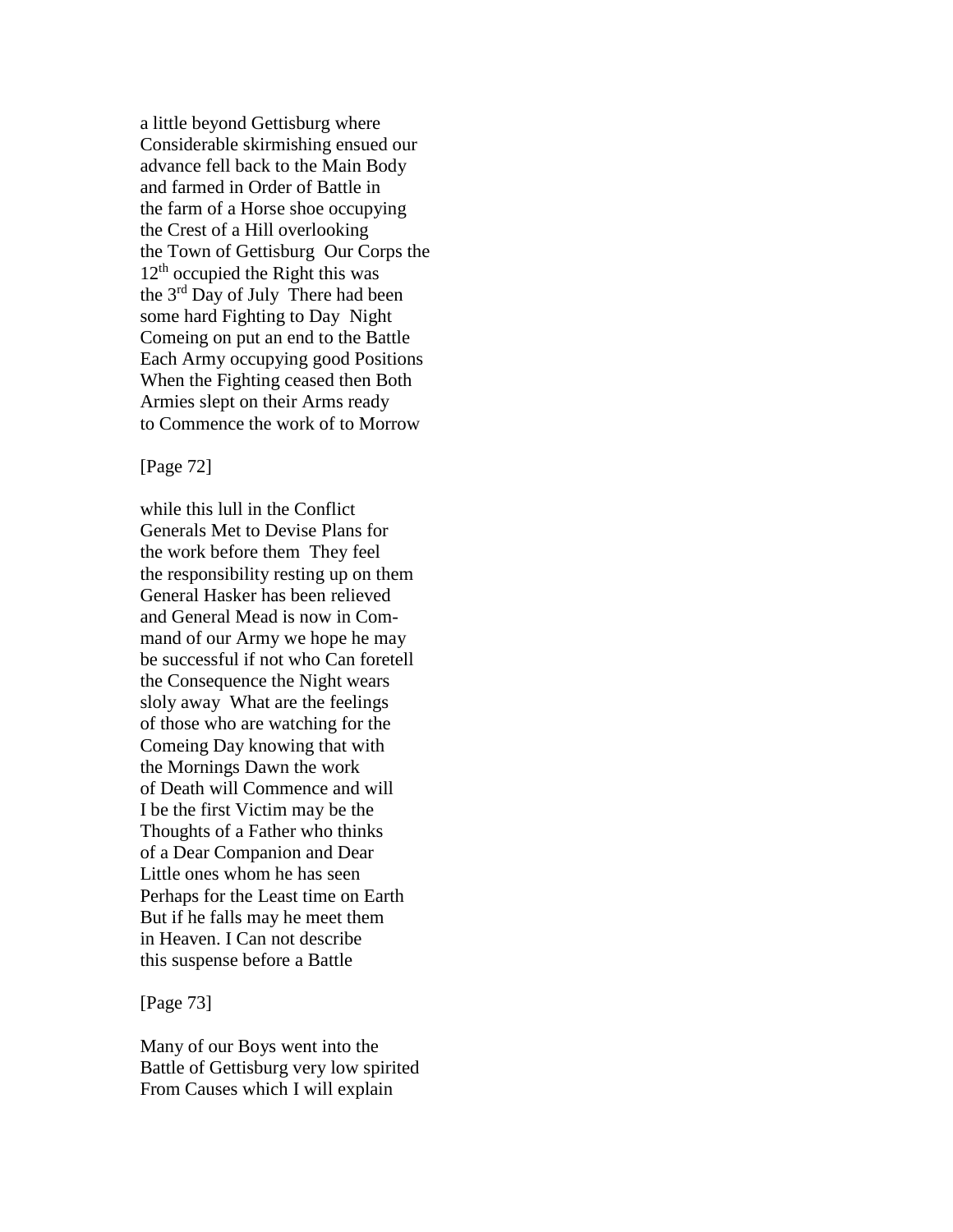It was thought by us and firmly Beleived that the Rebbels were meating with great encouragement through out Many Portions of the North and that they were aided in this their second invasion of the North by Designing and willful Coworkers in Treason Prowled throughout the Homes of those who were sacrificeing every thing eaven life to protect those Homes we held most dear. The Darkest Hours of the War seamed to be Just Perceeding the Battle of Gettisburg I have heard The Weather Beaten And Battle stained hero talk of despairing in the Noble cause we Dreaded not the Work in our Front But the Cowardly Incendiary who Invited

#### [Page 74]

Rebbel invasion and threatened to Burn and pillage in our Rear Could we have had all this Hellish Band Mingled with the Rebble Hard yes every Copperhead in the North who has dared to breathe Treason through his already stinking Nostrils Had we been Concious they were all with their Brothers in Crime the Rebble Hard and Ready to meat us on the Hills of Gettisburg we Could have whipped them all Combined so intense was our feelings against this Cowardly Clang But we knew they stood a great way of and encouraged the Rebellion they would sooner make war upon helpless Women and Children than to face us I fear the Historian has not yet Lived who Can Command his pen to write the Infamy with which these Men are stamped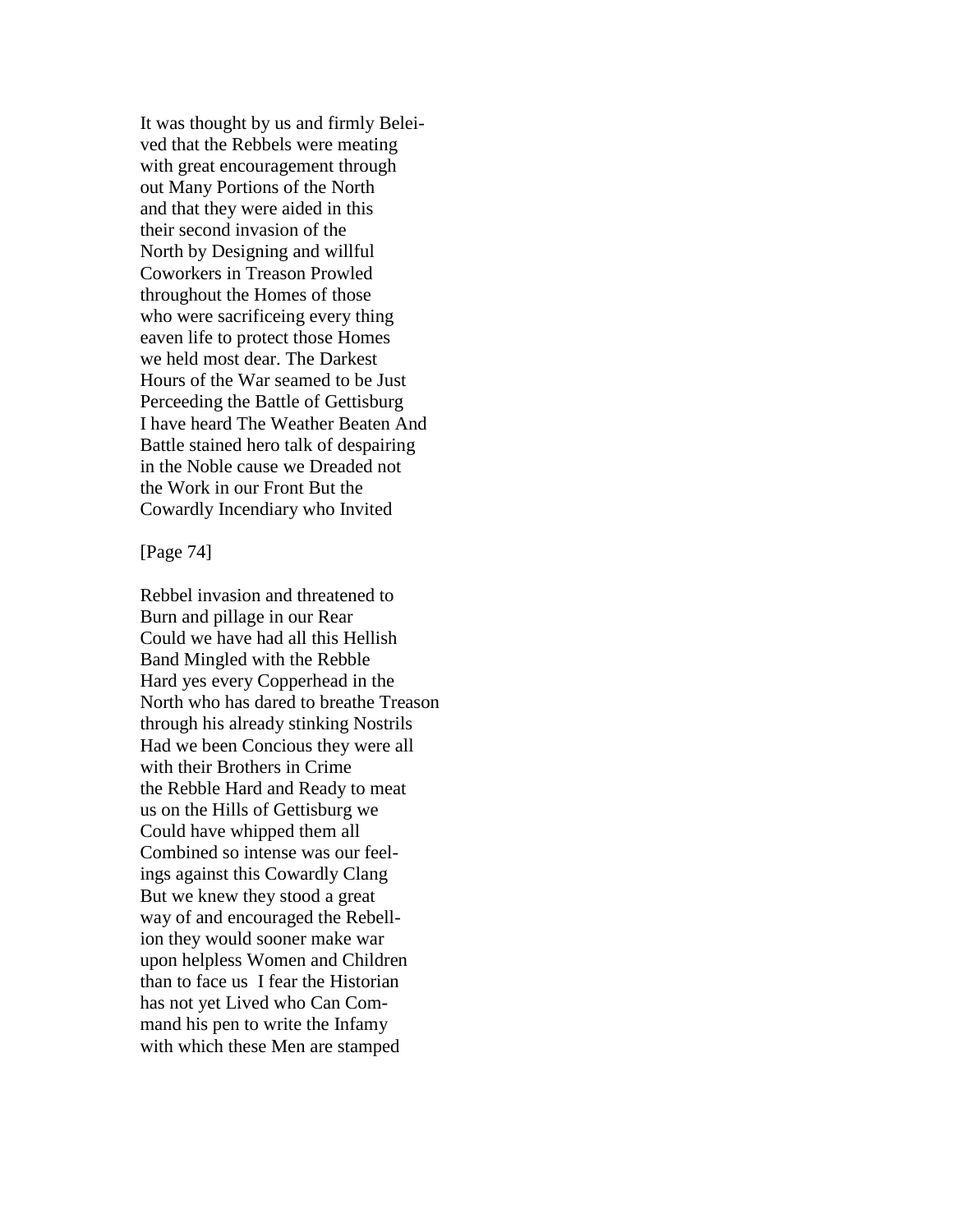# [Page 75]

What were the feelings of our Brave War worn Vetterans up on that eventful Night we leave you reader to guess Here was the True and tried soldier from the Keystone state his Home had been invaded Perhaps then his Wife and Children were being Plundered and turned from their home an aged Father or Mother Might eaven then be calling for assistance some strong arm to [secure] them from the Hands of a relentless foe we knew the Barbarism of our Enemies and we thought too of that Class who while they were glad to take Shelter under the Folds of the Spotless Banner of Liberty were at the same time Devising Means for the overthrow of our Government secretary and openly working into the hands of Rebbels in Arms against us

### [Page 76]

The Morning of the Fourth of July Broke at Last and the Heavy Booming of Cannon told the work of Carnage had Commenced The first Gun was fired By our Division at three A. M. The Fighting became General all along our Lines the Constant Roar of Artillery intermingled with the Roar of small Arms was Beyond the Power of Pen to describe Our forces occupied what is known as Seminary Hill The Enemy Made three attempts to Capture this Hill They Massed their Columns and in solid Mass attempted to Carry it by storm Our Batteries Discharged Grape and Canister into their Ranks Cutting great Gaps They would waver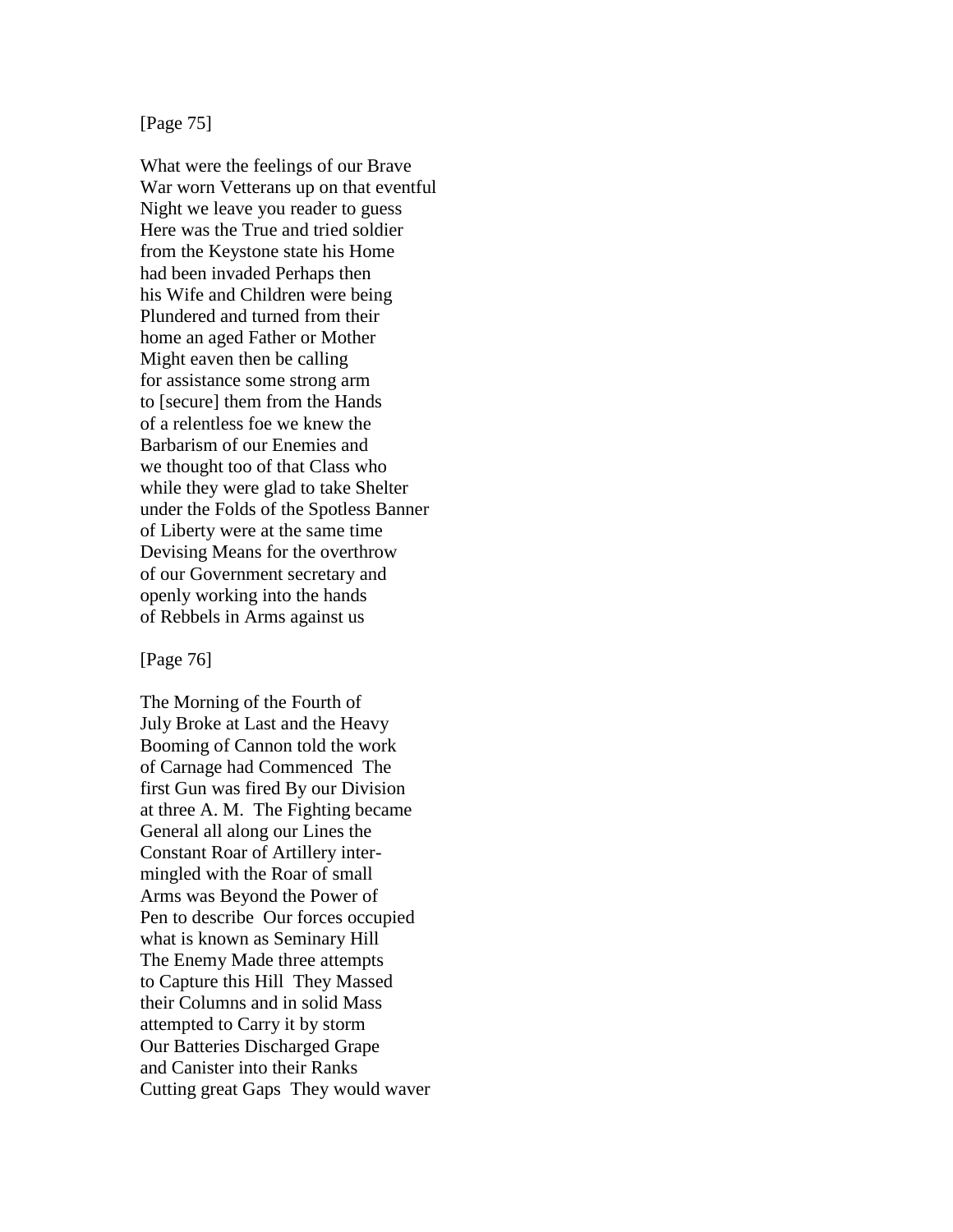fall Back and Repeat the Charge only to again be Cut down the slaughter was Horrible Here

## [Page 77]

our loss was also heavy On the Right our forces were so well protected by Breast works that the Loss on our part was almost nothing while that portion of the Feald occupied by the Rebbels was litterly strewn with Dead. But it is not my aim to give full Detales suffice it to say that Night again put an end to the Conflict Thus we Celebrated the fourth of July 1863 with our Flag Triumphantly waveing and victory Perched upon our Banners we had gained the Contest when Day light appeared on the Morning of the 5<sup>th</sup> there was no Rebble Army there to give us Battle. Their entire Army was in full Retreat Leaving us in full possession of the Feald I visited that portion of the feald where Our Division had fought the Loss on our side had been

[Page 78]

very light But one Man killed in the 66<sup>th</sup> and 12 wounded the loss in other Regiments But slight Major Palmer of the  $66<sup>th</sup>$  was mortally wounded and Died in a few Days after the Battle The Loss on the side of the Enemy was Horible the Dead Lay in piles in places Eaven up to our Lines of Breast works they had ferelessly Charged and were Mown Down by Dozens by our Boys Suitable Parties were Detaled to Collect and Bury the Dead and the Army Persued the fleeing Enemy The 12th Corps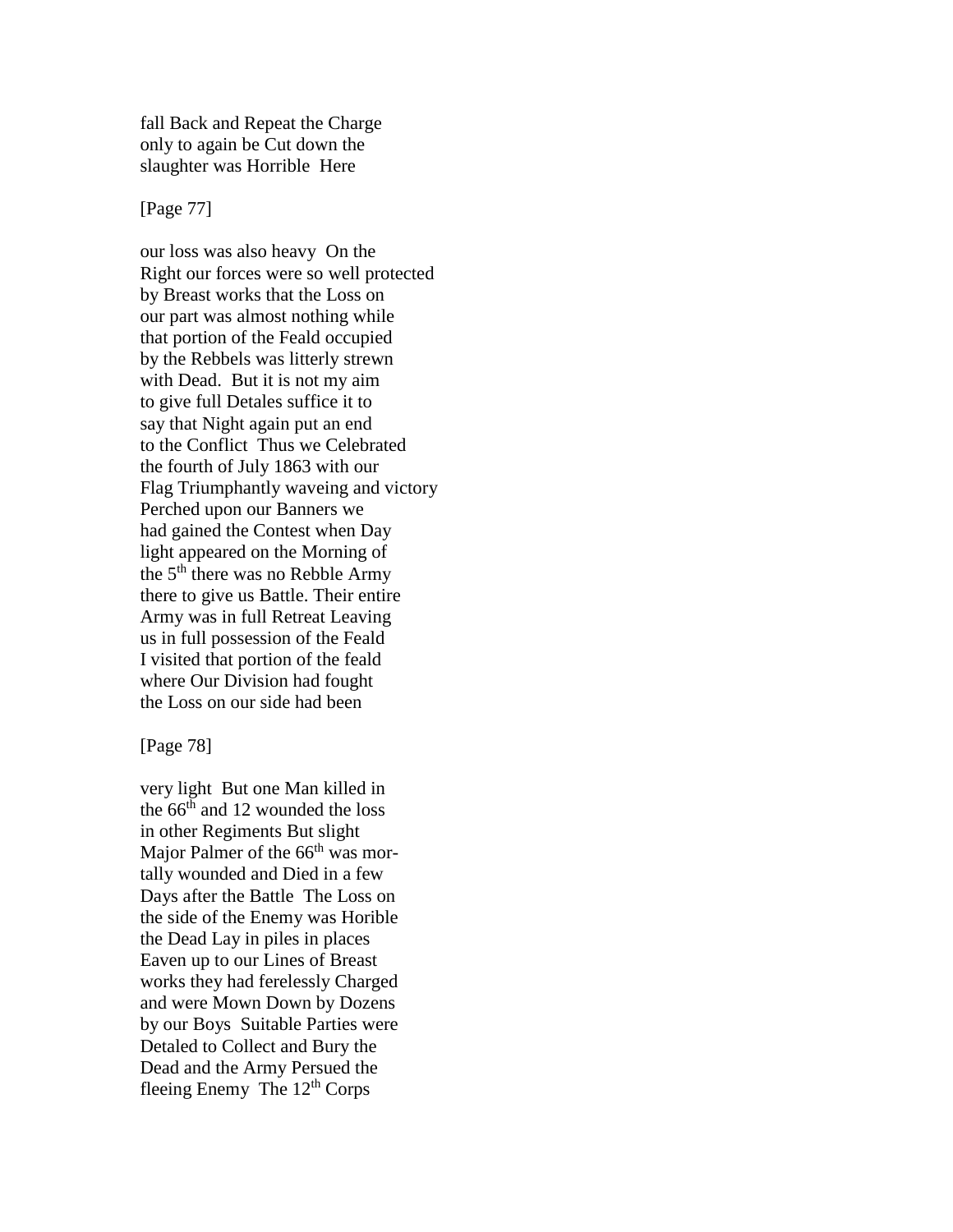Marched back by the way of Fredericks Citty on the Flank of the Enemy On our arrival at Frederick Citty we saw suspended from the Limb of a tree one of the Numerous spies that have infested our lines he had been hung the Day preceeding

[Page 79]

our arrival he was to be left hanging three Days from here we Marched in the direction Littles Town and Williams burg the Rebbels succeeded in Crossing Back into Virginia with all their Trains and Artillery Their Retreat was very rapid for so large an Army, and very successfully accomplished We followed up Crossing the Potomac at Harpers Ferry thence to Ashleys Gap and along the Mountain Range passing through Thorough Fare Gap thence to the Shenandoah River arriving at Kelly's Ford on the Eavening of [blank] A little after Dark the 66<sup>th</sup> was taken across the River in Pontoon Boats when they arrived on the Opposite Bank they were fired on by Rebble Pickets with out Damage a few shots were returned from our Boys when

[Page 80]

the Rebbels Left in a wonderful Flurry twas supposed they had urgeant business farther Back we encampped for the Night all Remained quiet through the Night and when Morning dawned no Rebbels were to be seen the first Division Were advanced and the second fell Back across the River and Marched down to Elises Ford where we again went into Camp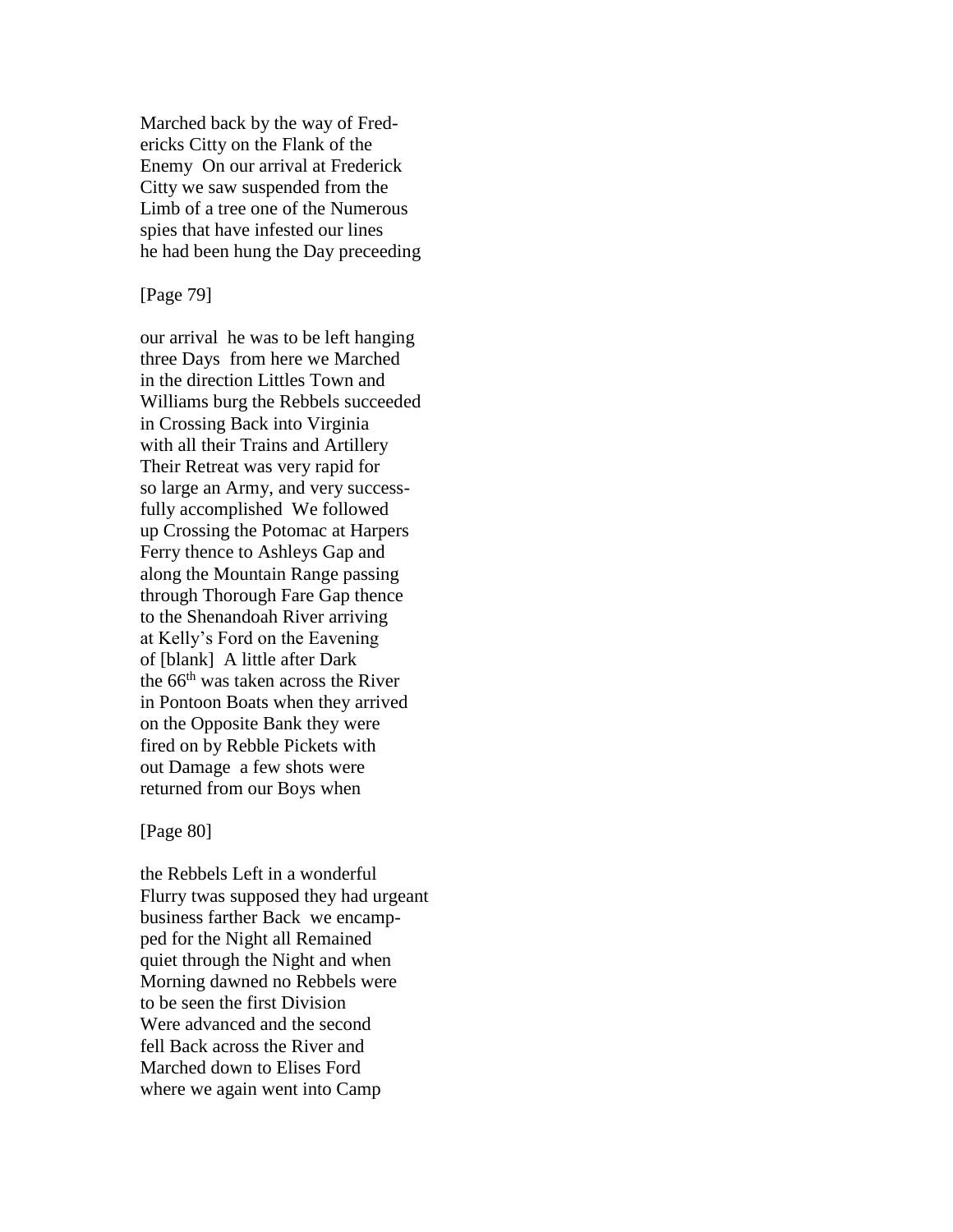and Remained there for several days Resting from our Long and Tiresome Marches The Weather was very Warm and sultry Many of our Boys were taken sick here and were sent to Hospitals. For some time Previous to our arrival there we had heard of the working of Copperheads in the Northern states a Draft had Been ordered for the [blank] Day of

## [Page 81]

September in the state of Newyork the People had determined to resist that Draft already a great Riot had taken place in the Citty of New York some of the Leading Politicians through out the state openly Countainenced opposition to the demands of Government while those in power if they did not resist Certainly took no very great grounds to quell the Mob Fearing a strong opposition against Law and Order Government thought best to send troops to the state to help to enforce the Laws if need be The four Ohio Regiments of Our Brigade were Detached for this purpose Other Ohio Regiments were selected from the various Brigades and ordered to Rendesvous at Alexandria Va. the expedition was Commanded by General Ruger. All being in Rediness

## [Page 82]

on the evening of the  $23<sup>rd</sup>$  August We were ordered to March were soon under way and by sundown were all on bord the steamer Baltic beside Our regiment there was on Bord the  $5<sup>th</sup> 7<sup>th</sup>$  and  $29<sup>th</sup>$  Ohio and  $5<sup>th</sup>$ Wisconsin Regiments 24<sup>th</sup> we were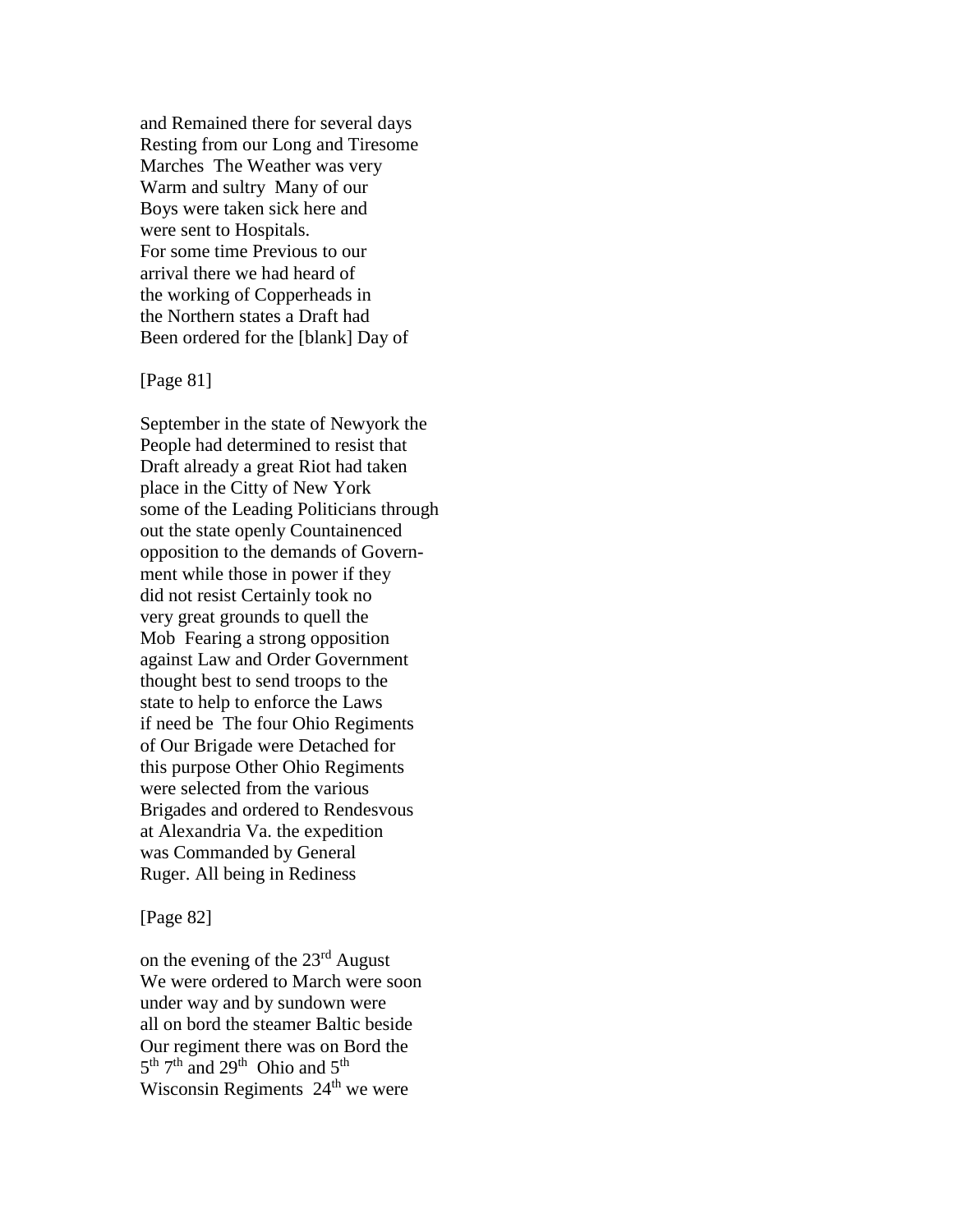under way sailing down the Potomac All went well until we got to Kettle Botoms here we stuck fast and with all the steam and Tug Boats that Could be got we Could not be pulled off we set to work to Lighting the Boat by taking out Coal Cable Chains Anchors & We were pulled off by Tug Boats on the  $27<sup>th</sup>$  and towed down into the Chesepeak Bay where we again took onboard our Chains and Loading then Proceeded to sea arriving at New York on the Eaving of the

## [Page 83]

30<sup>th</sup> August where we disembarked on Govenors Island, every thing seamed quiet the state filled its number of Men and in the Great state of New York Peace once more reigned supreme. There being no use for troops we were again ordered to join our Comrads in arms on the Potomac we embarked on the steamer Baltic on the 7<sup>th</sup> September sailed from New York Harbor on the 8<sup>th</sup> Arriving in Alexandria on the 10<sup>th</sup> without accident Thus ended another Campaign or Wild Goose Chase

We Camped in Alexander the Eavning of the  $10<sup>th</sup>$  and began makeing preparations to March to the Front again all being in rediness we Marched on the Morning of the 13<sup>th</sup> September takeing the Road via Bull Run Manasses and Warenton

[Page 84]

junction to Rappahannock station Crossing the River there Proceeded in the Direction of the Rapid Ann and joined our Corps and Division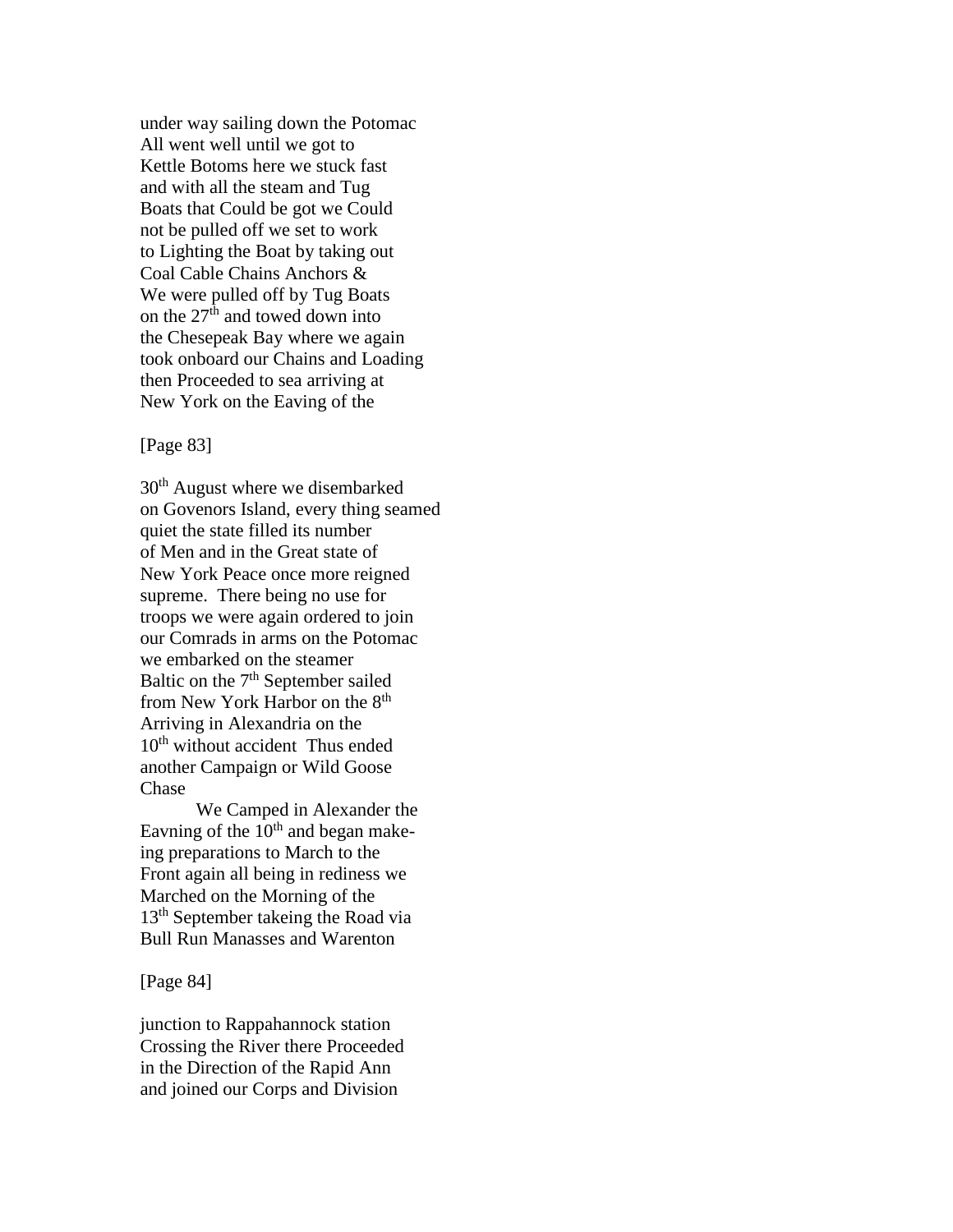on the Morning of the  $17<sup>th</sup>$  at Raccoon Ford on the Rapid Ann River while here we were in full view of the Enemies Pickets on the south side of the River. In the Mein Time Our Forces under Rosencrons had Met with a reverse in North western Georgia haveing fell back to Chattinooga and there were awaiting reinforcements Two Corps were ordered from the Army of the Potomac The  $11<sup>th</sup>$  and  $12<sup>th</sup>$ Corps were then Ordered to Tennissee We turned over all our Transportation at Bealtons station then took Cars from there to Belair on the Ohio River Leaving Bealtons Station on Sunday the  $27<sup>th</sup>$  of September

## [Page 85]

Crossed the Ohio on the 30<sup>th</sup> then By Rail traveled through via Columbus & Dayton Ohio Indianapolis Ind. Arriving at Jefferson on the Ohio River on October 3rd Crossed the River at 9 A. M. to Louisville from there took Rail to Nashville Tennisee arriving there on the Morning of the  $4<sup>th</sup>$  Changed from Louisville & Nashville R. R. to Nashville and Chattinaoga R. R. arriving at Tullahoma on the Eavning of the  $6<sup>th</sup>$  October Where we had orders to stop and do duty on the RailRaod since leaving Virginia the  $7<sup>th</sup>$  Ohio and 66<sup>th</sup> have had the advance of the Division the 7<sup>th</sup> had units Camped at Tullahoma the Day we arrived there it was ascertained a Large Boddy of Rebbel Cavalry were in the vicinity evidently trying to Burn Bridges and Destroy the R. R.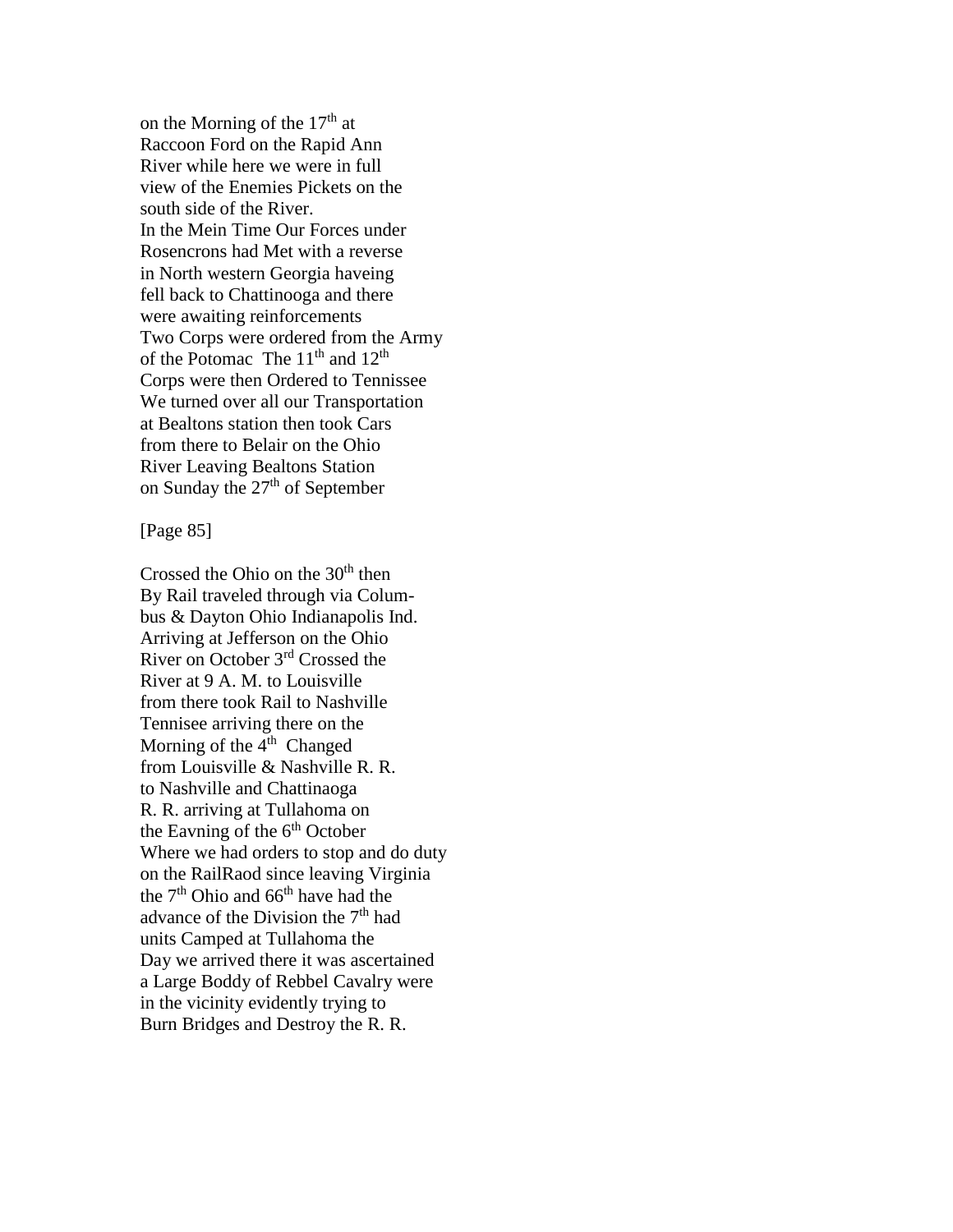# [Page 86]

Already they had Captured a portion of Our guards stationed at McMinville the Terminus of a Branch RailRoad Running East from Tullahoma they then were Next herd of at Duck River Between us and Nashville Our Regiment with the  $7<sup>th</sup>$  Ohio started to Meet them arriving at Duck River in time to see the Rail Road Bridge in Flames they Crossed and Persued and returned to the R.R. 66th stopping one Day at Bel Buckle were then Ordered to Wartrace Creek Bridge here we Built good wood shanties and Enjoyed for several Days the quiet of Camp life But it never having been our Luck to remain Long in Camp at anyone Place. We were again ordered to the Front and on the Day of

#### [Page 87]

[blank] we took Cars for Bridgeport Thence Marched to Wahatchee valley six Miles, West from Chattinooga and Near the Celebrated Look out Mountain Previous to the advance of the  $11<sup>th</sup>$ Corps and  $2<sup>nd</sup>$  Division of  $12<sup>th</sup>$  Corps to this valley the Rebbels held the Position there by Cutting of Communication Both by River and Rail with Chattinooga forceing Our Army there to Wagon all their supplies over a Bad Mountain Road from Bridge Port and Stevenson a distance of 75 Miles up on our takeing Possession of the valley the River was then free from Guerrilies to a point with in six Miles of Chattinooga The Rebbels still held Look Out Mountain from which they with their Batteries Commanded the River which runs along the Point of the Mountain Our Forces met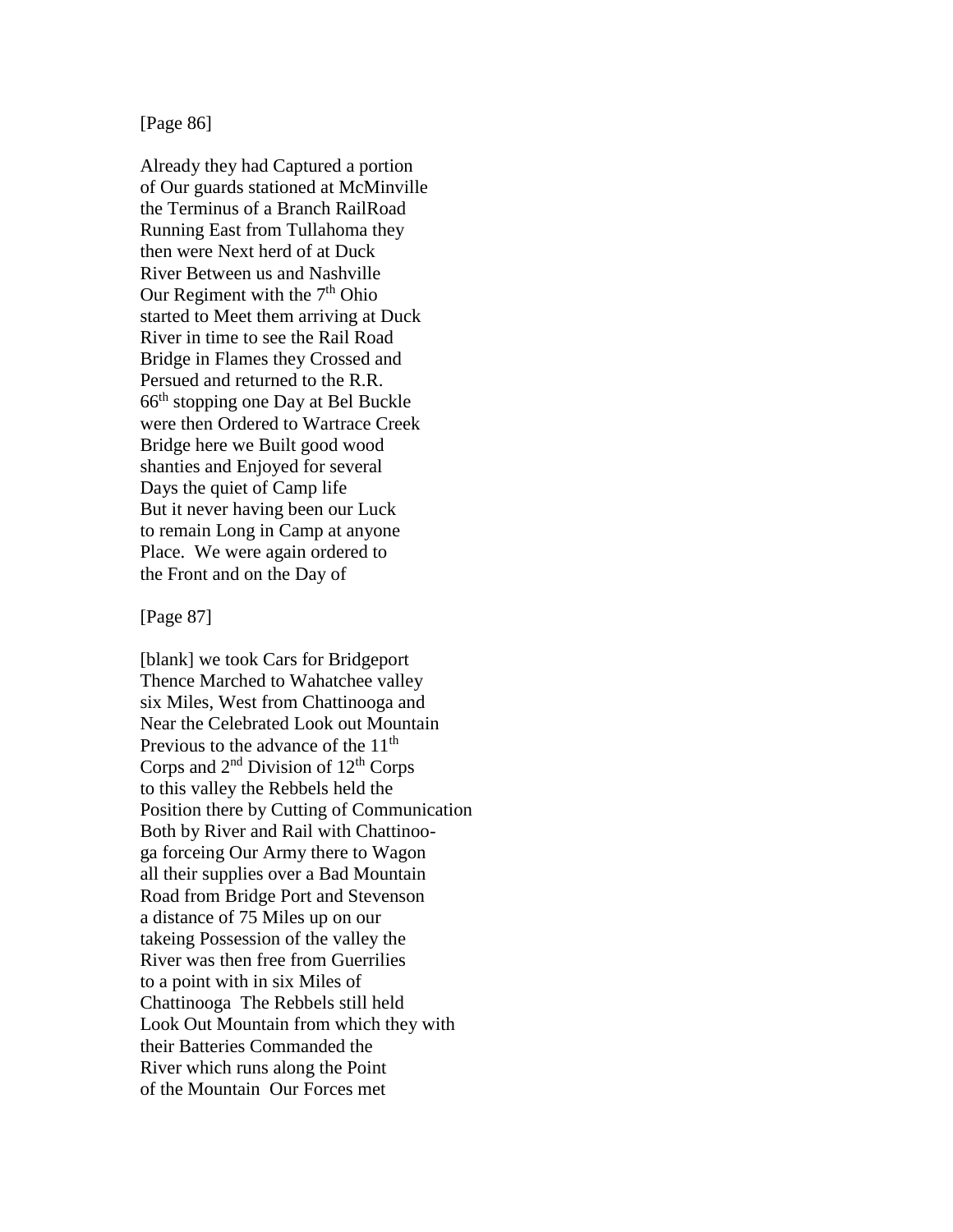with a stout Resistence in takeing

[Page 88]

the valley after having Camped on the Night of [blank] the Enemy Made a Night attack on our Division (the first Brigade had not yet got up) the Men were mostly in their Tents asleep when the fight began but soon all were in Line and Ready for any emergency Knops Battery opened on them with Grape and Canister at short Range doing Terible execution the  $11<sup>th</sup>$  Corps hearing the Firing Came up in Rear of the Enemy and they Broke in all directions we Captured about two hundred Prisoners our loss was heavy Being about two hundred in Killed and wounded the Enemy Lost as many General Green Commanding 3<sup>rd</sup> Brigade was seriously wounded through the Cheeks Ball Passing through his Mouth

[Page 89]

Once more we Built good Winter Quarters Our Regiment occupying a position as Reserve our Camp was Located on the East and at the foot of Raccoon Mountain Distant from top of Look out three Miles as ascertained by the sound of the Rebbel Artilleries fired from the Point of Lookout The Rebbels were fireing at our Trains all hours in the Day but seldom doing any Damage yet they Commanded the River and Boats Could not Run down to Chattinooga Our Generals Determined to gain Possession of the Mountain the takeing of it was entrusted to Fighting So Hooker and so well and secrete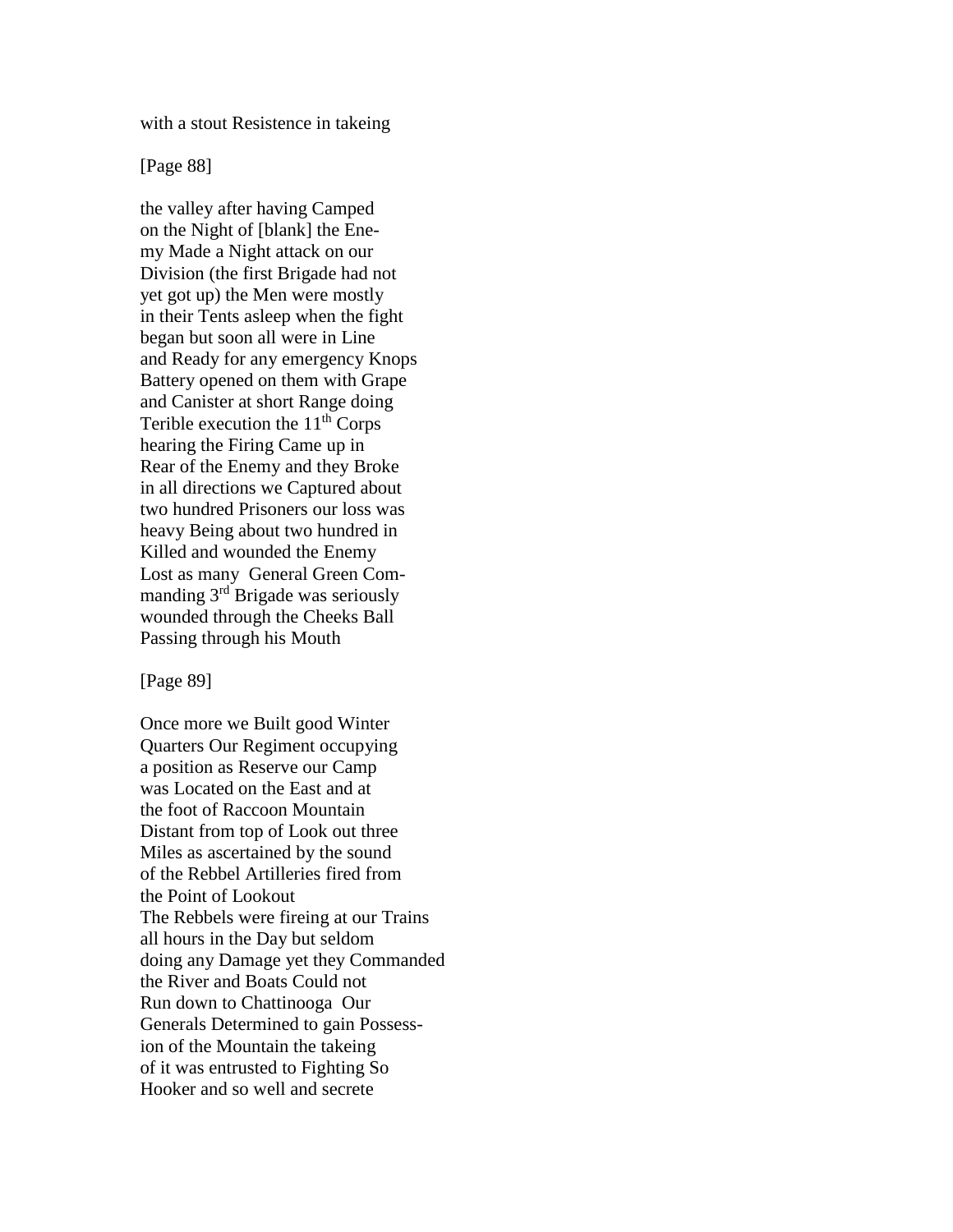were the Plans Layed that the Rebbels were taken by Complete surprise the second Division of the 12<sup>th</sup> Corps Received Orders

## [Page 90]

to March on the Morning of November  $24<sup>th</sup>$  at Day Brake when at a point on Look out Creek where Colonel Powell of the  $66<sup>th</sup>$  Being Officer of the Picket Guard had Constructed a Bridge here the Troops were ordered to Lay off all surplice weight that might tend to impede their Progress in ascending the Mountain Orders were then given to March when the Head of the Column Cross the Creek and at once began to ascend the Rocky side of the Mountain onward and upward they go overcoming every obsticle in their way Capturing the Enemies Pickets as they went they ascended up until the head of the Column had Passed a Brigade encampment of Rebbels they then Marched By a Flank Movement to the Left Comeing

#### [Page 91]

down and surprising the Camp Capturing the entire force with two Pieces of Cannon the Rebbels were so taken by surprise they gave up with out Firing but a few shots Our troops then Passed round on the Point of the Mountain where the Enemy Fired some heavy volley Killing and Wounding a few of our Boys Night Comeing on the Troops halted and soon the Brow of the Mountain was grandly illuminated by the Hundred Fires Our Boys had Built Pickets were thrown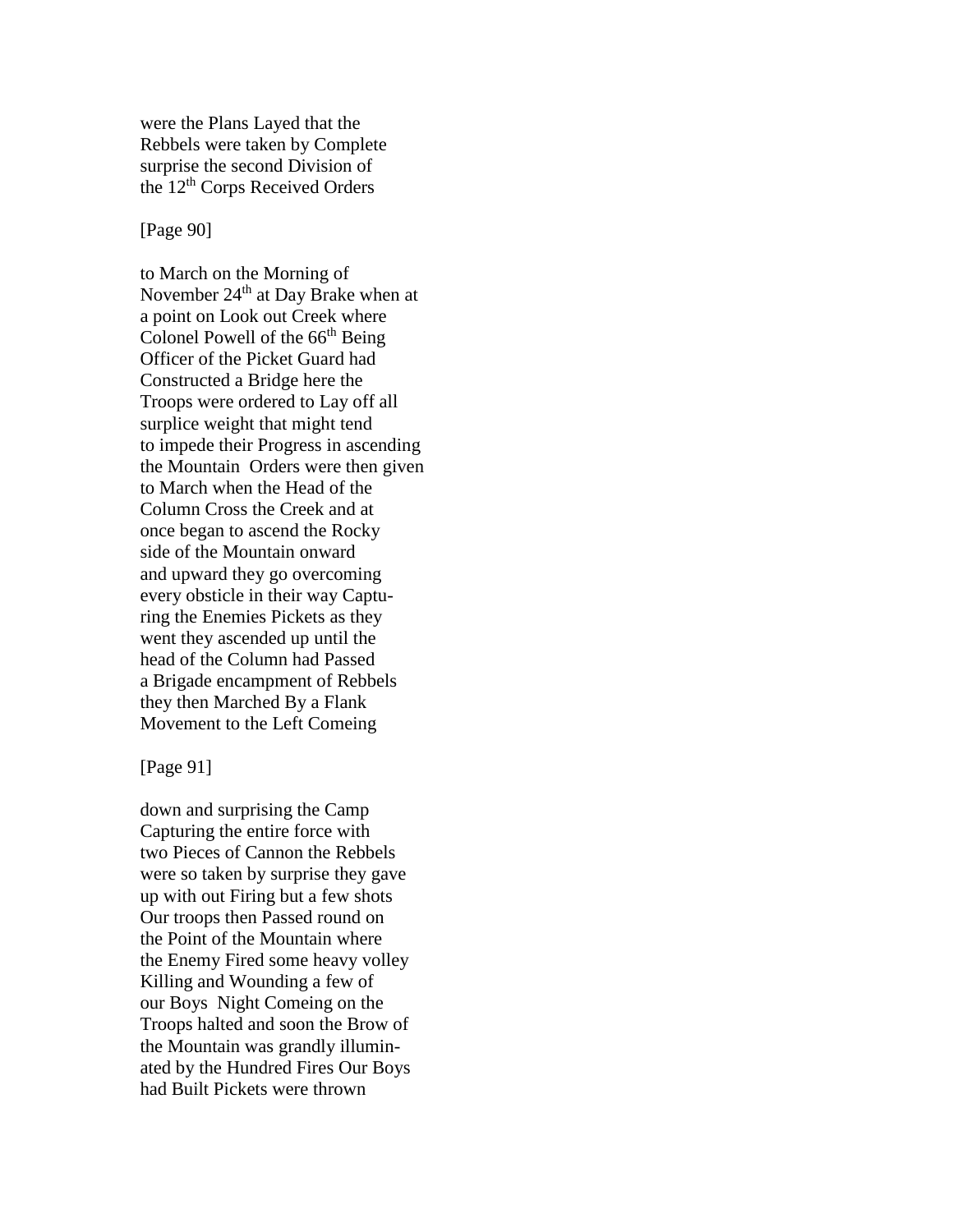out and skirmishers kept up an irregular Firing until eleven P. M. when all became quiet At 1 Oclock A.M. on the Morning of [blank] The Enemy Retreated from Look Out and at Daylight the American Flag was waveing triumphantly from the Topmost Rock

[Page 92]

The Rebbels being Flanked on the Right Caused them to fall back in the Center where General Thomas was giving them Battle While Sherman on the Left was more than holding his ground he was advancing The troops on the Right haveing taken the Mountain Marched Down and across Chattinooga Valley and again attacked the Enemy on Mission Ridge with good success takeing many Prisoners and Causing the Rebbels to again Beat a hasty Retreat The Entire Rebble Army was falling back in disorder Closely followed by our spirited Army. Many Prisoners and Munitions of War fell into our hands the Chickamaga was crossed and the Demoralized Rebbels still Continue their flight stoping

[Page 93]

occasionally and making a slight show of resistance only to be soon Dispersed by our Boys or taken Prisoner At Tailors Ridge our Division had a sharp fight and again witnessed the Flight of their Enemies The Persuit was Continued a distance of 26 Miles by our Division the Last Fight takeing Place Near Ringold Georgia and the Morning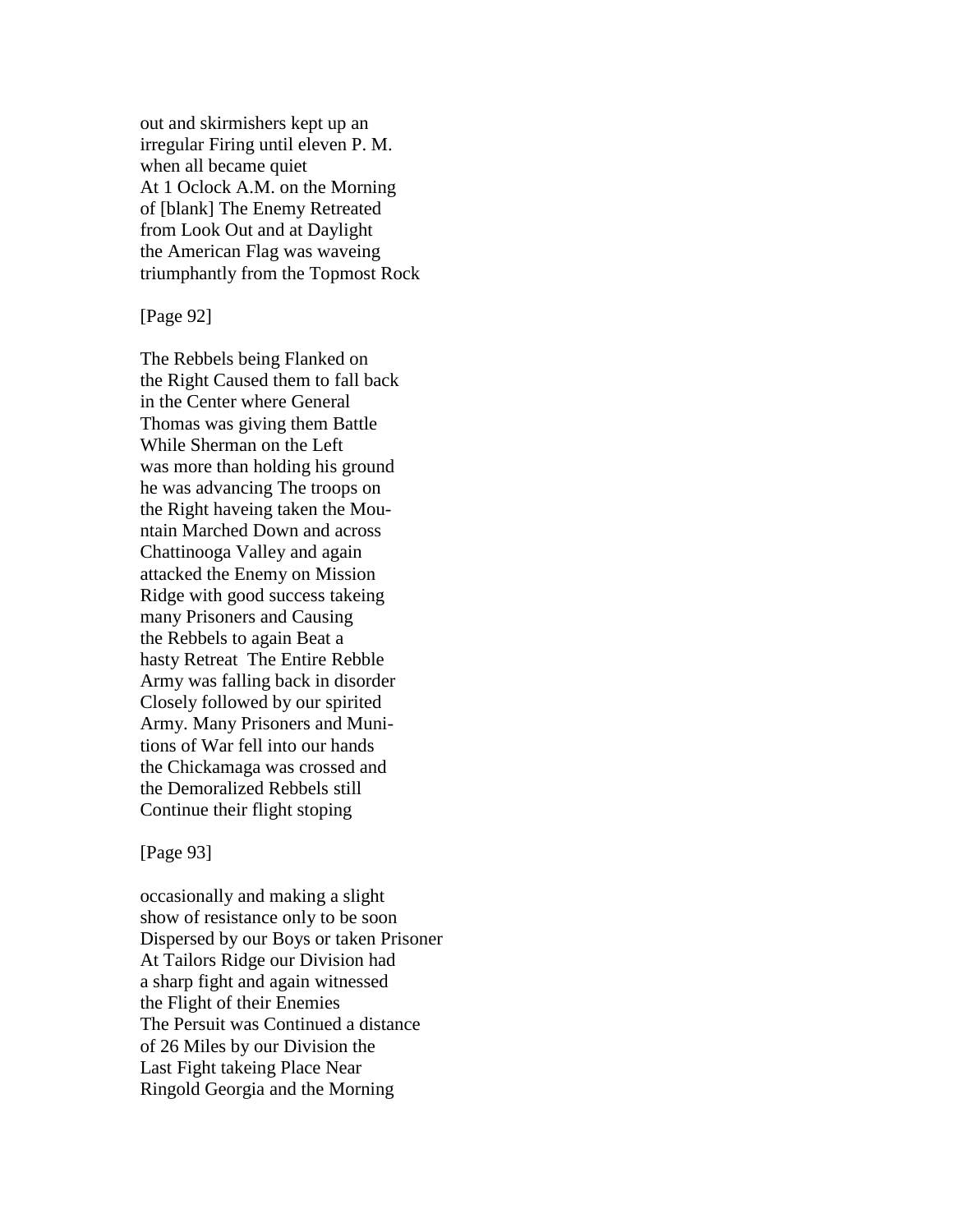of the  $26<sup>th</sup>$  The Enemy were found strongly Posted on a high Ridge very steep Being a spur of Mountain Orders were at once given to storm the hights and Dislodge the Enemy This Task was not so easy of accomplishment The first Brigade were the first to Charge the Rebbels Lead by the Lamented Colonel Crayton of the 7<sup>th</sup> Ohio who fell when ascending the Hill Pearced by a Rebble Ball

[Page 94]

In this Charge Our Brigade lost some of its Best Officers and Men in Killed and a Large number Wounded the  $7<sup>th</sup>$  Ohio being for a time exposed to a Raking Cross Fire Lost in Killed more than any other Regiment Lt Colonel Crain a Brave and generous Officer fell By the Enemys Bullet and But one officer was able for Duty the Following day and he to was slightly wounded all the other officers of this Old Regiment was either Killed or Wounded the 66<sup>th</sup> Lost one Lieutenant and 9 Men Killed and 12 Men Wounded The Enemy were Driven from this strong hold Leaving us Masters of the Position. Rain had Commenced falling and the supplies being very short it was thought advisable to give up the Persuit

[Page 95]

and after Burying the Dead the Army fell Back to its former Lines with the Exception of Occupying Mission Ridge and Lookout Mountain Our Division Now Occupied their Former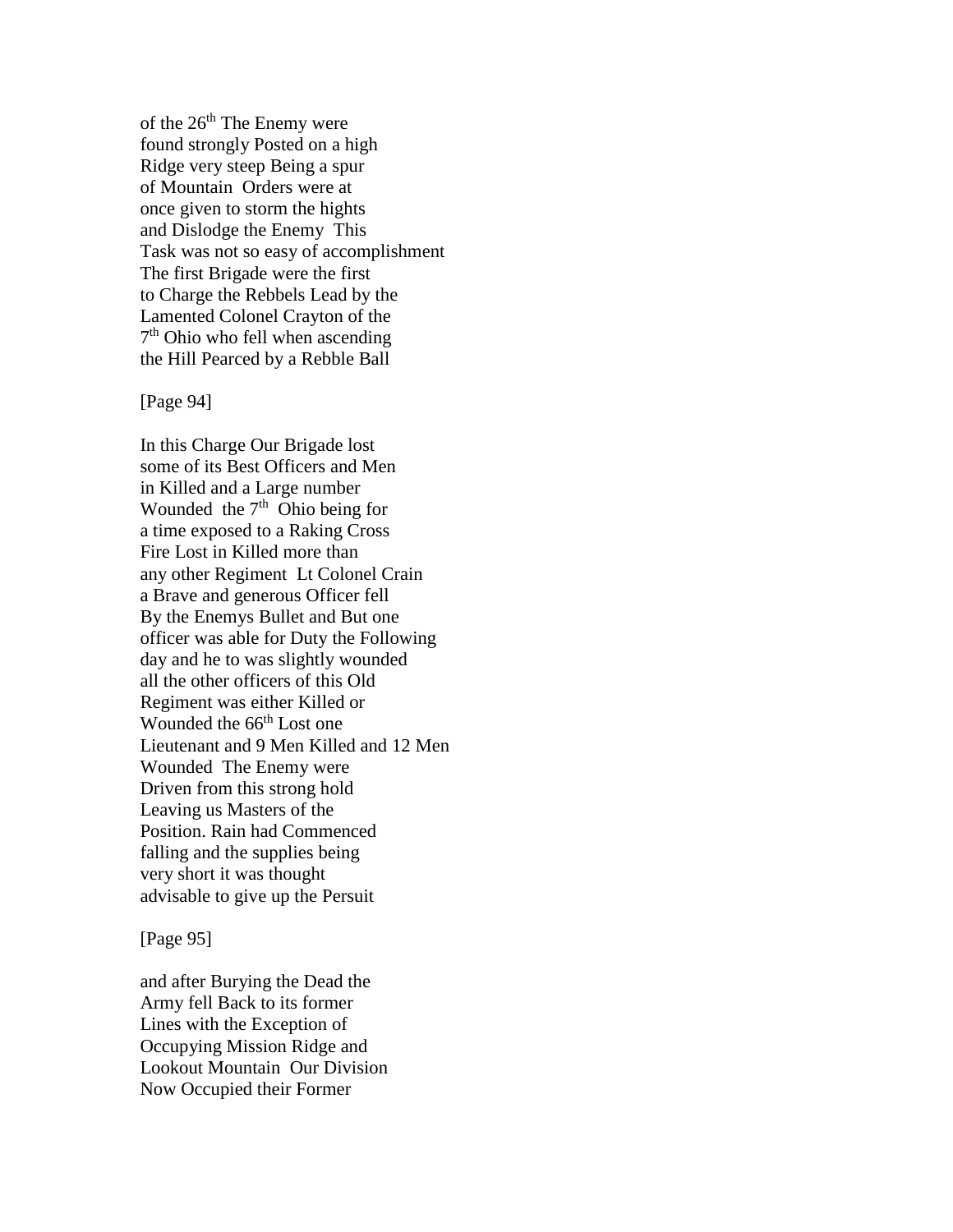quarters in Wahatcha Valley a portion of the time we were reduced to less than half Rations and at no time during our stay in that valley did we get the full Ration allowed us by Army Regulation Government had Isued an Order for the period of Two years were allowed A Bounty of four Hundred and two Dollars Providing they would then Reinlist as Vetterans for Three years or during the War All Regiments Where in three fourths of the strength of the Regiments Reinlisted were

## [Page 96]

allowed to retain their Organization and allow to Go to their Respective states and up on their arrival there were to have 30 Days Furlough in which they Could visit their Families and Friends. The  $66<sup>th</sup>$  was the second Regiment in the Division to reinlist We were Mustered on the 15th Day of December and in a few Days we were furnished with Transportation to Ohio arriving in Columbus on Saturday eavning the 26<sup>th</sup> Day of December Remained there over Sunday on Monday the Regiment was reviewed by the Governor and same Day our Furlougs were made out and we Left for our various Homes I arrived Home same eavning Meeting a Kind Reception by Friend and Relatives and once more sheltered under my own

[Page 97]

Roof The soldier Boy found his Companion and Little ones to give him a Cordial Greeting Though sickness had entered and I found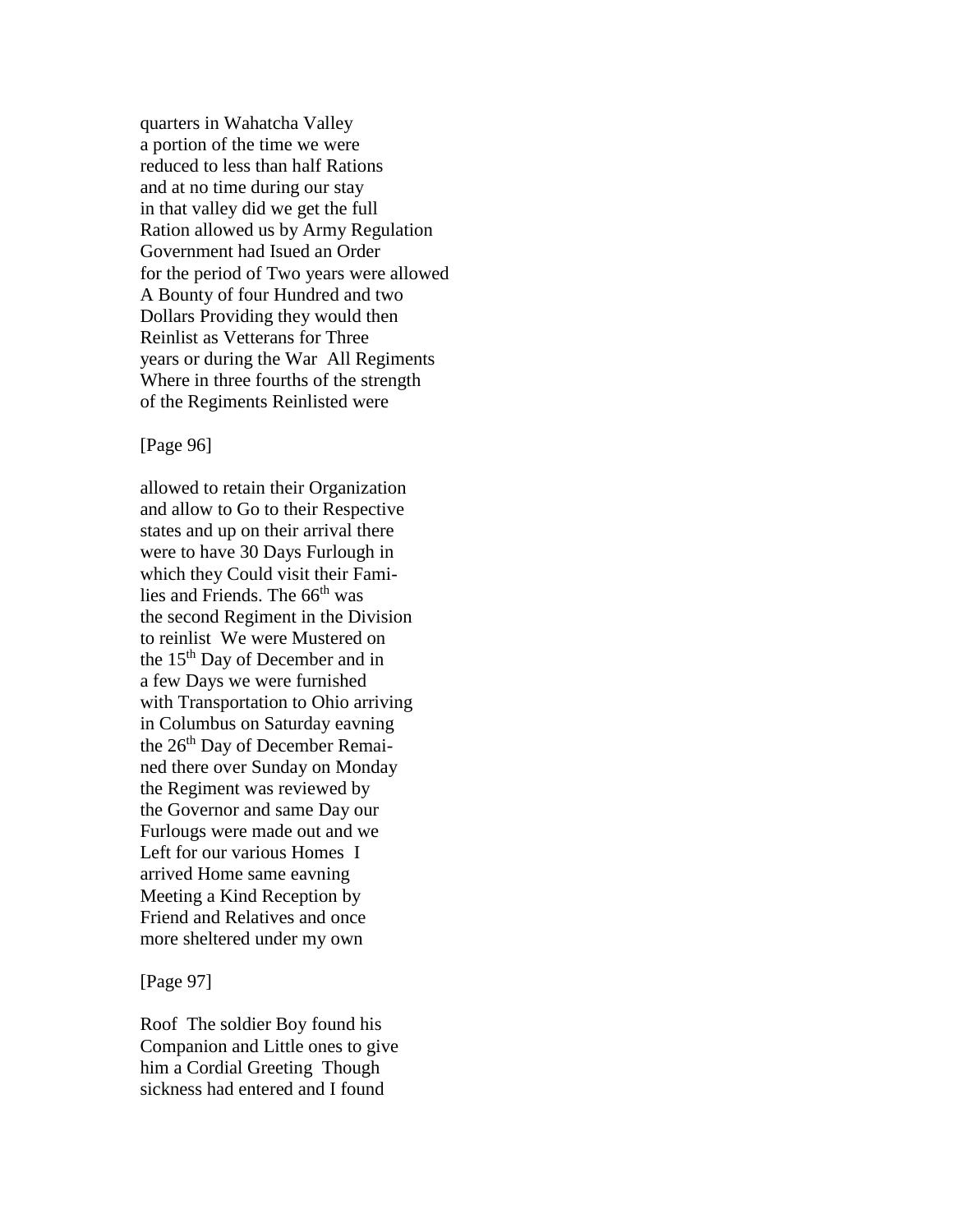my Wife sick with Fever and shortly after my arrival my Oldest Child was taken sick with Fever They were sick during most of my stay at home But I Left them at the Expiration of my Furlough so far recovered as to be able to go about again

I have now given a Brief out line of the Career of the 66th from its Organization down to the Present time though I have only glanced at a few of the Incidents I might write Page after Page of Incidents that might interest that have taken Place in our Long Marches or in Camp We have Passed through many

[Page 98]

hardships and trying scenes have been exposed to the Cold storms of Winter and the Burning sun of a southern summer. We have Traveled full five Thousand Miles Helped to fight Nine Battles Our Regiment started out Numbering over 9 Hundred Men we Numbered two Hundred and forty three reinlisted Vetterans I have said in the Preceeding Pages what became of the others So long as a Face is strikeing at our Liberties we intend to try to Protect Our Glorious Flag Our Emblem of Liberty so long as the 66th Can Raise an Arm it will be raised in Defence of Home and Liberty

[Page 99]

On the 27<sup>th</sup> Day of January 1864. Our Furloughs Expired and we once more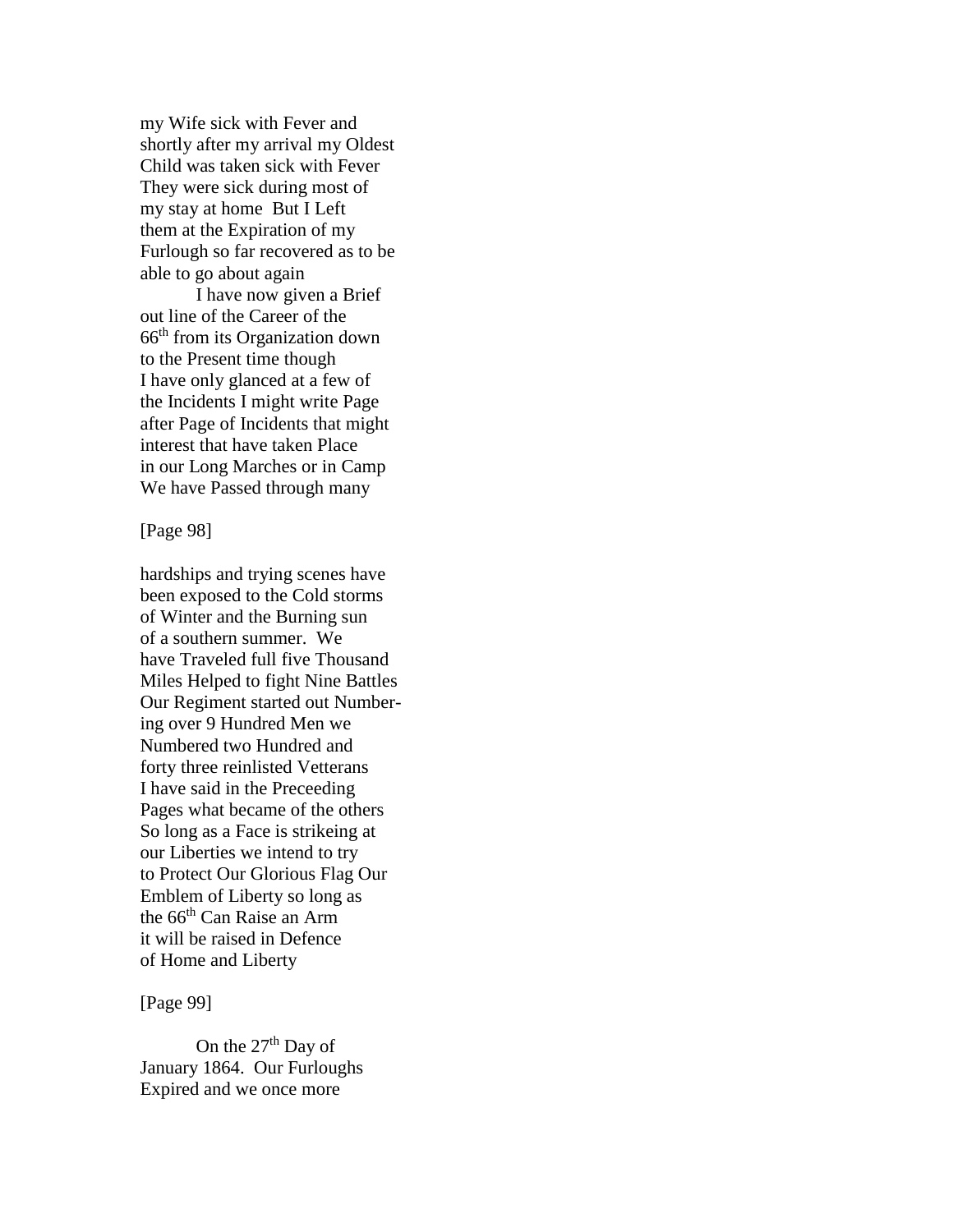let out for Camp Bidding those we hold most Dear on Earth Farewell we with Heavy Hearts set out for Columbus there to again meet our Comrads and once more to the Feald of strife The first Day of February finds In the Way arriving in Cincinnati same Eavning. 2nd Left Cincinnati on the steam Boat Clara Poe for the Cumberland River Ariving at Nashville on the Eavning of the  $7<sup>th</sup>$ On the  $8<sup>th</sup>$  took train for Bridge Port arriving there on the 10<sup>th</sup> The first Regiment Back On the Day after Our arrival Companys A. T. D. & J. Were Detached from the Regiments Co F to do

[Page 100]

Duty at Widdows Creek four Miles from Bridge Port on the Railroad A. D. & J. were ordered for Duty to Coperton Ferry four Miles south from Stevenson on the Tennissee River. On the 29th Day of March 1864 a small Party of Gueriles Charged on four Men And two Officers of the Last Named Companies takeing One sergeant and two Men Prisoners and Wounded Both Officers Captain Morgan in Thigh flesh Wound Lieutenant Organ Finger slight These Men had gone to the Opposite side of the River for the Purpose of Bringing over in Boats a Family of Refugees and while there were assailed By the Guerilies The Officers were Wounded in the Boat to Which they had gone when they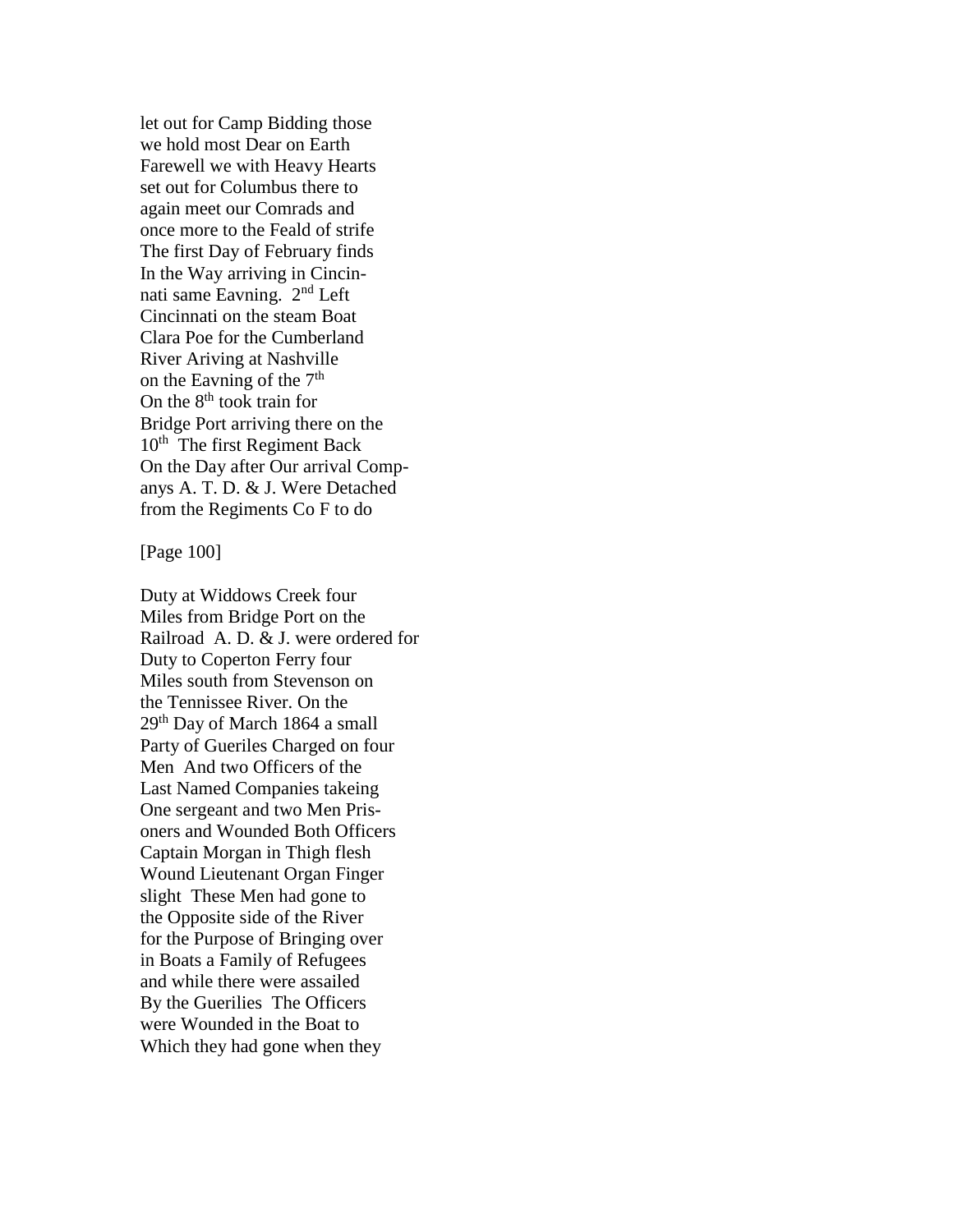## [Page 101

first discovered the Enemy they Made their way Back however One Private eluded the vigilance of the Enemy by hiding under a Log until the Enemy had gone when he Came out and was Brought in the Rebbels made a Hasty Retreat April  $12<sup>th</sup>$  an expedition Consisting of the  $7<sup>th</sup>$  & 66<sup>th</sup> Ohio Regiments Detachments of the  $28^{\text{th}}$  &  $147^{\text{th}}$ Pennsylvania Regts with two sections of Artillery started down the Tennissee River I accompanied this expedition Nothing worthy of Note took Place on the  $12<sup>th</sup>$  on the  $13<sup>th</sup>$  Our Battery shelled the village of Guntersville There was a Company of Rebbel Cavalry stationed at this Place they Fled in Confusion When a Party of our Boys went

[Page 102]

into the Town and Captured a Mail We also destroyed a number of Canoes and small Boats. The Enemy did not reply to our shots. We steamed on down the River five Miles and stoped to Wood on the south or Rebble side of the River When Leaving the share we were fired into by Guerillies and two of our Men were Wounded they Belonged to the  $7<sup>th</sup>$  Ohio. One of them was shot through the Cheeks and the other was struck in the head slight In the Eavning we Reached a point with in 13 Miles of Decater here we found the Enemy in force on Both sides of the River Our Look out also seen Artillery Being placed in position to fire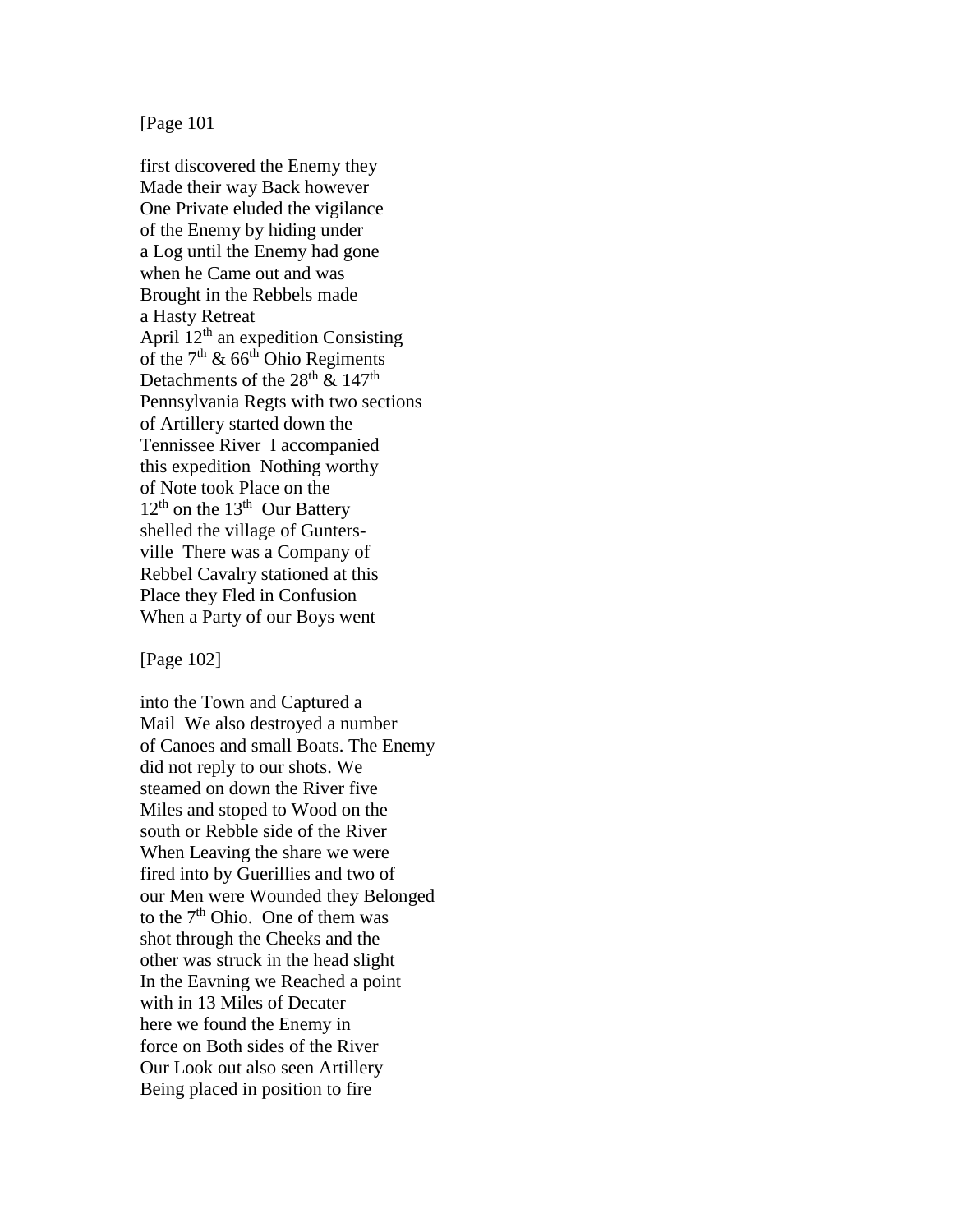into us. As our Boat was not sufficient to stand the test of Artillery. Our General thought

[Page 103]

discretion the Better part of valor and orders were given to turn the Boat with Head upstream again We were fired into once without damage. Our Artillerists kept shelling them for some time thus preventing them from approaching within Range We run up stream all Night and arrived at Bridge port on the Morning of the  $14<sup>th</sup>$  at 2 O'clock We destroyed a Large number of Boats Canoes skifts & which the Enemy had used a means of Crossing the River.

The  $11^{th}$  &  $12^{th}$  Corps have now been Consolidated and are Called the 20<sup>th</sup> Corps under Command of General Hooker General Geary still Commands the  $2<sup>nd</sup>$  Division Candy 1<sup>st</sup> Bridge

[Page 104]

May 3<sup>rd</sup> We marched from Bridgeport Crossed the Point of Lookout Mountain on the  $4<sup>th</sup>$ and arrived at a Point opposite Ringold to the West on the Eavning of the  $4<sup>th</sup>$ . The entire Army is Moveing on Jonson and a Battle is eminent the 1<sup>st</sup> 3<sup>rd</sup> and 4<sup>th</sup> Division of our Corps are in advance of us, we have advanced steadily Crossing Tailors Ridge at Chestnut Gap on the  $6<sup>th</sup>$  Troops arrived at the Base of Rocky Faced Ridge on the 8<sup>th</sup> The Enemy were found in force here and skirmishing at once Commenced up the Ridge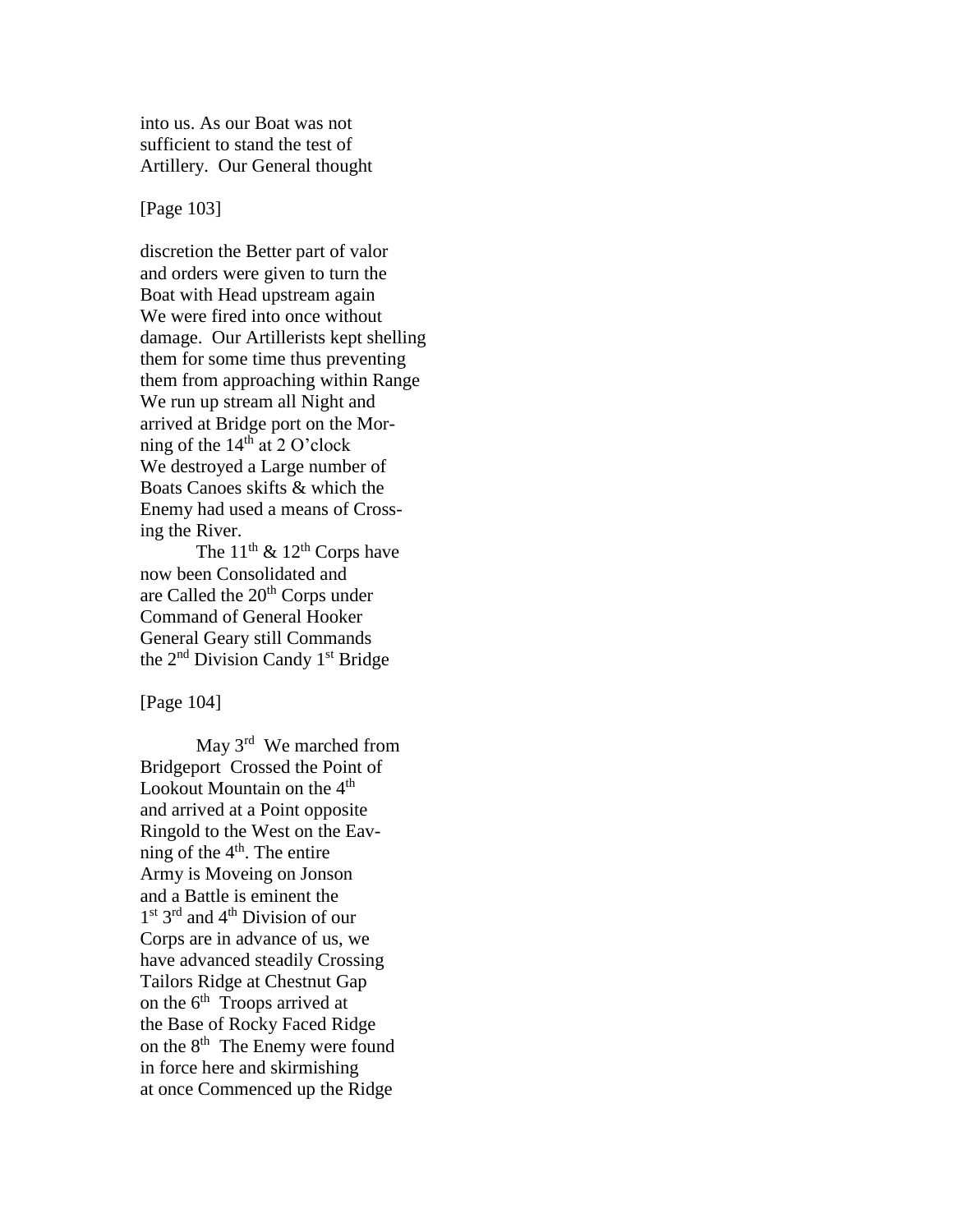the first Brigade under Candy Marched up with  $29<sup>th</sup>$  Ohio  $\&$   $28<sup>th</sup>$ Pensylvania in advance these were the only Regiments of our Brigade Engaged the others acting as a

## [Page 105]

support they fought the Enemy four hours with heavy loss in Officers and Men 29th Ohio Lost in Wounded all their Feald Officers and over a Hundred Men in Killed and Wounded The Mountain was very Steep and very Rockey so mutch so that it was found to be impossible to storm the Hights and our forces fell Back and took Position at the foot of the Mountain the object of the attack by our Division was to Divert the attention of the Enemy while McPherson Crossed with the  $15<sup>th</sup>$  & 16 Corps to the south thus enabling him to Gain the Enemies Flank On the  $9<sup>th</sup>$  I went up and supplied the Regiment with Rations I found them on Picket in full view of the Enemy Our Boys are all in fine spirits

[Page 106]

May  $12<sup>th</sup>$  This Morning Our Division was Relieved by a Division of the 4th Corps and we Marched at 7 Oclock takeing theRoad South through Snake Creek Gap the Gap is 5 Miles through the Road is Level and good after Passing through the Gap we Come up to the  $1<sup>st</sup>$  and Third Divisions of the  $20<sup>th</sup> AC$ also the  $15<sup>th</sup>$  and  $16<sup>th</sup>$  Corps with the Cavalry force under Killpatrick the 14<sup>th</sup> Corps Come up soon after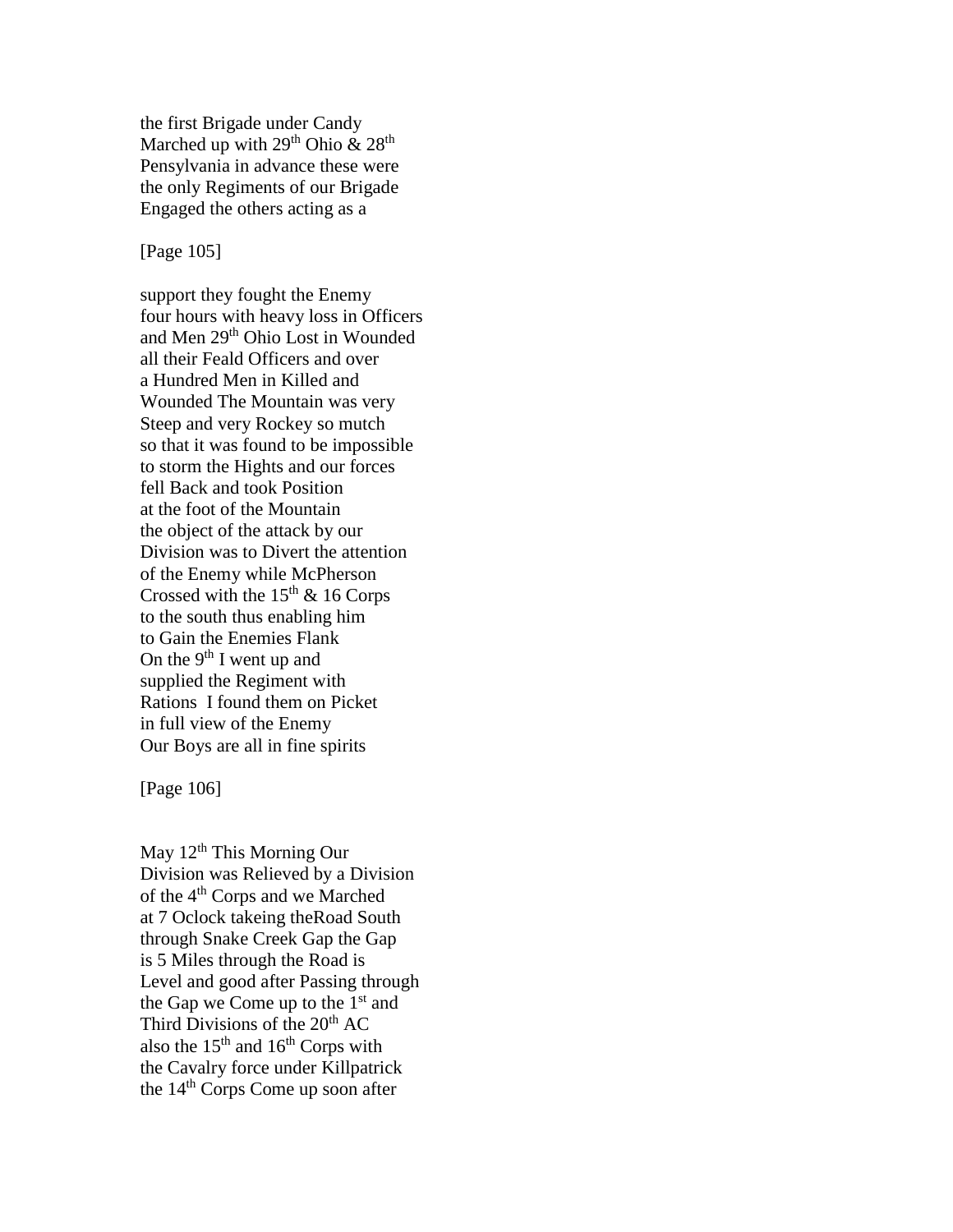us on the Morning of the  $13<sup>th</sup>$ the entire Army was in Motion advanceing on the Enemy General Killpatrick with his Cavalry advanced and engaged the Enemy Capturing four Hundred Beef Cattle and a Lot of Mules and Wagons the General was severely Wounded in the thigh and was brought in there has been heavy skirmishing

# [Page 107]

this Eavning General Howard took Dalton this Morning at 9 AM at Night all was quiet except the occasional firing of skirmishers. The Country south of the Mountains is Generally Level But Little of the Land is being tilled this season The Weather is unusual Cold for the season Overcoats are needed Nights and Mornings

May 18<sup>th</sup> there has been some very hard fighting along Portions of Our Lines to Day our forces have been successful at every point the Enemy Massed their forces on our Left and Charged our lines and were driven back with heavy Loss first Division of 20<sup>th</sup> Corps sustained the charge After Dark I passed over a portion of the Feald of Battle

#### [Page 108]

Came up with the Regiments as they were taking up Possition on a high Eminence Near where the Enemy Lay I issued Rations to the 66<sup>th</sup> went Back 2 Miles and Lay Down to get a Little sleep I am almost out done having been on my feet almost Constantly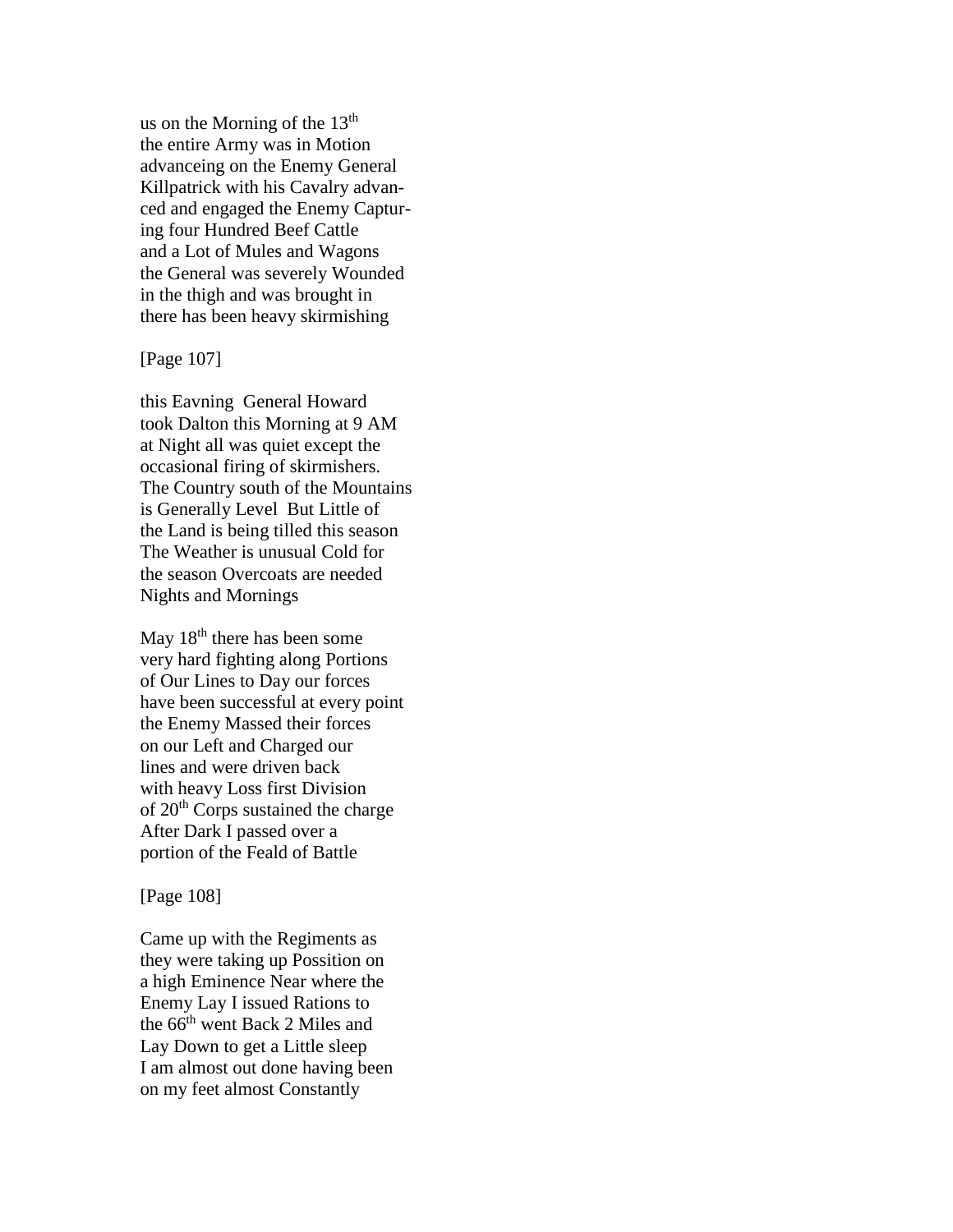Day and Night for the Last 10 Days

16<sup>th</sup> About 11 October Last Night the Enemy undertook to Break our Lines By Massing their Forces an Our Left they were well met and Driven Back with severe slaughter This Morning we find they have Retreated Leaving their Killed and Wounded in our hands Our Brigade Captured a Fort Last Night with four Pieces 12 Pounder Cannon Brass We are now in

[Page 109]

Possession of all their strong holds around Dalton and Resaca We have gained their most important Possition the Key to Atlanta At Resaca we Captured a Large supply of Farage and Rations and Inplements of War the Retreat has been very hasty they succeeded however in Burning the Main portion of the Rail Road Bridge spaning the Coosewatsa River Our Trains of Cars Came up this afternoon Bringing supplies and Timber to Repair the Bridge in three Days trains will Cross The Enemy had a very strong Possition here Beside the Different Lines of Breast works and Riffle Pits they had several Forts with heavy Guns in Possition but our Boys have too mutch of the Yankee spirit in them to stop at

[Page 110]

sight of Growning Cannon Rebbels must succumb 17<sup>th</sup> Came very near having our Ammunition and supply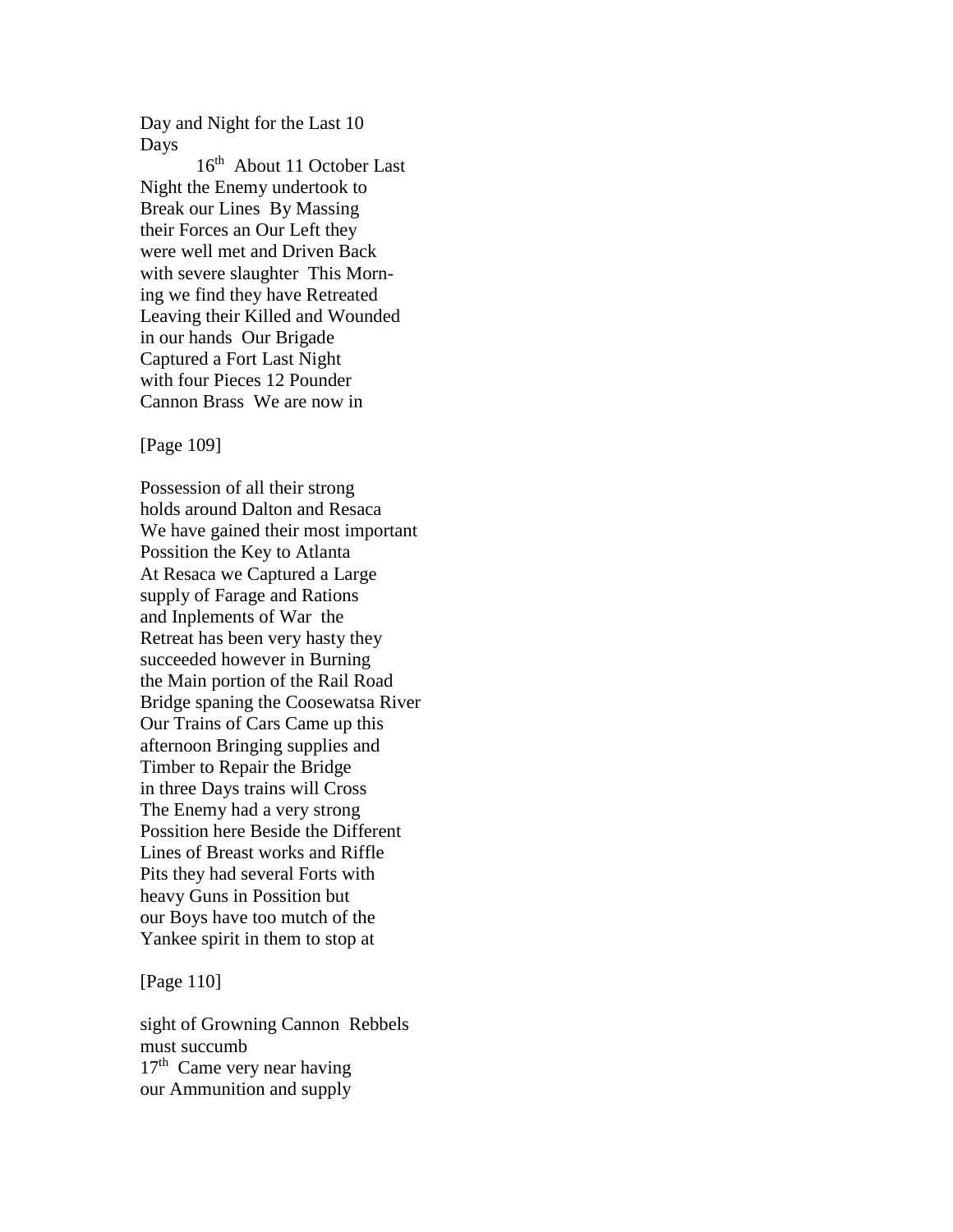Train Captured to Day by Rebbel Cavalry We Went ahead of the Corps With out Knowing it. The Rebbel Cavalry were Concealed in a Wood a short Distance in front of us but were Discovered in time to Prevent our Running into them they were driven off by our Forces 18<sup>th</sup> We Learned Last eavning that Our Corps was in Rear of us and we waited until they Came up. I got no sleep Last night was working with the supplies all night. We have passed some Large Cotton Plantation to Day The owners have Left them takeing their slaves and Horses

[Page 111]

and Cattle with them They have Left the greater portion of their house plunder behind them Our troops Create sad havock with what is left May 22<sup>nd</sup> Near Cass Georgia We have stoped here for a Day or so to Fill up our supply Teams for a 20 Days March Our Cars Run up this far 23 Finds us once more on the March Crossed the Railroad and Traveled south Reaching Ettawaw River and Crossing the same at sundown Camped near the stream 24<sup>th</sup> Crossed a Long Range of Hills Called Raccoon Hills. Also Crossed Burned Hickory Ridge and the Troops Camped in a valley at the foot of Ridge

I have been Marching with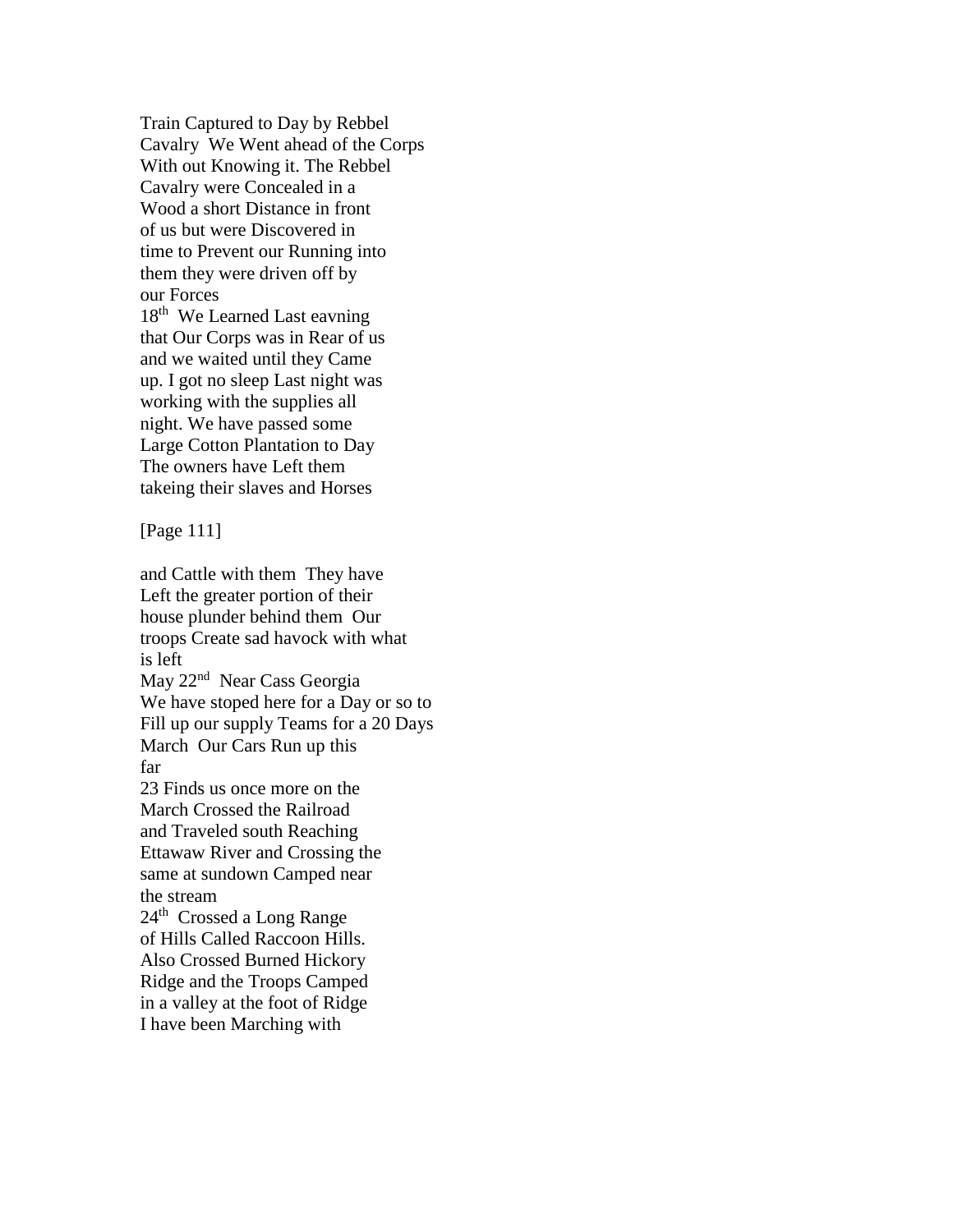# [Page 112]

the Troops to Day and Camped with them this Eavning the Ground over which we have passed to Day or Rather the range of Hills were well Calculated for a strong Defense Our Generals expected a fight there and Our troops were Marched in Line of Skirmishers No Enemy was found I was made glad by the Reception of two Kind Letters from Home which reached me to Day What a thrill of Joy Passes through our minds as we Eagerly Peruse these Missiles which tell us of Dear ones at home who are remembered by us

 $25<sup>th</sup>$  We were visited by a heavy shower of rain Last Night which has Layed the Dust and Cooled the Atmosphere At 6 oclock and 45 Minutes the Troops again start on their onward

[Page 113]

journey after traveling a Distance of 6 Miles Our advance Came up with a Company of Rebbel Cavalry at Pumpkin vine Creek the Enemy had Fired the Bridge but our Forces Came up in time to save the greater Portion of it the Rebs were Driven away and the Bridge soon Repaired the 1<sup>st</sup> Brigade of  $2<sup>nd</sup>$  Division  $20<sup>th</sup>$  AC Lead the advance up the steep Banks and into an almost unbroken Wilderness on the Eastern side. They advanced 2 Miles When they were fired into from Enemy in ambush Generals Hooker & Geary were Riding in front of the Troops when the firing Commenced they fell Back and Colonel Candy formed his Brigade on Double quick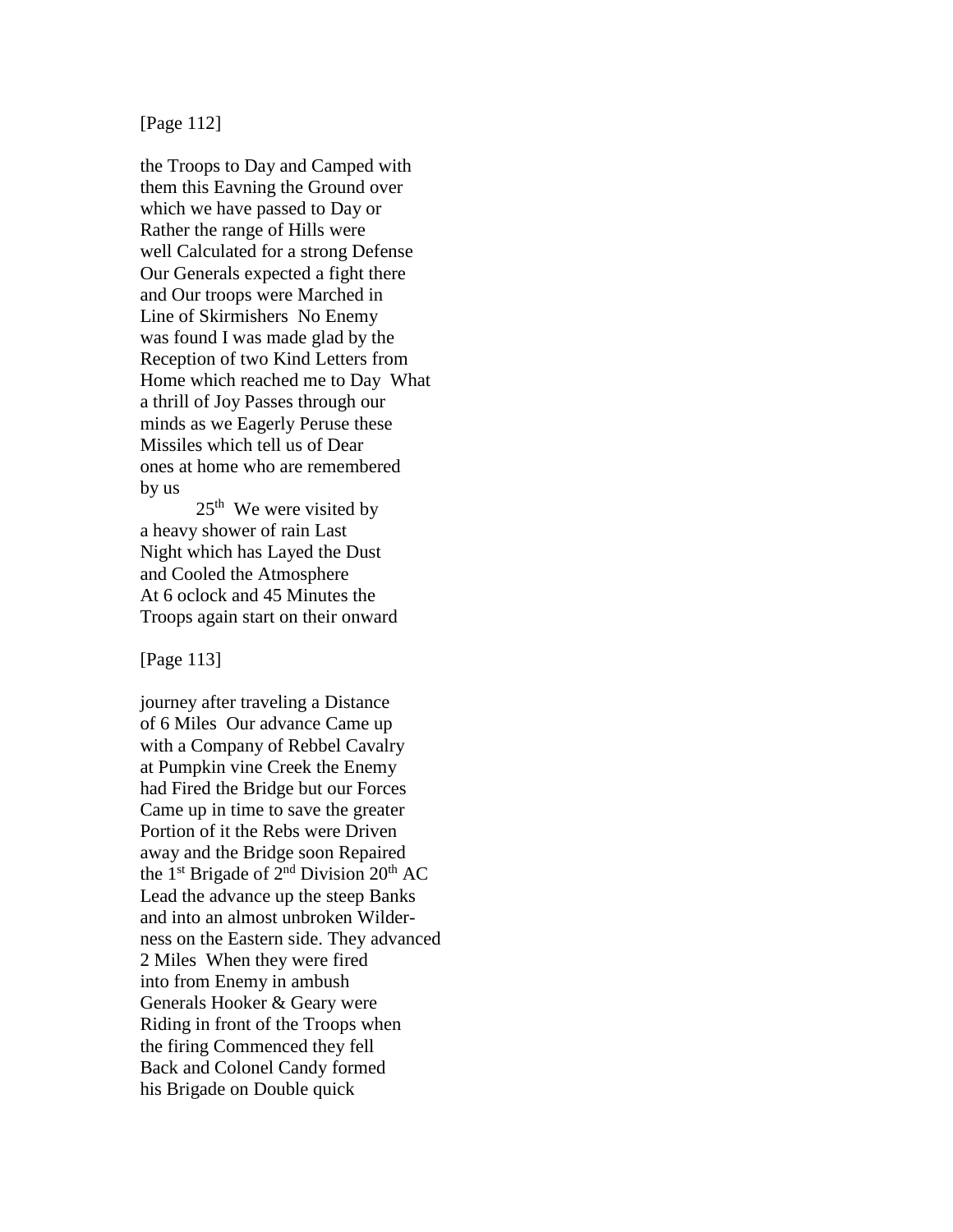Time in Line of Battle and they Commenced Firing the Woods were so thick that The enemy were

[Page 114]

Decernable only where they showed themselves in the Narrow Road which runs through the Brush the Enemy had Artillery masked and they Opened with Grape and Canister on our Little Brigade other troops soon Came up and the Enemy were Driven with slight loss two Miles Our Loss was heavy in accordance with the number of troops engaged As usual the Enemy having every advantage in position and Masked Artillery Early in the Action Lieutenant J. W. Hitt of 66<sup>th</sup> Ade to Col Candy was Killed a little Later Colonel Patrick of 5<sup>th</sup> Ohio was Killed They are Buried side by side under the Branches of a Large Oak During the Night our Forces Threw up Breast Works to Defend their Possition The Enemy Were found to be in Large

[Page 115]

force ready to dispute our further Progress Our Troops are Comeing up Rapidly and our Lines are being formed so that they will not be easily Broken May  $31<sup>st</sup>$  It is now six Days since

the Fight Commenced and yet it Continues. As yet no general Battle has been fought up to this Morning Several heavy Charges have been made By the Enemy in which they have been Terrible but to Pieces by our Masked forces and Artillery The Loss on Both sides has been heavy Our Dead are Being Buried as fast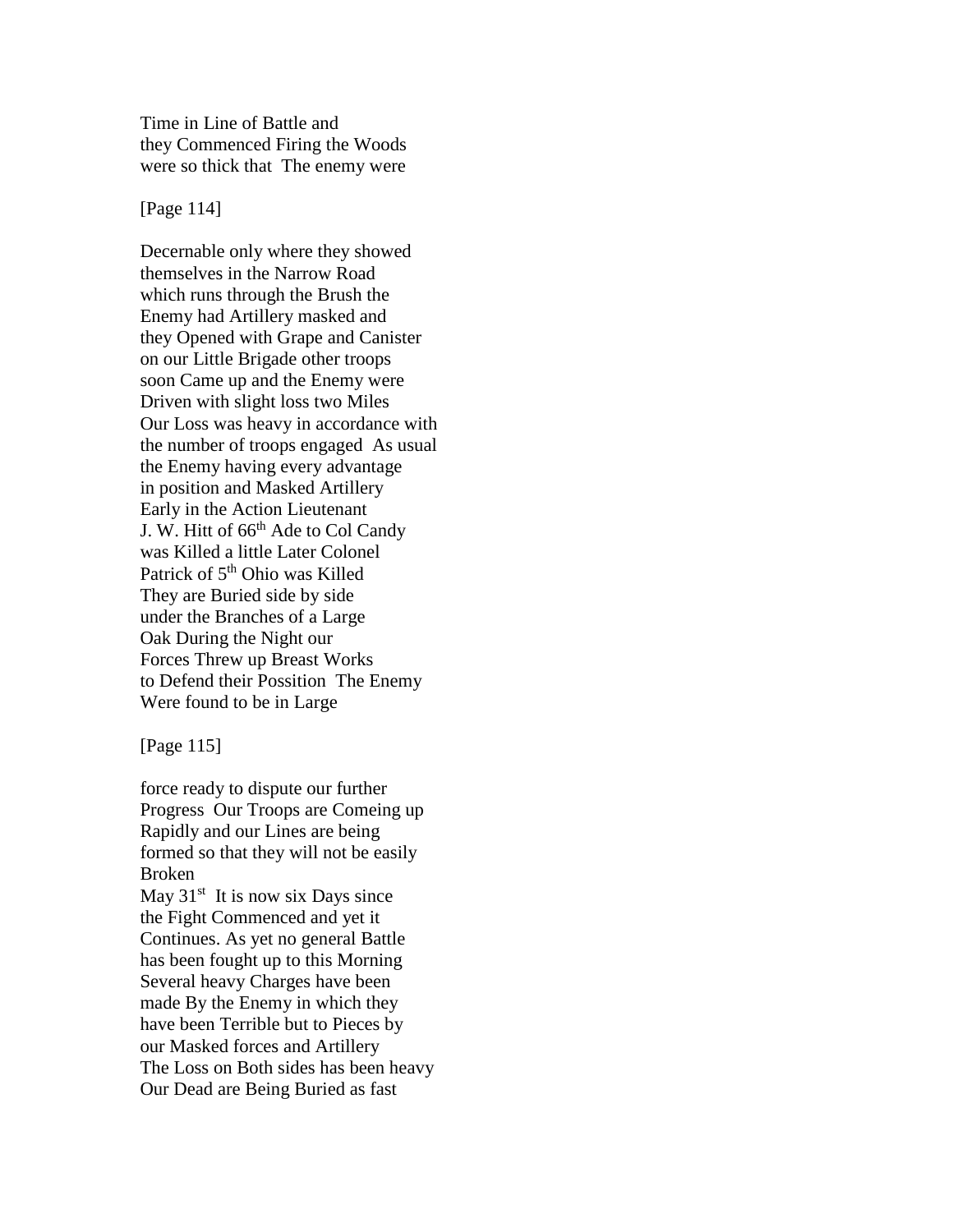as they Die and our Wounded are Being sent to the Rear the Enemy have a very strong Possition and it will take some time to get them out of their Possition

[Page 116]

During the Month of June We have been skirmishing every Day with the Enemy We have found them strongly intrenched at Lost Mountain Pine Mountain and Kenesaw Mountain All their strong lines of Rifle Pits and Breast Works with Masked Forts have fell into our Hands up to Kenesaw Mountain this strong Possition they still hold up to July first. Our forces are Gaining Sloly Intrenching as they go the Loud Booming of Artillery Can be Constantly herd along the lines from Right to Left while the Continual discharge of Small Arms render the Nights and Days Hedious with their Constant Roar The Weather is intensly flat and the Wounded suffer Terribly with Thirst and heat

[Page 117]

Men Die from slight Wounds when if they were in a Cooler atmosphere they would in all Probability get well speadily. July 4<sup>th</sup> Finds us Masters of the Kenesaw Mountain and one of the strongest Lines of Works I have ever seen the Enemy have fell Back about 2 miles at another Line Where our forces again Confront them we have Captured many Prisoners On the Morning of the 5<sup>th</sup> Our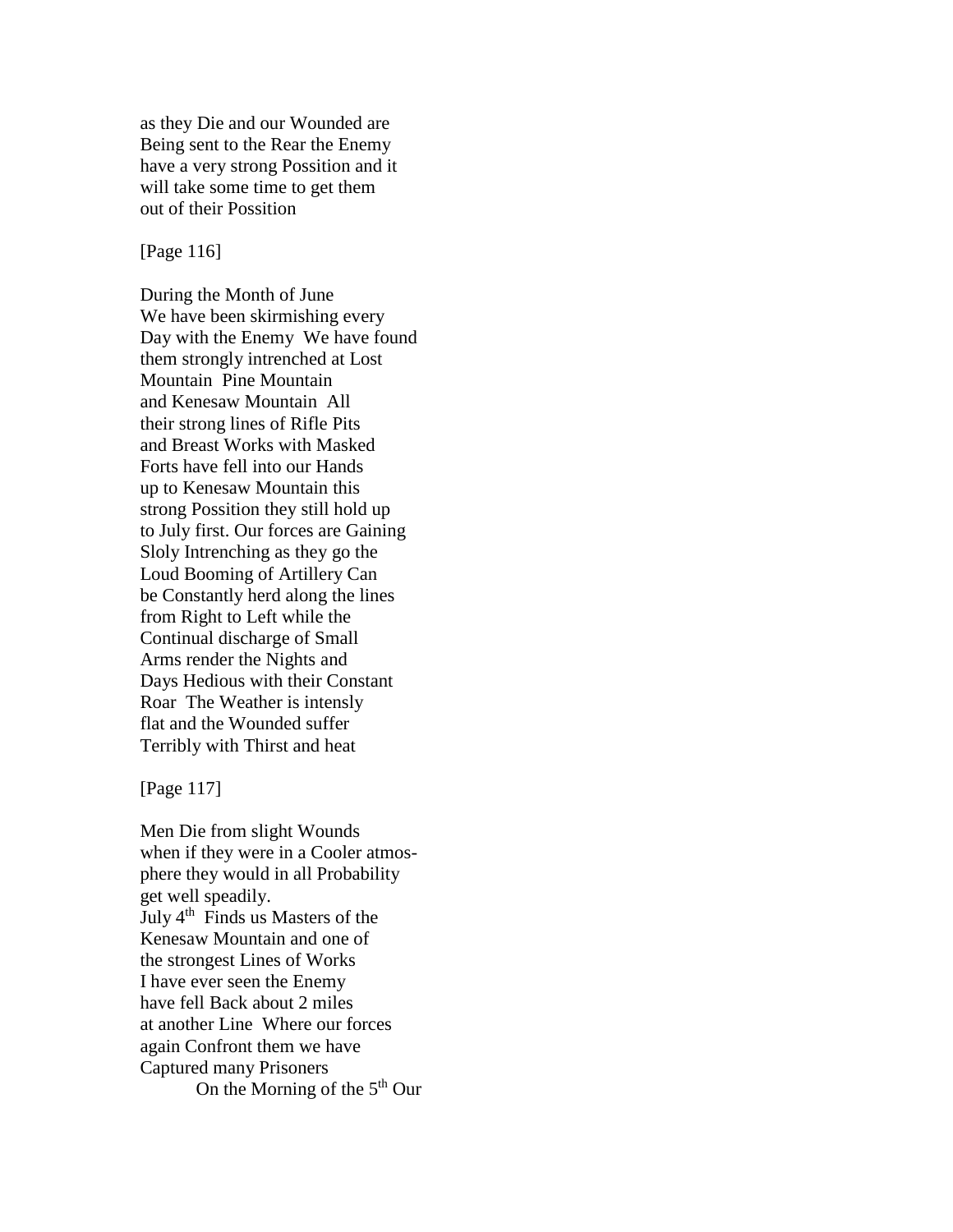Army again advanced encircling the Rebbel Army in the Form of a Horse shoe on the 6<sup>th</sup> Both Flanks of our Army Rested on the Chattihocha River The Enemy still holding strong Possitions in our front seamed determined to Hold the North Bank of the River Beyond which distant three Miles the Out skirts of Atlanta are Reached

[Page 118]

We hold and Occupy as a Base for supplies the Beautiful Town of Marietta situated at the Base of the Kenesaw Mountain and Distant from Atlanta 13 Miles Marietta is a Beautiful Town Occupying a space of near four Miles squair the streets are Well set with shade Trees the Buildings Neat and Well Built This Town has been used rather as a summer resort than for a business Place The Country around is very fertile and Well Wattered abounding in springs of the Purest Cold Water This has been a great Cotton Region But since the War the attention of Farmers has been turned to the Necessarys of life such as Wheat and Corn to which the soil also seems well adapted Large quantities of Corn and Wheet has been Planted Wheet is Ded Ripe well may it

## [Page 119]

be said the harvest is plenty but Laborors are few the southern Chivalry hath departed The Farmer has gone into the Rebbel Army or Ingloriously fled takeing his Negro Chattles with him and none are Left to gether the harvest not one

On the  $9<sup>th</sup>$  July the Lefth Wing of our Army under Schofield Crossed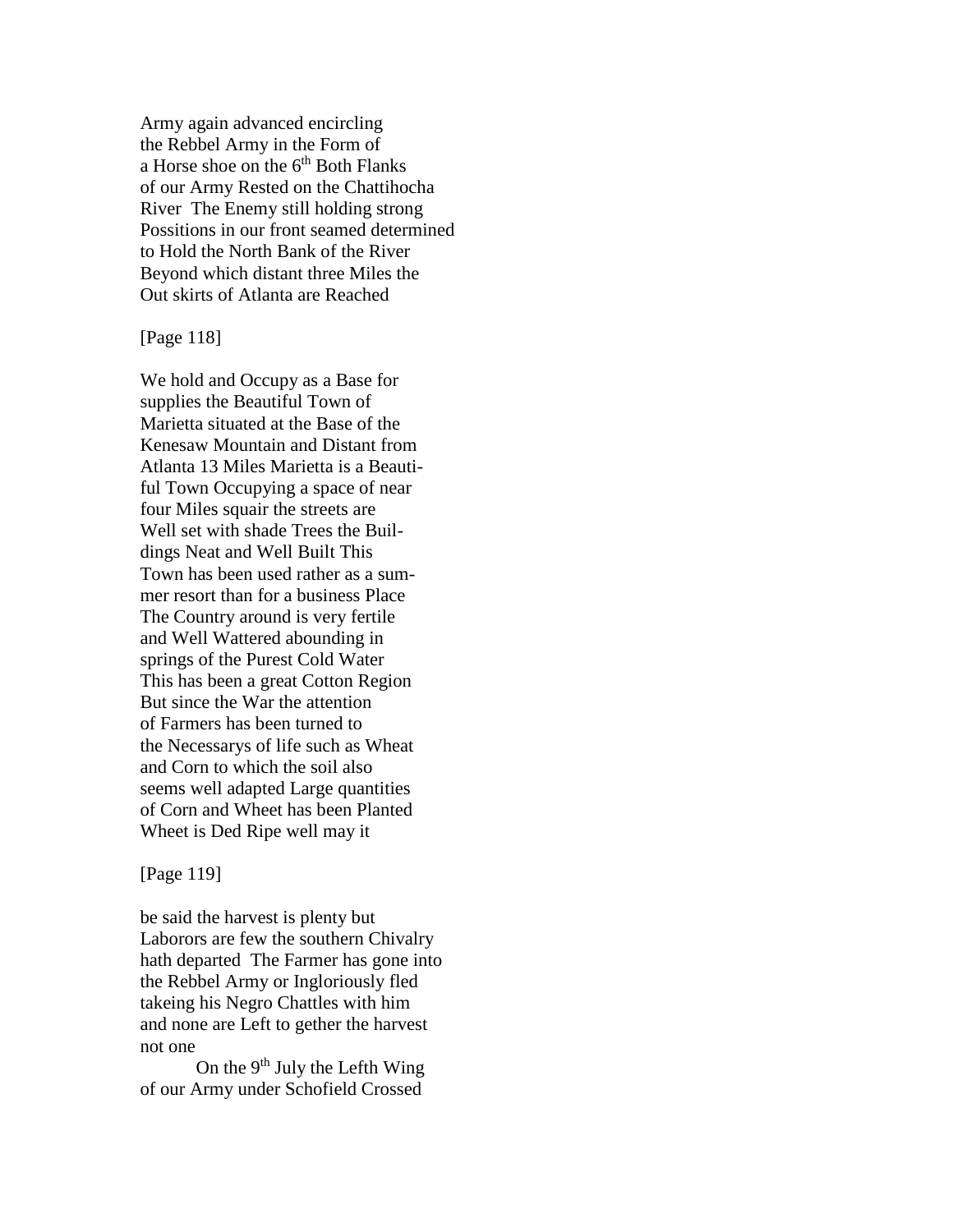the River thus again gaining the Flank of the Enemy Causing them to give up their Possitions on the North Bank of the River and hasten to the south Bank quite a number of Prisoners have been Captured including a Brigadier General

On the  $17<sup>th</sup>$  of July the  $20<sup>th</sup>$  Corps Crossed the Chattahoochee River and joined the Troops already in Possition on the south side the entire Army being across an advance

[Page 120]

was ordered The Enemy being flanked fell Back to the south side of Peachtree Creek after a short resistance our Forces Crossed and took Position on a range of hills half a Mile to the south of the Creek supposing the Enemy to have Fell back with in the Defenses of Atlanta Our Forces were some what Careless and had only Temporary Works Thrown up on the Eavning of the 20<sup>th</sup> July The Enemy Made a heavy Charge on our lines The Dense Woods in front of our Lines Enabled the Enemy to hide themselves from our view until they were with in a few rods of us When they opened fire and Charged with a yell The  $66<sup>th</sup>$  Ohio were on the Extreme Right of the Division and were Laying Behind a temporary Breast Work the Line resting on

[Page 121]

a Road which Crossed our Main Line hense the  $66<sup>th</sup>$  were Laying at right Angles with the Division or Main Line of Works When the Enemy Charged they Came up a Ravine in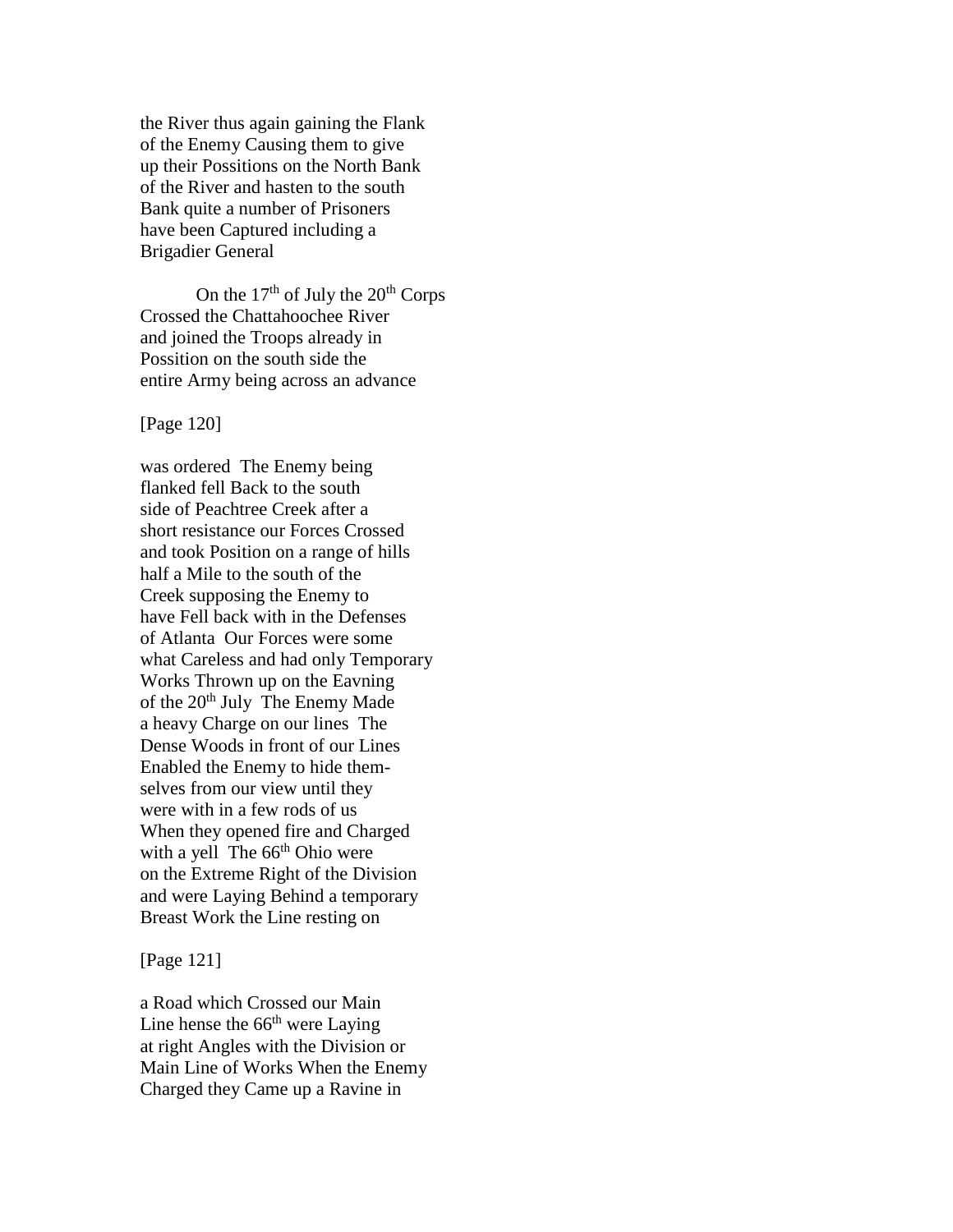Front of the  $66<sup>th</sup>$  when they reached The brow of the Hill they turned square to the Lefth and Came in on the Right and rear of our Regiment There was but one Chance to ecape Capture or being shot down and that was to retreat down the Ravine in their Rear and join the Main line which they Did with a loss of 2 killed 17 Wounded and 4 Missing The Enemy followed them Down the Ravine and also gained the Rear for a time of a Portion of our Main line the Battle now became general along our whole Line the Enemy fought with Desperation but no more so than Did our Troops

[Page 122]

Though for two long hours the tide seamed to neither eb nor flow but the fire of our vetterans at length Checked the advance of the Enemy Our Batteries Reigned down Grape and Canister upon them while the small arms worked by our Boys who knew no such word as fail Caused the Enemy to waver and to finily give way Leaving us Complete Masters of the Feald Their Dead and Wounded fell into our hands Their Loss was heavy the Hills in front of our Works Was Lined with Their Dead Our Loss in the Corps amounts to about one Thousand in killed Wounded and missing.

July 21<sup>st</sup> Our Troops Buried their Dead and also a good Portion of the Enemies Dead.

22nd Our Troops advance to within shelling Distance of Atlanta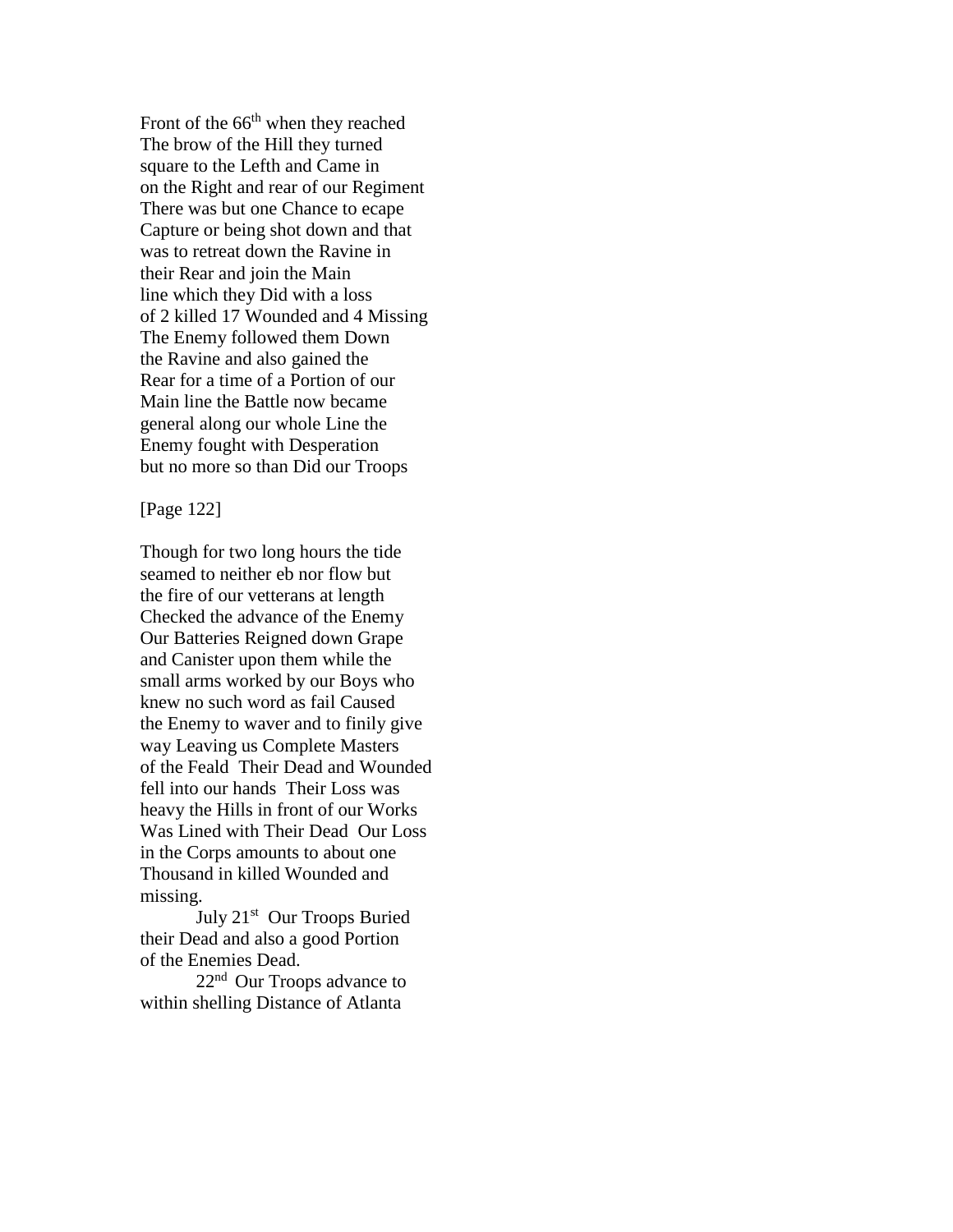[Page 123

Where they established their lines and threw up strong works under the Guns of the Rebbel Forts The enemy have kept up a vigorous shelling but have done us no Injury up to the Morning of the  $27<sup>th</sup>$  July every thing seames to work very well and the siege of Atlanta may be said to have farely Commenced heavy Guns are being worked on both sides many of our heavy shells have been thrown into the Citty the Enemy will make a stubborn resistance here as their Last Hope seames to be to hold their Citty and Works it must fall though and that soon

August  $1<sup>st</sup>$ Our Army still Circles around a good Portion of Atlanta Changes have been made in our Lines from Lefth to Right the  $15<sup>th</sup> 16<sup>th</sup>$ and 17<sup>th</sup> Corps Moved on the 27<sup>th</sup>

[Page 124]

July from Lefth to Right they Moved with such caution as to gain their Position before the Enemy were fully aware of the move a Charge was then Made by our forces which resulted in the Capture of two lines of works and One Thousand Prisoners The loss in killed and wounded on the side of the Enemy amounted to several Thousand Ours was not heavy to Day the 14<sup>th</sup> Corps have advanced their Lines their skirmishers now Command one of the Enemies Forts which must be a source of anoyment to the Enemy as they Cannot work their Guns so sure is the aim of our Sharp Shooters. The 23rd Corps or Army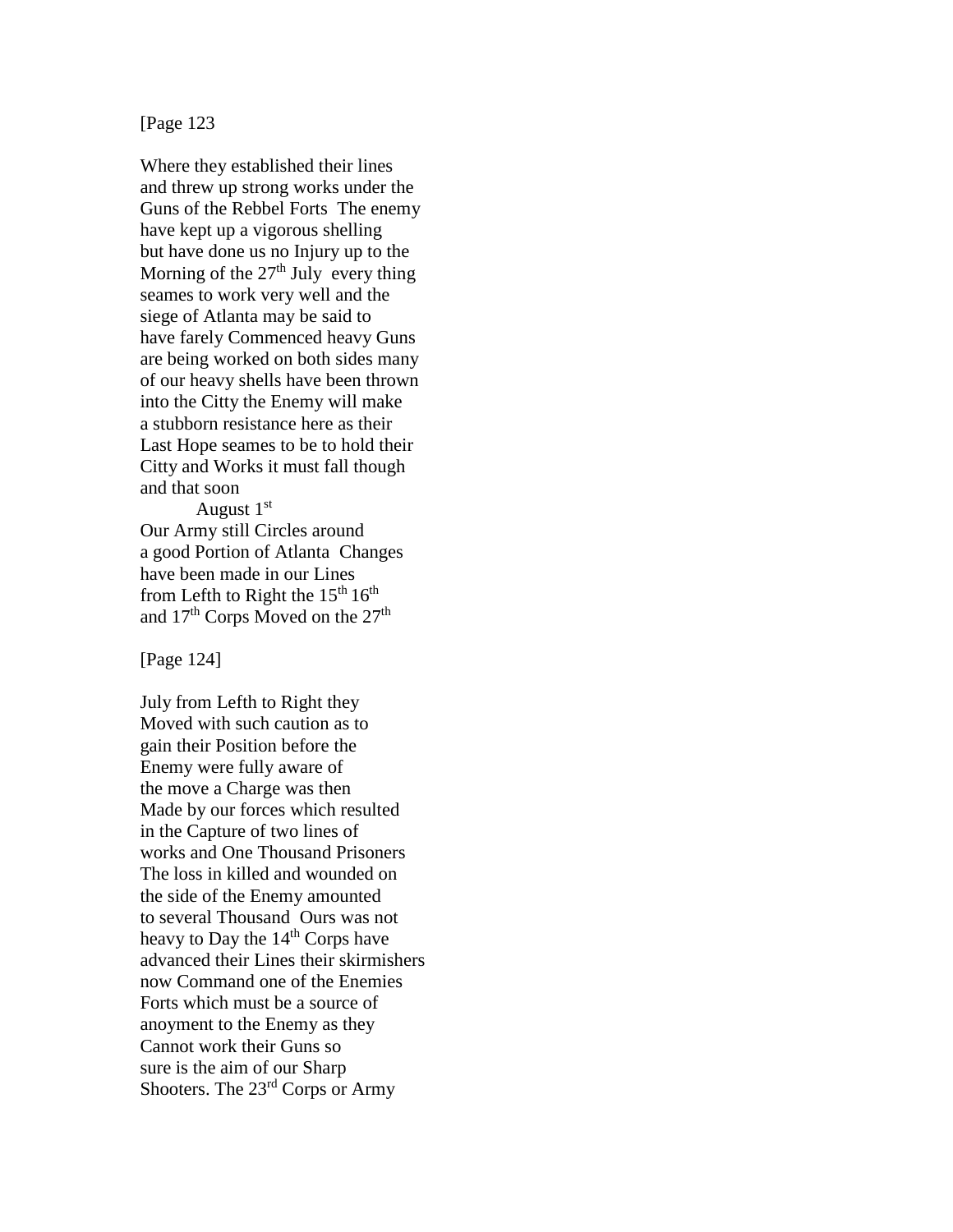of the Ohio have moved from Our Lefth to the Right to Day heavy Cannonading has been

[Page 125]

kept up along our lines to Day the Enemy have not Replied only with occasional shots The Weather is very Hot with occasional showers of Rain August  $6<sup>th</sup>$ 

The movement of Troops from lefth to right has been for the purpose of gaining on the Enemys Flank Sufficient to hold the Macon and Atlanta Railroad on the 4<sup>th</sup> inst our Troops advanced to a point Commanding the Road but were forced Back heavy skirmishing at times is kept up along our lines then again the Firing Ceases for a time and all seams quiet The Cannonading at times is also very Rappid and heavy from Both sides The enemy seemed Determined to make this their final stand for the

[Page 126]

Defense of Georgia. Their Position is a very strong one a regular Chain of Forts encircle the Citty With strong Breast Works Running from Fort to Fort around the entire Citty. Our lines are being shortened and made secure by strong Earth works with [Abatee (?)] in front so that it will require an overwhelming force to Break any portion of our lines We feel sure of yet Capturing the Citty together with the greater portion of the Garison. August  $7<sup>th</sup>$  A Sabbath stiffness Reigns along our front to Day though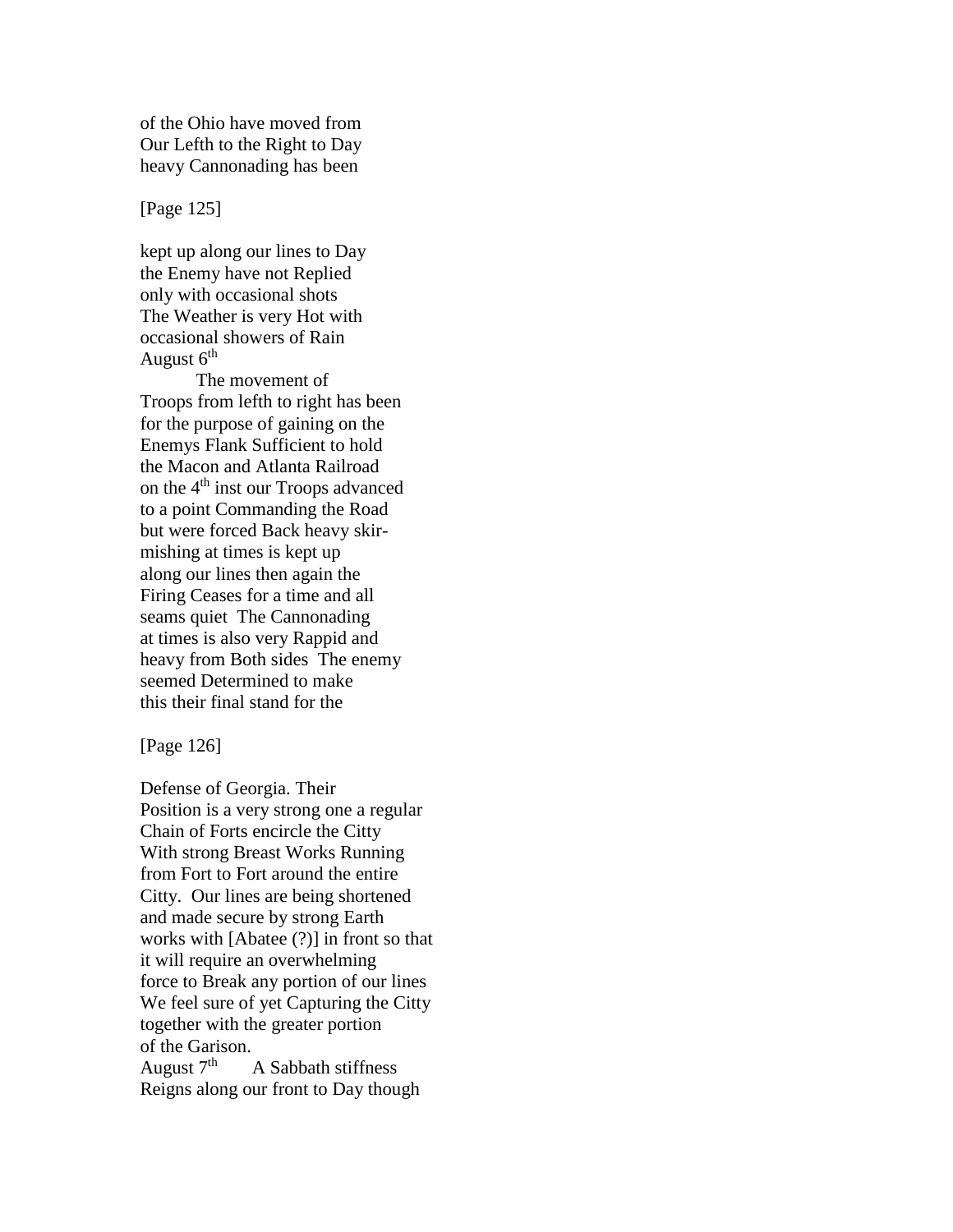far on our Right the Sound of Artillery is heard during the greater part of the afternoon There has been no Artillery Fired in front of the  $4<sup>th</sup> 20<sup>th</sup>$  &  $14<sup>th</sup>$ Corps to Day and but Little Musketry While all is Calm in front Let us take a survey of the Rear of a

[Page 127]

Great Army as we fall Back from the Intrenchments we Pass the Head Quarters of Brigade Next Division and still further on the Head Quarters of the Corps Commanded at a Distance of from a half to three fourths of a Mile We come to a Large Cluster of Tents in some Cool shady spot among the Pine and Cedar This is the Hospital Let us go among the Tents and see who occupies these Canvass Houses we go the Rounds of the Camp which occupies perhaps an Acre of Ground here we see Men suffering from Wounds received in action One has lost a Leg another an Arm another is shot through the Lungs another the head or face has been but by shell or Ball in fact we see Wounds on every part of the Boddy some but slight others Mangled and torn in the most shocking Manner. We pass the

[Page 128]

Amputating Table An ambulance has Just Came in Bearing a Wounded Man shot through the Arm he is Carried to a Table and Layed down on his Back. Surgeons examine the Wound and find the Bone fractured in such a Manner that Amputation is necessary A Cloth Wet with Chloroform is Placed to the Mouth and Nostrils of the Patient and he inhales the Chloroform and is soon Lost to all sense of Pain Then knives and saws are brought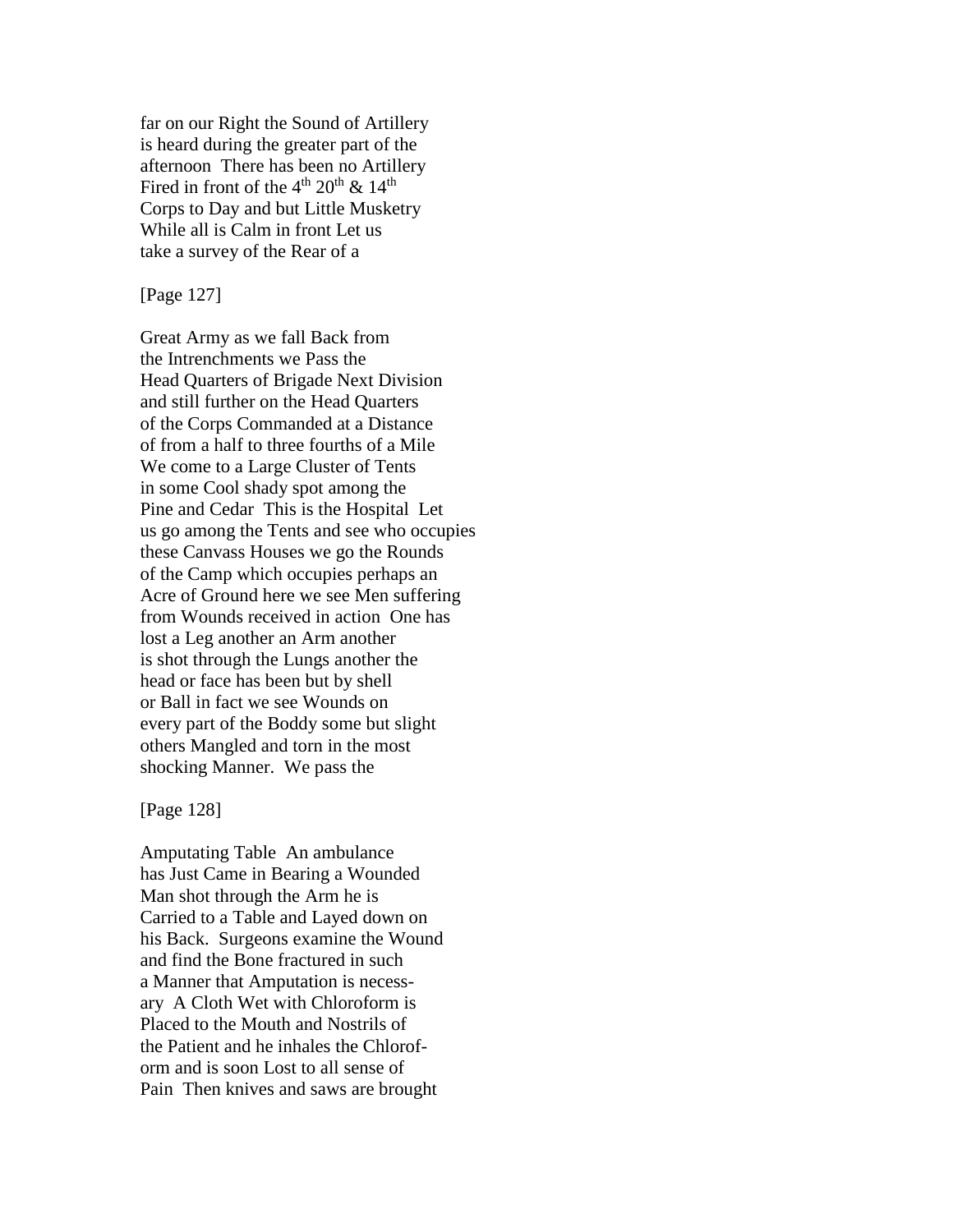into requisition and soon the Arm is off and Cast into a hole dug in the Ground where we see Legs feet Arms and hands in Large numbers that have preceeded it. The Patient is now allowed to recover from the effects of Chloroform he finds that while he slept his arm has been taken off and that he was insensible to the Pain Let us Leave this place the

[Page 129]

Groans of the sufferers are not pleasant sounds and why linger longer here We Pass by a Pine Grove a Beautiful shady Retreat in among these shady Trees we see a Cluster of Tents while a Large number of Orderlies Can be seen going from point to Point Carrying Orders along the road We see a square Tent before which is standing a Lot of Rebbel Prisoners their Names are being Registered this is the Provo Marshals Office a Little to the Right of this and almost hid from view About 300 feet Back We see the starry Flag floating in the still Air in rear of this Flag in a Plain Wall Tent is General Thomases Quarters The surrounding Tents are for his Staff Officers General Thomases Head Quarters are in rear of the 20th Corps about One mile from the front Passing this we come

#### [Page 130]

to the Immense Trains of Wagons Parked in solid Mass in rear of Each Corps here we also find the Ammunition Trains of each Division and also the General Ammunition Train The Medical supply Depot supply Trains of Forage and Rations, strong Guards are Posted in and around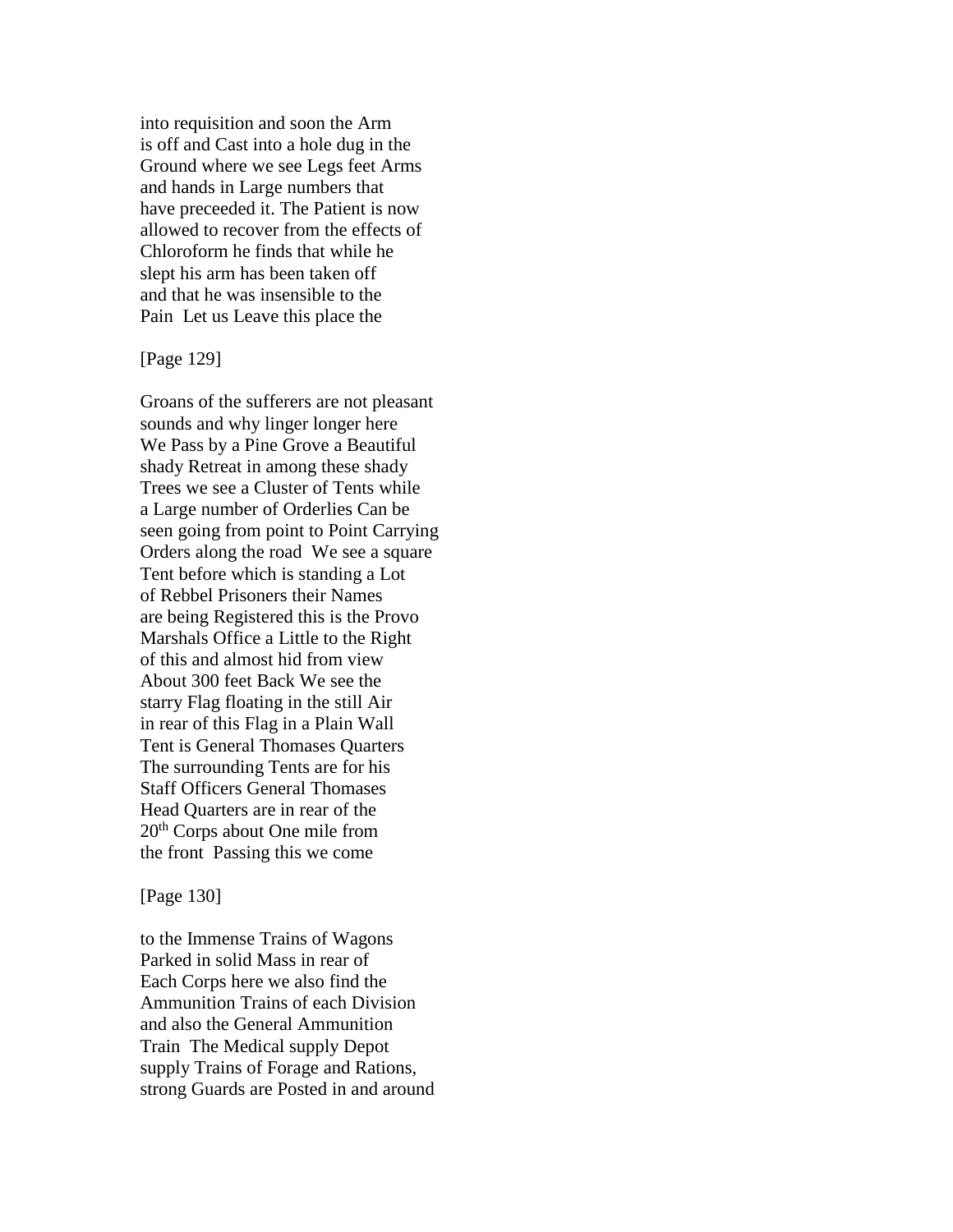all these One not accustomed to such views would naturally suppose that a large portion of our Army was used as guards and Hands in the employ of the various Departments. The Noise in the Rear is some times Greater than the Noise in front A Mule gets Loose and Fifty voices hallow Wo another kicks the Driver and Crack goes the Whip for 10 Minutes and at each but a Curse that may be heard a Mile of if the voice was not Drowned by the yelling of Teamsters the Braying of Mules

[Page 131]

or the Ratteling of Wagons. Night now Comes on Every thing becomes more quiet When the Brass Bands Commence playing Making the Hills Echo with the soul enspiring Musick of some National Are far in the Night we retire to our Couches and sleep shuts out the vision We dream of Home Happy Home and Loved ones there Such is a soldiers Life

A new Battery of 40 lb Guns have Been Planted on a Hill occupied by  $3<sup>rd</sup>$  Brigade  $2<sup>nd</sup>$  Div  $20<sup>th</sup>$  AC. These Guns opened on the Eavning of the  $9<sup>th</sup>$  inst they threw Shell into the Heart of the Citty We Could Distinctly hear them strike some object and Burst and the sound as from Buildings falling Could be plainly heard. Yesterday while firing

[Page 132]

This Battery one of the Guns Bursted rendering it unfit for further use Along the Right of our lines there has August  $13<sup>th</sup> 1864$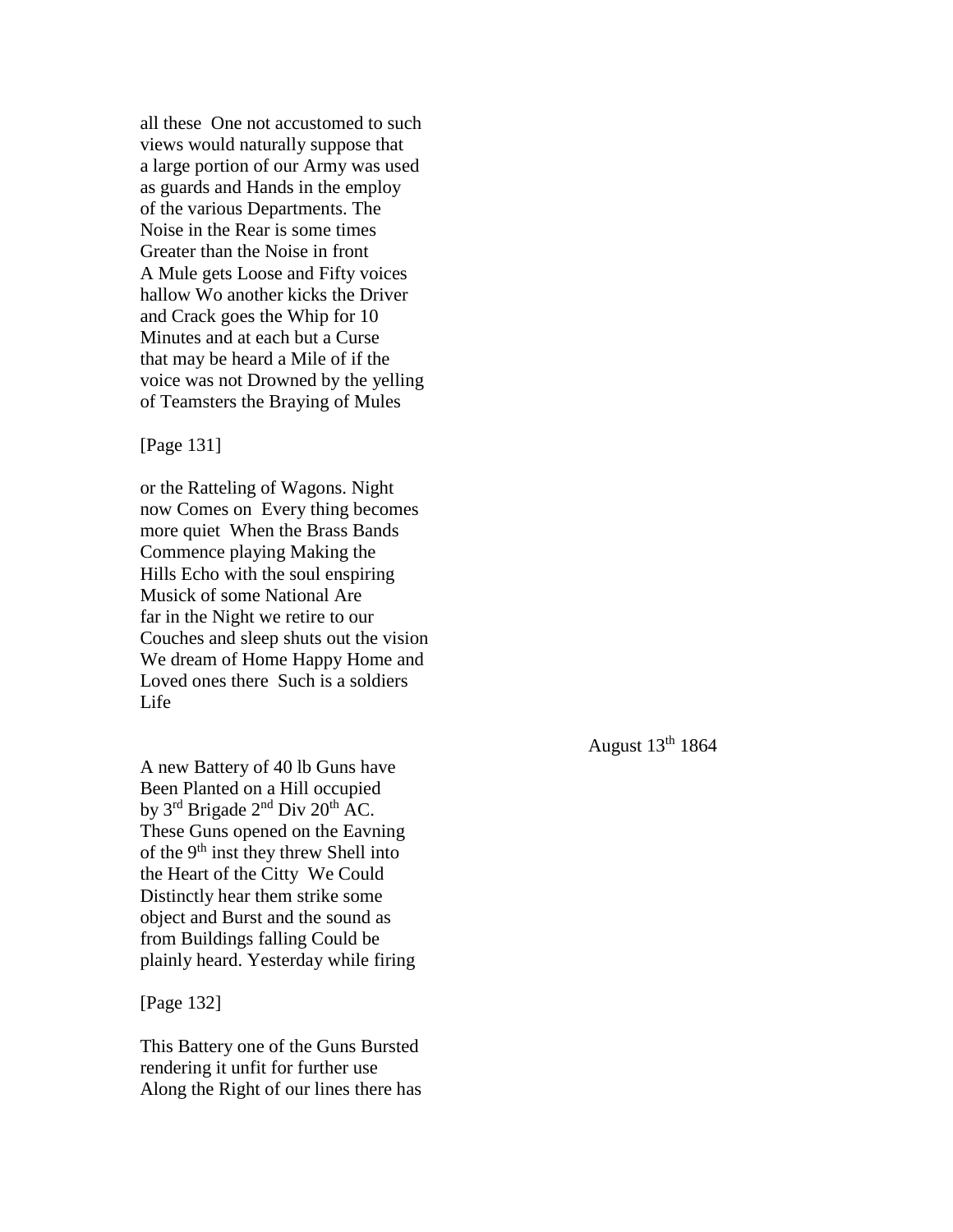been some heavy fighting Resulting in the Defeat of the Enemy at every Charge they have made. Our Line s have made regular approaches Daily and are now so strongly intrenched that a small force Can hold any part of our Lines, thus Men Can be spaired for operations elsewhere The Weather for a few Days has been showery and the Atmosphere has become Cooler so that Men Can work or watch in the Trenches with some degree of Comfort Colonels Candy & Powell have both Gone to the Rear to recruit their Health. Colonel Pardea of the 14<sup>th</sup> Pv is Commanding  $1<sup>st</sup>$  Brigade Major McConnell is Commanding 66<sup>th</sup> Regt

[Page 133 ]

Sunday Aug 14<sup>th</sup> On Last Night a portion of the Citty was in Flames Fire Bells was ringing and there seamed to be great Consternation among the soldiers and Cittizens in the Rebbel Lines, and to add to their Panick Our Batteries kept pour ing in shell. All has been as quiet as usual in our Front There has been as usual Fighting on our Right Bothe Armies seam to have thrown their Forces toward the Macon Road Only a single Line Occupy the Lines on the Left.

Another Large Fire was seen in the Citty Last Night Our Large Gun Batteries keep up a regular Fire on the Citty Deserters from the Rebbel  $15<sup>th</sup>$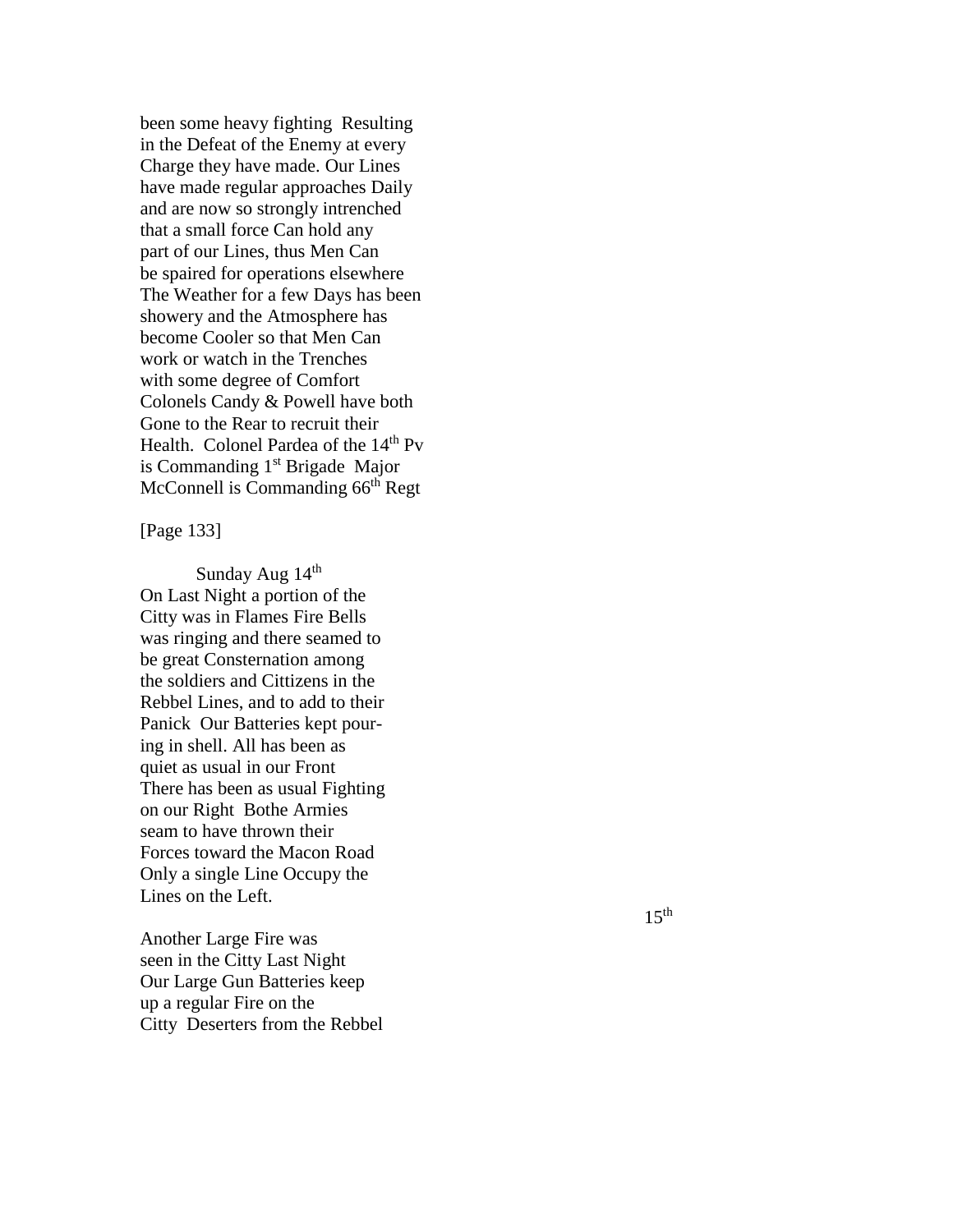# [Page 134 ]

Army keep Comeing in almost every Night in front of our Division Several Hundred Come in Weekly along the Line of our Army a great many Prisoners are sent North Every Week thus we are Continually Weakenin g their Army. While ours is being strengthened by Recruits and Convalescents

Aug 17<sup>th</sup> This Morning Orders were Received for Each Quarter Master to be in Rediness to move at short notice. Commissarys were ordered to supply the troops with three Days Rations. We hear of Cavalry Raids on our Line of Communications. We have had no Mail since the 15th. The R. Road has been but in several Places The force operating in our Rear is esti -

[Page 135 ]

mated at Four Thousand and One Brigade of the  $4<sup>th</sup>$  AC. was sent Back on the Morning of the  $17<sup>th</sup>$ . There was some Brisk skirmish ing along the front of 3rd Brig 2nd Div  $20^{th}$  AC, this Eavning a few shells were thrown from Both sides I he ard of no Casualties

At four Oclock this morning a spirited Artillery Duel Opened Between the first and 3rd Divis 20<sup>th</sup> Corps and the Rebbel Batteries some of the Rebbel Shell Burst near Our Train. The Duel was kept up until 7 A.M. The Orders for an immediate move have been Contermanded. It was the Design to move a portion

Aug  $18<sup>th</sup>$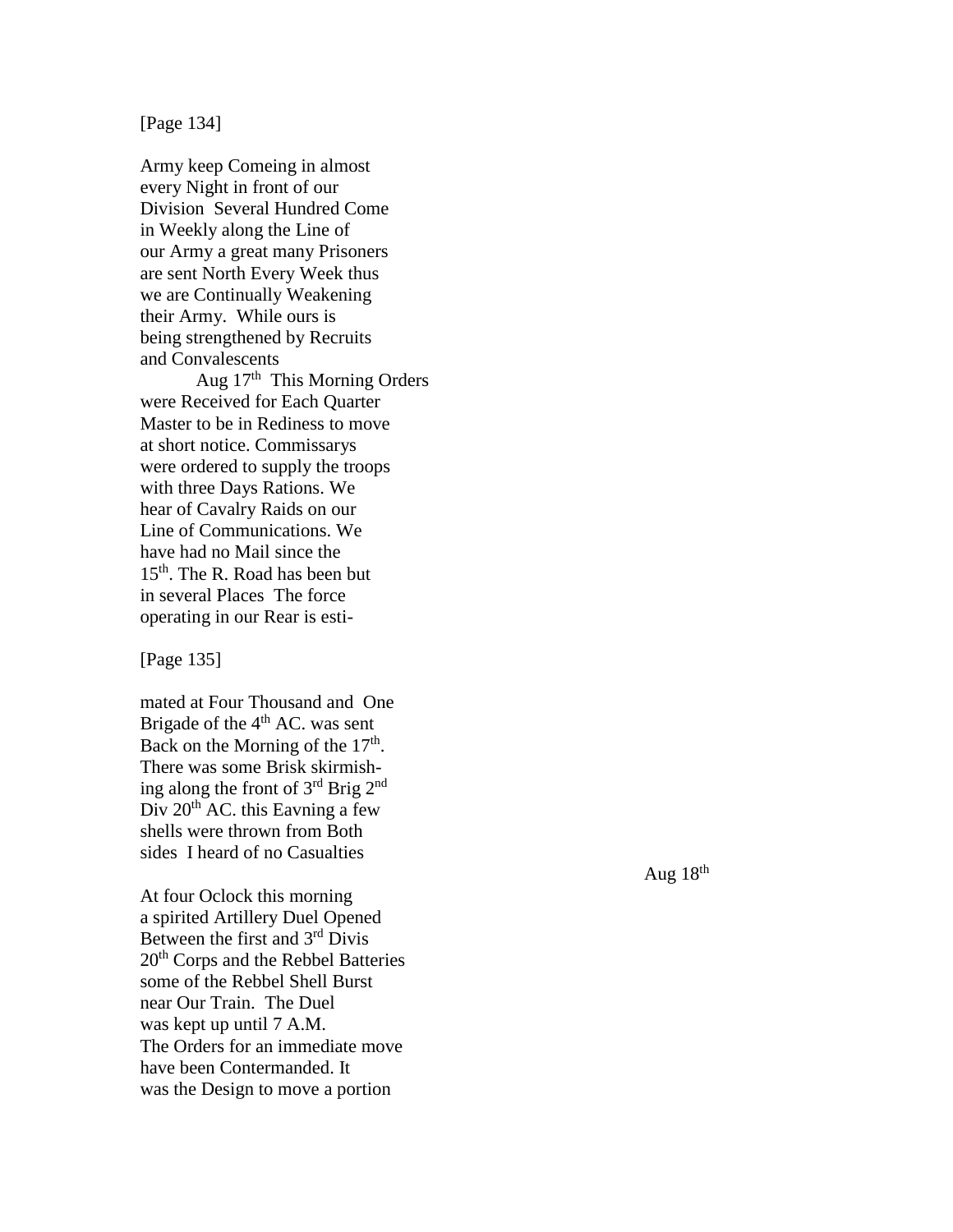of the Troops from the Lefth to the Extreme Right in order to gain the Atlanta and Macon

[Page 136]

RailRoad and at the same time Abandon a portion of our Lines on the Lefth by Drawing the Troops off and Establishing a New line to the River Our Generals obtained information that a Large Cavalry Force had been Detached from the Rebbel Army and sent to operate in our Rear. On obtaining this information Gen KillPatrick with his Cavalry Force was at once Ordered to the Right to Cut & hold the Rebbel Line of Communication Hence the Contermanding Order Changeing our Lines on the Lefth It appears the Enemy supposed Our forces were Changing Position this Morning when they opened their Batteries on the 2nd Division

[Page 137]

 $20<sup>th</sup>$  A.C. The Casualties of their shelling was two or three Wounded in Captain Bundys Battery

## Aug  $19<sup>th</sup>$

This Morning at 4 o'clock the Batteries in the front of the  $20<sup>th</sup>$  AC opened on the Enemy Firing twelve shots Per Gun The Roar as it sounded through the still Morning Air Was almost Deafning The enemy did not reply they have been very still to Day We have had no Mail for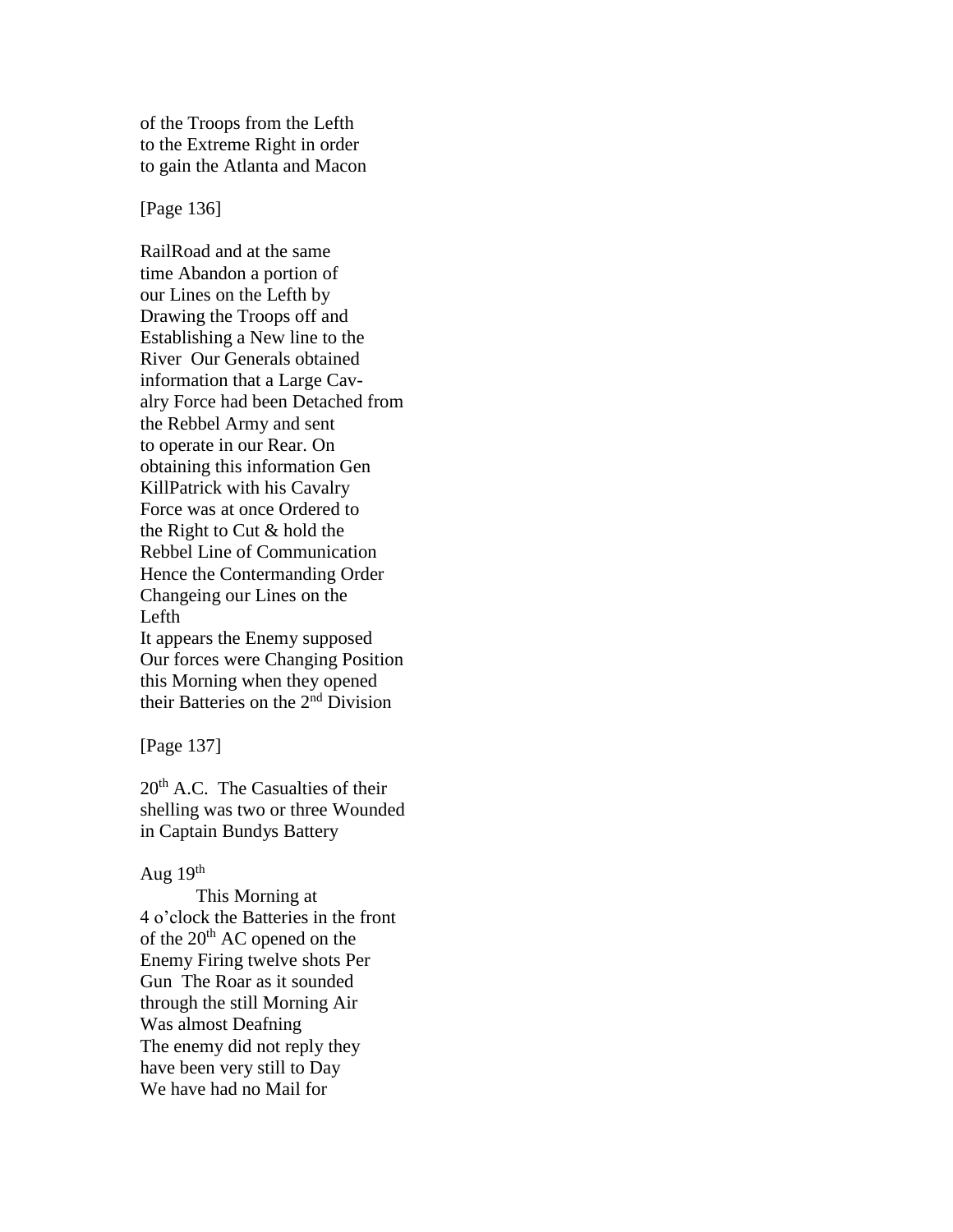sever al Days The Monotony of Camp Life becomes almost unbearable when we Cannot get Regular Mails. There is nothing seames to do a soldier so mutch good as kind Letters from Loved ones at home

[Page 138 ]

Yesterday was the most quiet Day along our lines we have had since we Came front of Atlanta scarce a Gun being fired during the Day Our Communications are once more unobstructed and supplys are Coming through in abundance Our Mails also Reach us Daily And the News Boys visit our Camps with Daily Papers. We Get Cincinnati Papers in four Days after Publication yet they sell very redily. We can get Nashville Papers two Days old Containing the same Telegraph News as the Cincinnati Papers The Monotony of soldier Life would be intolerable if No Mails were permitted to reach us A kind Letter from Dear ones at home

[Page 139 ]

Encourages the Heart of a Soldier more than any thing else With what anxiety do we watch the openin g of the Mails and if a Letter is handed us hearing our address with what Joy we take it and with Light Heart and Buoyant step we Hurry to our Little Tent or Perhaps seek the shade of the quiet Wood where we open and Carefully Note every Word until we Commit to memory

Aug 23rd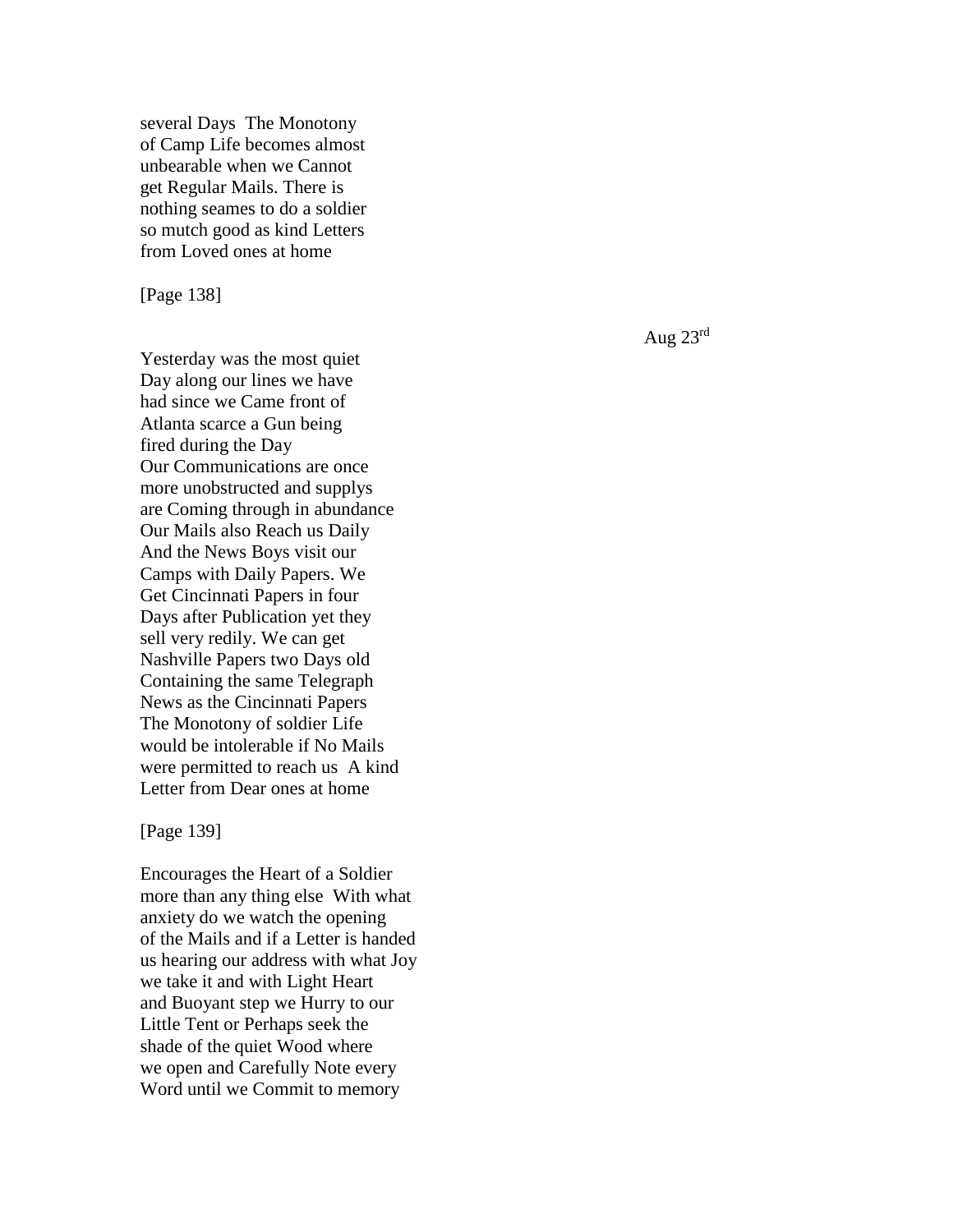The Kind Words of Our Loved Ones Could our Friend see and Know how mutch we prise their Letters they would be encouraged to write often

There is Both Cannonading and Musketry along our front this Morning Our siege Guns are tossing shells into the Citty again we Can hear the Loud reports of the Bursting shell far away among the Houses of Atlanta very often we hear them strike

[Page 140]

the Buildings with a terrible Crash the shell Bursting in the Building very often setting the Building on Fire.

August  $24<sup>th</sup>$  2 P M we have Orders to Leave Camp and Proceed across the Chattihoochee River Many Hard words are spoken the Teamsters have the Idea that we are going to retreat. Those of us who understand the move are well pleased we know that it means rest to the 20<sup>th</sup> Corps I have just returned from the front have supplied the Regiment with three Days Rations in full. I have been very unwell to Day have been suffering with [Neveralgi] in Left Jaw and Eye.

[Page 141]

Aug  $25<sup>th</sup>$ 

We Left Camp with the Train at 3 PM yesterday Crossed the Chattihoochee River at 4 P.M. Camped about one and a half miles from the River I have been most Crazy with [Neveralgi] All afternoon of yester-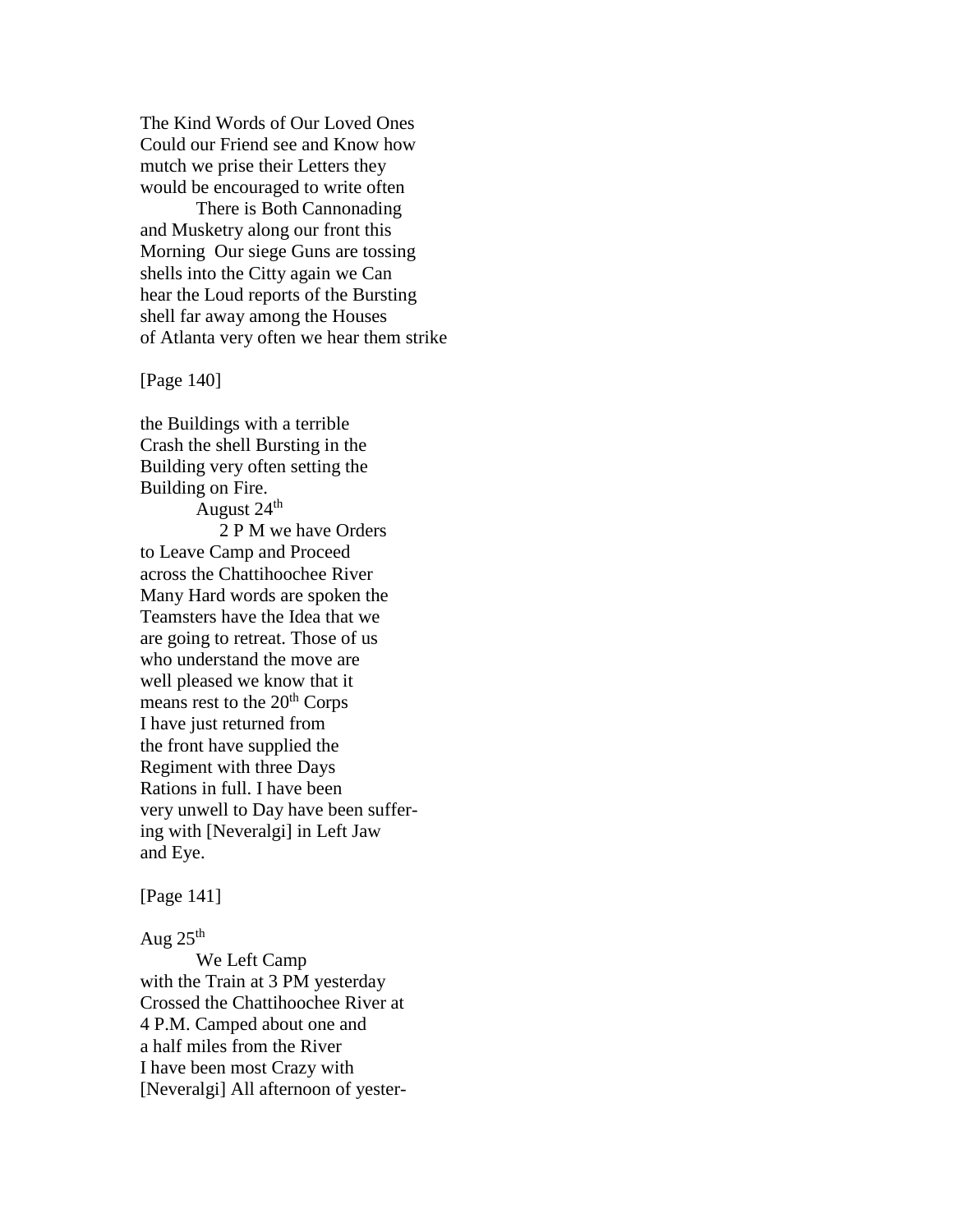Day and of a portion of Last Night I feel mutch Better this Morning

Eavning We moved Camp again to Day to within half a Mile of the R. Bridge spanning the Chattihoochee River we have a Nice Camp now among the Pine and Cedar Trees they form for us a Beautiful shade Aug  $26<sup>th</sup>$ 

Last Night and this morning The Troops in front of Atlanta Commenced moveing the entire Army with the Exception of the

[Page 142]

20<sup>th</sup> Corps Moved to the Right the  $20<sup>th</sup>$  Corps fell back to the River to Guard the various fords and the Bridge with the Base of supplies The 1<sup>st</sup> Division Occupies the Hills and Possitions Covering the Railroad Bridge and Base of supplies 2<sup>nd</sup> Division 2<sup>nd</sup> and 3<sup>rd</sup> Brigades are stationed at and Covering the Ferry at Pacers Crossing 1<sup>st</sup> Brigade Occupy the Range of Hills Known as Chattihoochee Hights This Brigade form a Line from first Division to  $2^{nd}$  &  $3^{rd}$  Brigades of second Division a Distance of 2 Miles. The third Div Two Brigades are stationed at Turners Ferry Below the First Division. One Brigade of 3rd Division is stationed near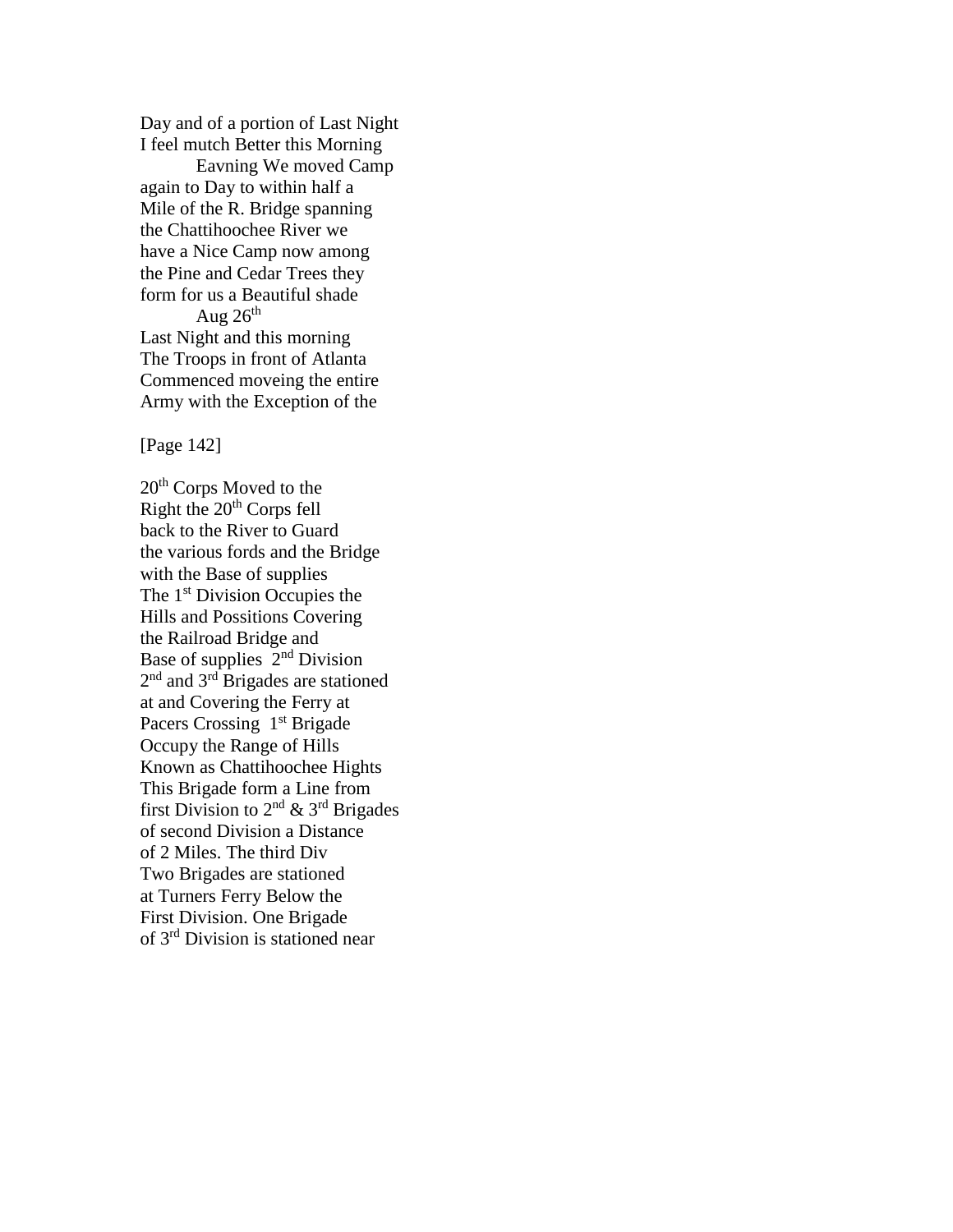[Page 145] [Note: Pages 143/144 missing from Journal]

the RailRoad Bridge on North side of River

September 2nd

The news of the Capture of Atlanta Reached us at 10 Oclock to Day One Brigade of the  $3<sup>rd</sup>$  Division of  $20<sup>th</sup>$  Corps were the first to enter the Citty this Brigade was very soon Reinforced by one Brigade of  $2<sup>nd</sup>$  Division The first Brigade 2<sup>nd</sup> Div was now Ordered to the Lefth to guard Paces Ferry Releiving the two Brigades  $2^{nd}$  &  $3^{rd}$  These two Brigades being both ordered to Atlanta We Remained at Paces Ferry until Sunday morning the 3<sup>rd</sup> September when we also took up the line of March for the City at which place we arrived in the afternoon Camping in the West part of town Sept  $3^{\text{rd}}$ 

I have been over a portion of the Citty to Day which I find

[Page 146]

Terrible Torn up by our Shell in the Northern Portion of Town from Main street out scarce a House is left whole Many of them have been struck dozens of times and are litterly torn to pieces The fortifications around Atlanta are Of the strongest that Engineer skill Could make them. The outerer fortifications Consist of a Regular Chain of Forts of Large size Liked together by a strong Line of Breast Works all of which are guarded by Abbatus on the Outer side Inside of this Main Line there are other forts and Earth works At a distance of One Hundred feet Back from the Main Line a Regular Line of Pits are Dug where the Machinery for Heavy Siege Guns was erected on which and extending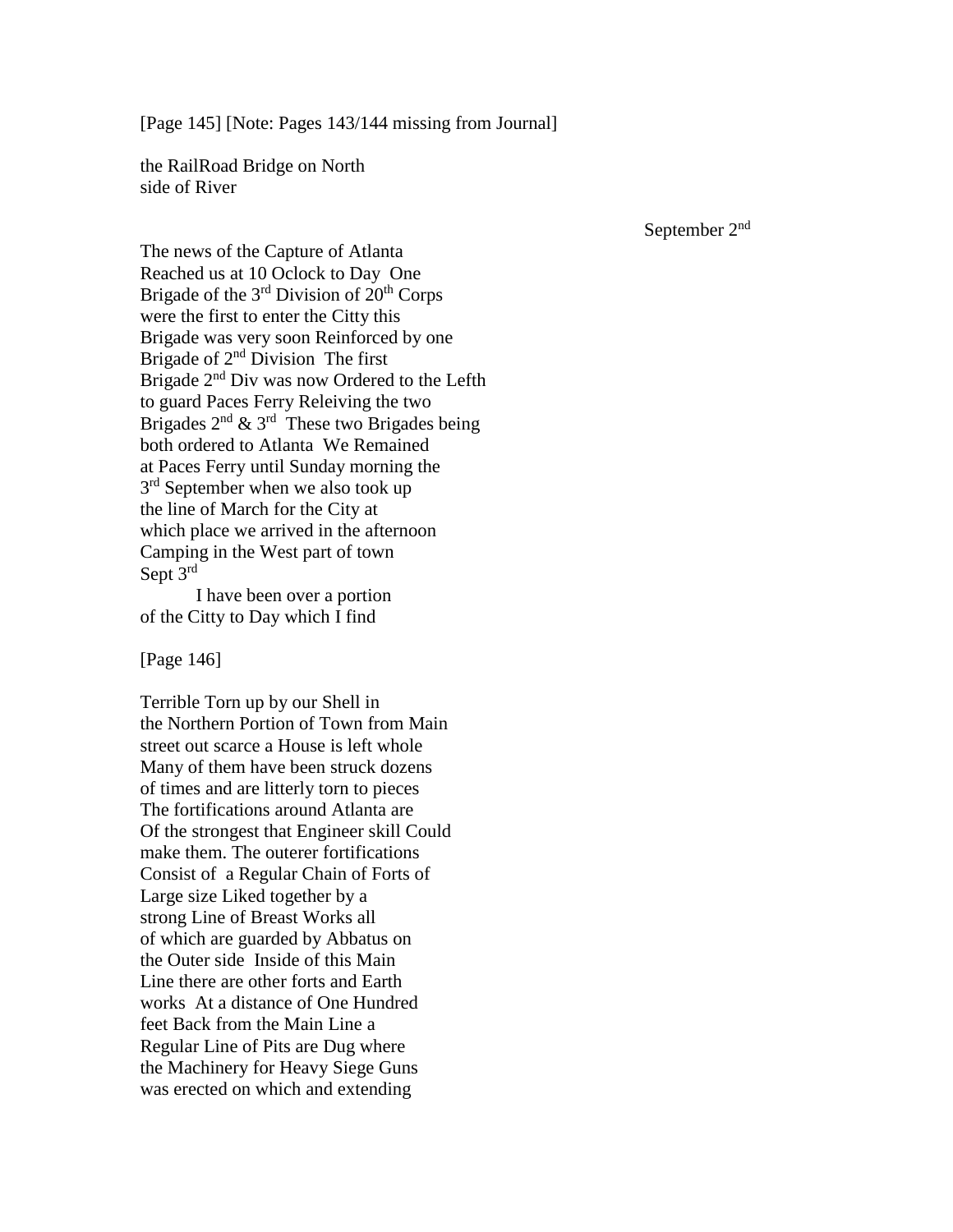a short Distance above Ground was Mounted their heavy Guns  $6<sup>th</sup>$  Paunders These they were unable to get away

[Page 147]

They Burned the Works on which they were mounted spiked the Guns and Left them. We find 8 of these heavy Guns. On the surrender of the Citty Our forces found a Large amount of stores of most every Description The Boys have found Large quantities of Tabacco Which they have eagerly appropriated to their own use. The Citty of Atlanta is Built on very Broken and Wasty soil The streets are Layed out very irregular so mutch so that some of our Boys have remarked they Could go to any Portion of the Citty seamingly on the same street. I have as yet failed to find the Beautiful Portion of Atlanta unless we take Private Residences some of which Cannot be beat for Beauty of Architect or situation Most of these Residences have the most

[Page 148]

Beautiful Lawns I have ever seen all kinds of the most Beautiful shrubbery some of which are now in full Bloom These Lawns seam to have been Cultivated with all the Ingenuity of Taste Reminding us of what we have read in Legionds of the Fairies. I notice some of the finest Machine shops I have ever visited The Depot is very Large with three Tracks running through three Trains Can be run in at one time The Engine House is built of Bricks Covering near an Acre of Ground. There is also several Large Founderies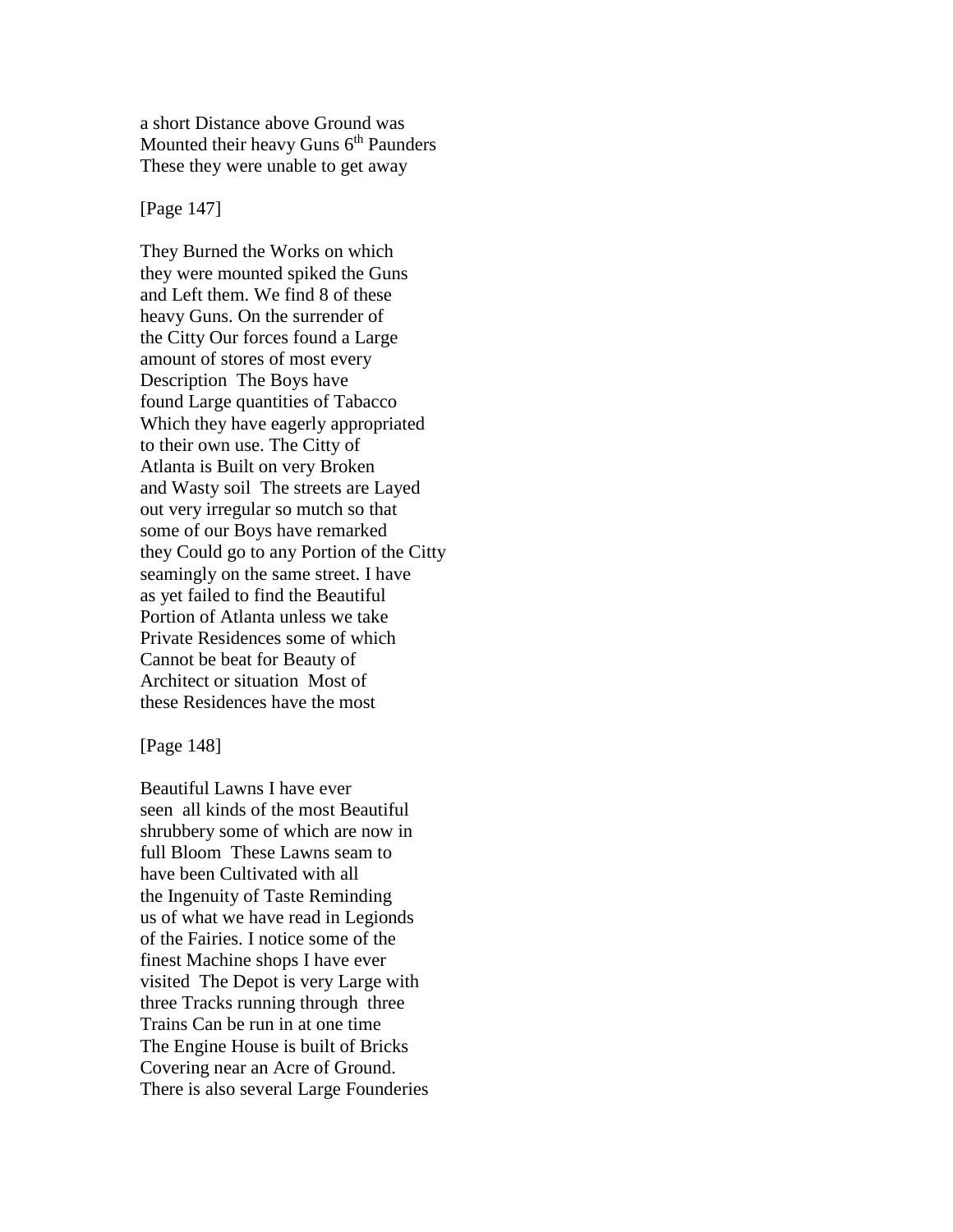Blacksmith and Wagon Shops in fact shops for the Casting of all kinds of Machinery Both for the Army and for general use. Most of the Machinery has been removed previous to the Occupation of the Citty by our Troops

[Page 149]

The wealth of Atlanta has been immense Now however the Citty is a Complete Rech and years must elapse Ere it will again revive and Flourish as formerly. The Machine shops are being fitted up for Government use.

The society of Atlanta has been quite aristocratic here like all other southern Citties the Poorer Class of Both Black and White have been the slaves of the Rich And we find too that all the White Population of [Males] have been or are now in the southern Army Those who we now find Living in the Citty have all been Conscripted and have in nine Cases out of Ten been in arms against us Those who reside here now are all or nearly so of the Wealthy Class who have remained

[Page 150]

behind to look after their Property. As soon as General Sherman announced the Campaign over he then Issued an Order to the Effect that Atlanta Was to be used strictly as a Military Post and that all Citizens not in Government employ would be required to leave the City between the 12th and 23rd of September All who Could prove their Loyalty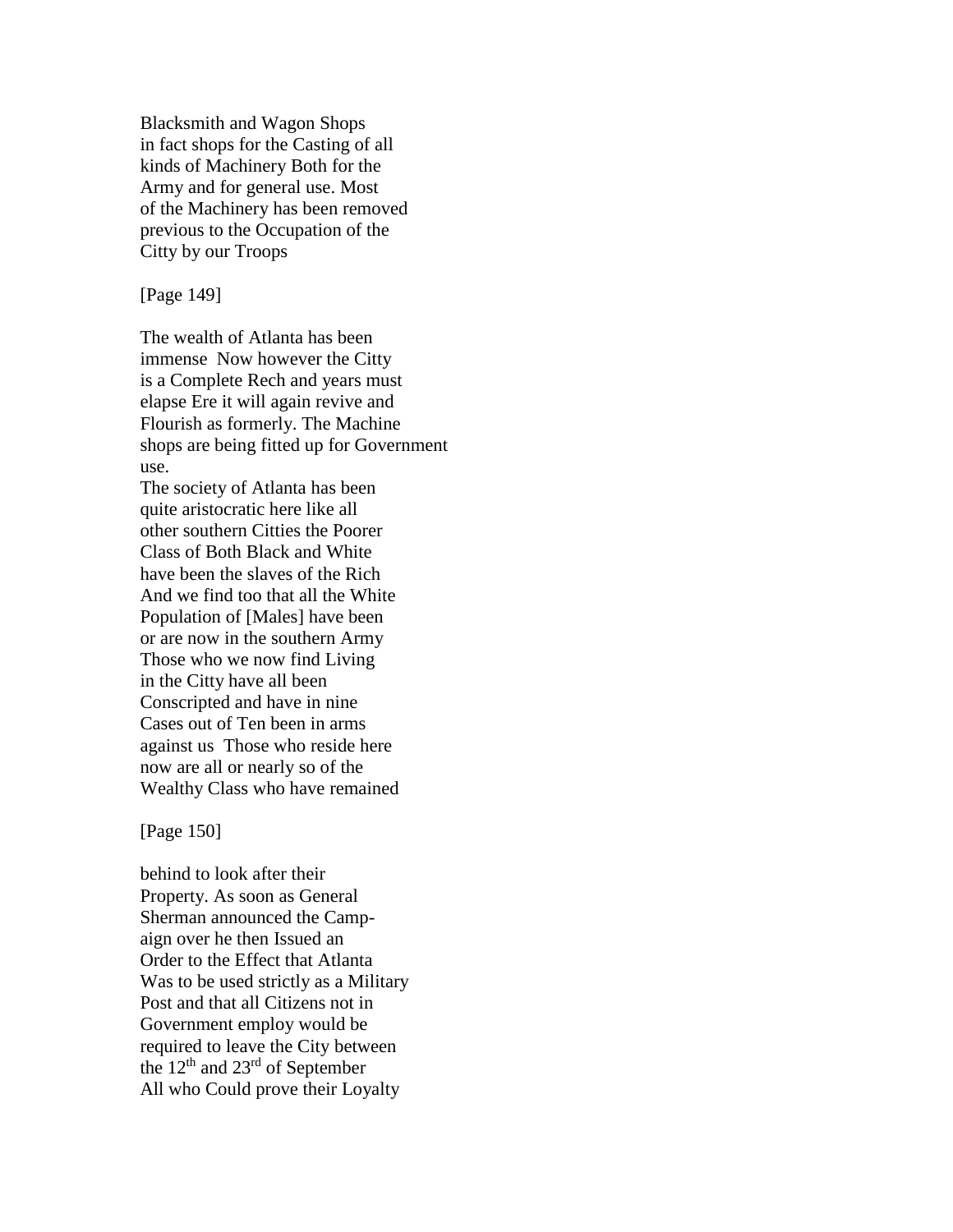and Choosed to go North Could do so those Families having Husbands and Friends in the Rebbel Army must go South A Truse was entered into between Major General Sherman Commanding Division of the Mississippi and General Hood Commanding Rebbel forces for the Purpose of the Removal of all Families and their effects going South

# [Page 151]

Transportation is now being furnished Families going South they are Hauled in Wagons to Rough and Ready a point agreed up on being half way between the two Armies Distant from here six Miles. Our Trains are there Met by Trains from the Rebbel Armies and the Goods Transferred. No distinction is made between Rich or poor All must Come under the same head all shair the same Mode of Conveyance and journey the same road once more to try the fortunes of Treason Those whose Loyalty is undoubted are furnished Rail Road Transportation North of Nashville to try their fortunes in a land of plenty Some of The People are loud in their denunciation of this Order Thinking great injustice is being done them in haveing to Leave

#### [Page 152]

Their once Peaceful and quiet Homes They Choose rather to seek Protection under the Flag of our Union (which they have tried to pull down) than to again Launch out on the Perrilous Sees of Disunion I believe the Order just and Proper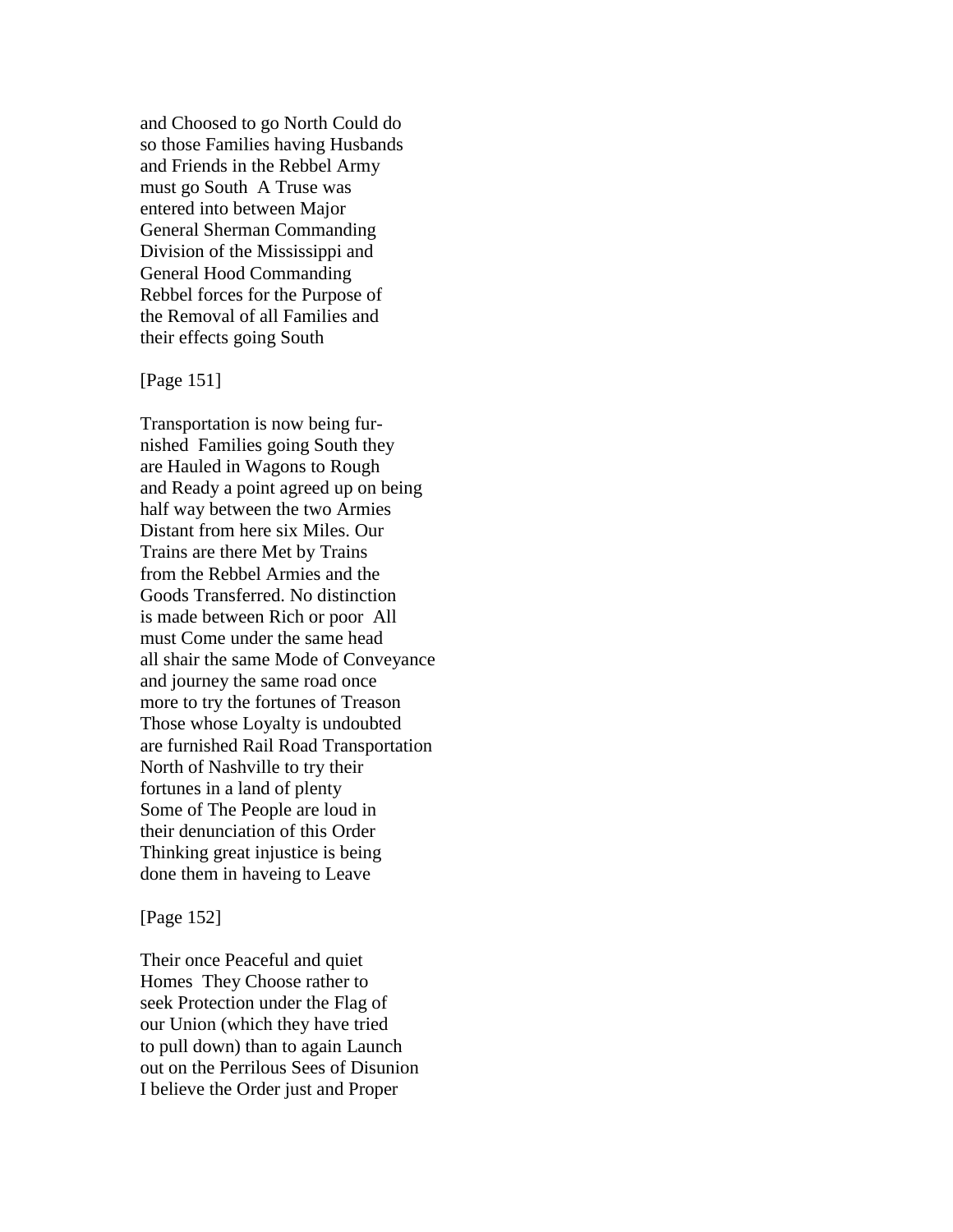and it must and will be enforced

There are three Rail Roads Centering in Atlanta viz The Memphes and Charleston Atlanta & Augusta & Atlanta Western and Mobile Rail Road Then there are Connections with these Roads Leading over almost the entire South As a Millitary Point it is second to none in the South on the Road Leading East or the Augusta Road is where the Rebbels Destroyed Their Large Rolling Mill and Eighty Cars Loaded with Ammunition

[Page 153]

This Destruction of Property took place half a Mile from the Citty

The Long Campaign is now over and the Triumphant Union Army is seeking the Rest Needed Never did troops Come off any Campaign in such good spirits as has this Army all feel they have most Nobly done their Part and when we look Back over the Long distance Traveled and fought over we are Lead to think that no Army Could have done more We first found the Enemy in his strong holds on Rockey Face Ridge at Dalton Buzzards Roost and Resaca Points that seamed impregnable but our hardy vetterans stoped not at any obsticles thrown in their way the Army under Janson were Beaten and Driven Back

[Page 154]

from all these strong holds Closely followed by our Army and from that point to Atlanta we have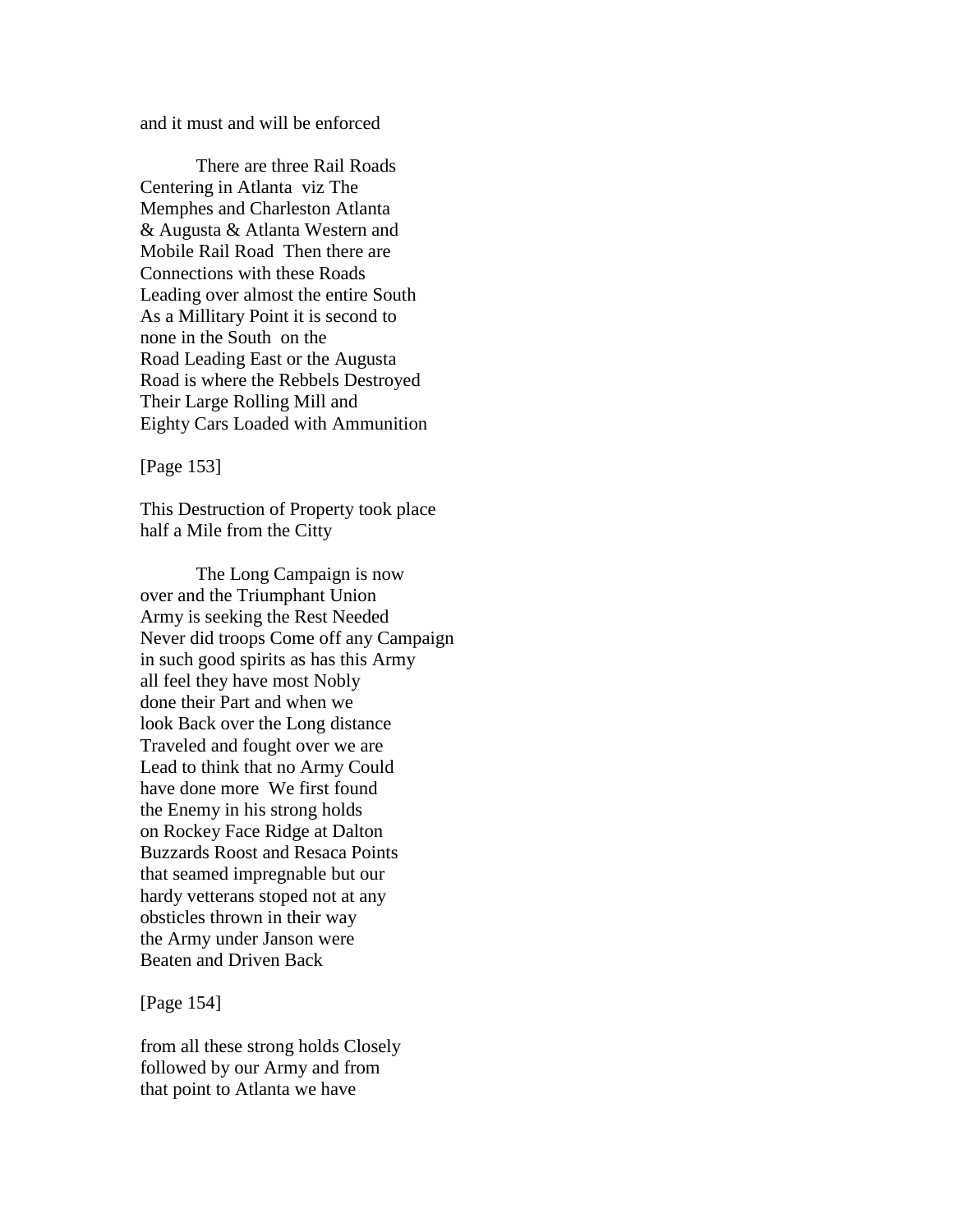fought him behind his intrenchments. Natural Fortifications Made still stronger by skillful Engineers Were found almost every Day. I May be safe in saying every Mile. Yet all these strong Intrenchments have been taken by Gen Shermans Vetteran Army. Many of Brave Comrads have fallen their Places in our ranks are vacant. We miss them yet we know they are now free from Wars Alarm They fell Nobly Doing their Duty Defending Freedoms Banner. Though they are sleeping on the Feald where they fell with no Mark to tell where they Lie save the Rough Board Placed at their head

[Page 155]

by their Comrads yet we who have Passed safely through will ever remember where those brave Comrads Rest and while Memory has a resting Place in time they will be Remembered. We think of Their Lonely ones at home We think of that young Mother Who Bid her Companion Farewell She has watched anctiously for his return She will see him no more in time. Those little ones who have so often ran to meet him will meet him No more on Earth as they grow up they will be taught that their Father fell a Martyr to Liberty Fell fighting for his home and the Liberty of his Posterity Noble Dead Their Names will be written in History as those who Left all the Enjoyments of Home to Fight for the Liberties handed down to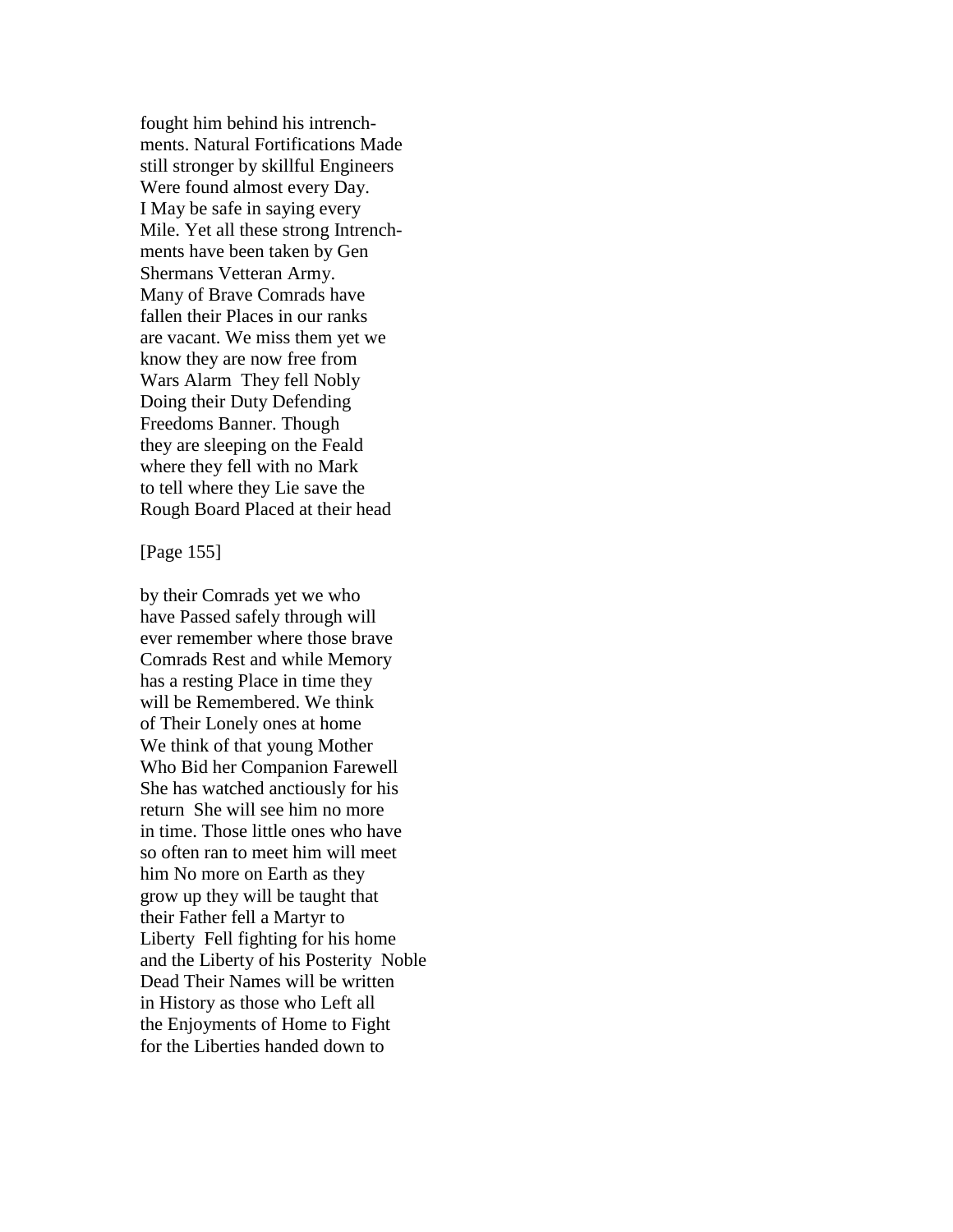[Page 156]

them. We all feel that this has been a useless War That sufficient Cause Never was given the South to Rebell against the Best Government ever given to Man yet War Desolating War has been kept up for over three years Rivers of Blood have been shed Thousands of valuable Lives have been sacrificed on the Altar of our Country and yet we are at War Why is it so we answer because Rebbels are in Arms seeking to overthrow our Government and we are sorry to know that they have been urged on by a set of Designing Men in the North that for the sake of Office or to keep up a Certain Party Will sell their Liberty these Northern Copperheads have Prolonged the War they have been the Means of Feeding the

[Page 157]

Flame of Civil War Thousands of Valuable Lives will be Charged to their account The Blood of Murdered Country Men is on their Hands and the Day will Come when they must Meet an Arnolds Fate The Traitors Brand must be indelible stamped on their Brow Generations yet unborn will Learn to know them as those who took sides with Traitors and Rebbels in Arms. In the South we have found Many good Union Men who hailed With Delight The Comeing of Our Armyes While we have every evidence that there have been and eaven now are Union Men in the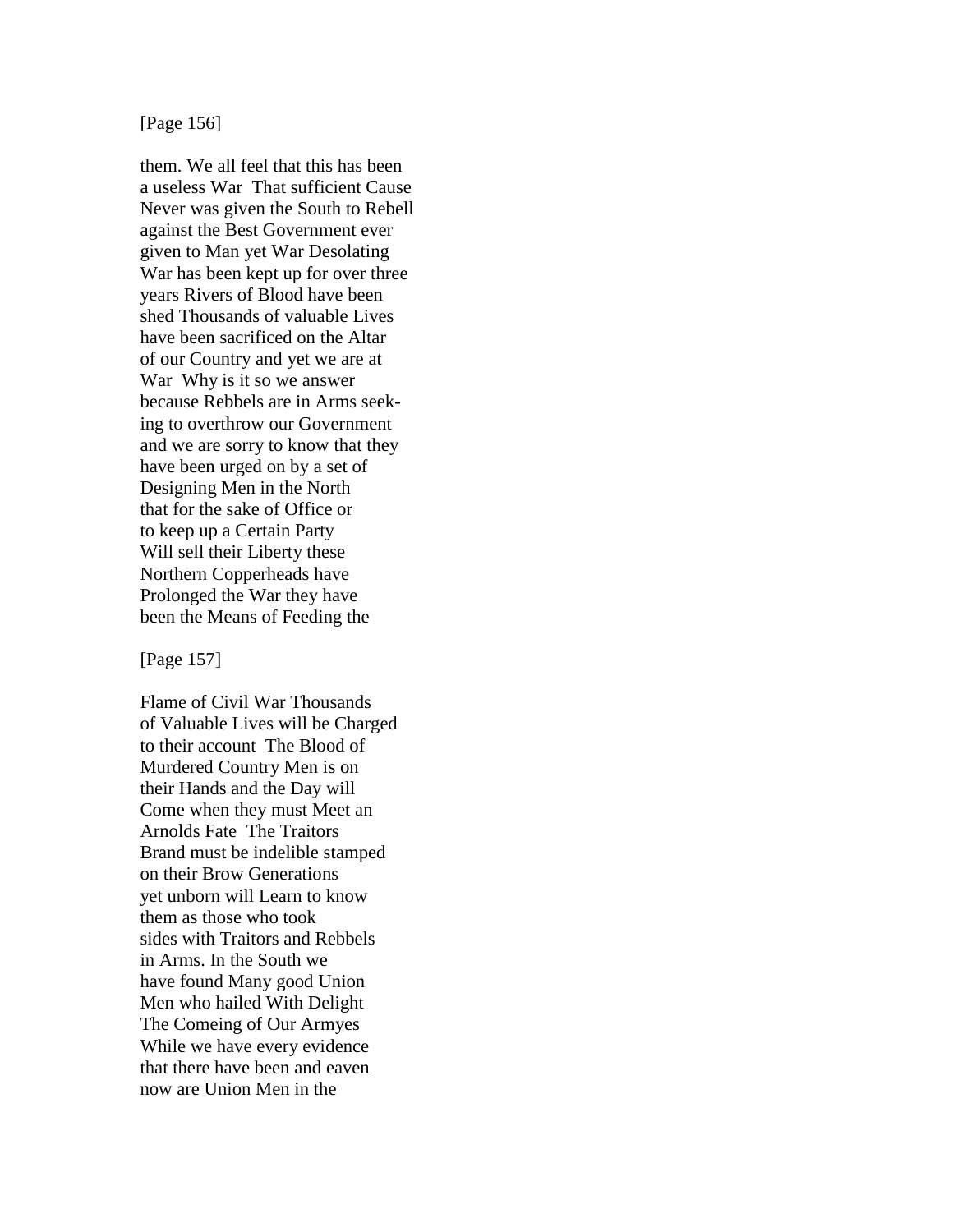Rebbel Ranks Compelled by Tyrants to take up arms against the Country and Flag they Loved

[Page 158]

These Men Desert and Come over to us when ever they have the opportunity and many Men are shot while in the act of Deserting from their Captors They have been Hunted like wild Beast and Placed in the Rebbel Army. It has been very different with Traitors in the North they have been allowed to Remain at Home Preaching Treason they have not been Conscripted as Union Men in the South have. No they have been Left at Home to secretely work against us and to Concoct schemes to aide the Rebbels in the south they have Persuaded Men to Desert from our Army they have tried to Dishearten us and to sow Discord in our ranks. Too Cowardly to Defend their own homes or

[Page 159]

Laws they have tried to Distill the Minds of those who have had The Manliness to Defend their Libertys. We feel to Despise such Men They should never have the sympathy of a soldier in what ever may be fall them we Can Respect Bravery Can Treat as Prisoners of War all those who Come up and Face us on the Feald of Battle should they fall into our hands as Prisoners but a Cowardly Home Traitor Can not Receive the sympathy of True Soldiers.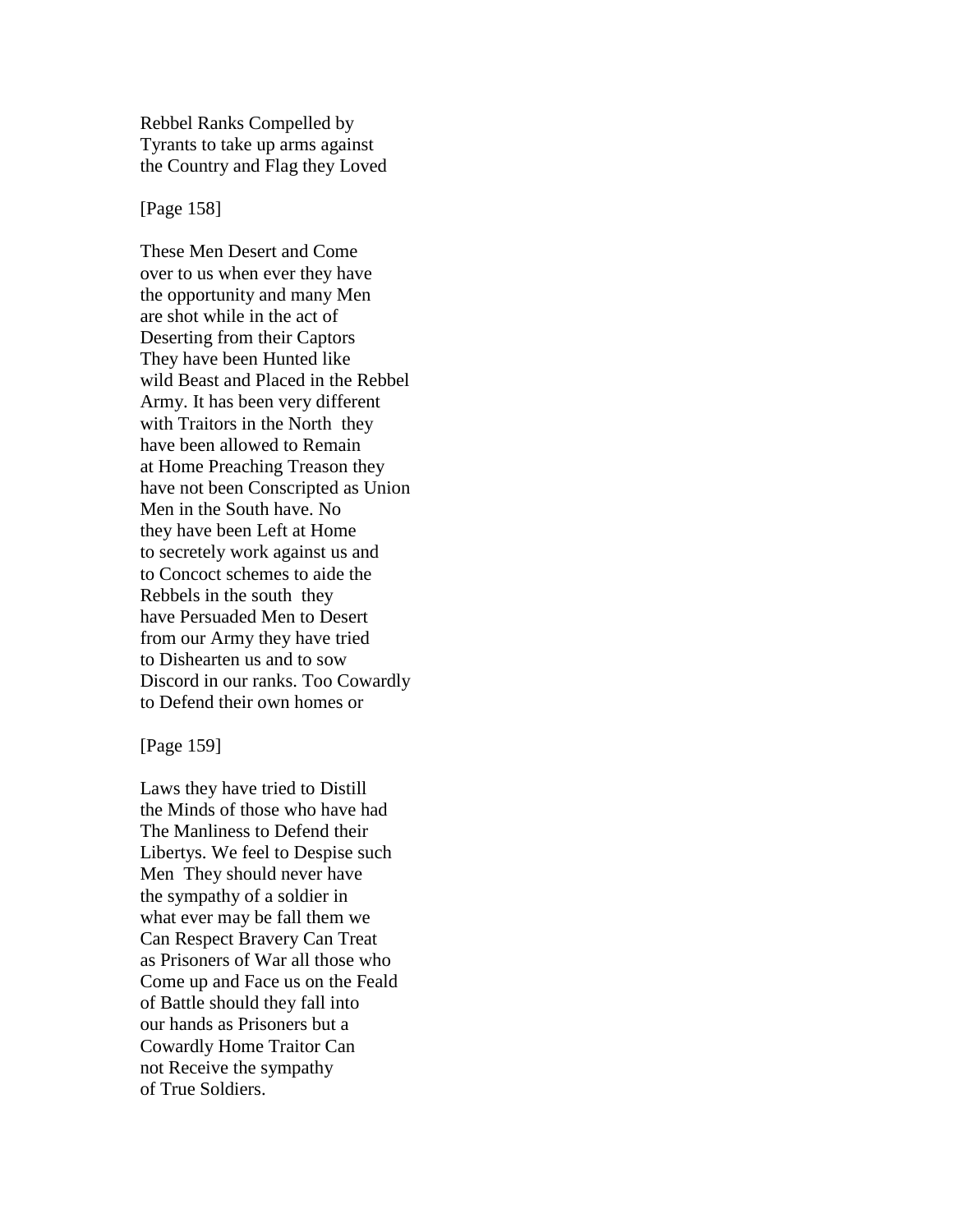We feel that Brighter Days are near at Hand the Clouds of Civil War are growing more thin and we hope to soon see the sunshine of Peace with what joy would we hail the glad

### [Page 160]

Day when Peace once more Prevaled in our Land and we be permitted to go to our Homes to Learn War no more may that happy Period soon Come When the Gentle Dove of Peace shal flap his Wings form Pole to Pole and Liberty shal Cover the Whole Earth as the Waters now Cover the Great Deep

I shal now end my Journal of Incidents by saying that I have written in a Hurry have given but a Hint of what has transpired During the Campaigns in which I have taken a Part Many times I have written when my Mind was engrossed by other matters than those of which I wished to Write I have written when the Battle has been Rageing and when all was

[Page 161]

Calm in fact under almost every Circumstance in which the Mind has been Called to act and as I have only written this as a Private Letter to a Companion or for future Refference of my own all Defects in Composition will be Looked over I hope I may never have to Pass through the same hardships or similar ones again I am tired of War yet as a Soldier for my Flag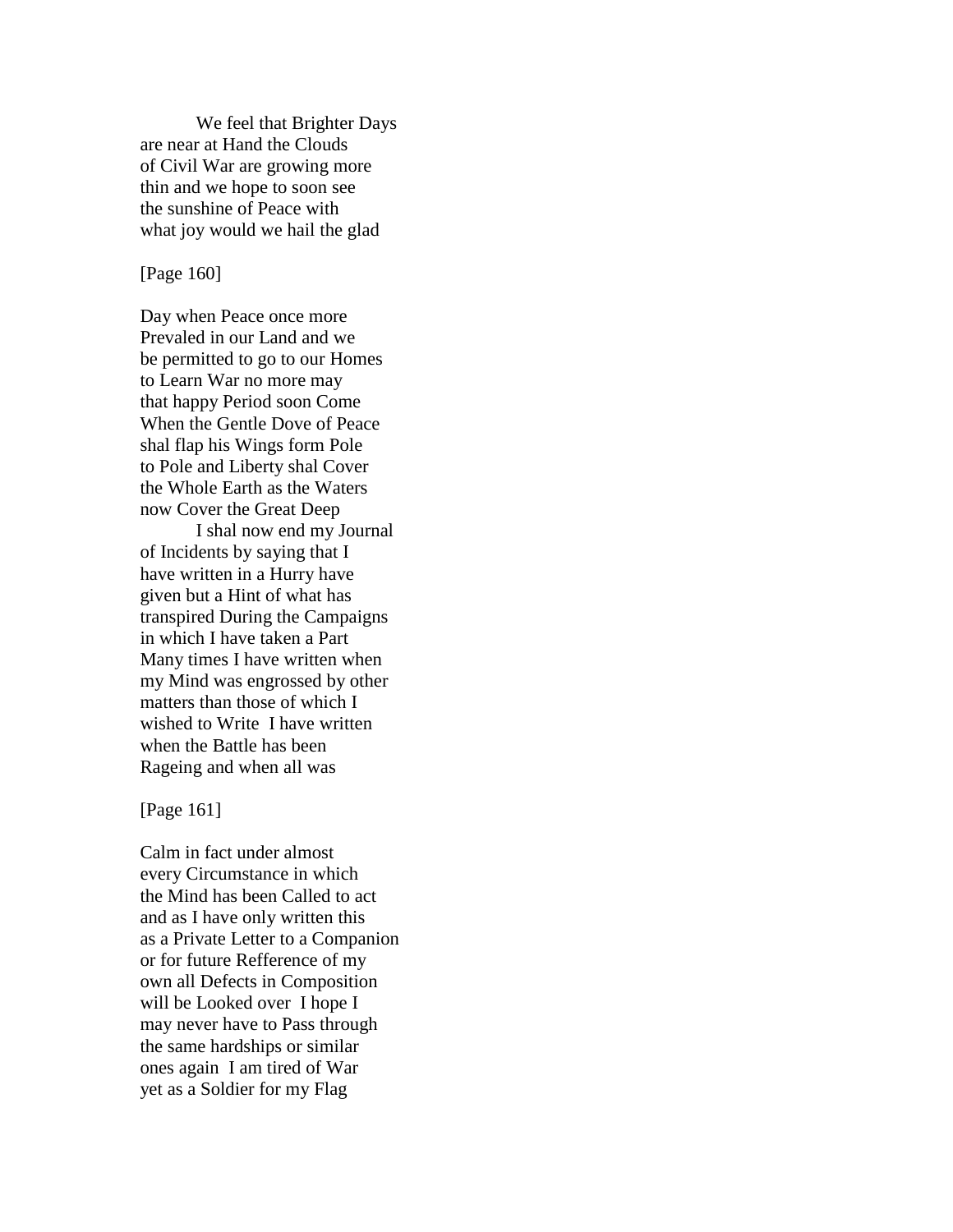and Country I never expect to Be any thing else than an earnest supporter of all Laws for the Government of a Free and Happy Republic and while I have strength I will do my Duty to my Country

> (A. D. Riker  $(66^{th}$  O.V.V.I.

Cassie W Riker)

[Page 162]

Citty of Atlanta

Georgia Oct 1st / 64

While the Truce entered into Between Generals Sherman and Hood for the Removal of Families from Atlanta Existed On the Part of General Sherman Made and kept in good faith but we have good Reason to Doubt was most grossly violated on the Part of Hood the Commander of the Rebbel Force. It became known to Sherman about the time the Truce ended that a Large Rebbel force had Crossed the Chattihoochee River and were Making for some Point on our Line of Communication. We are well aware this force must have

[Page 163]

Moved during the suspension of Hostilities. Thus again we see the utter Failure of the Rebbels to Carry on a war as a Christian Nation they have openly violated the Most solemn Pledge existing between Armies during hostilities The Truce was [accepted] on their Part in seaming good faith but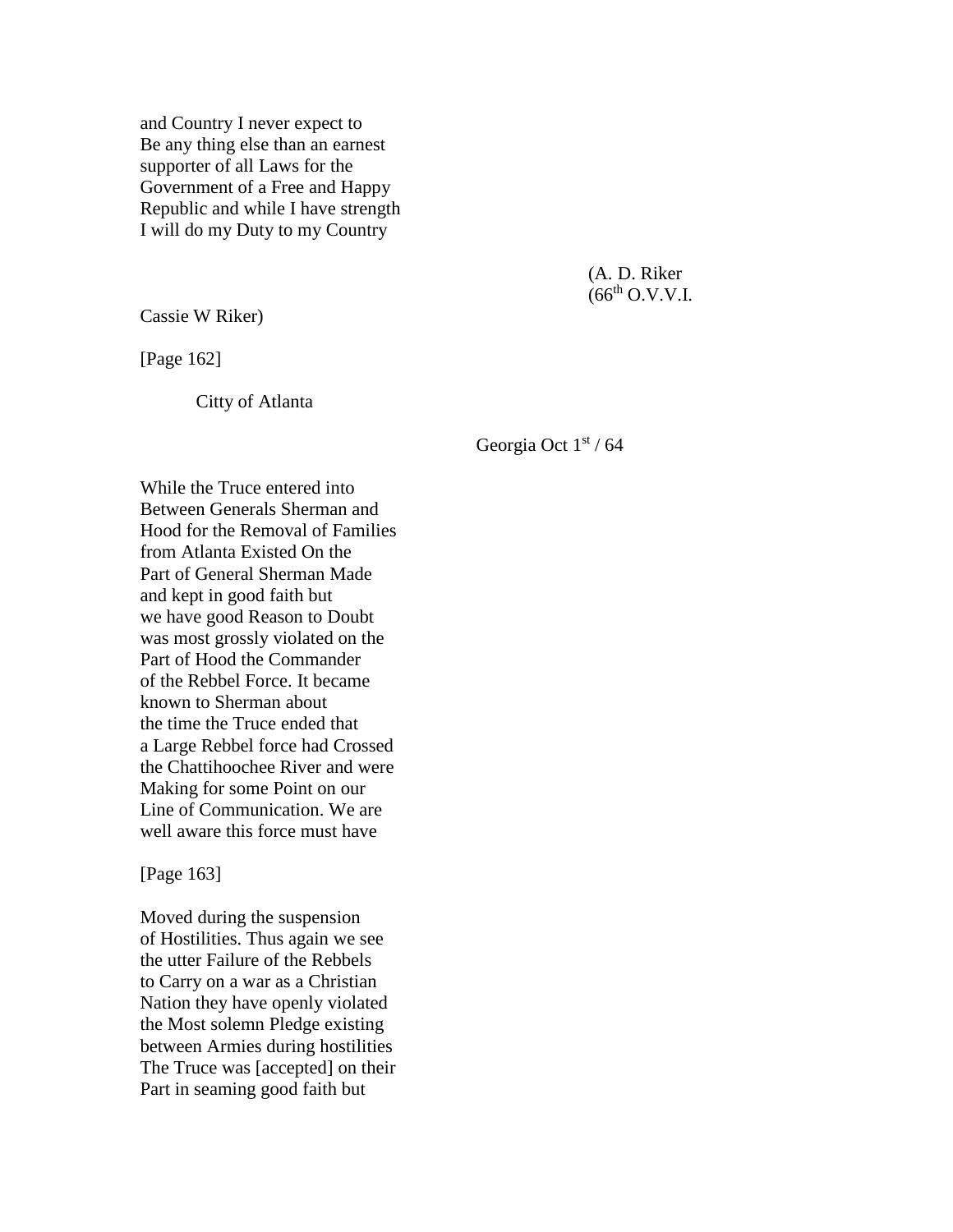to their shame be it said has been most grossly violated. When General Sherman became aware of this foul treachery Detachments from the Armies of the Tennissee & Cumberland were sent by Rail to the Rear to Protect our Communications Major General Thomas went Back also with the Detachments We Learn now that the Main Rebbel Army have struck the Rail Road at Big Shanty and

[Page 164]

holding and destroying the same With the Exception of the  $20<sup>th</sup>$  ac Our Army are under Orders to move Troops are being sent to the Neighborhood of Marietta and Kenesaw Mountain Oct  $2<sup>nd</sup>$  Troops are being sent back to Day as fast as Possible fortunately three of four Trains of Cars happen to be on this side of the Break in the Road Oct  $4<sup>th</sup>$  But Little is known of the extent of Damage being Done to the Rail Road there is no Bridges in the vicinity of Big Shanty General Sherman and staff Left Atlanta this morning for the scene of our Present difficulties The General Remarking as the Rode away that he was going back to grind Hood to Powder at four Oclock

[Page 165]

this P. M. his Head quarters were in Marietta General Thomas with his force is North of the Rebbel Force and Consequently we have no Communication with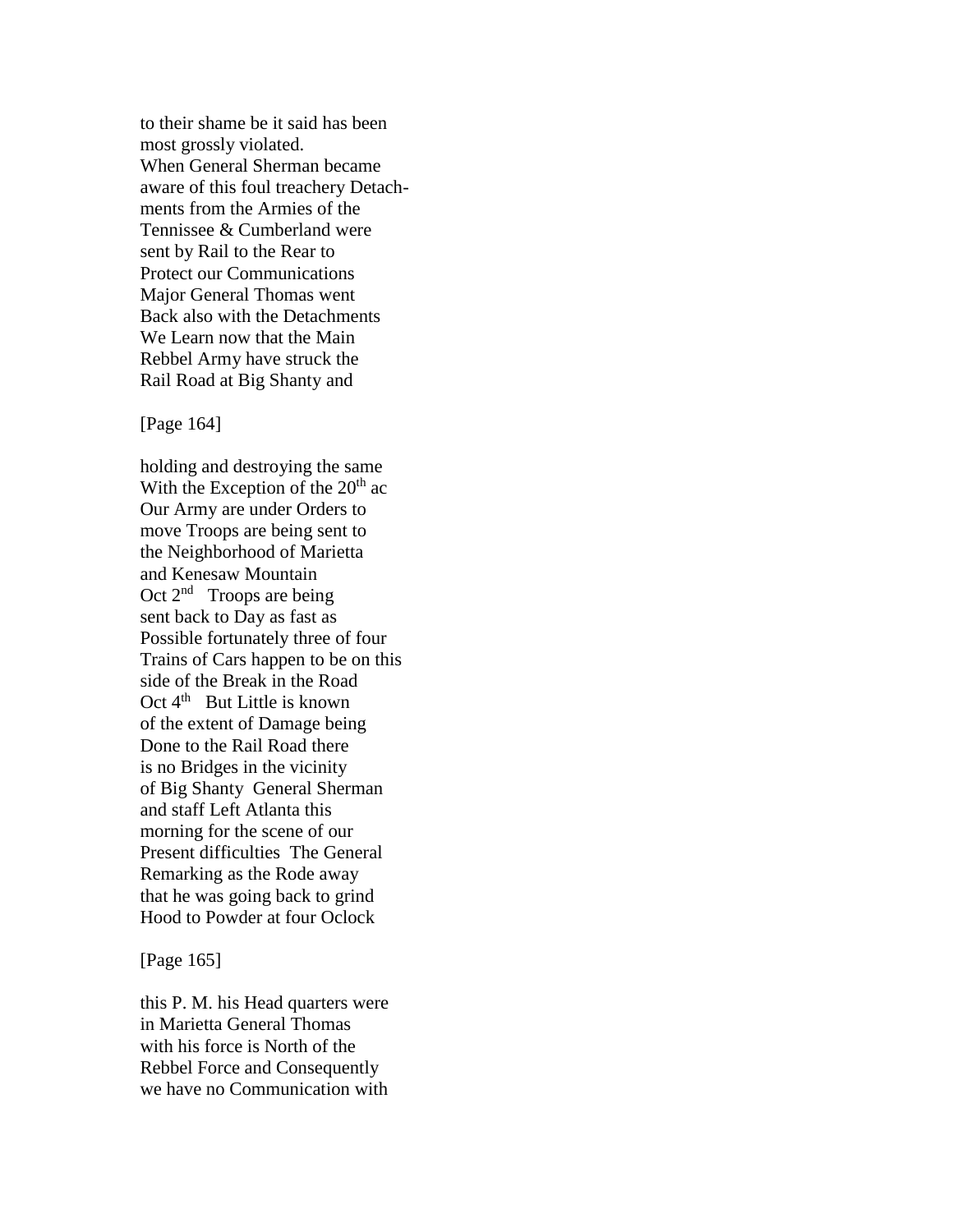him Our Cavalry are reported in Rear of the Enemy Oct 5<sup>th</sup> General Sherman Moved with his Army this Morning from around Marietta a Battle is expected hourly no Communication with Thomas yet Oct  $6<sup>th</sup>$  We have no news since Morning then a Report was Prevalent that on yesterday fighting was going on at Attonq. There does not seem to be any Large force of the Enemy left behind One man was Wounded Prowling around our Pickets on the night of the  $4<sup>th</sup>$  inst since

[Page 166]

then all has been quiet heavy Detales are at work fortifying the Citty on the East and South sides The  $20<sup>th</sup>$  Corps are Charged with the Defense and holding of Atlanta at all hazards We are well supplied with all kinds of Rations except Salt Meat there is none for Issue Forage for Animals is also very scarce We hope to have Communication open again in a short time The Enemy are makeing a Desperate effort to Retake Atlanta Time will show whether they are or have been successful with all their Treachery we feel Confident we are fully able to Hold the Citty and we are willing to trust the Matter of our Communications with General Sherman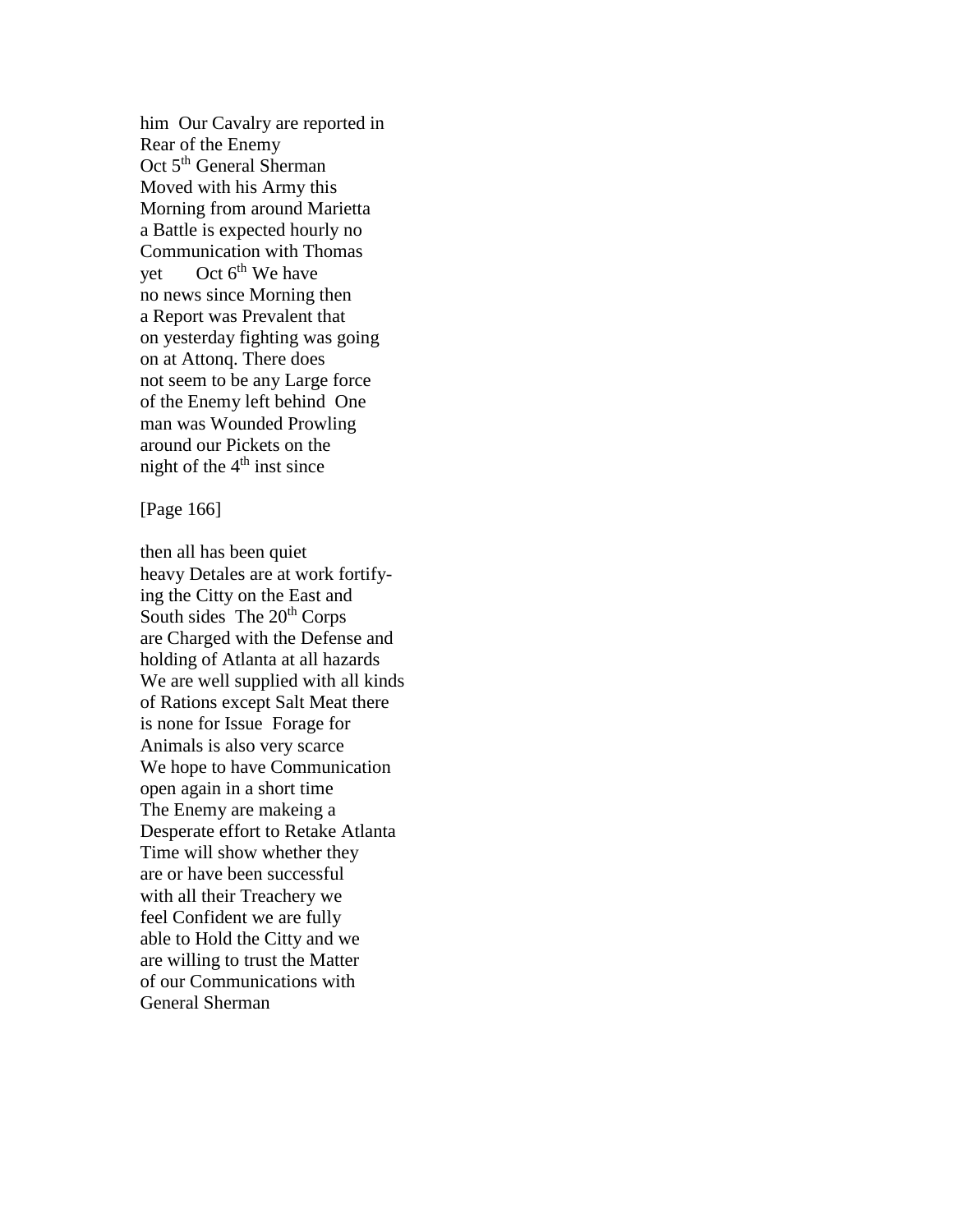# [Page 167

Official Despatches from General Sherman have been received here to Day stating the enemy were Driv en from the Rail Road and were severely repulsed in two successive Charges Made by them on our forces 13 Hundred Prisoners are reported Captured by our forces Five Miles of Rail Road has been Effectually destroyed Material is on hand for the repair of the Road and Communication will soon be open again by Rail We begin to feel the need of having Communication opened again Our Animals are suffering for want of Forage The Ration for the Troops still holds good with the exception of S alt Meat that Part of the Ration has entirely runn out We are Reduced also to half a Pound of

### [Page 168 ]

of fresh Beef Per Day the Ration of Bread is now 1 & ½ Pounds Per Day Double Rations of Vegetables are also allowed for the Present The work on the Fortifications Progresses finely Large Detals are kept Busy Day and Night. The Rebbel Prisoners Confined in the Barracks here are marched out each Morning armed with Pick and shovel and set to work on the Fortifications. I Presume a great hue and Cry will be raised against setting these Prisoners to work But we think their Treachery Deserves far worse Punishment than this there is nothing they will not stop to do in the treatment of the Prisoners the fate of War has

 $Oct 7<sup>th</sup>$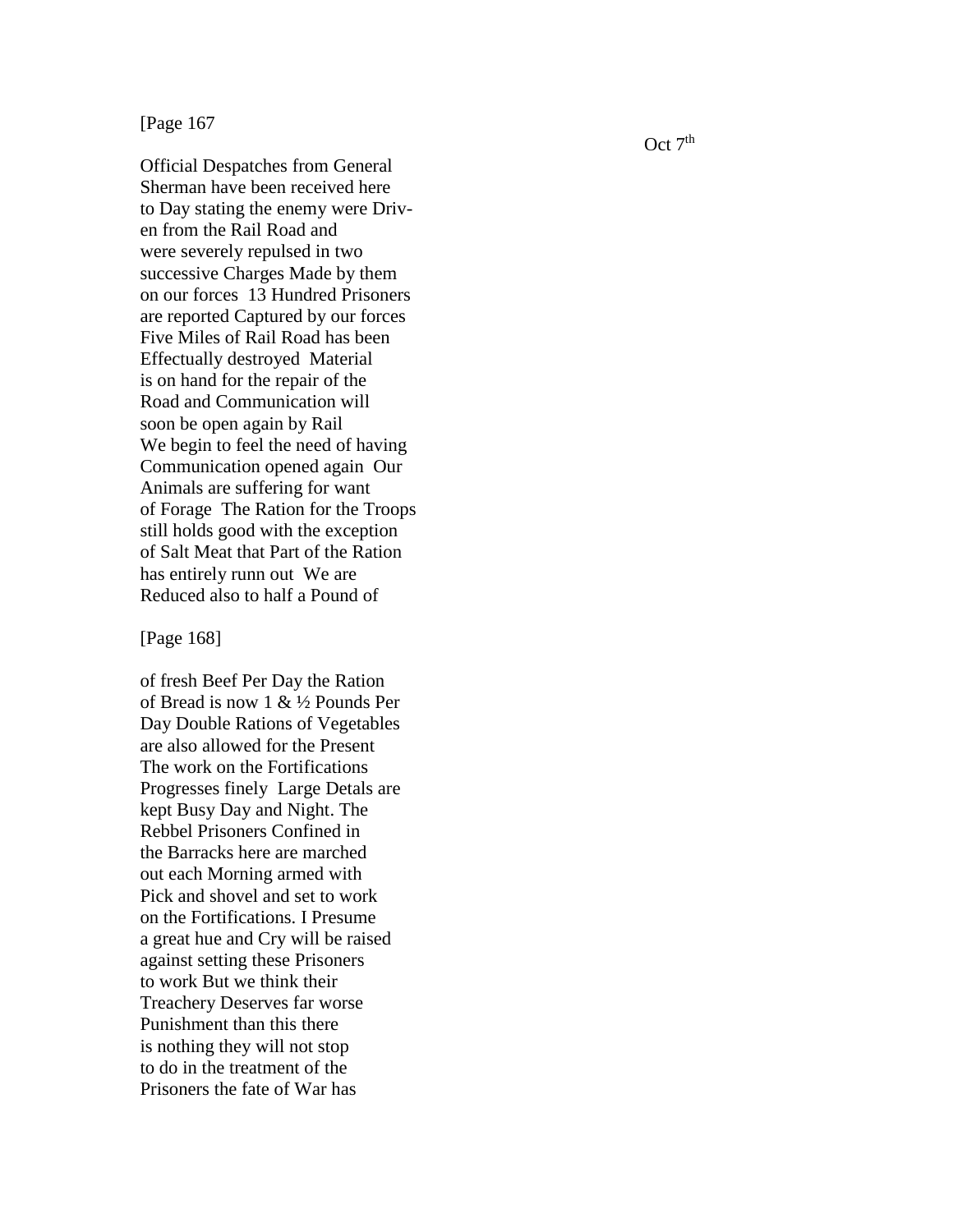thrown in their Hands and we think a Little work will not hurt them

[Page 169]

Oct  $9<sup>th</sup>$  A Sabbath stillness Pervades Atlanta the Day is Cool and very pleasant I have felt that this is the Sabbath Day all Places of Business have been Closed and Both Soldier and Cittizen seam to have that regard for the Sabbath they should We have News of a fight at Altona in which our forces were victorious One Hundred and Fifty of the Enemy were buried by our forces we Captured 450 Prisoners Our Loss Reported at 600. Oct. 10<sup>th</sup> Last Night we received a Despatch announcing the Capture of Richmond no particulars given as yet We also have a Despatch by signal that Sherman has Defeated Hood at Lost Mountain all quiet here

[Page 170]

Oct 11<sup>th</sup> The Election for state and County Officers in the states of Ohio Indianna and Pennsylvania was held to Day Ohio soldiers were the only soldiers that voted vote in 66<sup>th</sup> stands 163 Union Votes no opposition. News of the Capture of Richmond Contradicted No New Official from General Sherman 14<sup>th</sup> Road again Repaired Received a very large Mail to Day No supplies Comeing yet by Rail. A Forageing expedition Returned to Day having been out four Days they Brought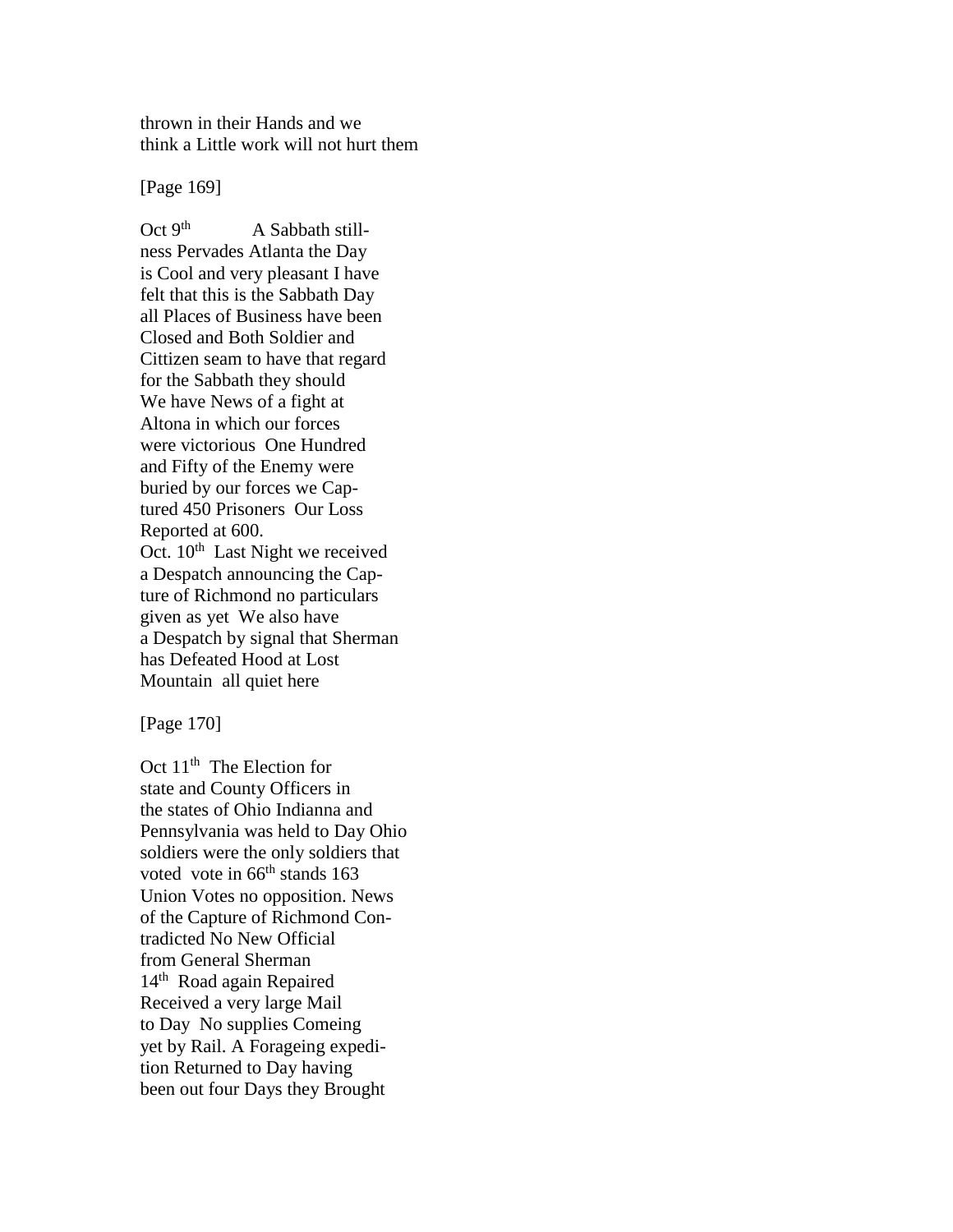in six hundred Wagon Loads of forage Weather very fine Sherman on the Move Rebbels makeing Desperate efforts to Cut our Communications all quiet around Atlanta

[Page 171]

16<sup>th</sup> Our Communications again Cut Fighting reported No definite news Road said to be badly Damaged an attack on Atlanta expected Troops Prepared for any emergency. November 1<sup>st</sup>

But Little has transpired of which we have an Official Notice Since the  $16<sup>th</sup>$  ult the Enemy have been Driven back from our line of Communication they are now in Alabama General Sherman has advanced his Army 30 Miles beyond Rome where he is now prepareing for a new Campaign The  $20<sup>th</sup>$ Corps have Orders to prepare for a Fifty Days Campaign and to be ready by the  $4<sup>th</sup>$  to Enter upon the Duties which may be assigned us. Our Communication

[Page 172]

with Nashville are now open and Trains are now running through The Weather Is Cold and Rainy Nov 8<sup>th</sup> We are still in Atlanta though we are expecting Orders hourly to March We are well aware that it is General Shermans intention to Evacuate Atlanta. All is Bustle and excitement here Every thing Moveable is being sent to the Rear as fast as Trains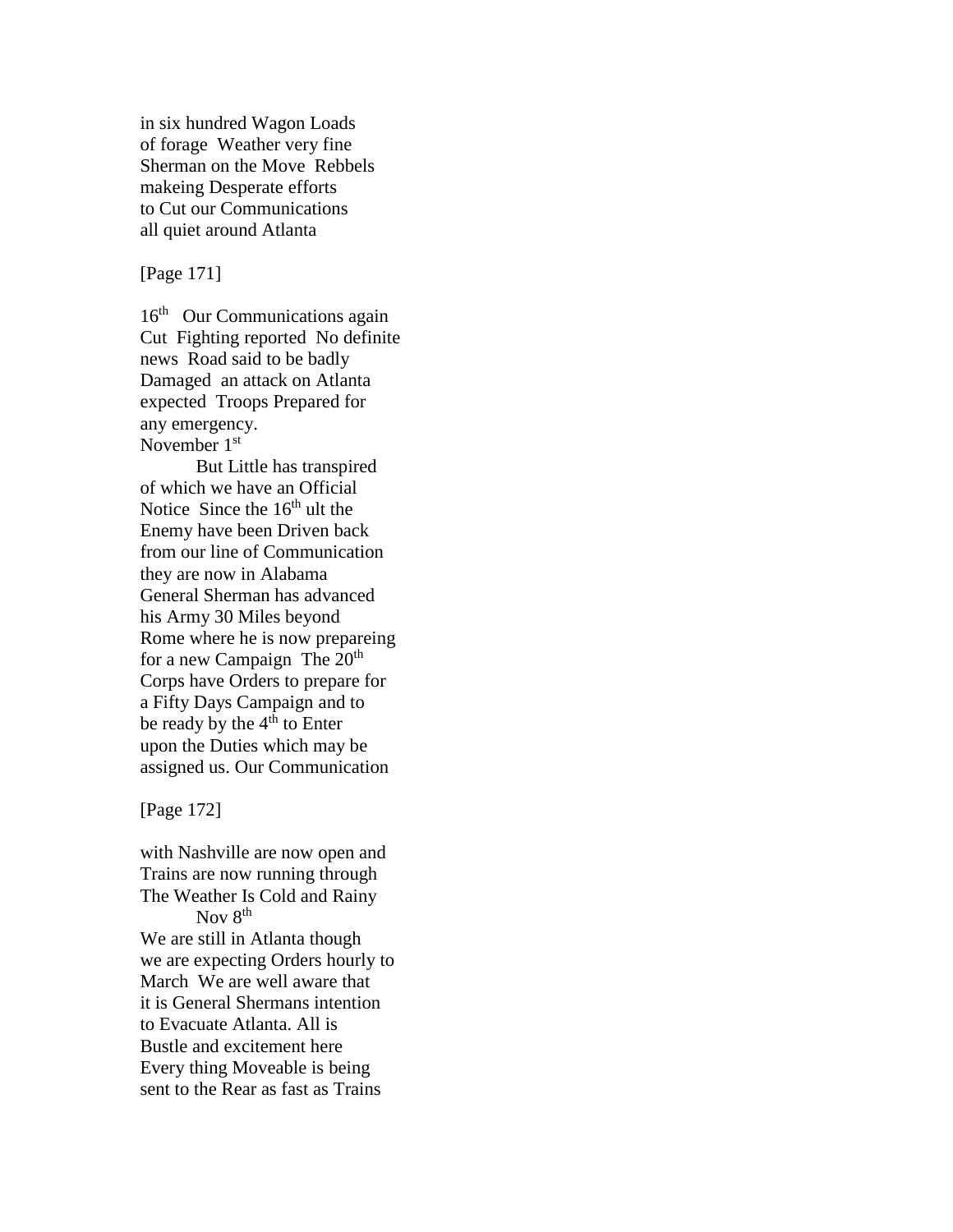can Carry it away Cittizens are going away as fast as they Can get transportation all is Confusion with them they do not like the Idea of again falling into the Rebbels hands and get Transportation is very hard to get now oweing to the Crowded state of the Cars. The Polls are open to Day

[Page 173]

and the Soldiers are voting for President of the united states I feel to Day that the fate of our Country hangs on this Days vote O how important that every Man should vote Right November  $9<sup>th</sup>$ This Morning at Day Light Cannonading was herd to the East of us. at sun up the Rebbels Cavalry as it Proved to be shifted around to the South of us and made an attack on the  $1<sup>st</sup>$  Brig 2<sup>nd</sup> Div 20<sup>th</sup> Ac the Cannonading and Musketry was very Brisk for half an hour when the Enemy fell Back on the sand Town Road in haste Leaving two killed one Mortally Wounded and one well Prisoner in our hands. Our Loss was one Man Killed 66<sup>th</sup> Ohio was Paid

[Page 174]

to Day 7 Months and a half's Pay this Brings our Pay up to the  $31<sup>st</sup>$  Day of August The Election Results stand 335 Lincoln votes and 131 McClellan Majority for Lincoln 204 votes We have a Despatch this Eavning that Lincoln has Carried every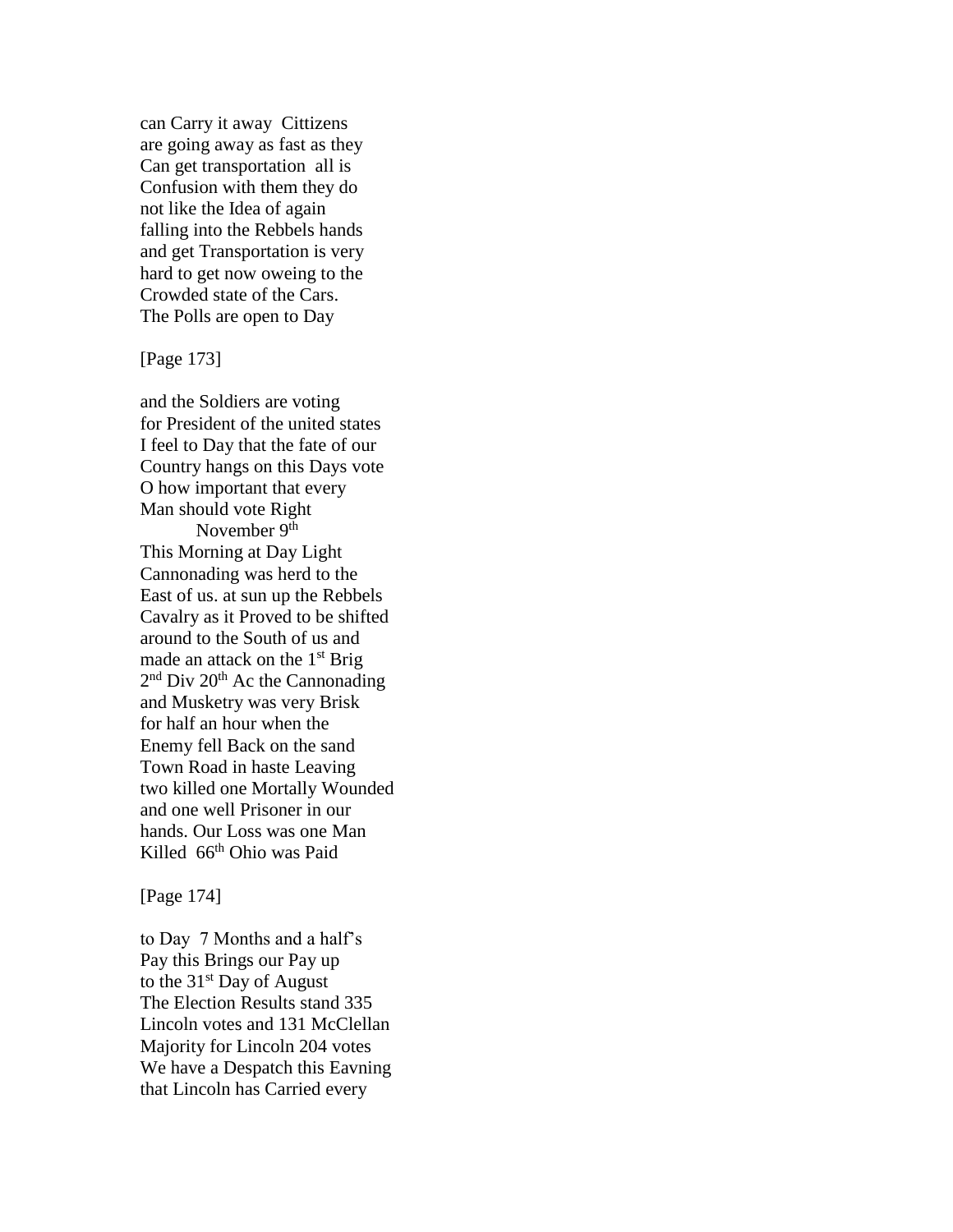state except Kentuckee and New Jersey. The Weather is Warm and showery The Roads are getting Muddy I fear we shal have bad Weather for Campaigning as this is the season for Rains in the South

[Page 175]

This has been a very Windy Day the Roads are in very good Condition Weather Fair Last Night was a very exciting Night in the Citty There seems to have been a Preconcerted Plan to burn the Citty with out Authority the intention of the Authority has not been to burn the Citty and even was that the intention we were not ready for the Confligration At about seven Oclock a Frame Building near the Junction of the Macon and Chattinooga Roads was set on fire by some unknown Person the Flames from that Communicated with a half Round House used as an Engine House This House was of Brick with a Frame and Tin Roof the Fire Burned very slow and the Flames

[Page 176]

would have been arrested there had the Incendiarys torch not have been applied to a Rowe of Frame Buildings on the opposite side of the street these were Fired and the Flames spread Rappidly to other Buildings in the vicinity The Head quarters of the 66<sup>th</sup> Ohio Were in a Corner Building fronting on Hunter and Forsythe Streets on Forsythe Street running North

November 12<sup>th</sup> 1864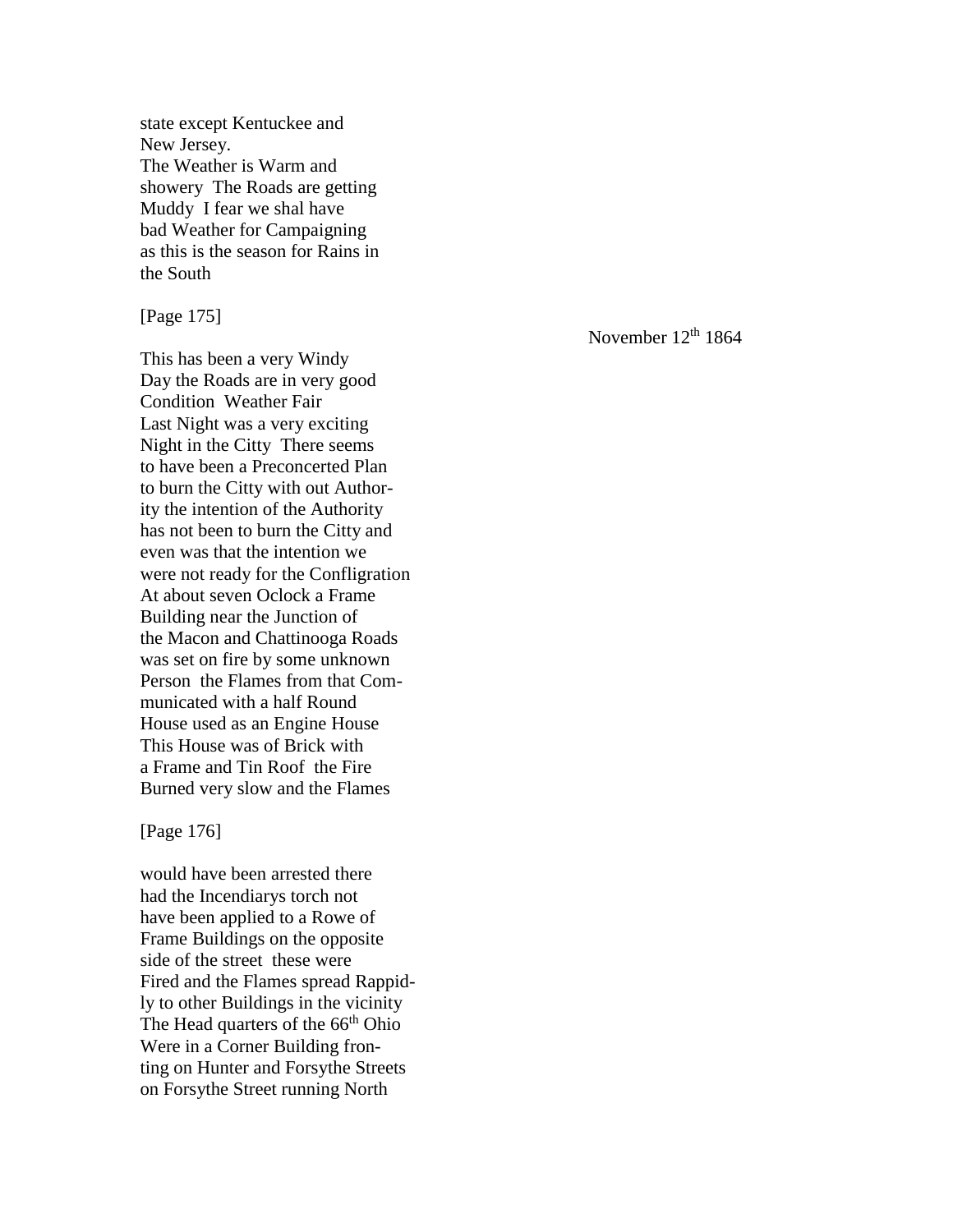are a row of one One story Frame and Brick Buildings running to Alabama Street on the Corner of Foresythe and Alabama streets Was a Large two story Frame House West of this House on Alabama street stood another two story frame house Some Rascal Carried fire to this Building when the Flames soon reached the Corner Building Guards were Placed

### [Page 177]

around other Buildings near to Prevent anyone from entering them. There fortunately for us happened to be one vacant Lot between the Corner Building and other Buildings Connecting with our Head qtrs and those Buildings were saved by the vigilance of Col Powell who acted on his own Responsibility No Orders Came to Him During all this time and he not knowing whether he was acting wright or not yet deaming his Duty to be to arrest the Progress of the Flames he acted according to his own judgement which Proved to be Right as no Authority was given to fire any Building There Happened to be an engine in the Citty which was Brought out and Water was freely used

[Page 178]

on Buildings that would have taken fire and done immense Damage to the Command here. The Troops were ordered under Arms and Heavy Patrolls sent out over the Citty to arrest every Man found on the streets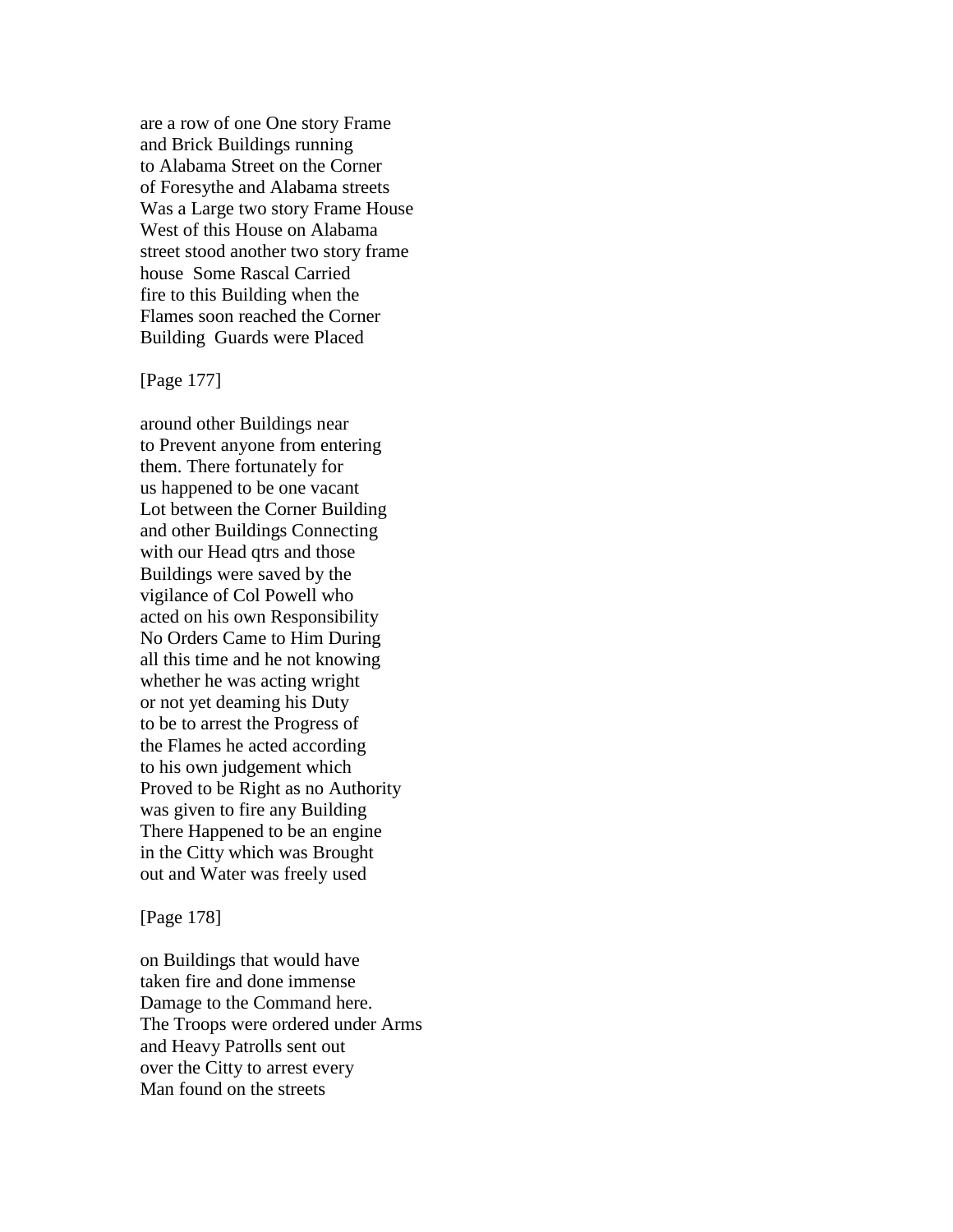with out Authority. The Fire of Which I have spoken was not the only one in the Citty Near General Slocums Head quarters on Peach Tree Street a Building was Fired and in the North East Part of the Citty Several Houses were fired and Consumed then on Marietta Street in the North West Part of Town a Dozen or so of Buildings were Burned In the south Part of Town several Buildings were Fired but

[Page 179]

were found out in time to arrest the Flames. Who was the Author of all this I have not Learned It is thought that some Rebbel sympathisers were the Chiefs as men were seen in the vicinity of the Fires Dressed in Citizens Clothes and Mounted on Horse Back Our Patrolls Could not get near enough to Arrest them. Had shells from the Enemies Batteries been thrown among us they Could not have Created greater Consternation. At Midnight the excitement had subsided and Heavy Patrolls were out all Night. This Eavning the Michigan Engineers are Engaged in tearing down the Round House they have it

[Page 180]

About Torn Down at sun Down. Detales are also at work Tearing up the R. Road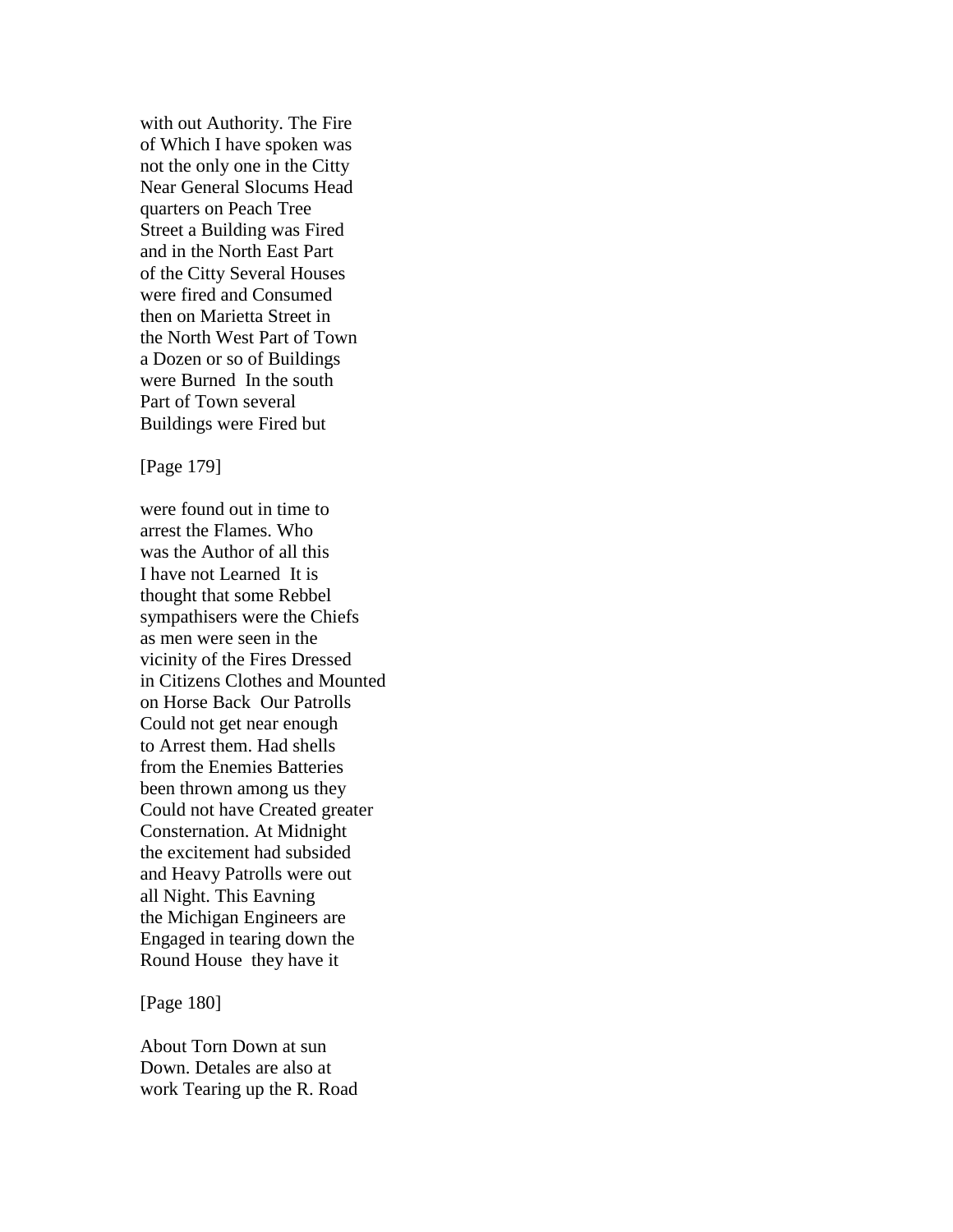Sunday 13<sup>th</sup> The Work of Tearing up and Burning the Rail Road Commenced Early this morning One Building has been Burned this AM near the Round House. General Slocum has offered a Reward of five Hundred Dollars for the Evidence to Lead to the Conviction of those who were engaged in firing the Citty Saturday Night The Work of Tearing up the Rail Road still goes on this Eavning Most of the Bublick are Torn down Atlanta Begins to Wear a Desolate and Lonely appearance The Last

[Page 181]

Train of Cars Left for the North yesterday morning We now are Cut off from all Communication with the North What our Fate must be time will show. We are on the Eve of an important Move. Thoughts of Home Dear Home Come up in my Mind to Night. In Imagination I see Happy Faces seated around the Fireside Chatting or singing the songs I love. I anticipate the Happy time When I too Can meet Dear ones In my Happy Home. When Wars Dread alarms shal Cease And Desolation shal no more be visited up on Our fair Land by Contending Armies O that the time may soon Come when Peace may Prevale and Armies disperse to Practice War no more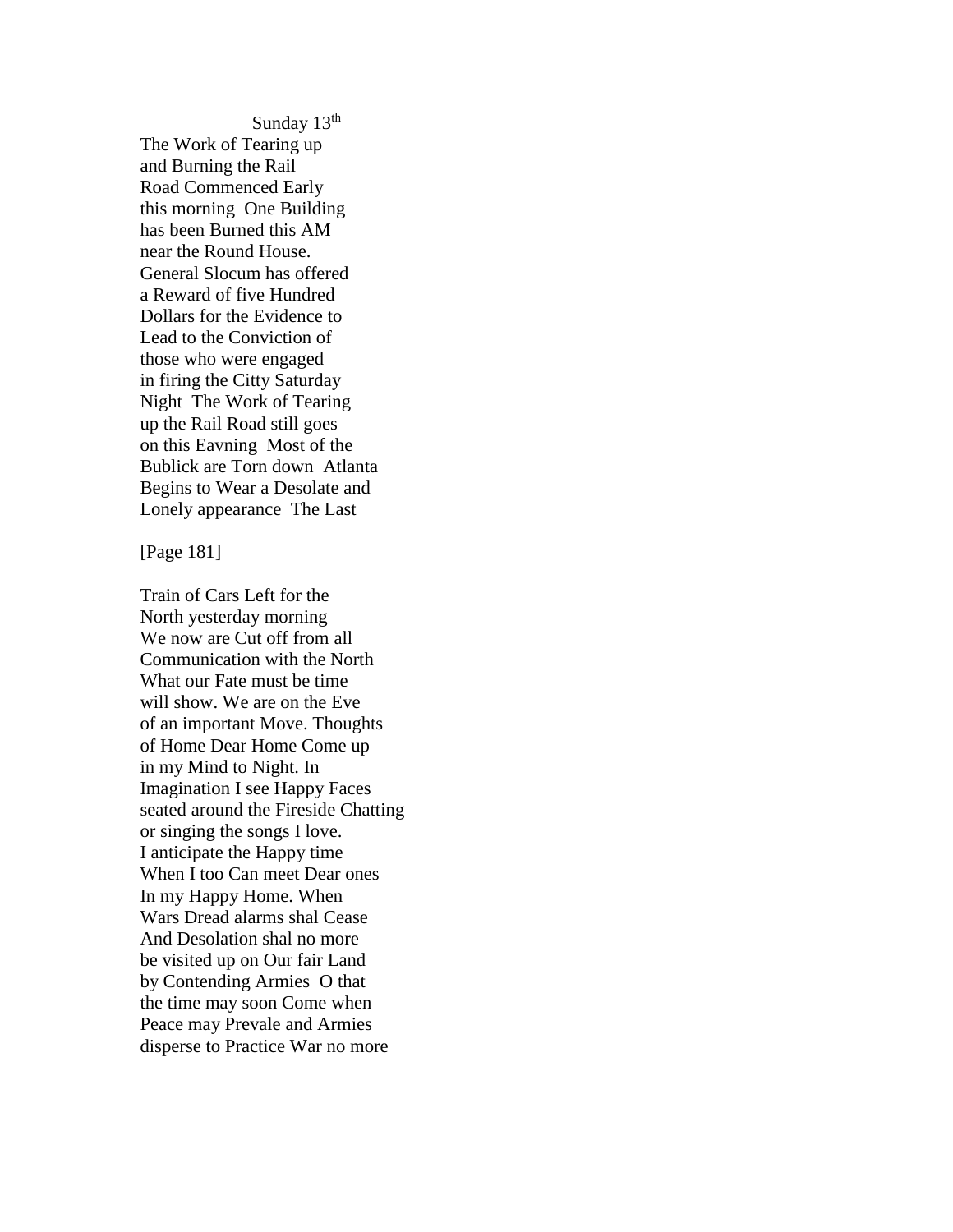[Page 182

O what a Happy People we then must be when we will hear no longer the Fife and Drum Calling the Armies to the Muster When we will no more hear the Rattle of Musketry or Loud Booming Cannon. No more hear the Cries of the Wounded or grones of the Dyeing. May that time soon Come When Brother shal no more Arm against Brother. But all be at Peace Then Our Fair Land will no more be Drenched in Blood No more Citties be Destroyed by the Hand of the Invaders Nor homes of private Cittizens be Destroyed. For more than three years I have Ben a Soldier during that time What suffering and Misery I have Witnessed Would I Could

[Page 183]

forever bavish these things from my mind and never witness the same again but I fear I shal have to Witness Many similar scenes should I live. But why anticipate or Borrow trouble I will try to go on in the Discharge of my Duty always looking forward in the visioned future to that Bright Star Whose lustre Never Fades It is the Hope of home

Mreey